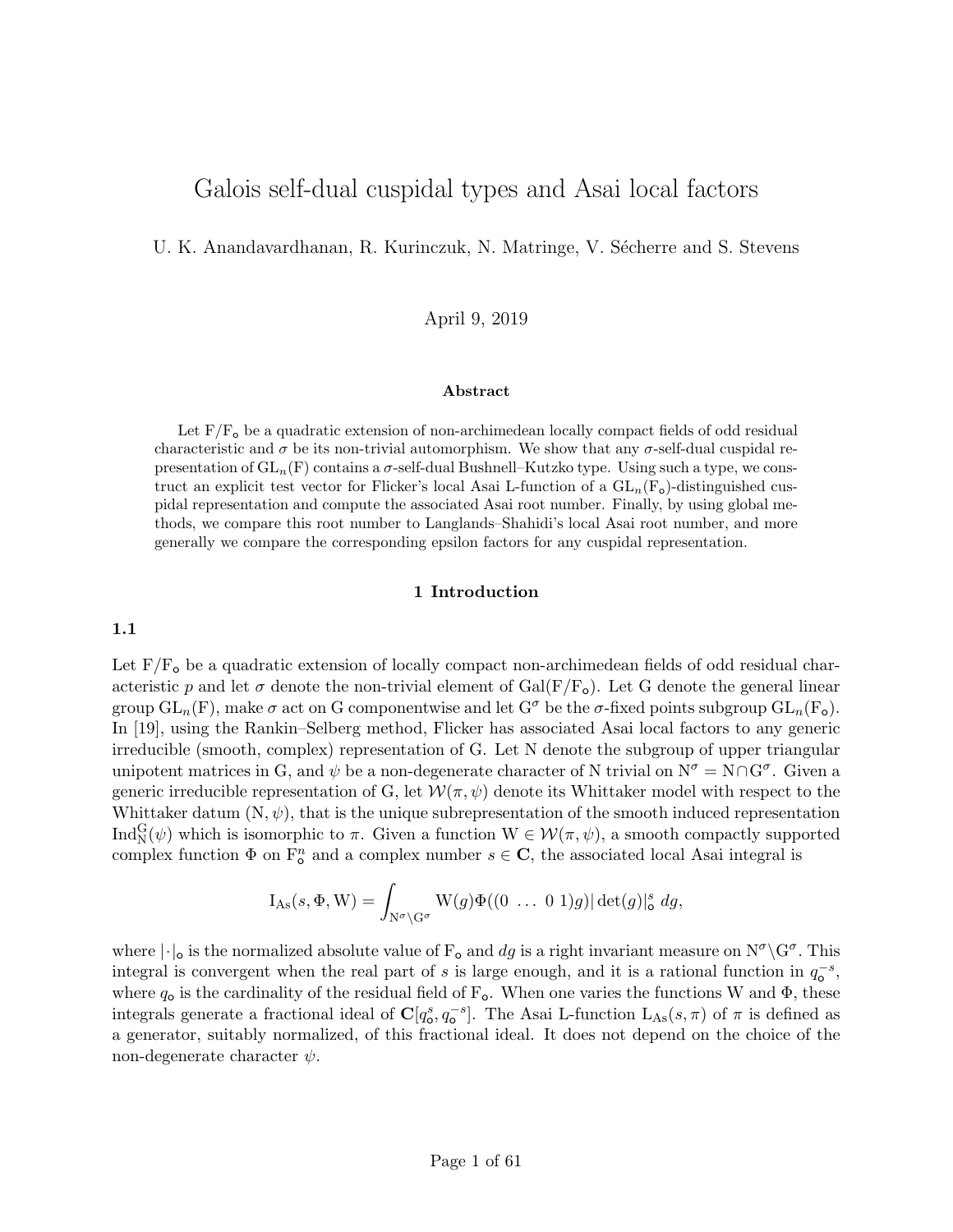1.2

Now consider a cuspidal (irreducible, smooth, complex) representation  $\pi$  of G, and suppose that its Asai L-function  $L_{\text{As}}(s,\pi)$  is non-trivial. By [36], this happens if and only if  $\pi$  has a *distinguished* unramified twist, that is, an unramified twist carrying a non-zero  $G^{\sigma}$ -invariant linear form. In this case, the Asai L-function can be described explicitly (see Proposition 7.5). We prove that it can be realized as a single Asai integral:

**Theorem 1.1** (Theorem 7.14 and Corollary 7.15). Let  $\pi$  be a cuspidal representation of G having a distinguished unramified twist. Then there is an explicit function  $W_0 \in \mathcal{W}(\pi, \psi)$  such that

$$
I_{As}(s, \Phi_0, W_0) = L_{As}(s, \pi)
$$

where  $\Phi_0$  is the characteristic function of the lattice  $\mathcal{O}_o^n$  in  $F_o^n$  and  $\mathcal{O}_o$  is the ring of integers of  $F_o$ .

This thus provides an integral formula for the Asai L-function of  $\pi$ . As an application of this theorem, we compute the associated root number: the Asai L-functions of  $\pi$  and its contragredient  $\pi^{\vee}$ are related by a functional equation (8.3), in which appears a local Asai epsilon factor  $\epsilon_{\text{As}}(s, \pi, \psi_{\text{o}}, \delta)$ depending on a non-trivial character  $\psi_{\text{o}}$  of  $F_{\text{o}}$  and a non-zero scalar  $\delta \in F^{\times}$  such that  $\text{tr}_{F/F_{\text{o}}}(\delta) = 0$ . We prove the following theorem conjectured in [1, Remark 4.4]. Such a theorem can be seen as the twisted tensor analogue of [11, Theorem 2] in the cuspidal case and also as the Rankin–Selberg counterpart of [1, Theorem 1.1] in the cuspidal distinguished case.

**Theorem 1.2** (Theorem 8.4). Let  $\pi$  be a distinguished cuspidal representation of G. Then:

$$
\epsilon_{\mathrm{As}}\left(\frac{1}{2}, \pi, \psi_{\mathbf{o}}, \delta\right) = 1.
$$

Our proof of this theorem is purely local and relies on Theorem 1.1.

Independently, using a global argument, we compare the Asai epsilon factor  $\epsilon_{\text{As}}(s, \pi, \psi_{\text{o}}, \delta)$  with the local Asai epsilon factor  $\epsilon_{\text{As}}^{\text{LS}}(s, \pi, \psi_{\text{o}})$  defined via the Langlands–Shahidi method.

**Theorem 1.3** (Theorem 9.29). Let  $\pi$  be a cuspidal representation of G with central character  $\omega_{\pi}$ . For any non-trivial character  $\psi_{\text{o}}$  of  $F_{\text{o}}$  and non-zero scalar  $\delta \in F$  such that  $\text{tr}_{F/F_{\text{o}}}(\delta) = 0$ , we have:

$$
\epsilon_{\text{As}}(s,\pi,\psi_{\text{o}},\delta) = \omega_{\pi}(\delta)^{n-1} \cdot |\delta|^{\frac{n(n-1)}{2}(s-\frac{1}{2})} \cdot \lambda(F/F_{\text{o}},\psi_{\text{o}})^{-\frac{n(n-1)}{2}} \cdot \epsilon_{\text{As}}^{\text{LS}}(s,\pi,\psi_{\text{o}})
$$

where  $|\delta|$  is the normalized absolute value of  $\delta$  and  $\lambda(F/F_o, \psi_o)$  is the local Langlands constant.

When in addition  $\pi$  is distinguished, Theorem 1.3 and [1, Theorem 1.1] together imply Theorem 1.2, which thus gives us another proof, using a global argument, of this theorem.

1.3

Let us now explain our strategy to prove Theorem 1.1. The basic idea is to use Bushnell-Kutzko's theory of types [14], which provides an explicit model for a cuspidal representation  $\pi$  of G as a compactly induced representation from an extended maximal simple type: a pair  $(\mathbf{J}, \boldsymbol{\lambda})$  consisting of an irreducible representation  $\lambda$  of a compact mod centre, open subgroup  $J$  of G, constructed via a precise recipe, such that

$$
\pi \simeq \text{ind}_{\mathbf{J}}^{\mathbf{G}}(\boldsymbol{\lambda}).\tag{1.4}
$$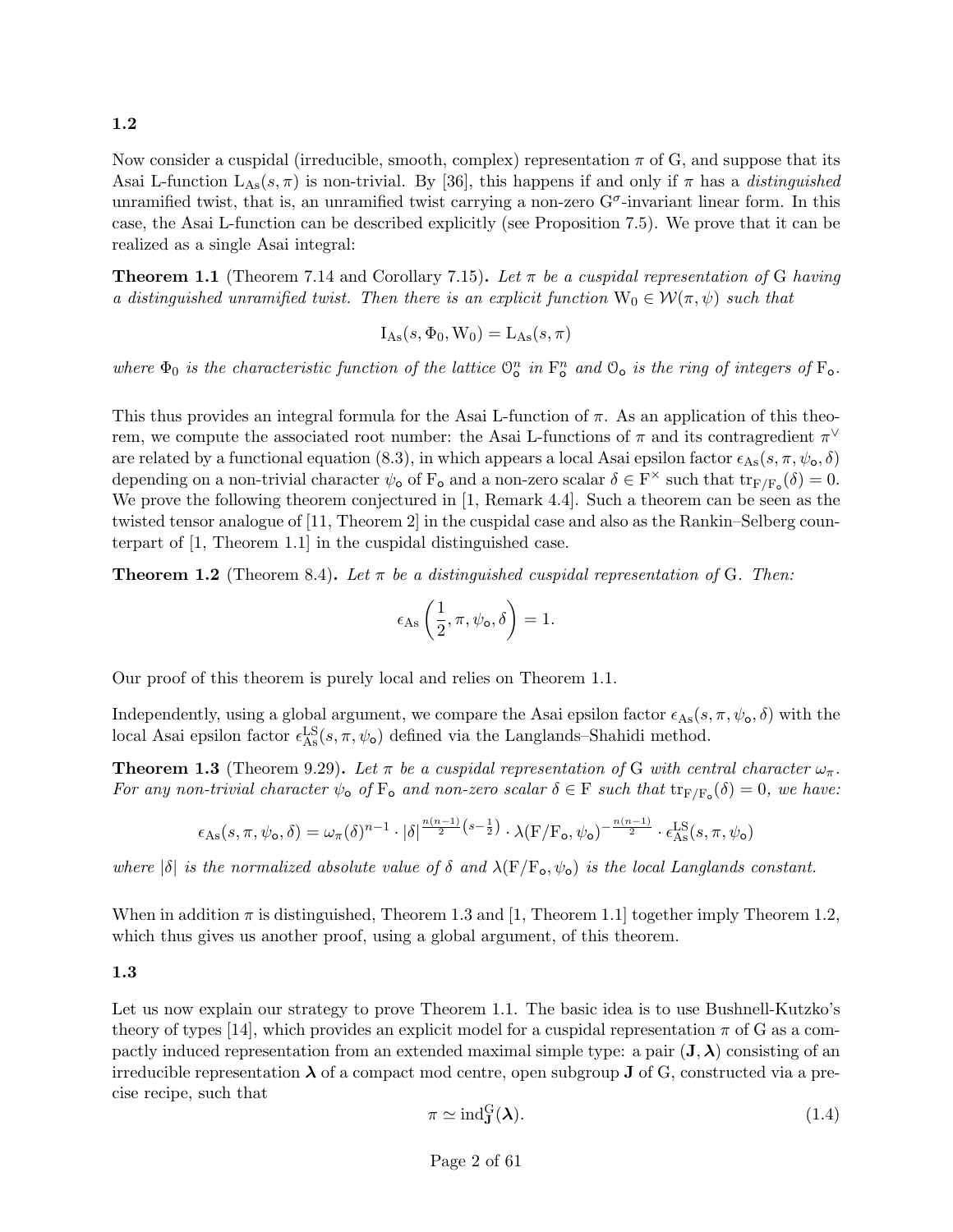Such an extended maximal simple type  $(\mathbf{J},\boldsymbol{\lambda})$  is unique up to G-conjugacy, and we abbreviate by saying that  $\pi$  contains the type  $(\mathbf{J}, \boldsymbol{\lambda})$  when  $(1.4)$  holds.

Suppose now  $\pi$  is distinguished. By a result of Prasad and Flicker ([44, 19]), it is then  $\sigma$ -self-dual, that is, its contragredient representation  $\pi^{\vee}$  is isomorphic to  $\pi^{\sigma} = \pi \circ \sigma$ . In order to compute a test vector for  $\pi$ , that is, the explicit function W<sub>0</sub> of Theorem 1.1, our first task is to isolate a type, among those contained in  $\pi$ , which behaves well with respect to  $\sigma$ .

Our first main result is the following. For further use in another context (see [47]), we state it and prove it for cuspidal representations of G with coefficients not necessarily in C, but more generally in an algebraically closed field R of characteristic different from  $p$ . For Bushnell-Kutzko's theory in this more general context, in particular the description of cuspidal R-representations by compact induction of extended maximal simple types, see [54, 39].

**Theorem 1.5** (Theorem 4.1). Let  $\pi$  be a cuspidal representation of G with coefficients in R. Then  $\pi$  is  $\sigma$ -self-dual if and only if it contains a  $\sigma$ -self-dual type, that is, a type  $(\mathbf{J},\boldsymbol{\lambda})$  such that  $\sigma(\mathbf{J})=\mathbf{J}$ and  $\lambda^{\sigma} \simeq \lambda^{\vee}$ .

Theorem 1.5 generalizes [40, Lemma 2.1], which deals with the case where  $\pi$  is essentially tame, that is, the number of unramified characters  $\chi$  of G such that  $\pi \chi \simeq \pi$  is prime to p.

The proof relies on Bushnell–Henniart's theory of endo-classes and tame lifting [9, 13]; although they are technical in nature, it is both natural and necessary to consider endo-classes since, in the case of representations that are not essentially tame, there are no simpler canonical parameters to construct types. The assumption that  $p \neq 2$  is crucial here, since we use at various places the fact that the first cohomology set of  $Gal(F/F_0)$  in a pro-*p*-group is trivial.

## 1.4

In general, a  $\sigma$ -self-dual type as in Theorem 1.5 is not unique up to  $G^{\sigma}$ -conjugacy: see Proposition 4.31. To construct explicit Whittaker functions, we need to go further and isolate those  $\sigma$ -self-dual types which are compatible with the Whittaker model of  $\pi$ .

Recall that we have fixed a Whittaker datum  $(N, \psi)$  in Paragraph 1.1. A type  $({\bf J}, {\boldsymbol{\lambda}})$  contained in a cuspidal representation of G is said to be *generic* (with respect to  $\psi$ ) if Hom<sub>J∩N</sub>( $\lambda$ ,  $\psi$ ) is non-zero.

**Proposition 1.6** (Proposition 5.5). Any  $\sigma$ -self-dual cuspidal representation of G with coefficients in R contains a generic  $\sigma$ -self-dual type. Such a type is uniquely determined up to  $N^{\sigma}$ -conjugacy.

We then prove the following result.

**Proposition 1.7** (Corollary 6.6). A  $\sigma$ -self-dual cuspidal representation  $\pi$  of G with coefficients in R is distinguished if and only if any generic  $\sigma$ -self-dual type  $(\mathbf{J},\boldsymbol{\lambda})$  contained in  $\pi$  is distinguished, that is, the space Hom $_{\text{J}\cap\text{G}^{\sigma}}(\lambda,1)$  is non-zero.

Our proof of Proposition 1.7 is based on a result of Ok [41] proved for any irreducible complex representation of G, and which we prove for any cuspidal representation of G with coefficients in R in Appendix B. Note that Proposition 1.7 is proved in another way in [47], without using Ok's result (see Remark 6.7).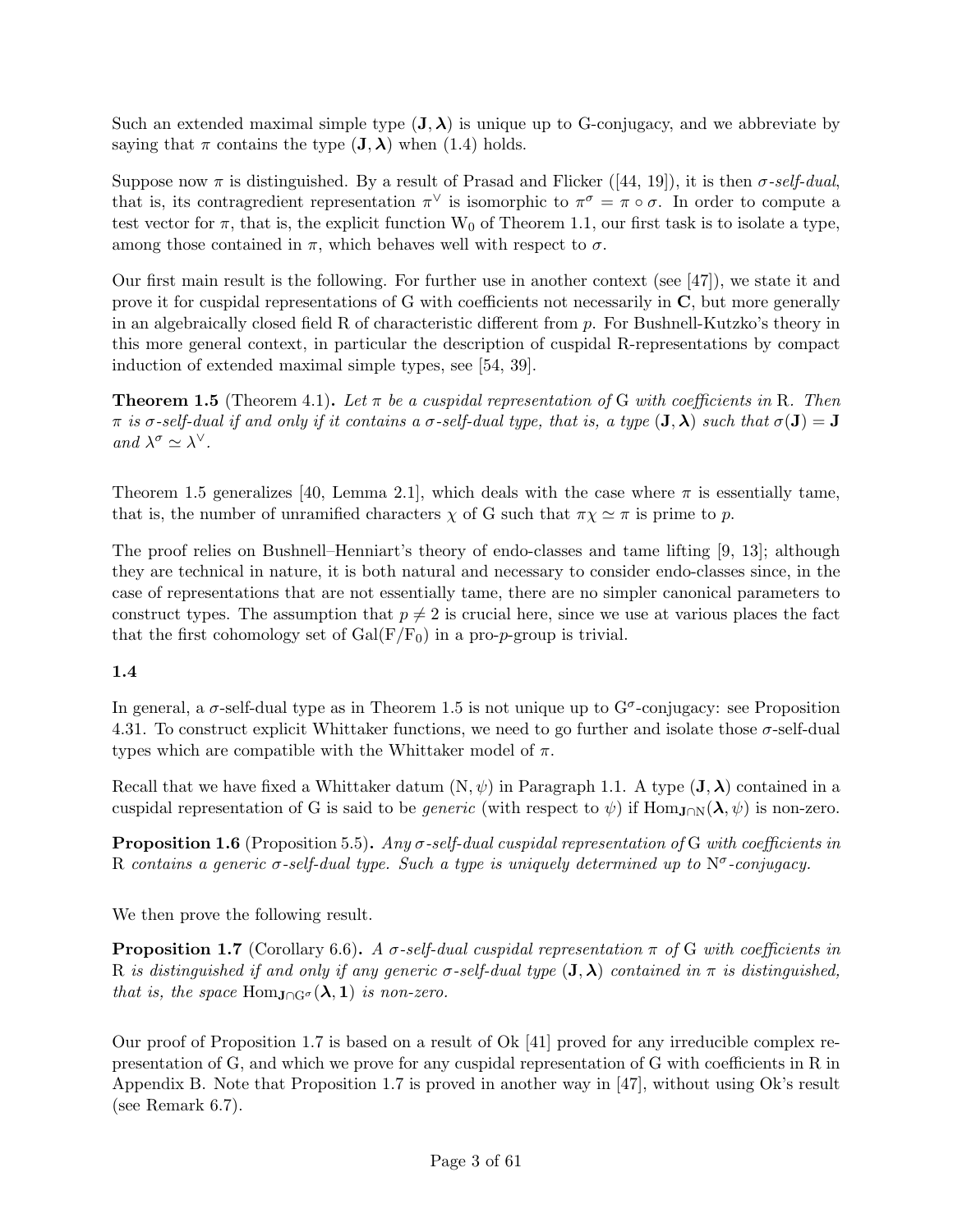1.5

For the remainder of the introduction we go back to *complex* representations. Given a generic type  $(\mathbf{J},\boldsymbol{\lambda})$  in a cuspidal representation  $\pi$  of G, a construction of Paskunas–Stevens [42] defines an explicit Whittaker function  $W_{\lambda} \in \mathcal{W}(\pi, \psi)$ . The key point for this paper is that, if  $(\mathbf{J}, \lambda)$  is both generic and  $\sigma$ -self-dual, then  $W_{\lambda}$  is well suited to computing the local Asai integral. We make Theorem 1.1 more precise.

**Theorem 1.8** (Theorem 7.14). Let  $\pi$  be a distinguished cuspidal representation of G, and  $(\mathbf{J}, \boldsymbol{\lambda})$  be a generic  $\sigma$ -self-dual type contained in  $\pi$ . Then there is a unique right invariant measure on  $N^{\sigma} \backslash G^{\sigma}$ such that

$$
I_{\mathrm{As}}(s, \Phi_0, W_{\lambda}) = L_{\mathrm{As}}(s, \pi)
$$

where  $\Phi_0$  is the characteristic function of the lattice  $\mathbb{O}_\text{o}^n$  in  $\mathbb{F}_\text{o}^n$ .

Let us briefly explain how we prove this theorem. Following the method of [31], we compute the local Asai integral and get

$$
I_{As}(s, \Phi_0, W_{\lambda}) = \frac{1}{1 - q_o^{-sn/e_o}}
$$

where  $e_0$  a positive integer attached to the generic  $\sigma$ -self-dual type  $({\bf J},\lambda)$  in Paragraph 5.4. On the other hand, starting from Proposition 7.5 giving a formula for  $L_{\text{As}}(s, \pi)$ , and using the dichotomy theorem (Paragraph 7.1) together with Proposition 7.2, we find the same expression for  $L_{\text{As}}(s,\pi)$ .

## 1.6

We now explain how we prove Theorem 1.2. First, thanks to the functional equation  $(8.3)$  together with the fact that  $\pi$  is distinguished, the Asai root number  $\epsilon_{\text{As}}(1/2, \pi, \psi_{\text{o}}, \delta)$  must be equal to either 1 or −1. Then, by using the explicit integral expression for  $L_{\text{As}}(s, π)$  provided by our test vectors, we prove that  $\epsilon_{\text{As}}(1/2, \pi, \psi_{\text{o}}, \delta)$  is positive.

## 1.7

We now explain our global argument for proving Theorem 1.3. We first prove that, for any generic irreducible representation  $\pi$  of G and any  $\delta \in F$  such that  $tr_{F/F_0}(\delta) = 0$ , the quantity

$$
\omega_{\pi}(\delta)^{1-n}\cdot |\delta|^{-n(n-1)(s-1/2)/2}\cdot \lambda(F/F_{\mathbf{o}},\psi_{\mathbf{o}})^{n(n-1)/2}\cdot \epsilon_{\mathrm{As}}(s,\pi,\psi_{\mathbf{o}},\delta)
$$

does not depend on  $\delta$ . When  $\pi$  is in addition unramified, we also prove that it is equal to the local Asai epsilon factor  $\epsilon_{\text{As}}^{\text{LS}}(s, \pi, \psi_{\text{o}})$  obtained via the Langlands–Shahidi method. This leads us to:

**Definition 1.9** (Definition 9.10). For any generic irreducible representation  $\pi$  of G, we set:

$$
\epsilon^{\rm RS}_{\rm As}(s,\pi,\psi_\mathrm{o}) = \omega_\pi(\delta)^{1-n} \cdot |\delta|^{-n(n-1)(s-1/2)/2} \cdot \lambda(\mathrm{F}/\mathrm{F}_\mathrm{o},\psi_\mathrm{o})^{n(n-1)/2} \cdot \epsilon_{\rm As}(s,\pi,\psi_\mathrm{o},\delta).
$$

Beuzart-Plessis also came up to the same normalization in [7].

Now consider a quadratic extension  $k/k_0$  of global fields of characteristic different from 2 such that any place of  $k_0$  dividing 2, as well as any archimedean place in the number field case, splits in k.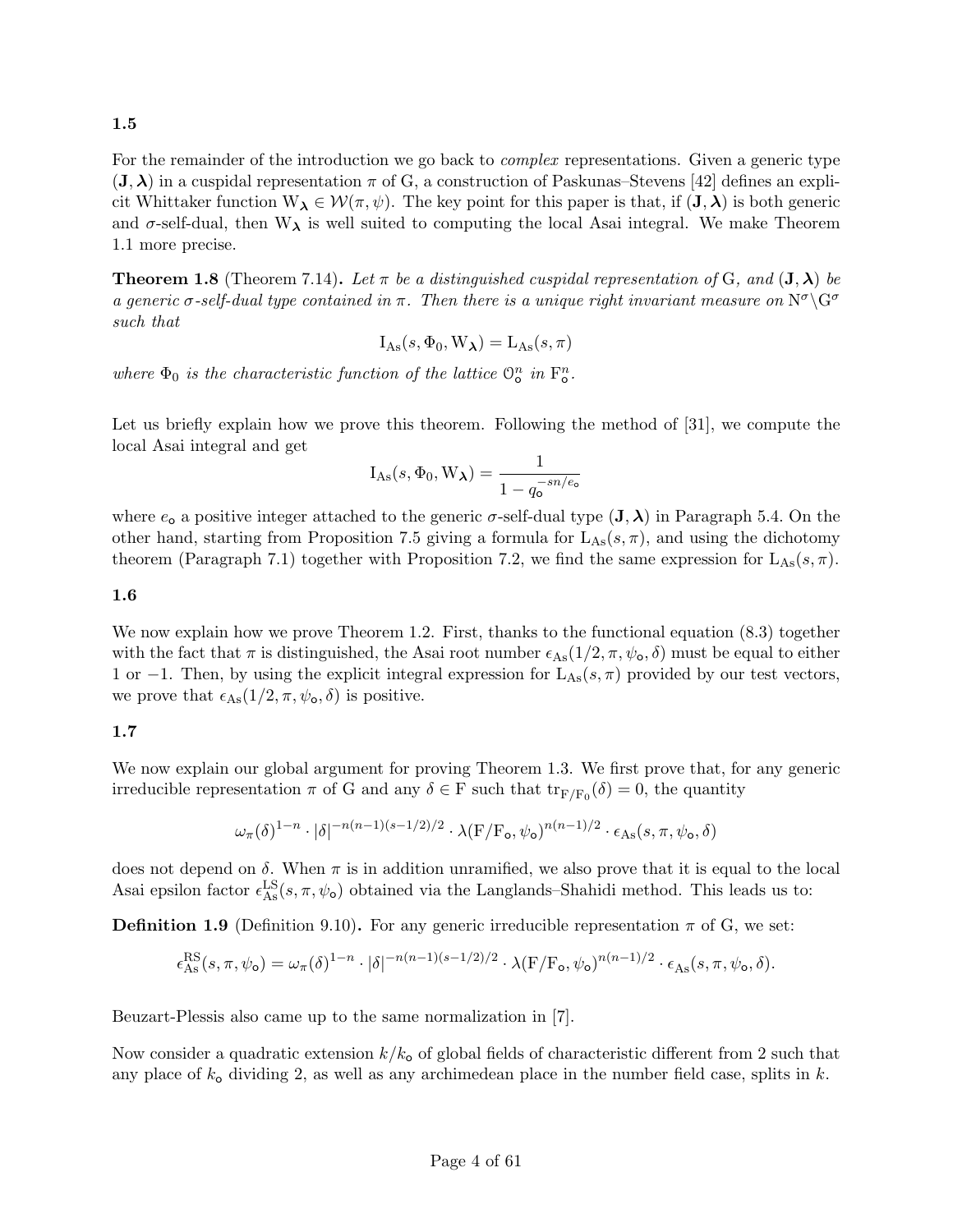Let  $\Pi$  be a cuspidal automorphic representation of  $GL_n(\mathbf{A})$ , where  $\mathbf{A}$  is the ring of adeles of k, with local component  $\Pi_v$  for each place v of  $k_o$ . We also fix a non-trivial character  $\psi_o$  of  $A_o$  trivial on  $k_{\rm o}$ , where  $\mathbf{A}_{\rm o}$  is the ring of adeles of  $k_{\rm o}$ , and denote by  $\psi_{\rm o,v}$  its local component at v. We then set

$$
\epsilon_{\mathrm{As}}^{\mathrm{RS}}(s,\Pi)=\prod_{v}\epsilon_{\mathrm{As}}^{\mathrm{RS}}(s,\Pi_v,\psi_{\mathrm{o},v})
$$

where the product is taken over all places v of  $k_0$ , where  $\epsilon_{\text{As}}^{\text{RS}}(s, \Pi_v, \psi_{\text{o},v})$  is defined by Definition 1.9 when v is inert, and is the Jacquet–Piatetski-Shapiro–Shalika epsilon factor  $\epsilon_{As}^{RS}(s, \pi_1, \pi_2, \psi_{o,v})$  when v is split and  $\Pi_v$  identifies with  $\pi_1 \otimes \pi_2$  as representations of  $GL_n(k_v) \simeq GL_n(k_{o,v}) \times GL_n(k_{o,v}).$ 

We define the global factor  $\epsilon_{\text{As}}^{\text{LS}}(s,\Pi)$  similarly. Using the equality (that we prove when F has characteristic p in Appendix A) of the Flicker and Langlands–Shahidi Asai L-functions of  $\Pi_{\nu}$  for all v, the comparison of the global functional equations gives:

**Theorem 1.10** (Theorem 9.26). Let  $\Pi$  be a cuspidal automorphic representation of  $GL_n(A)$ . Then

$$
\epsilon_{\mathrm{As}}^{\mathrm{RS}}(s,\Pi) = \epsilon_{\mathrm{As}}^{\mathrm{LS}}(s,\Pi).
$$

Realizing any cuspidal representation of G as a local component of some cuspidal automorphic representation of  $GL_n(A)$  with prescribed ramification at other places, and combining with Theorems 1.10 and 9.13, we get Theorem 1.3.

#### 1.8

Finally, we must explain the interconnection between [47] and the present paper. The starting point of both papers is the  $\sigma$ -self-dual type theorem for cuspidal R-representations, namely Theorem 1.5, which is proved in Section 4 below.

Starting from this theorem, and independently from the rest of this paper, one gives in [47] a necessary and sufficient condition of distinction for  $\sigma$ -self-dual supercuspidal R-representations. In particular, for complex representations, in which case all cuspidal representations are supercuspidal, this implies the two results stated in Paragraph 7.1 (i.e. Theorem 7.1 and Proposition 7.2) which we use in the proof of Theorem 1.1. We also use Proposition 5.8, which is also proved in [47], for any  $\sigma$ -self-dual supercuspidal R-representation of G.

#### Acknowledgements

We thank Raphaël Beuzart-Plessis for noticing and providing a correction to a gap in an argument of a previous version of Section 9, and for useful conversations. We also thank Jiandi Zou for noticing a small mistake in a previous version of the proof of Lemma 4.17, and the anonymous referees for valuable comments.

### 2 Notation

Let  $F/F<sub>o</sub>$  be a quadratic extension of locally compact non-archimedean fields of residual characteristic  $p \neq 2$ . Write  $\sigma$  for the non-trivial F<sub>o</sub>-automorphism of F.

For any finite extension E of  $F_o$ , we denote by  $\mathcal{O}_E$  its ring of integers, by  $\mathfrak{p}_E$  the unique maximal ideal of  $\mathcal{O}_E$  and by  $k_E$  its residue field. We abbreviate  $\mathcal{O}_F$  to  $\mathcal{O}$  and  $\mathcal{O}_{F_o}$  to  $\mathcal{O}_o$ , and define similarly  $\mathfrak{p}$ ,  $\mathfrak{p}_0, k, k_0$ . The involution  $\sigma$  induces a  $k_0$ -automorphism of k, still denoted  $\sigma$ . It is a generator of the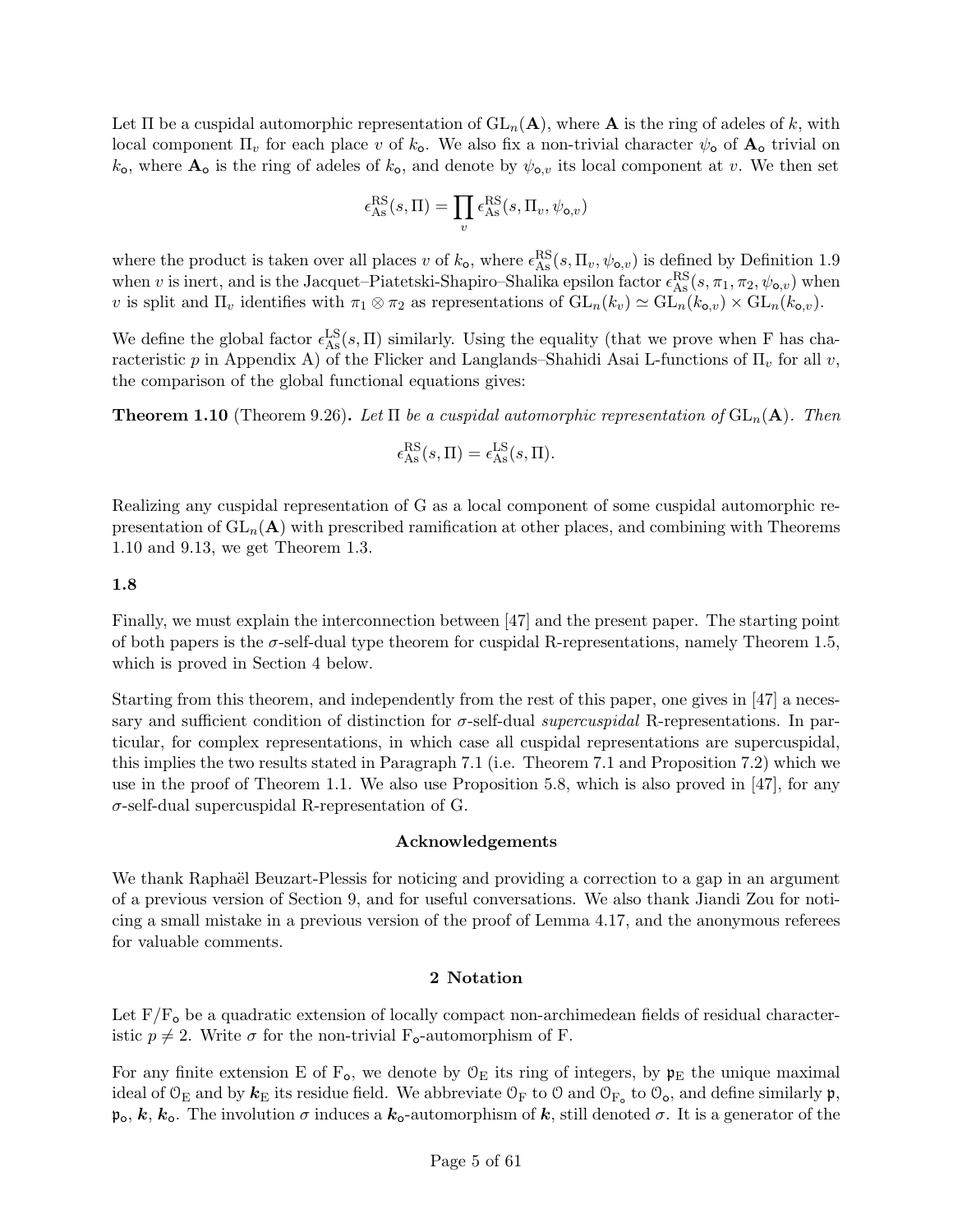Galois group Gal( $k/k_o$ ). We write  $q_o$  for the cardinality of  $k_o$  and  $|\cdot|_o$  for the normalized absolute value on  $F_o$ .

Let R be an algebraically closed field of characteristic  $\ell$  different from p; note that  $\ell$  can be 0. We will say we are in the "modular case" when we consider the case where  $\ell > 0$ .

We also denote by  $\omega_{F/F_o}$  the character of  $F_o^{\times}$  whose kernel contains the subgroup of  $F/F_o$ -norms and is non-trivial if  $\ell \neq 2$ .

Let G denote the locally profinite group  $GL_n(F)$ , with  $n \geq 1$ , equipped with the involution  $\sigma$  acting componentwise. Its  $\sigma$ -fixed points is the closed subgroup  $G^{\sigma} = GL_n(F_o)$ . We will identify the centre of G with  $F^{\times}$ , and that of  $G^{\sigma}$  with  $F_{o}^{\times}$ .

By a representation of a locally profinite group, we mean a smooth representation on a R-module. Given a representation  $\pi$  of a closed subgroup H of G, we write  $\pi^{\vee}$  for the smooth contragredient of  $\pi$  and  $\pi^{\sigma}$  for the representation  $\pi \circ \sigma$  of  $\sigma(H)$ . We also write  $\text{Ind}_{H}^{G}(\pi)$  for the smooth induction of  $\pi$  to G, and  $\text{ind}_{H}^{G}(\pi)$  for the compact induction of  $\pi$  to G. If  $\chi$  is a character of H, we write  $\pi\chi$ for the representation  $g \mapsto \chi(g)\pi(g)$ .

A pair  $(K, \pi)$ , consisting of an open subgroup K of G and a smooth irreducible representation  $\pi$  of K, is called  $\sigma$ -self-dual if K is  $\sigma$ -stable and  $\pi^{\sigma}$  is isomorphic to  $\pi^{\vee}$ . When K = G, we will just talk about  $\pi$  being  $\sigma$ -self-dual.

Let  $\chi$  be a character of  $F_o^{\times}$ . A pair  $(K, \pi)$ , consisting of a  $\sigma$ -stable open subgroup K of G and an irreducible representation  $\pi$  of K, is called *χ*-distinguished if

$$
\mathrm{Hom}_{K^{\sigma}}(\pi,\chi\circ\det)\neq\{0\}
$$

where det denotes the determinant on G and  $K^{\sigma} = K \cap G^{\sigma}$ . We say that  $(K, \pi)$  is *distinguished* if it is 1-distinguished, that is, distinguished by the trivial character of  $F_{o}^{\times}$ . When  $K = G$ , we will just talk about  $\pi$  being  $\chi$ -distinguished.

Given  $g \in G$  and a subset  $X \subseteq G$ , we set  $X^g = \{g^{-1}xg \mid x \in X\}$ . If f is a function on X, we write  $f<sup>g</sup>$  for the function  $x \mapsto f(gxg^{-1})$  on  $X<sup>g</sup>$ .

For any finite extension E of  $F_o$  and any integer  $n \geq 1$ , we write  $N_n(E)$  for the subgroup of  $GL_n(E)$ made of all upper triangular unipotent matrices and  $P_n(E)$  for the standard mirabolic subgroup of all matrices in  $GL_n(E)$  with final row  $(0 \cdots 0 1)$ .

Throughout the paper, by a *cuspidal* representation of G, we mean a cuspidal irreducible (smooth) representation of G.

#### 3 Preliminaries on simple types

We recall the main results on simple strata, characters and types [14, 9, 13, 39] that we will need.

### 3.1 Simple strata

Let  $[\alpha, \beta]$  be a simple stratum in the F-algebra  $M_n(F)$  of  $n \times n$  matrices with entries in F for some  $n \geq 1$ . Recall that **a** is a hereditary 0-order in  $M_n(F)$  and  $\beta$  is a matrix in  $M_n(F)$  such that:

(i) the F-algebra  $E = F[\beta]$  is a field, whose degree over F is denoted d;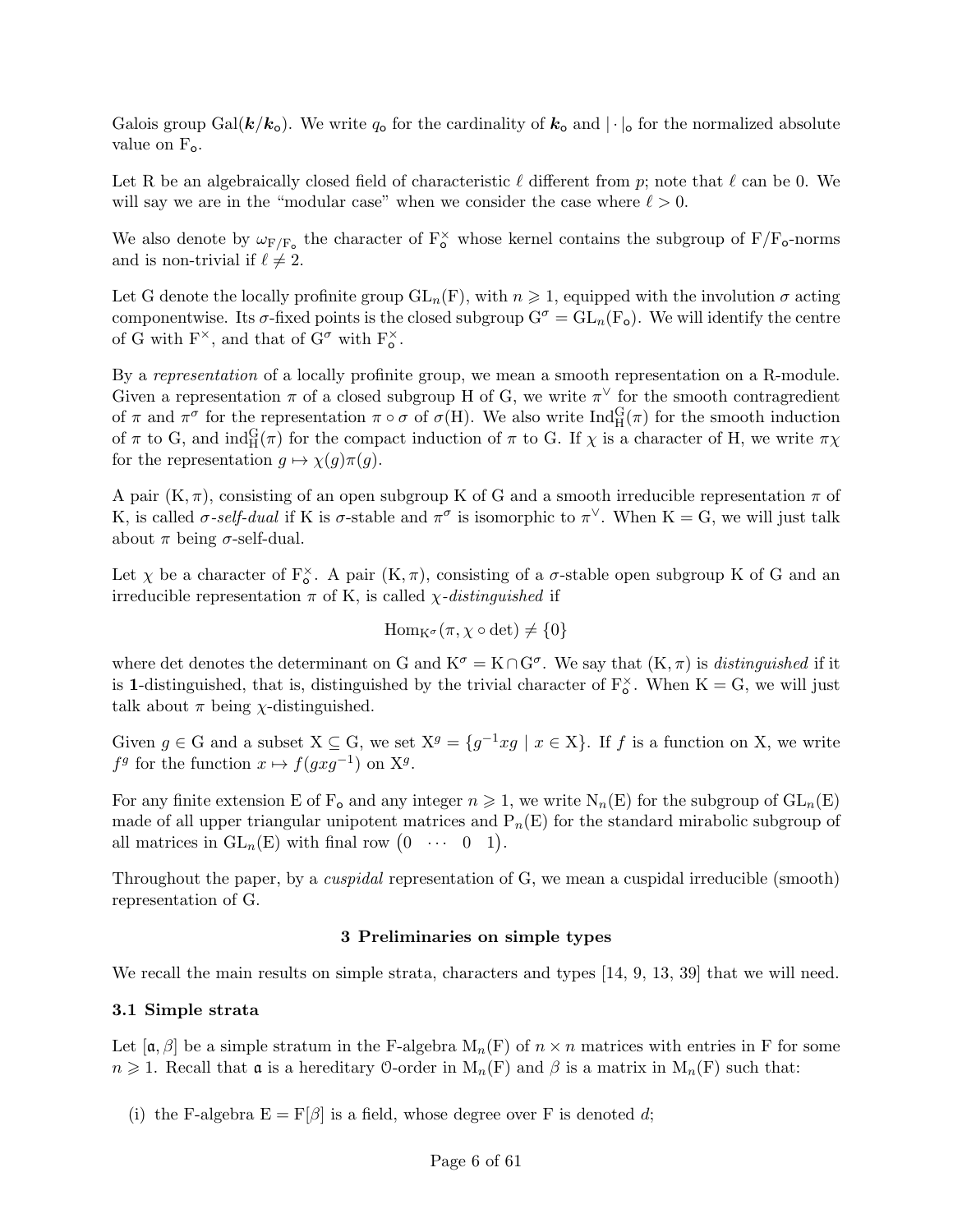(ii) the multiplicative group  $E^{\times}$  normalizes  $\mathfrak{a}$ ;

plus an additional technical condition (see [14, (1.5.5)]). The centralizer of E in  $M_n(F)$ , denoted B, is an E-algebra isomorphic to  $M_m(E)$ , where  $n = md$ . The intersection  $\mathfrak{a} \cap B$ , denoted  $\mathfrak{b}$ , is a hereditary  $\mathcal{O}_E$ -order in B. We write  $\mathfrak{p}_\mathfrak{a}$  for the Jacobson radical of  $\mathfrak{a}$  and  $U^1(\mathfrak{a})$  for the compact open pro-p-subgroup  $1 + \mathfrak{p}_\mathfrak{a}$  of  $G = GL_n(F)$ , and define  $U^1(\mathfrak{b})$  similarly. Note that  $U^1(\mathfrak{b}) = U^1(\mathfrak{a}) \cap B^\times$ .

Note that we use the simplified notation of [13] for simple strata: what we denote by  $[\mathfrak{a}, \beta]$  would be denoted  $[\mathfrak{a}, v, 0, \beta]$  in [14, 9], where v is the non-negative integer defined by  $\beta \mathfrak{a} = \mathfrak{p}_{\mathfrak{a}}^{-v}$ .

Associated with  $[\alpha, \beta]$ , there are compact open subgroups:

$$
H^1(\mathfrak{a}, \beta) \subseteq J^1(\mathfrak{a}, \beta) \subseteq J(\mathfrak{a}, \beta)
$$

of  $\mathfrak{a}^{\times}$  and a finite set  $\mathfrak{C}(\mathfrak{a},\beta)$  of characters of  $\mathrm{H}^{1}(\mathfrak{a},\beta)$  called *simple characters*. This set depends on the choice of a character of F, trivial on  $\mathfrak p$  but not on  $\mathfrak O$ , which we assume to be  $\sigma$ -stable and is fixed from now on. Such a choice is possible since  $p \neq 2$ . Write  $J(\mathfrak{a}, \beta)$  for the compact mod centre subgroup of G generated by  $J(\mathfrak{a}, \beta)$  and the normalizer of  $\mathfrak b$  in  $B^{\times}$ .

**Proposition 3.1** ([13, 2.1]). We have the following properties:

- (i) The group  $J(\mathfrak{a}, \beta)$  is the unique maximal compact subgroup of  $J(\mathfrak{a}, \beta)$ .
- (ii) The group  $J^1(\mathfrak{a}, \beta)$  is the unique maximal normal pro-p-subgroup of  $J(\mathfrak{a}, \beta)$ .
- (iii) The group  $J(\mathfrak{a}, \beta)$  is generated by  $J^1(\mathfrak{a}, \beta)$  and  $\mathfrak{b}^{\times}$ , and we have:

$$
J(\mathfrak{a}, \beta) \cap B^{\times} = \mathfrak{b}^{\times}, \quad J^{1}(\mathfrak{a}, \beta) \cap B^{\times} = U^{1}(\mathfrak{b}).
$$

(iv) The normalizer of any simple character  $\theta \in \mathcal{C}(\mathfrak{a}, \beta)$  in G is equal to  $\mathbf{J}(\mathfrak{a}, \beta)$ .

#### 3.2 Simple characters and endo-classes

Simple characters have remarkable intertwining and transfer properties. Let  $[\mathfrak{a}', \beta']$  be another simple stratum in  $M_{n'}(F)$  for some integer  $n' \geq 1$ , and suppose that we have an isomorphism of F-algebras  $\varphi : F[\beta] \to F[\beta']$  such that  $\varphi(\beta) = \beta'$ . Then there is a canonical bijective map:

$$
\mathcal{C}(\mathfrak{a}, \beta) \to \mathcal{C}(\mathfrak{a}', \beta')
$$

called the transfer map [14, Theorem 3.6.14].

Now let  $[\mathfrak{a}, \beta_1]$  and  $[\mathfrak{a}, \beta_2]$  be simple strata in  $M_n(F)$ , and assume that we have two simple characters  $\theta_1 \in \mathcal{C}(\mathfrak{a}, \beta_1)$  and  $\theta_2 \in \mathcal{C}(\mathfrak{a}, \beta_2)$  that intertwine; that is, there is a  $g \in GL_n(F)$  such that

$$
\theta_2(x) = \theta_1(gxg^{-1}),
$$
 for all  $x \in H^1(\mathfrak{a}, \beta_2) \cap g^{-1}H^1(\mathfrak{a}, \beta_1)g.$ 

For  $i = 1, 2$ , let  $[\mathfrak{a}', \beta'_i]$  be a simple stratum in  $M_{n'}(F)$  for some  $n' \geq 1$ , such that  $\theta_i$  transfers to a simple character  $\theta_i' \in \mathcal{C}(\mathfrak{a}', \beta_i')$ . Then the simple characters  $\theta_1', \theta_2'$  are conjugate under  $GL_{n'}(F)$  (see [9, Theorem 8.7] and [14, Theorem 3.5.11]).

Now let  $[\mathfrak{a}_1,\beta_1], [\mathfrak{a}_2,\beta_2]$  be simple strata in  $M_{n_1}(F)$  and  $M_{n_2}(F)$ , respectively, for  $n_1, n_2 \geq 1$ . We say that two simple characters  $\theta_1 \in \mathcal{C}(\mathfrak{a}_1, \beta_1)$  and  $\theta_2 \in \mathcal{C}(\mathfrak{a}_2, \beta_2)$  are *endo-equivalent* if there are simple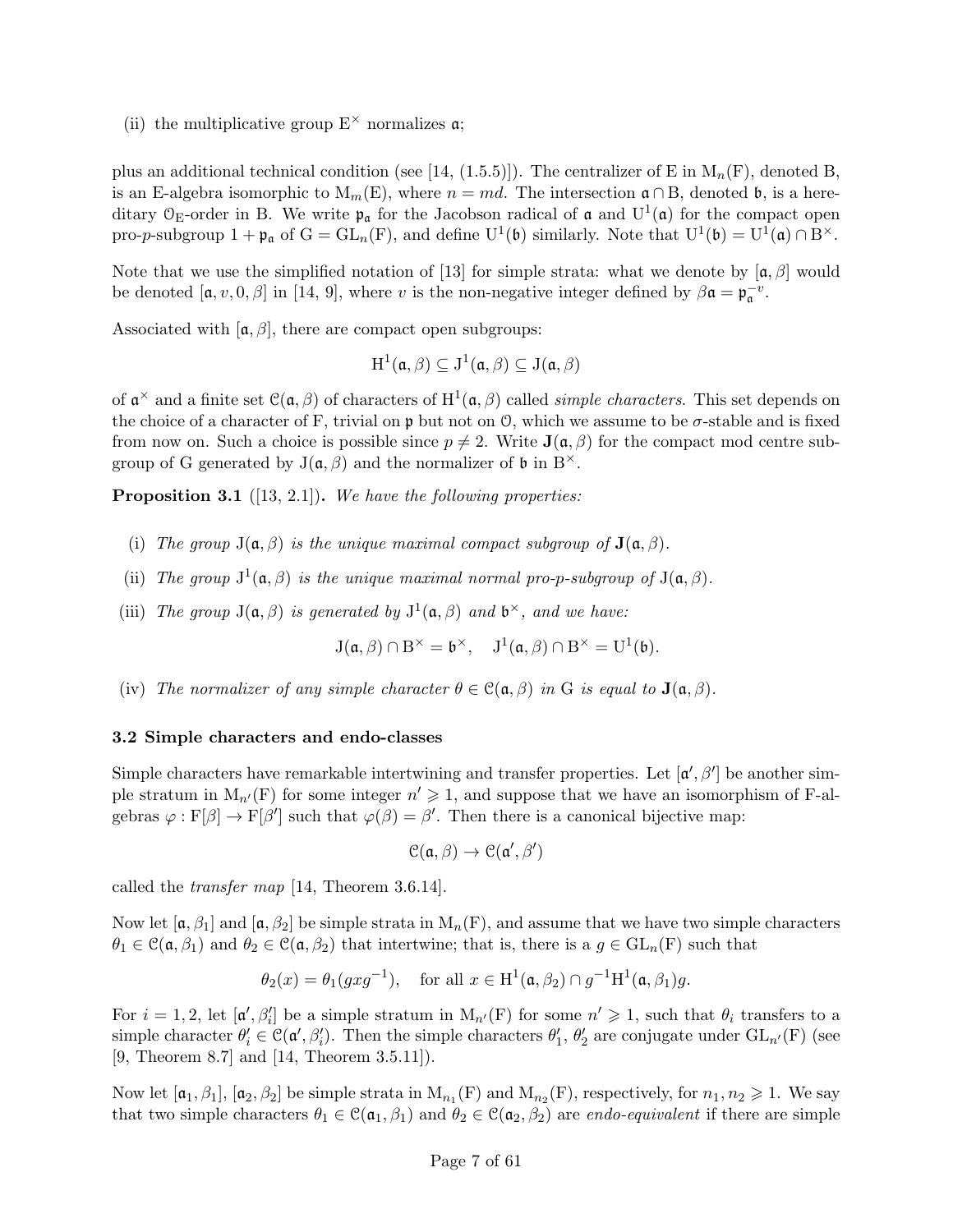strata  $[\mathfrak{a}', \beta'_1], [\mathfrak{a}', \beta'_2]$  in  $M_{n'}(F)$ , for some  $n' \geq 1$ , such that  $\theta_1$  and  $\theta_2$  transfer to simple characters  $\theta_1' \in \mathcal{C}(\mathfrak{a}', \beta_1')$  and  $\theta_2' \in \mathcal{C}(\mathfrak{a}', \beta_2')$  which intertwine (or, equivalently, which are  $GL_{n'}(F)$ -conjugate). This defines an equivalence relation on the set

$$
\bigcup_{[\mathfrak{a},\beta]} \mathfrak{C}(\mathfrak{a},\beta)
$$

where the union is taken over all simple strata of  $M_n(F)$  for all  $n \geq 1$  [9, Section 8]. An equivalence class for this relation is called an endo-class.

Given a simple character  $\theta \in \mathcal{C}(\mathfrak{a}, \beta)$ , the degree of E/F, its ramification order and its residue class degree only depend on the endo-class of  $\theta$ . These integers are called the degree, ramification order and residue class degree of this endo-class. The field extension  $E/F$  is not uniquely determined, but its maximal tamely ramified sub-extension is uniquely determined, up to an F-isomorphism, by the endo-class of  $\theta$ . This tamely ramified sub-extension is called the *tame parameter field* of the endo-class [13, 2.2, 2.4].

Let  $\mathcal{E}(F)$  denote the set of all endo-classes of simple characters in all general linear groups over F. Given a finite tamely ramified extension  $T$  of  $F$ , there is a surjective map:

$$
\mathcal{E}(T) \to \mathcal{E}(F)
$$

with finite fibers, called the restriction map [13, 2.3]. Given  $\Theta \in \mathcal{E}(F)$ , the endo-classes  $\Psi \in \mathcal{E}(T)$ which restrict to  $\Theta$  are called the T/F-lifts of  $\Theta$ . If  $\Theta$  has tame parameter field T, then  $Aut_F(T)$ acts transitively and faithfully on the set of T/F-lifts of  $\Theta$  [13, 2.3, 2.4].

#### 3.3 Simple types and cuspidal representations

Let us write  $G = GL_n(F)$  for some  $n \geq 1$ . A family of pairs  $(J, \lambda)$  called *simple types*, made of a compact open subgroup J of G and an irreducible representation  $\lambda$  of J, has been constructed in [14] (see also [39] for the modular case).

By construction, given a simple type  $(J, \lambda)$  in G, there are a simple stratum  $[\mathfrak{a}, \beta]$  and a simple character  $\theta \in \mathcal{C}(\mathfrak{a}, \beta)$  such that  $J(\mathfrak{a}, \beta) = J$  and  $\theta$  is contained in the restriction of  $\lambda$  to  $H^1(\mathfrak{a}, \beta)$ . Such a simple character is said to be *attached to*  $\lambda$ .

**Definition 3.2.** When the hereditary order  $\mathfrak{b} = \mathfrak{a} \cap B$  is a maximal order in B, we say that the simple stratum  $[\mathfrak{a}, \beta]$  and the simple characters in  $\mathfrak{C}(\mathfrak{a}, \beta)$  are maximal. A simple type with a maximal attached simple character is called a maximal simple type.

When the simple stratum  $[\mathfrak{a}, \beta]$  is maximal, and given a homomorphism  $B \simeq M_m(E)$  of E-algebras identifying b with the standard maximal order, one has group isomorphisms:

$$
J(\mathfrak{a}, \beta)/J^1(\mathfrak{a}, \beta) \simeq \mathfrak{b}^{\times}/U^1(\mathfrak{b}) \simeq GL_m(\mathbf{k}_{E}).
$$
\n(3.3)

The following proposition gives a description of cuspidal (irreducible) representations of G in terms of maximal simple types.

**Proposition 3.4.** Let  $\pi$  be a cuspidal representation of G.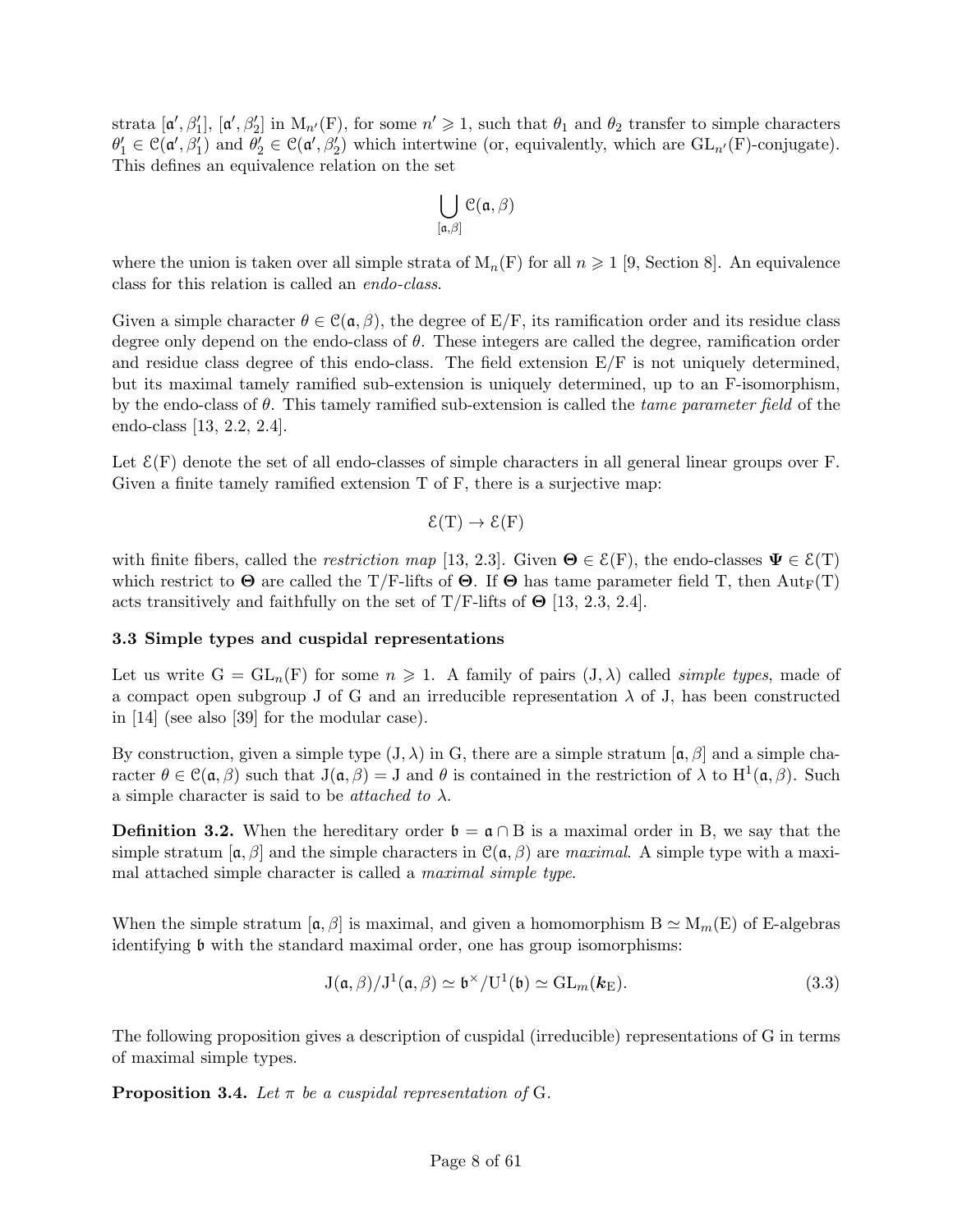- (i) There is a maximal simple type  $(J, \lambda)$  such that  $\lambda$  occurs as a subrepresentation of the restriction of  $\pi$  to J. This simple type is uniquely determined up to G-conjugacy.
- (ii) The simple character  $\theta$  attached to  $\lambda$  is uniquely determined up to G-conjugacy. Its endo-class  $Θ$  is called the endo-class of π.
- (iii) If  $\theta' \in C(\mathfrak{a}', \beta')$  is a simple character in G, then the restriction of  $\pi$  to  $H^1(\mathfrak{a}', \beta')$  contains  $\theta'$  if and only if  $\theta'$  is maximal and has endo-class  $\Theta$ , that is, if and only if  $\theta$ ,  $\theta'$  are G-conjugate.
- (iv) Let  $[\mathfrak{a}, \beta]$  be a maximal simple stratum such that  $J = J(\mathfrak{a}, \beta)$  and  $\theta \in \mathfrak{C}(\mathfrak{a}, \beta)$ . The simple type  $\lambda$  extends uniquely to a representation  $\lambda$  of the normalizer  $J = J(\mathfrak{a}, \beta)$  of  $\theta$  in G such that the compact induction of  $\lambda$  to G is isomorphic to  $\pi$ .

*Proof.* This follows from [14, 6.2, 8.4]. See [39, Section 3] in the case that R has positive characteristic.  $\Box$ 

A pair  $(J, \lambda)$  constructed in this way is called an *extended maximal simple type* in G. Compact induction induces a bijection between G-conjugacy classes of extended maximal simple types and isomorphism classes of cuspidal representations of G ([14, 6.2] and [39, Theorem 3.11]).

### 4 The  $\sigma$ -self-dual type theorem

We state our first main theorem. We fix an integer  $n \geq 1$  and write  $G = GL_n(F)$ .

**Theorem 4.1.** Let  $\pi$  be a cuspidal representation of G. Then  $\pi^{\sigma} \simeq \pi^{\vee}$  if and only if  $\pi$  contains an extended maximal simple type  $(\mathbf{J}, \boldsymbol{\lambda})$  such that  $\mathbf{J}$  is  $\sigma$ -stable and  $\boldsymbol{\lambda}^{\sigma} \simeq \boldsymbol{\lambda}^{\vee}$ .

In other words, a cuspidal representation of G is  $\sigma$ -self-dual if and only if it contains a  $\sigma$ -self-dual extended maximal simple type.

If  $(\mathbf{J}, \boldsymbol{\lambda})$  is an extended maximal simple type for the cuspidal representation  $\pi$ , then  $(\sigma(\mathbf{J}), \boldsymbol{\lambda}^{\sigma})$  is an extended maximal simple type for  $\pi^{\sigma}$  and  $(\mathbf{J}, \boldsymbol{\lambda}^{\vee})$  is an extended maximal simple type for  $\pi^{\vee}$ . Thus, if  $\pi$  contains an extended maximal simple type  $(\mathbf{J}, \boldsymbol{\lambda})$  such that **J** is  $\sigma$ -stable and  $\boldsymbol{\lambda}^{\sigma}, \boldsymbol{\lambda}^{\vee}$  are isomorphic, then  $\pi^{\sigma}$ ,  $\pi^{\vee}$  are isomorphic. The rest of Section 4 is devoted to the proof of the converse statement.

#### 4.1 The endo-class

Start with a cuspidal representation  $\pi$  of G, and suppose that  $\pi^{\sigma} \simeq \pi^{\vee}$ . Let  $\Theta$  be its endo-class over F. Associated with it, there are its degree  $d = \deg(\Theta)$  and its tame parameter field T: this is a tamely ramified finite extension of F, unique up to F-isomorphism (see §3.2).

If  $\theta \in \mathcal{C}(\mathfrak{a}, \beta)$  is a maximal simple character contained in  $\pi$ , then  $\theta^{-1} \in \mathcal{C}(\mathfrak{a}, -\beta)$  is contained in  $\pi^{\vee}$ and  $\theta \circ \sigma \in \mathcal{C}(\sigma(\mathfrak{a}), \sigma(\beta))$  is contained in  $\pi^{\sigma}$ . Note that we use the fact that the character of F fixed in Paragraph 3.1 is  $\sigma$ -stable in order to have  $\theta \circ \sigma \in \mathcal{C}(\sigma(\mathfrak{a}), \sigma(\beta))$ . We write  $\Theta^{\vee}$  for the endo-class of  $\theta^{-1}$ , and  $\Theta^{\sigma}$  for that of  $\theta \circ \sigma$ . The assumption on  $\pi$  implies that  $\Theta^{\sigma} = \Theta^{\vee}$ . We will prove the following theorem.

**Theorem 4.2.** Let  $\Theta \in \mathcal{E}(F)$  be an endo-class of degree dividing n such that  $\Theta^{\sigma}$  is equal to  $\Theta^{\vee}$ , and let  $\theta \in \mathcal{C}(\mathfrak{a}, \beta)$  be a simple character in G of endo-class  $\Theta$ . There are a simple stratum  $[\mathfrak{a}', \beta']$ and a simple character  $\theta' \in C(\mathfrak{a}', \beta')$  such that: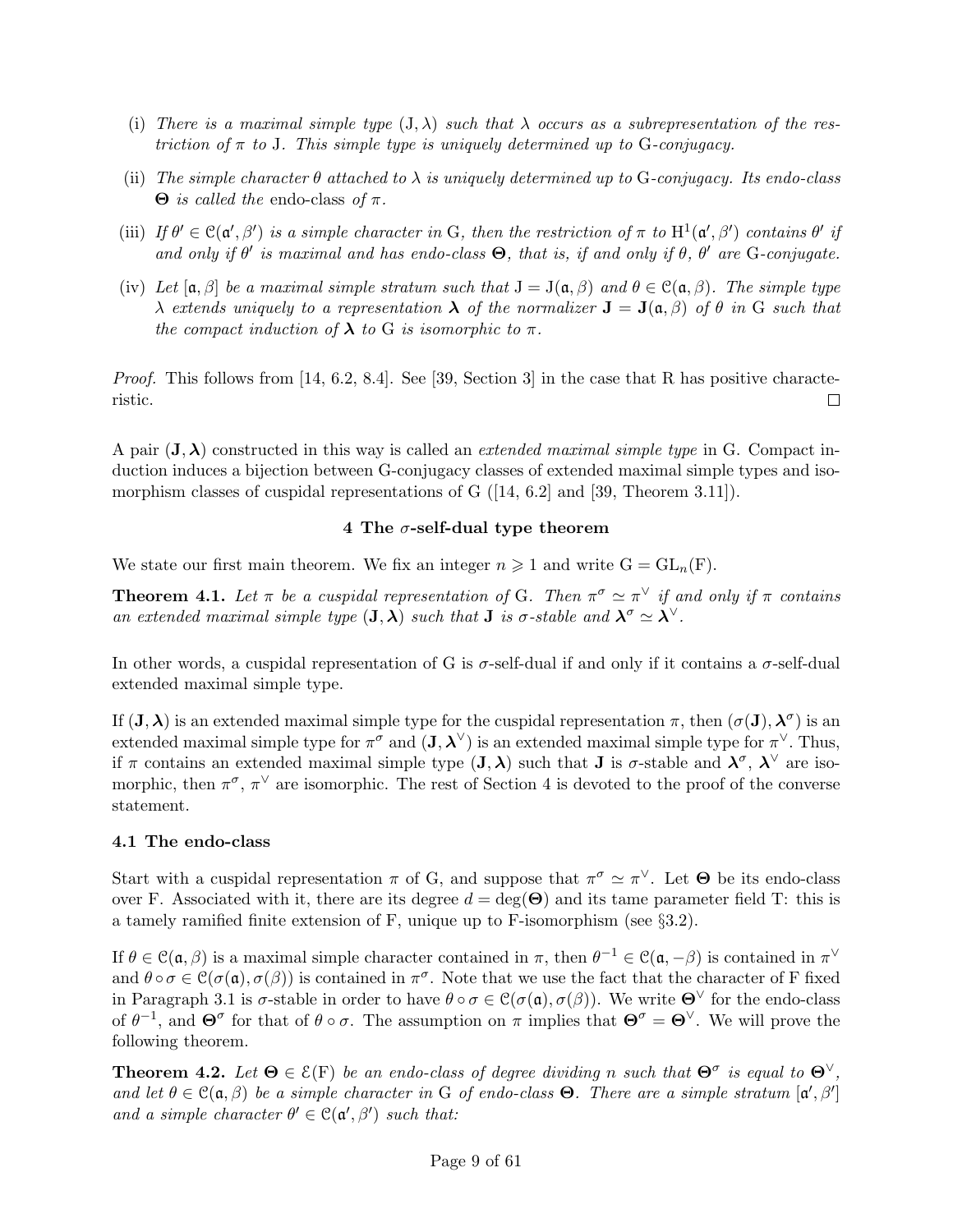- (i) the character  $\theta'$  is G-conjugate to  $\theta$ ,
- (ii) the group  $H^1(\mathfrak{a}', \beta')$  is  $\sigma$ -stable and  $\theta' \circ \sigma = \theta'^{-1}$ ,
- (iii) the order  $\mathfrak{a}'$  is  $\sigma$ -stable and  $\sigma(\beta') = -\beta'$ .

Before proving Theorem 4.2, we show how it implies Theorem 4.1. By applying Theorem 4.2 to any simple character  $\vartheta$  contained in  $\pi$ , which is maximal by Proposition 3.4(iii), we get a maximal simple character  $\theta \in \mathcal{C}(\mathfrak{a}, \beta)$ , conjugate to  $\vartheta$ , such that  $\mathfrak{a}$  is  $\sigma$ -stable and  $\sigma(\beta) = -\beta$  and:

$$
\theta \circ \sigma = \theta^{-1}.
$$

Thus  $\theta$  is contained in  $\pi$  and its normalizer **J** in G is  $\sigma$ -stable. Let  $(\mathbf{J}, \boldsymbol{\lambda})$  be an extended maximal simple type for  $\pi$  with attached simple character  $\theta$ . Since  $\pi$  is  $\sigma$ -self-dual, it contains both  $(J, \lambda)$ and  $(\mathbf{J}, \boldsymbol{\lambda}^{\vee \sigma})$ . By Proposition 3.4, this implies that they are conjugate by an element  $g \in G$ , that is, g normalizes **J** and  $\lambda^{\vee \sigma}$  is isomorphic to  $\lambda^g$ . Now consider the simple characters  $\theta^{-1} \circ \sigma = \theta$  and  $\theta^g$ . Both of them are contained in  $\lambda^g$ . Restricting  $\lambda^g$  to the intersection:

$$
H^{1}(\mathfrak{a}, \beta) \cap H^{1}(\mathfrak{a}, \beta)^{g}
$$
\n
$$
(4.3)
$$

we get a direct sum of copies of  $\theta$  containing the restriction of  $\theta^g$  to (4.3). It follows that g intertwines  $\theta$ . By [14, Theorem 3.3.2], which describes the intertwining set of a simple character, we have  $g \in \mathbf{JB}^{\times}\mathbf{J}$ . We thus may assume that  $g \in \mathbf{B}^{\times}$ . By uniqueness of the maximal compact subgroup in **J**, the identity  $J^g = J$  gives us  $J^g = J$ . Intersecting with  $B^{\times}$  gives  $\mathfrak{b}^{\times g} = \mathfrak{b}^{\times}$ . It follows that g normalizes the order b. We thus have  $g \in J$ , thus  $\lambda^{\sigma} \simeq \lambda^{\vee}$ . Theorem 4.1 is proved.

Remark 4.4. Assuming that Theorem 4.2 holds, and using Intertwining Implies Conjugacy [14, Theorem 5.7.1, the same argument shows that, if  $\pi$  is a  $\sigma$ -self-dual irreducible representation of G that contains a simple type, then  $\pi$  contains a  $\sigma$ -self-dual simple type. In particular, any  $\sigma$ -self-dual discrete series representation of G contains a  $\sigma$ -self-dual simple type.

**Remark 4.5.** However, an arbitrary  $\sigma$ -self-dual irreducible representation of G may not contain a  $\sigma$ -self-dual semisimple type. See [16, 39] for the notion of semisimple type and Paragraph 4.9 for a counterexample.

It thus remains to prove Theorem 4.2. For this, one can forget about the representation  $\pi$ .

#### 4.2 A prelude

We first show how to deal with the (second part of the) third condition of Theorem 4.2. Recall (see [14]) that a stratum  $[\mathfrak{a}, v, r, \beta]$  in  $M_n(F)$  is *pure* if  $F[\beta]$  is a field,  $F[\beta]^\times$  normalises  $\mathfrak{a}$  and  $\beta \mathfrak{a} = \mathfrak{p}_{\mathfrak{a}}^{-v}$ . (See Paragraph 3.1 for the comment on the notation.)

Here again (see Paragraph 4.1), we use the fact that the character of F fixed in Paragraph 3.1 is  $\sigma$ -stable.

**Lemma 4.6.** Let  $[\mathfrak{a}, v, r, \beta]$  be a pure stratum in  $M_n(F)$  with  $\sigma(\mathfrak{a}) = \mathfrak{a}$  and  $\sigma(\beta) + \beta \in \mathfrak{p}_{\mathfrak{a}}^{-r}$ . There is a simple stratum  $[\mathfrak{a}, v, r, \gamma]$  such that  $\beta - \gamma \in \mathfrak{p}_{\mathfrak{a}}^{-r}$  and  $\sigma(\gamma) + \gamma = 0$ .

*Proof.* The proof is exactly as in [52, Proposition 1.10], using the involution  $\sigma$  instead of the adjoint involution  $x \mapsto \overline{x}$  used in [52].  $\Box$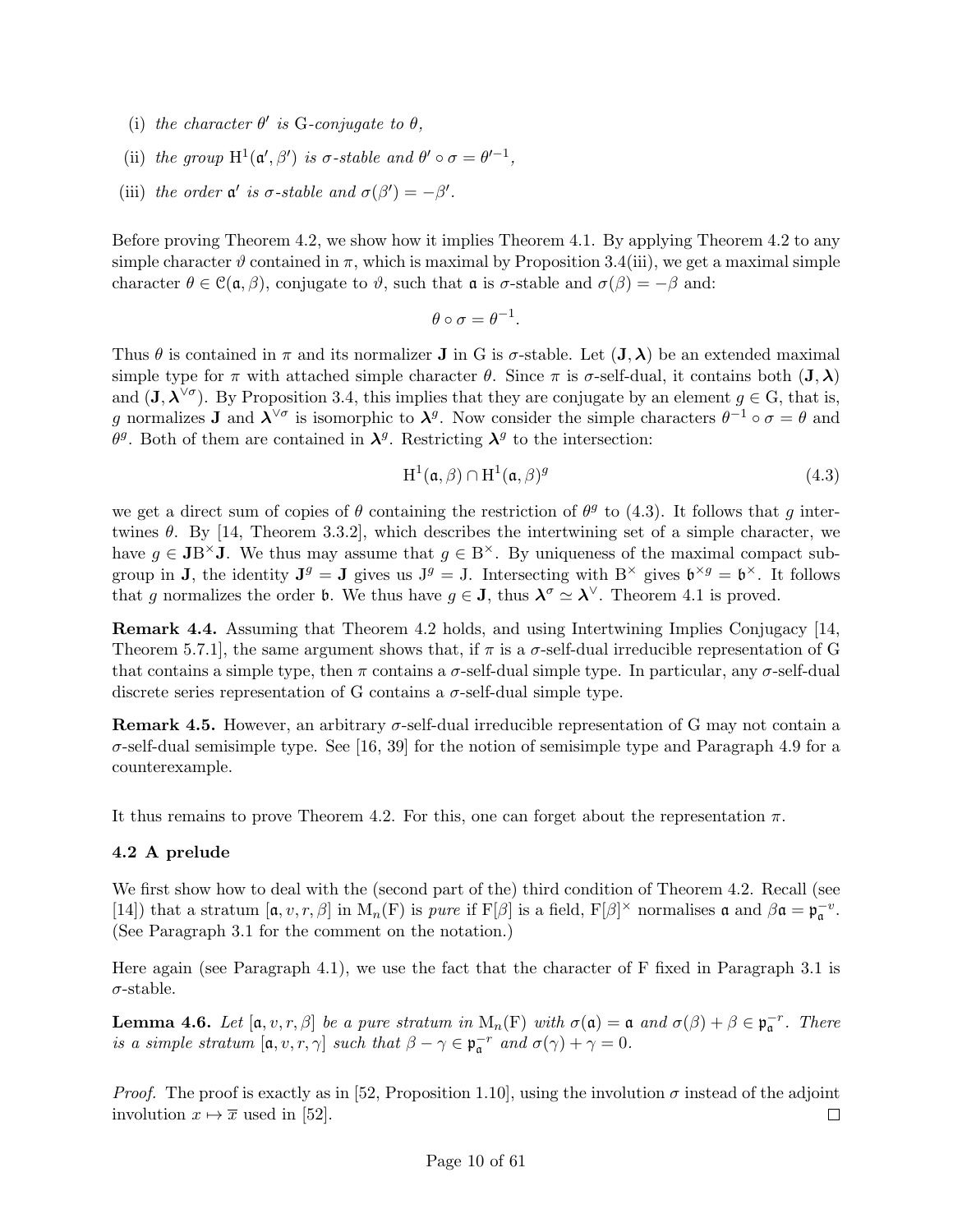**Proposition 4.7.** Let  $[\alpha, \beta]$  be a simple stratum in  $M_n(F)$  with  $\sigma(\mathfrak{a}) = \mathfrak{a}$ . Suppose that there is a simple character  $\theta \in \mathcal{C}(\mathfrak{a}, \beta)$  such that  $H^1(\mathfrak{a}, \beta)$  is  $\sigma$ -stable and  $\theta \circ \sigma = \theta^{-1}$ . Then there is a simple stratum  $[\mathfrak{a}, \gamma]$  such that  $\theta \in \mathfrak{C}(\mathfrak{a}, \gamma)$  and  $\sigma(\gamma) + \gamma = 0$ .

*Proof.* The proof is exactly the same as in [52, Theorem 6.3], using the involution  $\sigma$  instead of the adjoint involution used in [52], and replacing [52, Proposition 1.10] by Lemma 4.6.  $\Box$ 

## 4.3 The tame parameter field

From now on, and until the end of this section,  $\Theta \in \mathcal{E}(F)$  is an endo-class, with degree d dividing n, which is  $\sigma$ -self-dual – that is, such that  $\Theta^{\sigma} = \Theta^{\vee}$ . In this paragraph, we will see that this symmetry condition on  $\Theta$  implies that its tame parameter field T/F inherits certain properties.

Note that we do not assume that  $\Theta$  is the endo-class of some  $\sigma$ -self-dual cuspidal representation  $\pi$ of G. For the notion of a T/F-lift of  $\Theta$ , we refer to §3.2.

**Lemma 4.8.** Let  $\Theta$  be a σ-self-dual endo-class and T/F be its tame parameter field.

- (i) Given a T/F-lift  $\Psi$  of  $\Theta$ , there is a unique involutive  $F_o$ -automorphism  $\alpha$  of T extending  $\sigma$ such that  $\Psi^{\vee} = \Psi^{\alpha}$ .
- (ii) For any F-automorphism  $\gamma$  of T, the F<sub>o</sub>-involution of T associated with  $\Psi^{\gamma}$  is  $\gamma^{-1}\alpha\gamma$ .

*Proof.* The tame parameter field of  $\Theta^{\vee}$  is T, and that of  $\Theta^{\sigma}$  is the field T endowed with the map  $x \mapsto \sigma(x)$  from F to T. The assumption on  $\Theta$  implies that these tame parameter fields are F-isomorphic. Thus there exists an  $F_0$ -automorphism of T whose restriction to F is  $\sigma$ .

Let  $\Psi$  be a T/F-lift of  $\Theta$  (see §3.2). Then  $\Psi^{\vee}$  is a T/F-lift of  $\Theta^{\vee}$ , and the bijection  $\alpha \mapsto \Psi^{\alpha}$  between automorphisms of T/F<sub>o</sub> and T/F<sub>o</sub>-lifts of  $\Theta$  induces a bijection between F<sub>o</sub>-automorphisms of T extending  $\sigma$  and T/F-lifts of  $\Theta^{\sigma}$ . Thus there is a unique F<sub>o</sub>-automorphism  $\alpha$  of T extending  $\sigma$ such that  $\Psi^{\vee} = \Psi^{\alpha}$ . Since  $\Psi^{\vee\vee} = \Psi$ , we deduce that  $\Psi^{\alpha^2} = \Psi$ . That  $\alpha^2$  is trivial follows from the fact that  $\alpha^2$  is in Aut<sub>F</sub>(T), which acts faithfully on the set of T/F-lifts of  $\Theta$ .  $\Box$ 

**Remark 4.9.** It is not in general true that every involutive  $F_0$ -automorphism  $\alpha$  of T extending the F<sub>o</sub>-automorphism  $\sigma$  of F has the additional property required by Lemma 4.8(i). For example, if  $F/F<sub>o</sub>$  is unramified and  $T/F$  is ramified quadratic, then  $T/F<sub>o</sub>$  is a biquadratic extension and the two automorphisms fixing the ramified quadratic sub-extensions of  $F_{\text{o}}$  in T are both involutions extending  $\sigma$ ; however, they are not conjugate so, by the uniqueness statement in Lemma 4.8, cannot both have the additional property.

Let  $\alpha$  be an F<sub>o</sub>-involution of T given by Lemma 4.8, and let T<sub>o</sub> be the fixed points of  $\alpha$  in T. Thus  $T_{o} \cap F = F_{o}.$ 

**Lemma 4.10.** The canonical homomorphism  $T_{\text{o}} \otimes_{F_{\text{o}}} F \to T$  of  $T_{\text{o}} \otimes_{F_{\text{o}}} F$ -modules is an isomorphism.

*Proof.* The canonical homomorphism is an isomorphism if and only if F does not embed in  $T_0$  as an  $F_{o}$ -algebra. Assume that there is such an embedding. Since F is Galois over  $F_{o}$ , its image is F. Thus F is contained in T<sub>o</sub>, which contradicts  $T_o \cap F = F_o$ .  $\Box$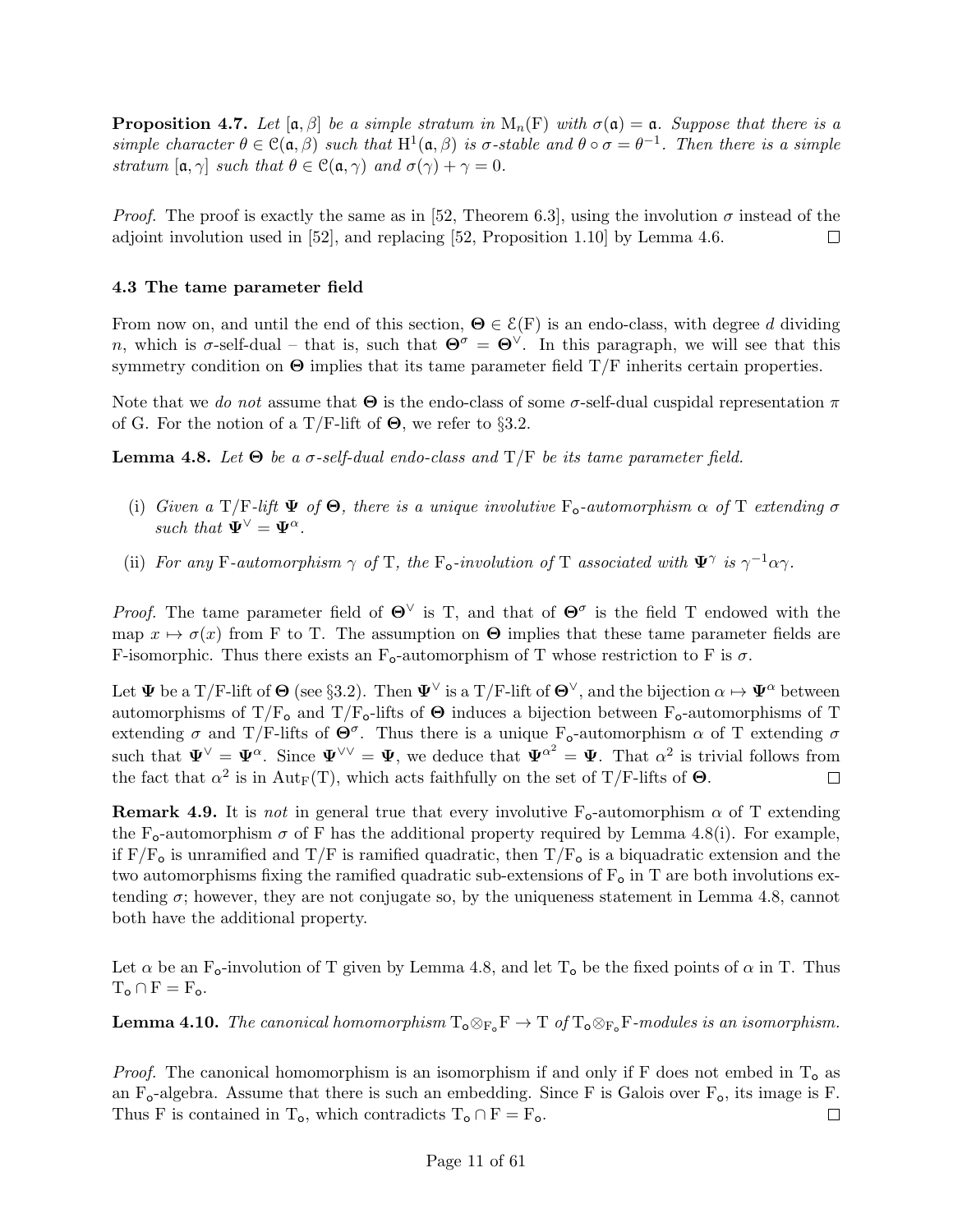Write  $t$  for the degree of T over F.

**Corollary 4.11.** There is an embedding of F-algebras  $\iota : T \hookrightarrow M_t(F)$  such that:

$$
\iota(\alpha(x)) = \sigma(\iota(x))
$$

for all  $x \in T$ . In particular, the image of  $\iota$  in  $M_t(F)$  is  $\sigma$ -stable.

*Proof.* Fix an F<sub>o</sub>-embedding  $\iota_0$  of T<sub>o</sub> in M<sub>t</sub>(F<sub>o</sub>). Then  $\iota = \iota_0 \otimes F$  has the required property, thanks to Lemma 4.10.  $\Box$ 

Remark 4.12. The natural group homomorphism:

$$
\mathrm{Aut}_{F_\mathbf{o}}(T) \to \mathrm{Aut}_{F_\mathbf{o}}(T_\mathbf{o}) \rtimes \mathrm{Gal}(F/F_\mathbf{o})
$$

(where the semi-direct product is defined with respect to  $\alpha$ ) is an isomorphism.

#### 4.4 The maximal and totally wild case

In this paragraph, we will assume that  $d = n$  and  $T = F$ .

**Proposition 4.13.** Let  $\theta$  be a simple character in G with endo-class  $\Theta$ . There is a simple character  $\theta' \in \mathcal{C}(\mathfrak{a}', \beta')$  which is G-conjugate to  $\theta$ , such that  $\mathfrak{a}'$  is  $\sigma$ -stable and  $\theta' \circ \sigma = \theta'^{-1}$ .

Let  $[\mathfrak{a},\beta]$  be a simple stratum such that  $\theta \in \mathfrak{C}(\mathfrak{a},\beta)$ . We may and will assume that the principal order  $\alpha$  is standard (that is,  $\alpha$  is made of matrices with coefficients in  $\alpha$  and its reduction mod  $\beta$  is made of upper block triangular matrices), thus  $\sigma$ -stable. The extension  $F[\beta]$  is totally wildly ramified over F. In particular,  $\mathfrak{a}$  is a minimal order in  $M_n(F)$ .

Write  $U = \mathfrak{a}^{\times}$ , which is the standard Iwahori subgroup of G. For all  $i \geqslant 1$ , write  $U^{i} = 1 + \mathfrak{p}_{\mathfrak{a}}^{i}$ , which is a normal subgroup of U. Then  $U/U^1 \simeq \mathbf{k}^{\times n}$  is abelian, of order prime to p, and  $U^i/U^{i+1}$  is an abelian *p*-group for all  $i \geq 1$ .

Since  $\Theta^{\sigma} = \Theta^{\vee}$  and  $\mathfrak{a}$  is  $\sigma$ -stable, the characters  $\theta \circ \sigma \in \mathcal{C}(\mathfrak{a}, \sigma(\beta))$  and  $\theta^{-1} \in \mathcal{C}(\mathfrak{a}, -\beta)$  intertwine. By Intertwining Implies Conjugacy for simple characters [14, Theorem 3.5.11], there is a  $u \in U$  such that  $H^1(\mathfrak{a}, \sigma(\beta)) = u^{-1}H^1(\mathfrak{a}, -\beta)u$  and  $\theta \circ \sigma = (\theta^{-1})^u$ . Since  $\sigma$  is involutive and the G-normalizer of  $\theta$  is **J**, this gives us:

$$
u\sigma(u) \in \mathbf{J} \cap \mathbf{U} = \mathbf{J}.\tag{4.14}
$$

We search for an  $x \in G$  such that the character  $\theta' = \theta^x \in C(\mathfrak{a}^x, \beta^x)$  has the desired property. This amounts to the condition  $u\sigma(x)x^{-1} \in \mathbf{J}$ .

Note that  $J = \mathbb{O}^\times J^1$  since  $F[\beta]$  is totally ramified over F. Thus the image of J in  $U/U^1 \simeq \mathbf{k}^{\times n}$  is the image of the diagonal embedding of  $k^{\times}$  in  $k^{\times n}$ . Let M be the torus made of all diagonal matrices of G.

**Lemma 4.15.** There is a  $y \in M$  such that  $u\sigma(y)y^{-1} \in \mathrm{J} \mathrm{U}^1 = \mathrm{O}^{\times} \mathrm{U}^1$ .

*Proof.* There are  $u_1, \ldots, u_n \in k^{\times}$  such that u mod U<sup>1</sup> is equal to  $(u_1, \ldots, u_n)$  in  $U/U^1 \simeq k^{\times n}$ . Changing u in the equivalence class  $0^{\times}u$ , we may assume that  $u_1 = 1$ .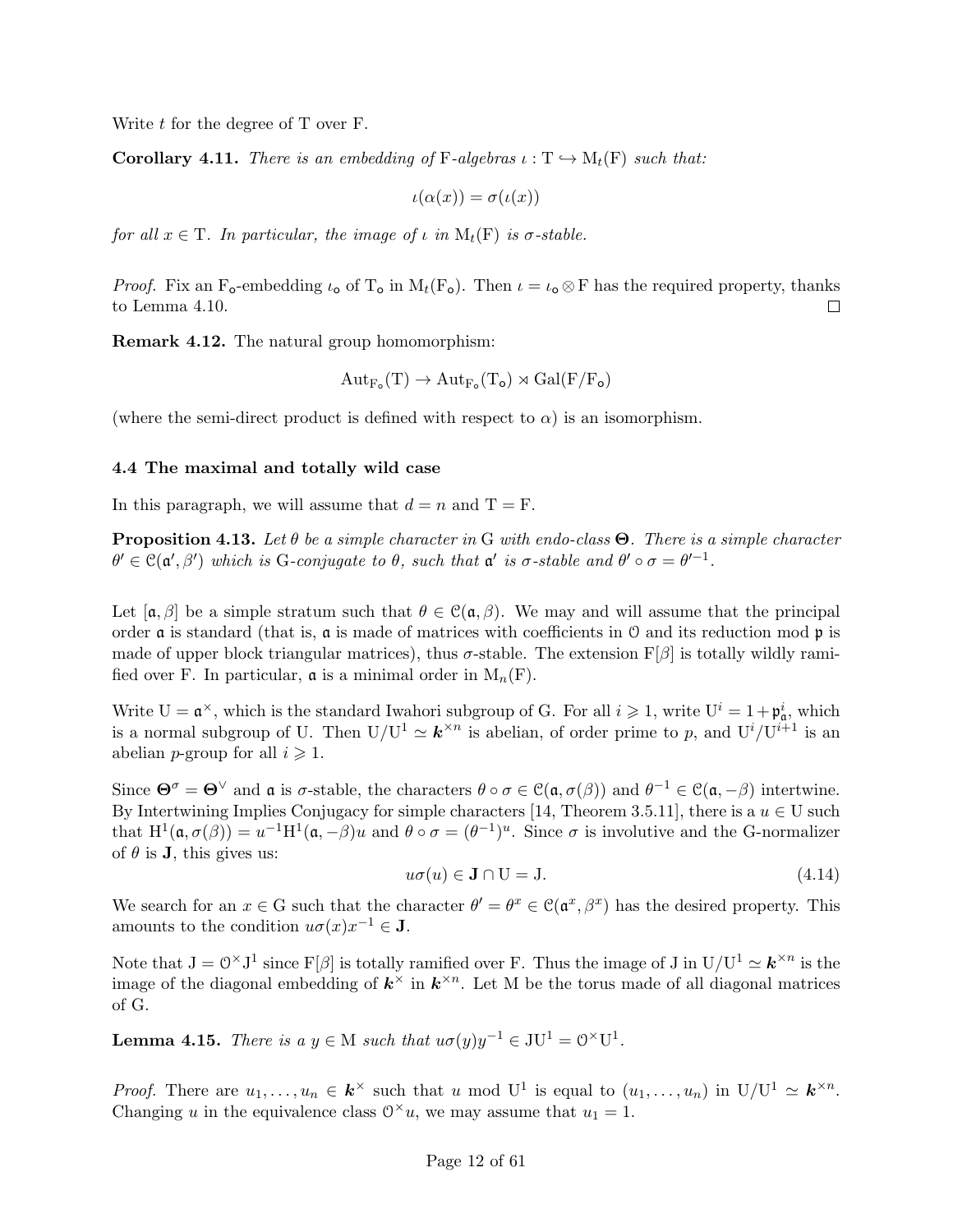The condition (4.14) says that  $u\sigma(u)$  mod U<sup>1</sup> is in the image of the diagonal embedding of  $\mathbf{k}^{\times}$  in  $\mathbf{k}^{\times n}$ . Since  $u_1 = 1$ , this gives us  $u_i \sigma(u_i) = 1$  for all  $i \in \{1, \ldots, n\}$ .

Assume first that F is unramified over  $F_o$ . Then k is quadratic over  $k_o$  and  $\sigma$  induces the non-trivial  $\mathbf{k}_0$ -automorphism of  $\mathbf{k}$ . We search for  $y = (y_1, \ldots, y_n) \in \mathbf{k}^{\times n}$  such that  $u\sigma(y)y^{-1} = 1$  in  $\mathbf{k}^{\times n}$ . This is possible by Hilbert's Theorem 90, since  $u_i\sigma(u_i) = 1$  for all *i*.

Assume now F is ramified over  $F_o$ . Then  $\sigma$  is trivial on  $k = k_o$ . We thus have  $u_i^2 = 1$  which implies  $u_i \in \{-1, 1\}$ . Let  $\varpi$  be a uniformizer of F such that  $\sigma(\varpi) = -\varpi$ . Such a choice is possible since  $p \neq 2$ . We are searching for a  $y = (y_1, \ldots, y_n) \in \mathbb{F}^{\times n}$  such that  $\sigma(y)y^{-1} \in U$  and  $u\sigma(y)y^{-1} = 1$  in  $\mathbf{k}^{\times n}$ . Let  $y_i = 1$  if  $u_i = 1$ , and let  $y_i = \infty$  otherwise. This gives us a  $y \in M$  satisfying the required condition. П

Let us write  $zu\sigma(y)y^{-1} \in U^1$  for some  $y \in M$  and  $z \in \mathbb{O}^\times$  given by Lemma 4.15. By replacing the stratum  $[\mathfrak{a},\beta]$  by  $[\mathfrak{a}^y,\beta^y]$ , the simple character  $\theta$  by  $\theta^y \in \mathfrak{C}(\mathfrak{a}^y,\beta^y)$  and u by  $y^{-1}zu\sigma(y)$ , which does not affect the fact that the order is  $\sigma$ -stable, we may and will assume that  $u \in U^1$ . We write  $J^0 = J$ and  $J^i = J \cap U^i$  for  $i \geq 1$ .

**Lemma 4.16.** Let  $v \in U^i$  for some  $i \geq 1$ , and assume that  $v\sigma(v) \in J^i$ . Then there are  $j \in J^i$  and  $x \in U^i$  such that  $j v \sigma(x) x^{-1} \in U^{i+1}$ .

*Proof.* Recall that  $U^{i}/U^{i+1}$  is abelian, and write  $h = v\sigma(v)$ . We have  $\sigma(h) \equiv h \mod U^{i+1}$ . This implies that  $h \in V = J^{i}U^{i+1} \cap \sigma(J^{i}U^{i+1}) \supseteq U^{i+1}$ . We thus have  $v\sigma(v) \equiv 1 \mod V$ . The quotient  $W = U^{i}/V$  is an abelian, finite and  $\sigma$ -stable p-group, and the first cohomology group of Gal(F/F<sub>o</sub>) in W is trivial since  $p \neq 2$ . We thus have  $v \equiv x\sigma(x)^{-1}$  mod V for some element  $x \in U^i$ . This gives us  $v\sigma(x)x^{-1} \in V \subseteq J^iU^{i+1}$  as required.

**Lemma 4.17.** There is a sequence of triples  $(x_i, j_i, v_i) \in U^i \times J^i \times U^{i+1}$ , for  $i \geq 0$ , satisfying the following conditions:

- (i)  $(x_0, i_0, v_0) = (1, 1, u);$
- (ii) for all  $i \geq 0$ , if we set  $y_i = x_0 x_1 ... x_i \in U^1$ , then the simple character  $\theta_i = \theta^{y_i} \in \mathcal{C}(\mathfrak{a}, \beta^{y_i})$ satisfies  $\theta_i \circ \sigma = (\theta_i^{-1})^{v_i}$ ;
- (iii) for all  $i \geq 1$ , we have  $y_i v_i = j_i y_{i-1} v_{i-1} \sigma(x_i)$ .

*Proof.* Assume the triples  $(x_k, j_k, v_k)$  have been defined for all  $k < i$ , for some  $i \geq 1$ . Applying Lemma 4.16 to  $v_{i-1} \in U^i$ , which satisfies

$$
v_{i-1}\sigma(v_{i-1})\in\mathbf{J}^{y_{i-1}}\cap\mathrm{U}^i=\mathrm{J}^i(\mathfrak{a},\beta^{y_{i-1}})
$$

thanks to Condition (ii), we obtain  $h_i \in J^i(\mathfrak{a}, \beta^{y_{i-1}})$  and  $x_i \in U^i$  such that  $h_i v_{i-1} \sigma(x_i) x_i^{-1} \in U^{i+1}$ . Now define  $j_i \in J^i$  and  $v_i \in U^{i+1}$  by  $j_i y_{i-1} = y_{i-1} h_i$  and  $x_i v_i = h_i v_{i-1} \sigma(x_i)$ . Setting  $y_i = y_{i-1} x_i$ and  $\theta_i = \theta^{y_i}$ , we get:

$$
\theta_i \circ \sigma = (\theta_{i-1} \circ \sigma)^{\sigma(x_i)}
$$

$$
= (\theta_{i-1}^{-1})^{v_{i-1}\sigma(x_i)}
$$

$$
= (\theta_{i-1}^{-1})^{x_i v_i}
$$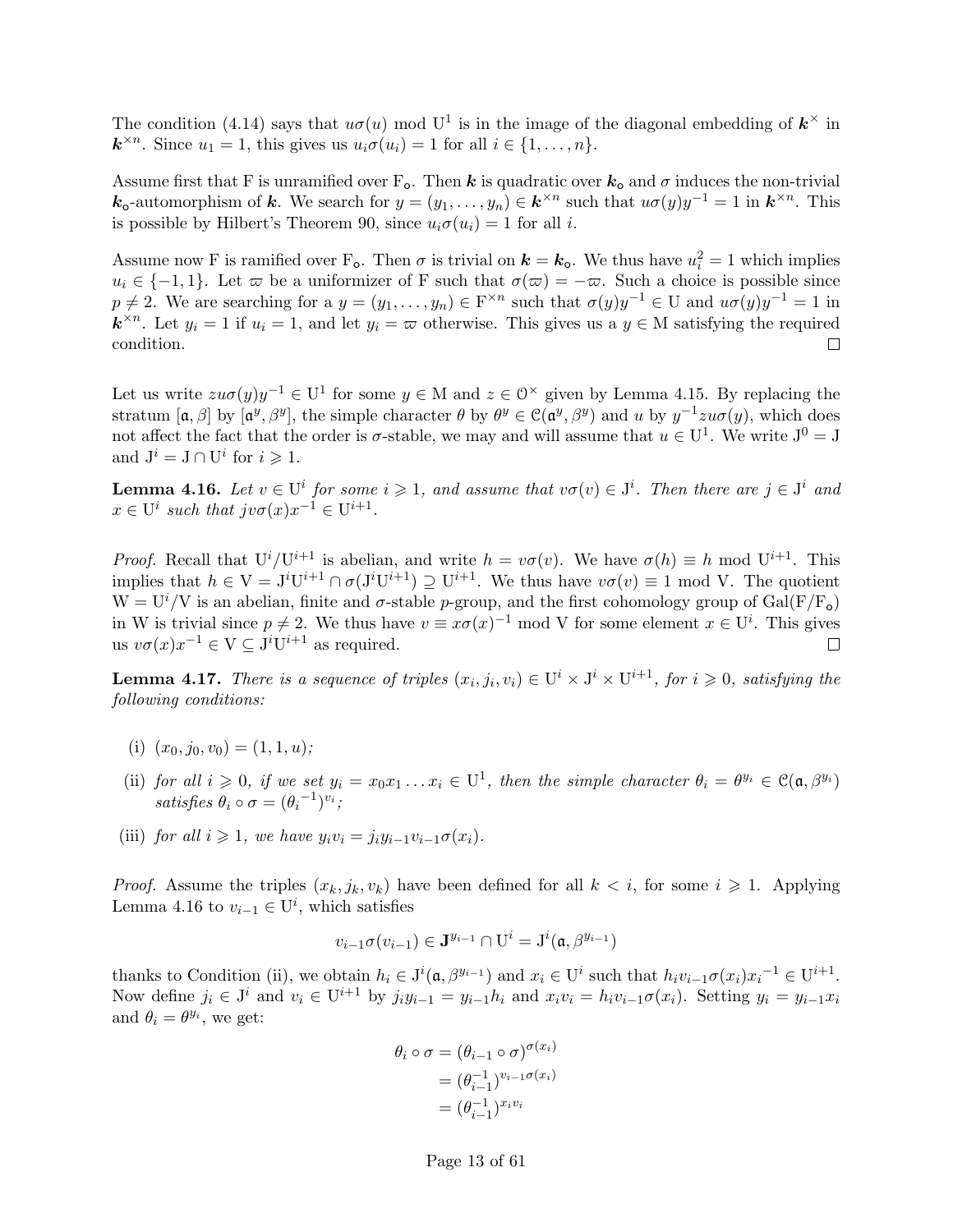since  $h_i \in J^i(\mathfrak{a}, \beta^{y_{i-1}})$  normalizes  $\theta_{i-1}$ . Since  $\theta_{i-1}^{x_i}$  is equal to  $\theta_i$ , we get the expected result.  $\Box$ 

Let  $x \in U^1$  be the limit of  $y_i = x_0 x_1 ... x_i$  and  $h \in J^1$  that of  $j_i ... j_1 j_0$  when i tends to infinity. We have:

$$
y_i v_i y_i^{-1} = (j_i \dots j_1 j_0) u \sigma(y_i) y_i^{-1} \in U^i.
$$

Passing to the limit, we get  $u\sigma(x)x^{-1} = h^{-1} \in J$ , as expected.

### 4.5 The maximal case

In this paragraph, we assume that  $d = n$  only. We generalize Proposition 4.13 to this situation.

**Proposition 4.18.** Let  $\theta \in \mathcal{C}(\mathfrak{a}, \beta)$  be a simple character in G of endo-class  $\Theta$ . There is a simple character  $\theta' \in \mathcal{C}(\mathfrak{a}', \beta')$  which is G-conjugate to  $\theta$ , such that  $\mathfrak{a}'$  is  $\sigma$ -stable and  $\theta' \circ \sigma = \theta'^{-1}$ .

*Proof.* Let E be the field extension  $F[\beta]$ , and let T be the maximal tamely ramified extension of F in E. It is the tame parameter field for the endo-class  $\Theta$ . The simple character  $\theta$  determines a T/F-lift  $\Psi$  of  $\Theta$  as in [9, Section 9]. Namely, let C denote the centralizer of T in  $M_n(F)$ . The intersection  $\mathfrak{c} = \mathfrak{a} \cap C$  is a minimal order in C, giving rise to a simple stratum  $[\mathfrak{c}, \beta]$  in C. The restriction of  $\theta$ to  $H^1(\mathfrak{c}, \beta)$ , denoted  $\theta_T$ , is a simple character associated to this simple stratum, called the interior T/F-lift of  $\theta$  in [9]. Its endo-class, denoted  $\Psi$ , is a T/F-lift of  $\Theta$ .

Lemma 4.8 gives us a unique  $F_o$ -involution  $\alpha$  of T such that  $\alpha|_F = \sigma$  and  $\Psi^{\vee} = \Psi^{\alpha}$ . Let us fix an F-embedding  $\iota$  of T in  $M_t(F)$  as in Corollary 4.11. Composing with the diagonal embedding of  $M_t(F)$  in  $M_n(F)$  gives us an F-embedding of T in  $M_n(F)$  such that:

$$
\iota(\alpha(x)) = \sigma(\iota(x)), \quad x \in \mathcal{T}.
$$

By the Skolem–Noether theorem, this embedding is implemented by conjugating by some  $q \in G$ . Thus, conjugating  $[\alpha, \beta]$  and  $\theta$  by g, we may assume that T is  $\sigma$ -stable and that the F<sub>o</sub>-involution σ of  $M_n(F)$  induces α on T. Note that C is σ-stable and is canonically isomorphic to the T-algebra  $M_{n/t}(T)$ . The restriction of  $\sigma$  to C identifies with the involution  $\alpha$  acting componentwise. From now on, we will abuse the notation and write  $\sigma$  instead of  $\alpha$ .

We now apply Proposition 4.13 to the simple character  $\theta_T$  whose endo-class  $\Psi$  satisfies  $\Psi^{\vee} = \Psi^{\sigma}$ . We thus get a  $y \in C^{\times}$  such that  $\mathfrak{c}^y$  is  $\sigma$ -stable and the simple character  $\vartheta = \theta_{\tau}^y$  $y_{\text{T}}^y$  satisfies  $\vartheta \circ \sigma = \vartheta^{-1}$ . Since the map  $\mathfrak{a} \mapsto \mathfrak{a}^{\times} \cap C^{\times}$  is injective on hereditary orders of  $M_n(F)$  normalized by  $T^{\times}$  (see for instance [9, Section 2]), we deduce that the order  $\mathfrak{a}' = \mathfrak{a}^y$  is  $\sigma$ -stable. Since interior T/F-lifting is injective from  $\mathcal{C}(\mathfrak{a}^y,\beta^y)$  to  $\mathcal{C}(\mathfrak{c}^y,\beta^y)$  by [9, Theorem 7.10], the simple character  $\theta' = \theta^y$  satisfies the expected property  $\theta' \circ \sigma = \theta'^{-1}$ .  $\Box$ 

#### 4.6 The general case

In this paragraph, we prove Theorem 4.2 in the general case. Write  $n = md$ , with  $m \ge 1$ .

Let  $\theta \in \mathcal{C}(\mathfrak{a}, \beta)$  be a simple character of endo-class  $\Theta$ . By conjugating in G, we may assume that  $\mathfrak a$  is  $\sigma$ -stable.

Fix an F-algebra homomorphism  $\iota : F[\beta] \to M_d(F)$ . Let  $\mathfrak{a}_0$  denote the unique hereditary order in  $M_d(F)$  normalized by  $F[\iota\beta]^\times$  and  $\theta_0 \in \mathcal{C}(\mathfrak{a}_0, \iota\beta)$  denote the transfer of  $\theta$ . By Proposition 4.18, there are a maximal simple stratum  $[\mathfrak{a}'_0, \beta'_0]$  and a simple character  $\theta'_0 \in \mathfrak{C}(\mathfrak{a}'_0, \beta'_0)$  such that: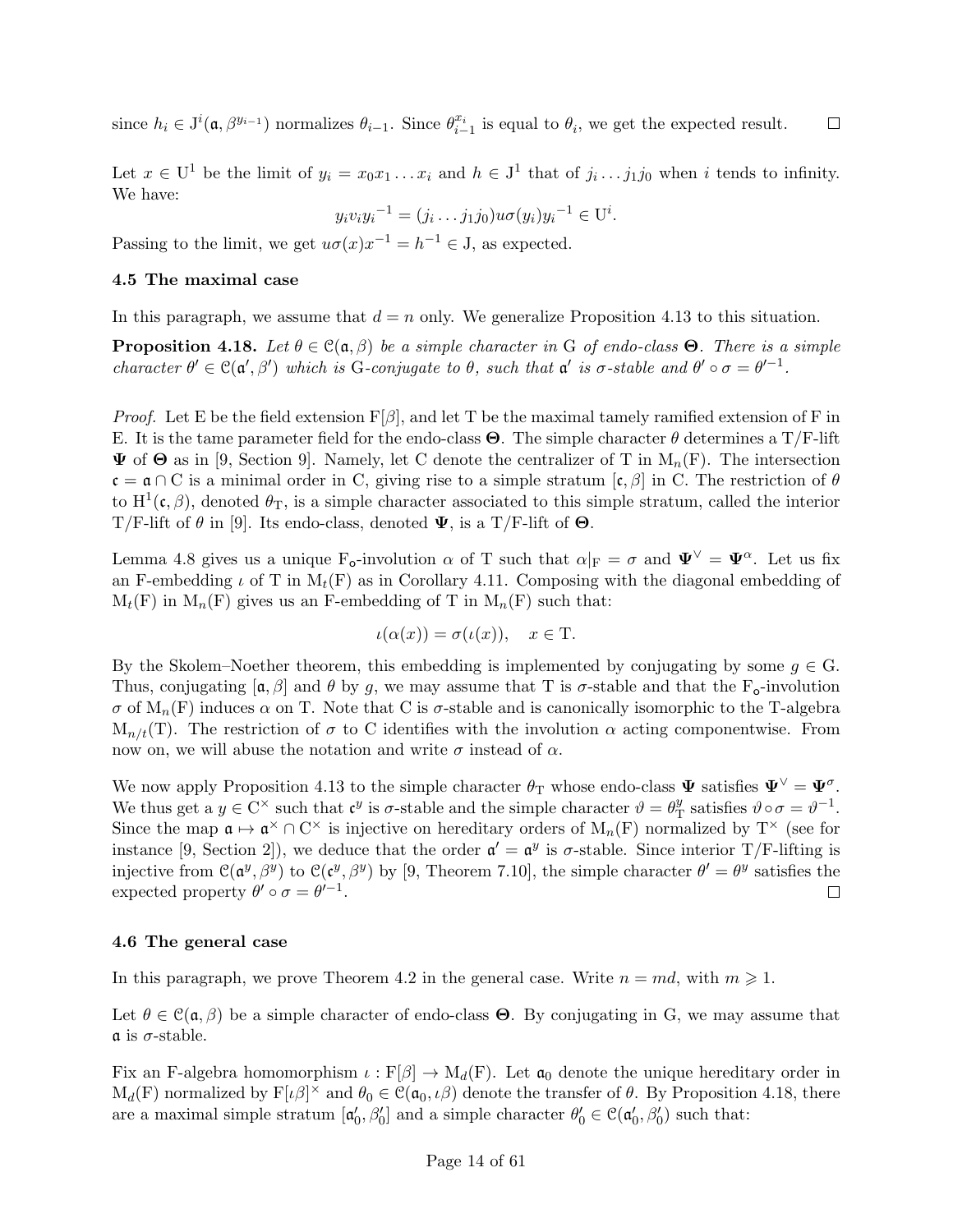- (i) the character  $\theta'_0$  is conjugate to  $\theta_0$  under  $\mathrm{GL}_d(\mathbf{F}),$
- (ii) the group  $H^1(\mathfrak{a}'_0, \beta'_0)$  is  $\sigma$ -stable and  $\theta'_0 \circ \sigma = \theta'_0^{-1}$ ,
- (iii) the order  $a_0$  is  $\sigma$ -stable.

Proposition 4.7 implies that, without changing  $a_0$ , we may assume that  $\sigma(\beta'_0) = -\beta'_0$ .

Let us now embed  $M_d(F)$  diagonally in the F-algebra  $M_n(F)$ . This gives us an F-algebra homomorphism  $\iota': F[\beta'_0] \to M_n(F)$ . Write  $\beta' = \iota' \beta'_0$  and  $E' = F[\beta']$ . Since  $\sigma(\beta') = -\beta'$ , the field  $E'$  is stable by  $\sigma$ . The centralizer B' of E' in  $M_n(F)$  naturally identifies with  $M_m(E')$ .

Let  $\mathfrak{b}'$  be a standard hereditary order in B', and let  $\mathfrak{a}'$  be the unique hereditary order in  $M_n(F)$ normalized by  $E^{\prime\prime}$  such that  $\mathfrak{a}' \cap B' = \mathfrak{b}'$ . Then we have a simple stratum  $[\mathfrak{a}', \beta']$  in  $M_n(F)$ . Let  $\theta' \in \mathcal{C}(\mathfrak{a}', \beta')$  be the transfer of  $\theta$ . Since  $\mathfrak{a}'$  is  $\sigma$ -stable and  $\sigma(\beta') = -\beta'$ , we have:

$$
\sigma(H^1(\mathfrak{a}',\beta'))=H^1(\sigma(\mathfrak{a}'),\sigma(\beta'))=H^1(\mathfrak{a}',-\beta')=H^1(\mathfrak{a}',\beta').
$$

Let M be the standard Levi subgroup of G isomorphic to  $GL_d(F) \times \cdots \times GL_d(F)$ . Write P for the standard parabolic subgroup of G generated by M and upper triangular matrices, and N for its unipotent radical. Let  $N^-$  be the unipotent radical of the parabolic subgroup opposite to P with respect to M. By [14, Paragraph 7.1], we have:

$$
\begin{array}{rcl}\n\mathrm{H}^{1}(\mathfrak{a}', \beta') & = & (\mathrm{H}^{1}(\mathfrak{a}', \beta') \cap \mathrm{N}^{-}) \cdot (\mathrm{H}^{1}(\mathfrak{a}', \beta') \cap \mathrm{M}) \cdot (\mathrm{H}^{1}(\mathfrak{a}', \beta') \cap \mathrm{N}), \\
\mathrm{H}^{1}(\mathfrak{a}', \beta') \cap \mathrm{M} & = & \mathrm{H}^{1}(\mathfrak{a}'_{0}, \beta'_{0}) \times \cdots \times \mathrm{H}^{1}(\mathfrak{a}'_{0}, \beta'_{0}).\n\end{array} \tag{4.19}
$$

By [14, Proposition 7.1.19], the character  $\theta'$  is trivial on  $H^1(\mathfrak{a}', \beta') \cap N$  and  $H^1(\mathfrak{a}', \beta') \cap N^-$ , and the restriction of  $\theta'$  to  $H^1(\mathfrak{a}', \beta') \cap M$  is equal to  $\theta'_0 \otimes \cdots \otimes \theta'_0$ . As M, N, N<sup>-</sup> and  $H^1(\mathfrak{a}', \beta')$  are  $\sigma$ -stable, and by uniqueness of the Iwahori decomposition (4.19), we get  $\theta' \circ \sigma = \theta'^{-1}$ . Finally, as F[ $\beta$ ] and E' have the same ramification index over F (see §3.2) we may choose the order  $\mathfrak{b}'$  such that  $\mathfrak{a}$  and  $\alpha'$  are conjugate. The transfer map from  $\mathcal{C}(\alpha, \beta)$  to  $\mathcal{C}(\alpha', \beta')$  is thus implemented by conjugacy by an element of G. It follows that  $\theta$  and  $\theta'$  are G-conjugate.

**Definition 4.20.** A maximal simple stratum  $[\mathfrak{a}, \beta]$  in  $M_n(F)$  is said to be  $\sigma$ -standard if:

- (i) the hereditary order **a** is  $\sigma$ -stable and  $\sigma(\beta) = -\beta$ ;
- (ii) the element  $\beta$  has the block diagonal form:

$$
\beta = \begin{pmatrix} \beta_0 & & \\ & \ddots & \\ & & \beta_0 \end{pmatrix} = \beta_0 \otimes 1 \in M_d(F) \otimes_F M_m(F) = M_n(F)
$$

for some  $\beta_0 \in M_d(F)$ , where  $d = \deg_F(\beta)$  and  $n = md$ ; the centralizer B of  $E = F[\beta]$  in  $M_n(F)$ is thus equal to  $M_m(E)$ , equipped with the involution  $\sigma$  acting componentwise;

(iii) the order  $\mathfrak{b} = \mathfrak{a} \cap B$  is the standard maximal order of  $M_m(E)$ .

In conclusion, the following corollary refines Theorem 4.1.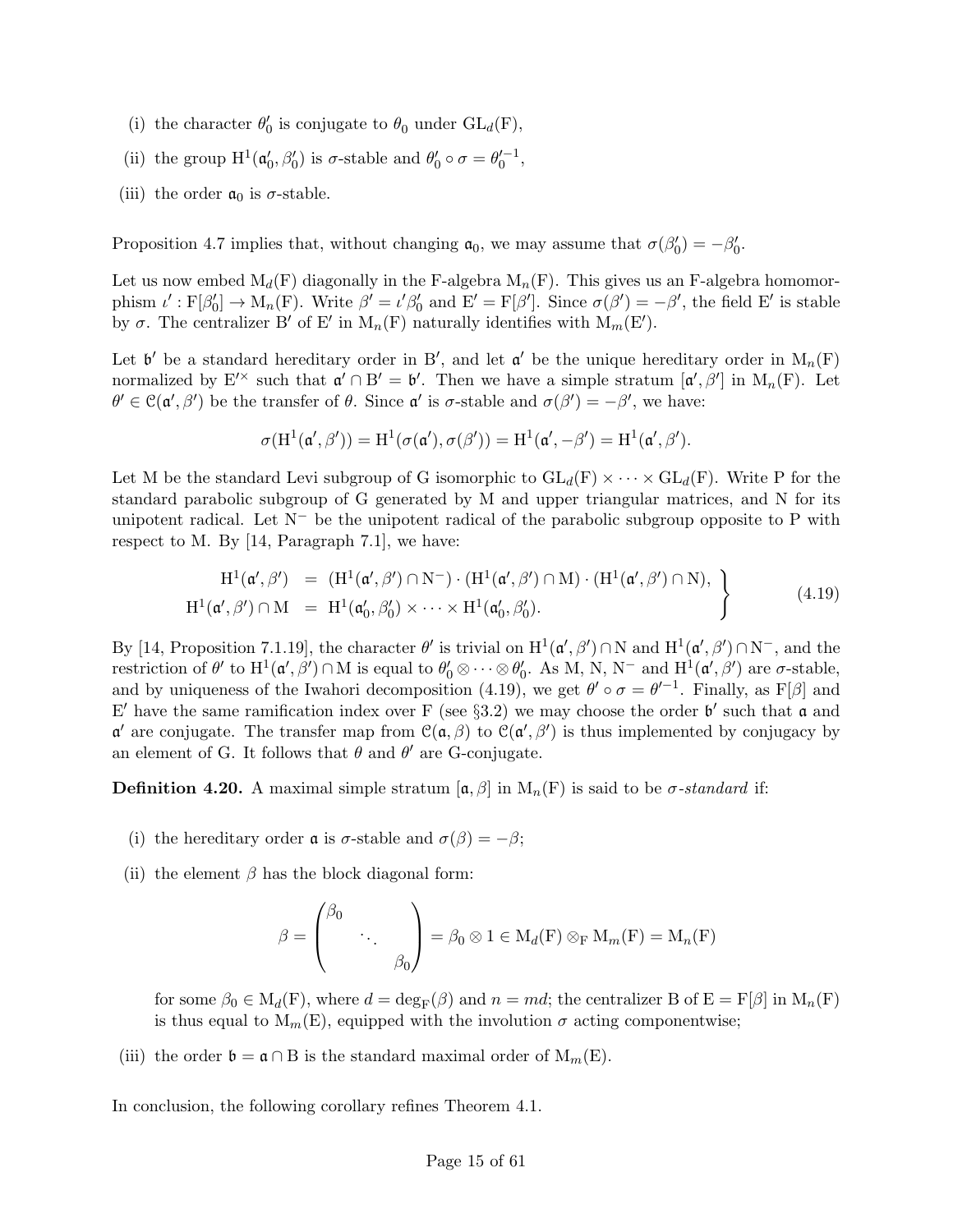Corollary 4.21. Let  $\pi$  be a  $\sigma$ -self-dual cuspidal representation of G. Then  $\pi$  contains a  $\sigma$ -self-dual type attached to a  $\sigma$ -standard stratum.

**Remark 4.22.** Let  $\pi$  be a  $\sigma$ -self-dual cuspidal representation of G, and  $\theta \in \mathcal{C}(\mathfrak{a}, \beta)$  be a simple character in  $\pi$  such that  $\theta \circ \sigma = \theta^{-1}$  and  $\sigma(\beta) = -\beta$ . Let E denote the field extension F[ $\beta$ ] and write  $E_0 = E^{\sigma}$ . Let T denote the maximal tamely ramified sub-extension of  $E/F$ , that is, the tame parameter field of the endo-class of  $\pi$ , and write  $T_o = T^{\sigma}$ .

- (i) The canonical homomorphism  $E_{\text{o}} \otimes_{F_{\text{o}}} F \to E$  of  $E_{\text{o}} \otimes_{F_{\text{o}}} F$ -modules is an isomorphism.
- (ii) The extensions  $E/E_0$  and  $T/T_0$  have the same ramification index.

For the first property, see Lemma 4.10 and its proof. The second one follows from the fact that E is totally wildly ramified over T and  $p$  is odd, thus  $\left[{\rm E} : {\rm T}\right]$  is odd.

#### 4.7 Classification of  $\sigma$ -self-dual types

From now on, we will abbreviate  $\sigma$ -self-dual extended maximal simple type to  $\sigma$ -self-dual type. In this paragraph, we determine the G<sup> $\sigma$ </sup>-orbits of  $\sigma$ -self-dual types in a  $\sigma$ -self-dual cuspidal representation of G.

**Lemma 4.23.** Let  $\pi$  be a cuspidal representation of G containing a  $\sigma$ -self-dual type  $(\mathbf{J}, \lambda)$ . The  $\sigma$ -self-dual types in  $\pi$  are the  $(\mathbf{J}^g, \boldsymbol{\lambda}^g)$  for  $g \in G$  such that  $\sigma(g)g^{-1} \in \mathbf{J}$ .

*Proof.* By Proposition 3.4, any (extended maximal simple) type contained in  $\pi$  is G-conjugate to  $(\mathbf{J}, \boldsymbol{\lambda})$ . Given  $g \in G$ , we have  $({\boldsymbol{\lambda}}^g)^\sigma = ({\boldsymbol{\lambda}}^\sigma)^{\sigma(g)}$  and  $({\boldsymbol{\lambda}}^g)^\vee = ({\boldsymbol{\lambda}}^\vee)^g$ . Thus  $(\mathbf{J}^g, {\boldsymbol{\lambda}}^g)$  is  $\sigma$ -self-dual if and only if  $\sigma(g)g^{-1}$  normalizes  $\lambda$ , that is  $\sigma(g)g^{-1} \in \mathbf{J}$ .  $\Box$ 

Corollary 4.24. Let  $(J, \lambda)$  be a  $\sigma$ -self-dual type in G. There is a maximal simple stratum  $[\alpha, \beta]$  in  $M_n(F)$  such that:

- (i)  $\alpha$  is  $\sigma$ -stable and  $\sigma(\beta) = -\beta$ ,
- (ii)  $\mathbf{J} = \mathbf{J}(\mathfrak{a}, \beta)$  and the simple character  $\theta$  associated to  $\lambda$  belongs to  $\mathcal{C}(\mathfrak{a}, \beta)$ .

Proof. Let  $(J, \lambda)$  be a  $\sigma$ -self-dual type in G. It induces to a  $\sigma$ -self-dual cuspidal representation  $\pi$  of G. Let  $(\mathbf{J}_0, \lambda_0)$  be a  $\sigma$ -self-dual type in  $\pi$  defined with respect to a simple stratum  $[\mathfrak{a}_0, \beta_0]$  such that  $\mathfrak{a}_0$  is  $\sigma$ -stable and  $\sigma(\beta_0) = -\beta_0$ . Then  $(\mathbf{J}, \boldsymbol{\lambda}) = (\mathbf{J}_0^g)$  $\frac{g}{0}, \boldsymbol{\lambda}^g_0$ <sup>g</sup><sub>0</sub>) for some  $g \in G$  such that  $\gamma = \sigma(g)g^{-1} \in J_0$ . We thus may assume that  $(\mathbf{J}, \boldsymbol{\lambda})$  is defined with respect to the maximal simple stratum  $\begin{bmatrix} \mathfrak{a}_0^g \end{bmatrix}$  $\stackrel{g}{\phantom{+}}_{0}$ ,  $\beta_{0}^{g}$ ]. We have  $\sigma(\mathfrak{a}_0^g)$  $\binom{g}{0} = \left(\mathfrak{a}_0^{\gamma}\right)$  $\binom{\gamma}{0}$ <sup>g</sup> which is equal to  $\mathfrak{a}_0^g$  $\mathcal{I}_0$  since  $\mathbf{J}_0$  is contained in the normalizer of  $\mathfrak{a}_0$ . The result now follows from Proposition 4.7. П

**Lemma 4.25.** Let  $[\mathfrak{a}, \beta]$  be a  $\sigma$ -standard maximal simple stratum in  $M_n(F)$  in the sense of Definition 4.20. Write  $E = F[\beta]$  and  $E_o = E^{\sigma}$ . Let  $g \in G$  and suppose that  $\sigma(g)g^{-1} \in J = J(\mathfrak{a}, \beta)$ .

- (i) If E is unramified over  $E_o$ , then  $g \in \mathbf{J}G^{\sigma}$ .
- (ii) If E is ramified over  $E_0$ , and  $\varpi_E$  is a uniformizer of E, then: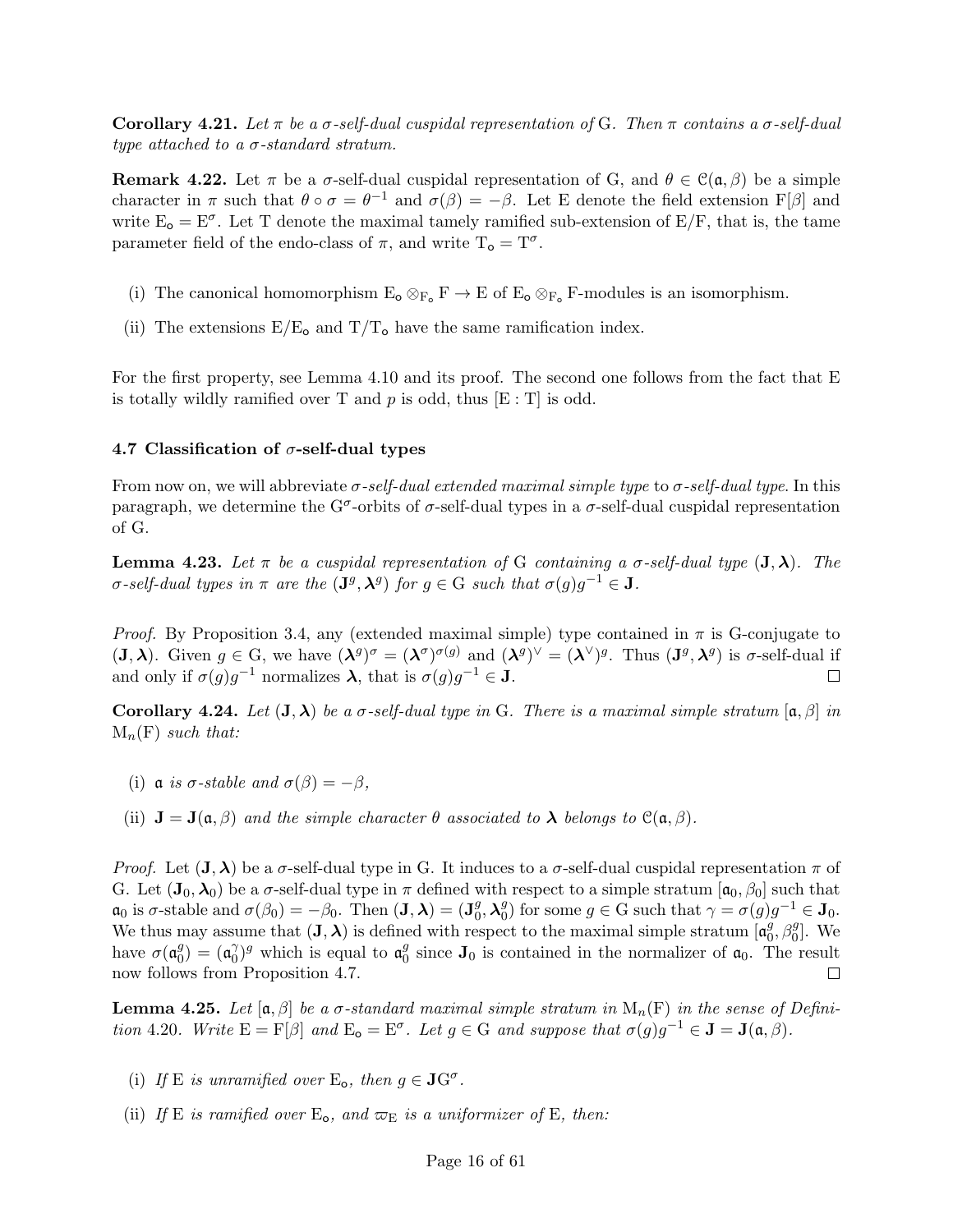(a) there is a unique integer i such that  $0 \leqslant 2i \leqslant m$  and  $g \in \mathbf{J}t_i$  G<sup>o</sup>, where

$$
t_i = \text{diag}(\varpi_{\mathcal{E}}, \dots, \varpi_{\mathcal{E}}, 1, \dots, 1) \in \mathcal{B}^{\times} = \text{GL}_m(\mathcal{E})
$$
\n(4.26)

with  $\varpi_{\rm E}$  occurring i times;

(b) the double cosets  $\mathbf{J}t_i\mathbf{G}^{\sigma}, 0 \leqslant i \leqslant \lfloor m/2 \rfloor$ , are all distinct.

*Proof.* For any group  $\Gamma$  equipped with an action of  $\sigma$ , we will write  $H^1(\sigma, \Gamma)$  for the first cohomology set of Gal(F/F<sub>o</sub>) in  $\Gamma$ . Write  $\gamma = \sigma(g)g^{-1}$ . The identity  $\sigma(\gamma) = \gamma^{-1}$  implies that  $\gamma$  has valuation 0 in **J**. We thus have  $\gamma \in J = J(\mathfrak{a}, \beta)$ . Write  $J^1 = J^1(\mathfrak{a}, \beta)$  and identify  $J/J^1$  with  $GL_m(\mathbf{k}_{\mathrm{E}})$ , denoted G, as in (3.3). Let x denote the image of  $\gamma$  in G. It satisfies  $x\sigma(x) = 1$ .

If E is unramified over E<sub>o</sub>, then  $x = \sigma(y)y^{-1}$  for some  $y \in \mathcal{G}$ , thus:

$$
\sigma(a^{-1})\gamma a = \sigma(a^{-1}g)g^{-1}a \in J^1
$$
\n(4.27)

for some  $a \in J$ . Since  $J^1$  is a pro-p-group and  $p \neq 2$ , the first cohomology set  $H^1(\sigma, J^1)$  is trivial. The left hand side of (4.27) can thus be written  $\sigma(j)j^{-1}$  for some  $j \in J^1$ , thus we have  $g \in JG^{\sigma}$ .

Suppose now that E is ramified over  $E_0$ , so that  $\sigma$  acts trivially on  $k_E$ . We may and will assume that  $\varpi_E$  has been chosen such that  $\sigma(\varpi_E) = -\varpi_E$ . Then x is conjugate in G to a class  $\delta J^1$  where:

$$
\delta = \delta_i = \text{diag}(-1, \dots, -1, 1, \dots, 1) \in \mathfrak{b}^{\times} \subseteq \text{GL}_m(E)
$$

with  $-1$  occurring i times for some  $i \in \{0, \ldots, m\}$ . We thus have  $\sigma(a)\gamma a^{-1} \in \delta J^1$  for some  $a \in J$ . Notice that  $\delta t_i = \sigma(t_i)$ . If we write  $h = t_i^{-1} x g$ , we get  $\sigma(h) h^{-1} \in J^{1t_i}$ . Since  $J^{1t_i}$  is a  $\sigma$ -stable pro-p-group, the set  $H^1(\sigma, J^{1t_i})$  is trivial, thus  $h \in J^{1t_i} G^{\sigma}$ , which implies that  $g \in Jt_i G^{\sigma}$ .

Now suppose that  $Jt_iG^{\sigma} = Jt_kG^{\sigma}$  for some integers  $0 \leq i, k \leq m$ . Then  $\delta_k = \sigma(a)\delta_i a^{-1}$  for some  $a \in J$ . If we write  $a = ut^r$  for some  $r \in \mathbf{Z}$  and  $u \in J$ , then the images of  $\delta_k$  and  $(-1)^r \delta_i$  in  $\mathcal{G}$  are conjugate, thus either r is even and  $k = i$ , or r is odd and  $k = m - i$ .

Finally, we have  $Jt_iG^{\sigma} = Jt_{m-i}G^{\sigma}$  since  $t_m \in J$ ,  $t_i^2 \in G^{\sigma}$  and the group of permutation matrices in  $B^{\times} = GL_m(E)$  is contained in  $J \cap G^{\sigma}$ .  $\Box$ 

**Remark 4.28.** If E is ramified over  $E_0$ , then the pairs

$$
(\mathbf{J}^{t_i}, \boldsymbol{\lambda}^{t_i}), \quad i \in \{0, \ldots, \lfloor m/2 \rfloor\},\
$$

where  $t_i$  is defined by (4.26), form a set of representatives of the G<sup> $\sigma$ </sup>-conjugacy classes of  $\sigma$ -self-dual types in  $\pi$ . The integer i is called the index of the G<sup> $\sigma$ </sup>-conjugacy class. If one identifies the quotient  $J(\mathfrak{a},\beta)^{t_i}/J^1(\mathfrak{a},\beta)^{t_i}$  with  $GL_m(\mathbf{k}_E)$  via

$$
J(\mathfrak{a},\beta)^{t_i}/J^1(\mathfrak{a},\beta)^{t_i}\simeq J(\mathfrak{a},\beta)/J^1(\mathfrak{a},\beta)\simeq U(\mathfrak{b})/U^1(\mathfrak{b})\simeq GL_m(\mathbf{k}_{E}),
$$

then  $\sigma$  acts on  $GL_m(\mathbf{k}_{\mathrm{E}})$  by conjugacy by the diagonal element

$$
\delta_i = \text{diag}(-1, \ldots, -1, 1, \ldots, 1),
$$

where  $-1$  occurs i times, and the group  $(J(\mathfrak{a}, \beta)^{t_i} \cap G^{\sigma})/(J^1(\mathfrak{a}, \beta)^{t_i} \cap G^{\sigma})$  of  $\sigma$ -fixed points identifies with the Levi subgroup  $(\mathrm{GL}_i \times \mathrm{GL}_{m-i})(\mathbf{k}_{\mathrm{E}})$  of  $\mathrm{GL}_m(\mathbf{k}_{\mathrm{E}})$ .

The inconvenience of the extension  $E/E_0$  is that it is not canonically determined by  $\pi$ . We remedy this in the next paragraph.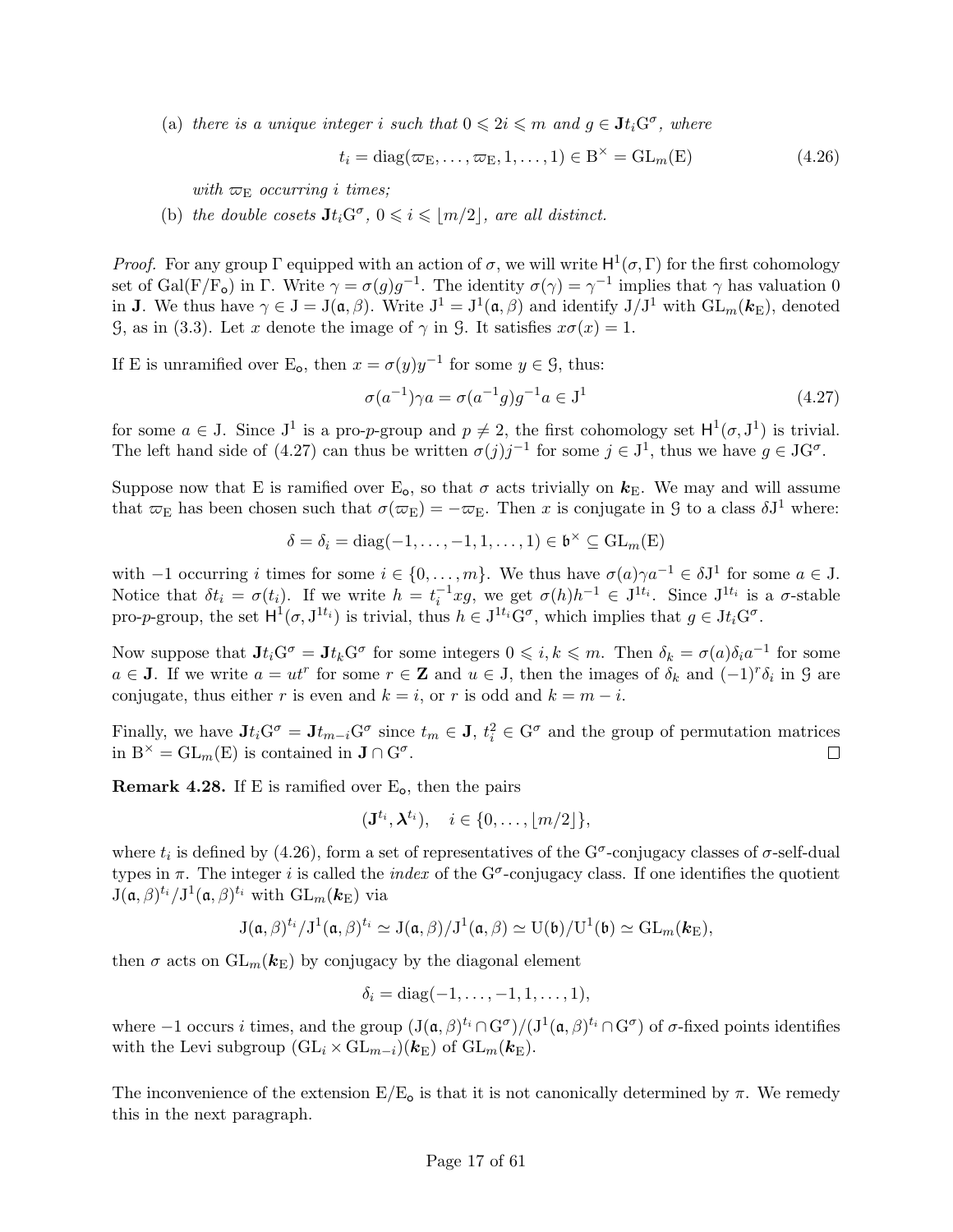## 4.8 The quadratic extension  $T/T_0$

Let  $\Theta \in \mathcal{E}(F)$  be an endo-class of degree d, such that  $\Theta^{\sigma} = \Theta^{\vee}$ . By Theorem 4.2, given any multiple n of d, there are a maximal simple stratum  $[\mathfrak{a}, \beta]$  in  $M_n(F)$  and a simple character  $\theta \in \mathfrak{C}(\mathfrak{a}, \beta)$ of endo-class  $\Theta$  such that  $\theta \circ \sigma = \theta^{-1}$ , the order  $\mathfrak{a}$  is  $\sigma$ -stable and  $\sigma(\beta) = -\beta$ . Thus  $E = F[\beta]$ , its centralizer B and the maximal order  $\mathfrak{b} = \mathfrak{a} \cap B$  are stable by  $\sigma$ .

Denote by  $E_0$  the field of  $\sigma$ -fixed points in E, by T the maximal tamely ramified sub-extension of E over F, and set  $T_o = T \cap E_o$ . Note that T is the tame parameter field of  $\Theta$ , and that d is the degree  $[E : F]$ . We also write  $n = md$ .

**Lemma 4.29.** The  $F_o$ -isomorphism class of the extension  $T/T_o$  only depends on  $\Theta$ . Namely, if  $T'/T'_{o}$  is another extension obtained from  $\Theta$  as above, then there is an isomorphism  $\phi: T \to T'$  of  $F_o$ -algebras such that  $\phi(T_o) = T'_o$ .

*Proof.* Let  $[\mathfrak{a}', \beta']$  be a maximal simple stratum in  $M_{n'}(F)$  for some multiple n' of d, and let  $\theta'$  be a simple character in  $\mathcal{C}(\mathfrak{a}',\beta')$  of endo-class  $\Theta$  such that  $\theta' \circ \sigma = \theta'^{-1}$ , the order  $\mathfrak{a}'$  is  $\sigma$ -stable and  $\sigma(\beta') = -\beta'$ . Associated with this, there are a tamely ramified extension T' of F and its  $\sigma$ -fixed points  $T'_0$ .

Suppose first that  $\theta' = \theta$ . Write J<sup>1</sup> for the maximal normal compact open pro-*p*-subgroup of the Gnormalizer of  $\theta$ . By [13, Proposition 2.6], one has  $T' = T^x$  for some  $x \in J^1$ . Since T' is stable by  $\sigma$ , the element  $y = \sigma(x)x^{-1} \in J^1$  normalizes T, thus centralizes it by [13, Proposition 2.6]. Applying Hilbert's Theorem 90 to the element y in the centralizer  $G_T$  of T in G implies that  $x \in G_T G^{\sigma}$ . It follows that T' is  $G^{\sigma}$ -conjugate to T. The F<sub>o</sub>-isomorphism class of T/T<sub>o</sub> thus only depends on  $\theta$ , not on the simple stratum  $[\mathfrak{a}, \beta]$  such that  $\theta \in \mathfrak{C}(\mathfrak{a}, \beta)$ .

Suppose now that  $n' = n$ . Since  $\theta$ ,  $\theta'$  have the same endo-class, we have  $\theta' = \theta^g$  for some  $g \in G$ . Since they are both  $\sigma$ -self-dual, we have  $\sigma(g)g^{-1} \in J$ , where J is the G-normalizer of  $\theta$ . By Lemma 4.25, we may even assume, up to  $G^{\sigma}$ -conjugacy, that  $g \in B^{\times}$ , thus  $\sigma(g)g^{-1} \in B^{\times}$  centralizes T. Thanks to the first case, we may also assume that  $\mathfrak{a}' = \mathfrak{a}^g$  and  $\beta' = \beta^g$ . We thus have  $T' = T^g$  with  $\sigma(g)g^{-1} \in \mathbb{G}_{\mathbb{T}}$ . By the same cohomological argument as above, we deduce that T' is  $\mathbb{G}^{\sigma}$ -conjugate to T.

We now consider the general case. Thanks to the first two cases and Corollary 4.21, we may assume, replacing θ, θ' by G-conjugate characters if necessary, that  $[a, \beta]$  and  $[a', \beta']$  are σ-standard. We thus may transfer  $\theta$  and  $\theta'$  to  $GL_d(F)$  without changing the F<sub>o</sub>-isomorphism classes of T/T<sub>o</sub> and T'/T'<sub>o</sub>. We are thus reduced to the previous case.  $\Box$ 

Now let π be a σ-self-dual cuspidal representation of G. Its endo-class, denoted  $\Theta$ , has degree dividing n and satisfies  $\Theta^{\sigma} = \Theta^{\vee}$ . Associated with it, there is thus a quadratic extension  $T/T_0$ , uniquely determined up to  $F_{o}$ -isomorphism. Let us record this fact for future reference.

**Proposition 4.30.** The F<sub>o</sub>-isomorphism class of  $T/T_0$  depends only on the endo-class of  $\pi$ .

Unlike  $E/E_{\rm o}$ , the quadratic extension  $T/T_{\rm o}$  is canonically attached to  $\pi$ . By applying Lemmas 4.23 and 4.25 together with Remarks 4.22 and 4.28, we get the following proposition.

**Proposition 4.31.** Let  $\pi$  be a  $\sigma$ -self-dual cuspidal representation of G, and  $T/T_0$  be the quadratic extension canonically attached to it.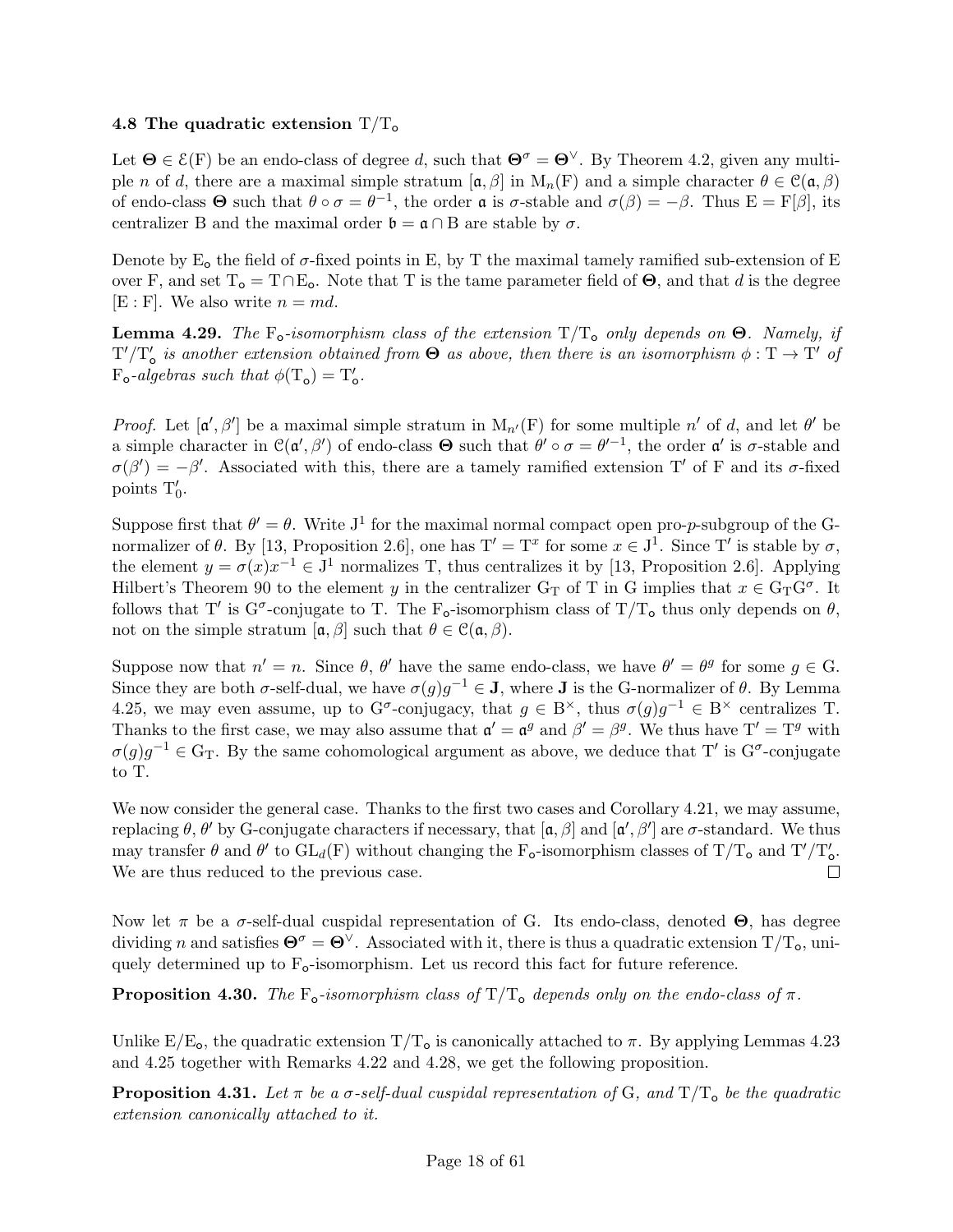- (i) If T is unramified over  $T_o$ , the  $\sigma$ -self-dual types contained in  $\pi$  form a single  $G^{\sigma}$ -conjugacy class.
- (ii) If T is ramified over  $T_o$ , the  $\sigma$ -self-dual types contained in  $\pi$  form exactly  $\lfloor m/2 \rfloor + 1$  different  $G^{\sigma}$ -conjugacy classes, characterized by their index.

#### 4.9 A counterexample in the semisimple case

We end this section by looking at a natural question which lies slightly outside the main thrust of this paper but which we find intriguing: namely, is there, for any  $\sigma$ -self-dual irreducible representation  $\pi$ , a  $\sigma$ -self-dual type contained in  $\pi$ . If one requires the type to be a *semisimple* type (in the sense of [16, 39]) then the answer is no, as the following example shows.

Let  $\chi$  be a tamely ramified character of  $F^{\times}$  such that the character  $\chi(\chi \circ \sigma)$  is ramified. We consider the representation  $\pi$  of  $GL_2(F)$  obtained by applying the functor or normalized parabolic induction to the character  $\chi \otimes (\chi^{-1} \circ \sigma)$  of the Levi subgroup  $F^{\times} \times F^{\times}$ . This is an irreducible and  $\sigma$ -self-dual representation of level 0. By looking at its cuspidal support, one deduces that any semisimple type in  $\pi$  is conjugate to one of the following:

(i) the pair  $(I, \lambda)$  where I is the standard Iwahori subgroup (the one whose reduction mod  $p_F$  is made of upper triangular matrices) and  $\lambda$  is the character:

$$
\begin{pmatrix} a & b \ c & d \end{pmatrix} \mapsto \chi(a)\chi(\sigma(d))^{-1},
$$

(ii) the pair  $(I, \lambda')$  where  $\lambda'$  is the character:

$$
\begin{pmatrix} a & b \ c & d \end{pmatrix} \mapsto \chi(\sigma(a))^{-1} \chi(d).
$$

Note that the latter one is conjugate to the first one by the element:

$$
h = \begin{pmatrix} 0 & 1 \\ \varpi & 0 \end{pmatrix} \in \text{GL}_2(F)
$$

where  $\varpi$  is a uniformizer of F. Thus any semisimple type in  $\pi$  is conjugate to  $(I, \lambda)$ .

Now assume that  $\pi$  contains a  $\sigma$ -self-dual semisimple type. There is then a  $g \in GL_2(F)$  such that:

$$
\sigma(I^g) = I^g, \quad \lambda^g \circ \sigma = (\lambda^g)^{-1}.
$$

The first condition says that  $\gamma = \sigma(g)g^{-1}$  normalizes I. The second one gives us  $(\lambda \circ \sigma)^\gamma = \lambda^{-1}$ . But  $(\lambda \circ \sigma)^{-1} = \lambda' = \lambda^h$ , thus  $h\gamma$  normalizes  $\lambda$ . Let us write N for the normalizer of I in  $GL_2(F)$ . It is generated by I and h, and carries a valuation homomorphism  $v : N \to \mathbb{Z}$  with kernel I. Since I is  $\sigma$ -stable, we have  $v \circ \sigma = v$ . Since  $\sigma(\gamma) = \gamma^{-1}$  we have  $v(\gamma) = 0$ , thus  $\gamma \in I$ . Since  $h\gamma$  and I normalize  $\lambda$ , this implies that h normalizes  $\lambda$ : a contradiction.

**Remark 4.32.** The example above shows that there is no  $\sigma$ -self-dual semisimple type for  $\pi$ . This also implies that there is no  $\sigma$ -self-dual type for  $\pi$  which is a cover of type for its cuspidal support (in the sense of [15]). However, writing  $K = GL_2(0)$  for the standard maximal compact subgroup of  $GL_2(F)$  and using the other notation above, the pair  $(K, ind_K^K)$  is a type for  $\pi$ , which is  $\sigma$ -selfdual. Thus the question of whether or not all irreducible  $\sigma$ -self-dual representations of G possess a  $\sigma$ -self-dual type remains as an interesting open question.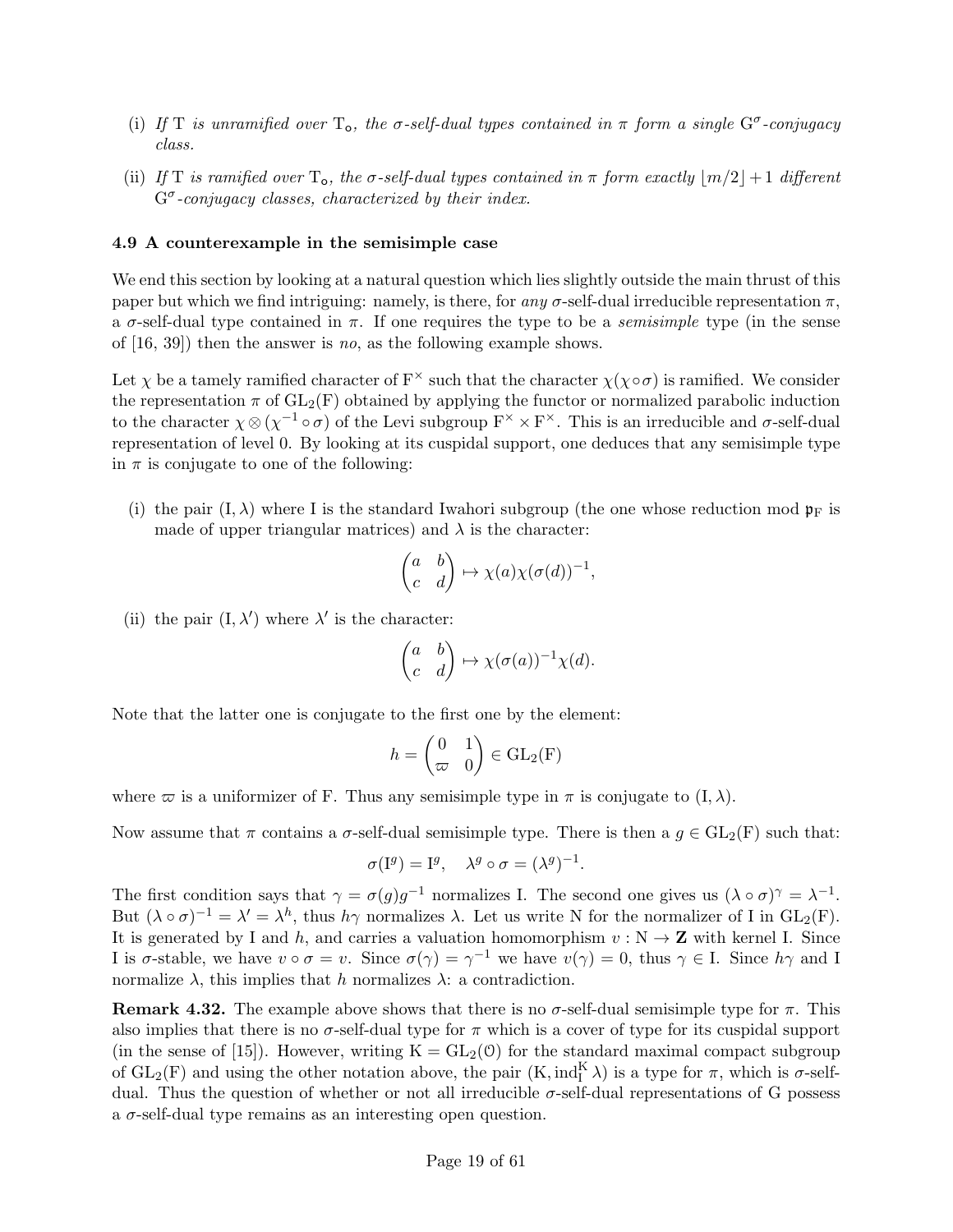## 5 Generic  $\sigma$ -self-dual types

For this section, we place ourselves in a slightly more general setting. We again take  $F_{o}$  to be a nonarchimedean local field of odd residual characteristic  $p$ , but we allow  $G$  to be the group of rational points of any connected reductive group defined over  $F_{o}$  equipped with a non-trivial involution  $\sigma$ defined over  $F_{o}$ .

## 5.1

Let N be a  $\sigma$ -stable unipotent subgroup of G.

**Lemma 5.1.** The group N is a union of  $\sigma$ -stable pro-p subgroups.

*Proof.* We write  $N = \bigcup_{i \geq 0} N_i$  as a nested union of compact subgroups  $N_i$  which are open in N, so that  $N_i \subseteq N_j$ , for  $0 \leq i \leq j$ . For any  $u \in N$ , there exist  $i, j \geq 0$  such that  $u \in N_i$  and  $\sigma(u) \in N_j$ . Then, taking  $k = \max\{i, j\}$ , we have  $u \in N_k \cap \sigma(N_k)$ . Thus  $N = \bigcup_{k \geq 0} (N_k \cap \sigma(N_k))$ , as required.

**Lemma 5.2** (cf. [51, Lemma 2.1]). Let K be a  $\sigma$ -stable open subgroup of G, and let  $q \in G$ .

- (i) If the double coset NgK is  $\sigma$ -stable then it contains a  $\sigma$ -stable left K-coset.
- (ii) If gK is  $\sigma$ -stable then every  $\sigma$ -stable left K-coset in NgK lies in N<sup> $\sigma$ </sup>gK.
- (iii)  $(NK)^{\sigma} = N^{\sigma} K^{\sigma}$ .

*Proof.* (i) Suppose NgK is  $\sigma$ -stable, so that  $\sigma(g) = u g k$ , for some  $u \in N$  and  $k \in K$ . By Lemma 5.1, there is a  $\sigma$ -stable pro-p subgroup N<sub>0</sub> of N containing u, so that  $\sigma(g) \in N_0 gK$ . In particular, the double coset N<sub>0</sub>gK is  $\sigma$ -stable.

Now we decompose  $N_0 gK$  as a union of K-cosets. Since  $N_0 gK/K$  is in bijection with the quotient  $N_0/(N_0 \cap gKg^{-1})$ , which is finite of order a power of p (odd), there is some coset  $hK \subset N_0 gK$  which is  $\sigma$ -stable.

(ii) Suppose gK is  $\sigma$ -stable so that  $g^{-1}\sigma(g) = k \in K$ . If ugK is  $\sigma$ -stable, then

$$
u^{-1}\sigma(u) = u^{-1}\sigma(ug)\sigma(g^{-1}) = g k_1 k^{-1} g^{-1}
$$

for some  $k_1 \in K$ . Thus the map  $\tau \mapsto u^{-1}\tau(u)$  defines a 1-cocycle in  $H^1(\langle \sigma \rangle, gKg^{-1} \cap N)$ , which is trivial, so there exists  $v \in gKg^{-1} \cap N$  such that  $u^{-1}\sigma(u) = v\sigma(v^{-1})$ . Then  $ugK = uvgK$  and  $uv \in N^{\sigma}$ .

(iii) Suppose  $h \in (NK)^{\sigma}$ . Then certainly hK is  $\sigma$ -stable. On the other hand, NhK = NK and K itself is also  $\sigma$ -stable so applying (ii) with  $q = 1$  we get that every  $\sigma$ -stable left coset in NK lies in N<sup> $\sigma$ </sup>K; thus h is in N<sup> $\sigma$ </sup>K. Writing  $h = uk$  with  $u \in N^{\sigma}$  and  $k \in K$ , the fact that h is  $\sigma$ -invariant implies  $k \in K^{\sigma}$ , so  $h \in N^{\sigma} K^{\sigma}$ .  $\Box$ 

## 5.2

We suppose from now on that G is quasi-split. As before, a pair  $(K, \tau)$ , consisting of an open subgroup K of G and an irreducible representation  $\tau$  of K, is called  $\sigma$ -self-dual if  $\sigma(K) = K$  and  $\tau^{\sigma} \simeq \tau^{\vee}$ .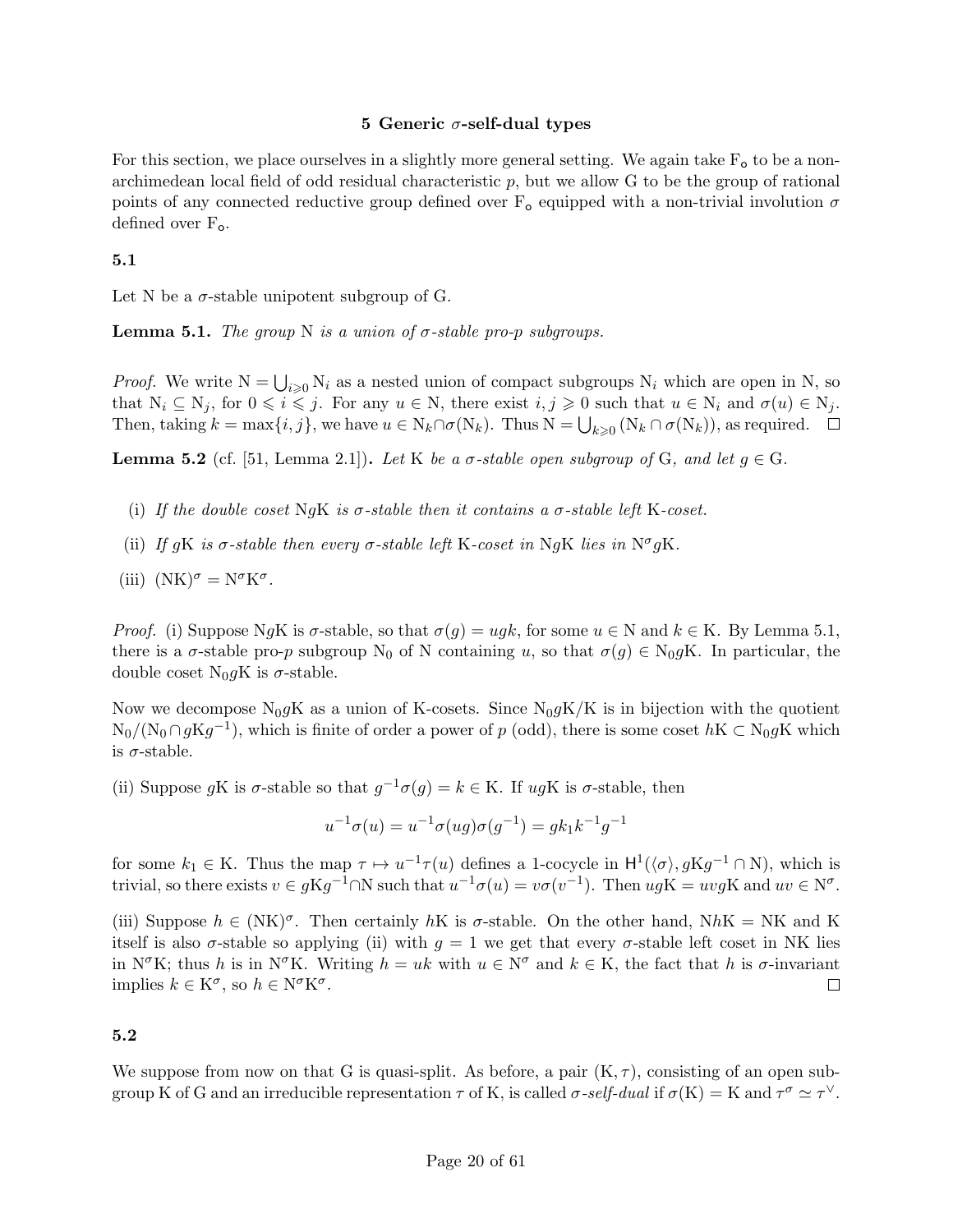A Whittaker datum for G is a pair  $(N, \psi)$  consisting of (the F<sub>o</sub>-points of) the unipotent radical N of an F<sub>o</sub>-Borel subgroup of G and a character  $\psi$  of N such that the stabilizer of  $\psi$  in G is ZN, where Z denotes the F<sub>o</sub>-points of the centre of G. If a Whittaker datum  $(N, \psi)$  is  $\sigma$ -self-dual then, since F<sub>o</sub> is not of characteristic two,  $\psi$  is trivial on  $N^{\sigma}$ .

**Proposition 5.3** (cf. [10, Proposition 1.6]). Suppose that G is quasi-split. Let  $(N, \psi)$  be a  $\sigma$ -selfdual Whittaker datum in G and let  $\pi$  be an irreducible  $\sigma$ -self-dual cuspidal representation of G such that the space Hom $_N(\pi, \psi)$  is one-dimensional. Suppose that  $(\mathbf{J}, \rho)$  is a  $\sigma$ -self-dual pair, with  $\mathbf{J}$  a compact-mod-centre open subgroup of G, such that  $\pi \simeq \text{ind}_{J}^{G} \rho$ .

(i) There exists a  $\sigma$ -self-dual pair  $(\mathbf{J}', \rho')$  conjugate to  $(\mathbf{J}, \rho)$  such that

 $\text{Hom}_{\mathbf{J}'\cap\mathcal{N}}(\rho',\psi)\neq 0.$ 

- (ii) The pair  $(\mathbf{J}', \rho')$  as in (i) is uniquely determined up to conjugacy by  $\mathbb{N}^{\sigma}$ .
- (iii) For any pair  $(\mathbf{J}', \rho')$  as in (i), the space  $\text{Hom}_{\mathbf{J}' \cap N}(\rho', \psi)$  is one-dimensional.

*Proof.* We follow the proof of [10, Proposition 1.6] which, although it is written only for  $G =$  $GL_n(F)$ , is valid more generally. Let us write  $\mathscr{V}_\rho$  for the space of  $\rho$ , and  $\mathscr{H}(G,\rho,\psi)$  for the space of functions  $\varphi : G \to \text{Hom}_R(\mathscr{V}_{\rho}, R)$  such that  $\varphi(ugk) = \psi(u)\varphi(g) \circ \rho(k)$ , for all  $u \in N$ ,  $g \in G$ and  $k \in J$ . By the main Theorem of [32] (which is valid also for R-representations), we have a natural G-isomorphism

 $\mathscr{H}(\mathbf{G}, \rho, \psi) \simeq \text{Hom}_{\mathbf{G}}(\text{ind}_{\mathbf{J}}^{\mathbf{G}} \rho, \text{Ind}_{\mathbf{N}}^{\mathbf{G}} \psi).$ 

In particular, we see that dim<sub>R</sub>  $\mathscr{H}(G, \rho, \psi) = 1$ , whence (cf. [10, (1.8)]) there is a unique double coset NgJ which supports a non-zero element of  $\mathscr{H}(G, \rho, \psi)$  (that is, intertwines  $\psi$  with  $\rho$ ), and moreover the space of  $\varphi \in \mathscr{H}(\mathbf{G}, \rho, \psi)$  supported on Ng**J** is one-dimensional – that is, Hom<sub>Ng∩J</sub>( $\rho, \psi^g$ ) is one-dimensional. Note that  $N^g \cap J$  is a compact subgroup of  $N^g$  so is pro-p; in particular, the restriction of  $\rho$  to  $N^g \cap J$  is semisimple.

Applying  $\sigma$  and taking contragredients, we see that  $\text{Hom}_{N^{\sigma(g)} \cap J}(\psi^{\sigma(g)}, \rho)$  is also non-zero; by semisimplicity, the same is true of  $\text{Hom}_{N^{\sigma(g)} \cap J}(\rho, \psi^{\sigma(g)})$  so, by uniqueness,  $\sigma(g)$  lies in NgJ. Since the double coset NgJ is then  $\sigma$ -stable, Lemma 5.2 implies that it contains a  $\sigma$ -stable coset hJ, and that any  $\sigma$ -stable **J**-coset in Ng**J** lies in N<sup> $\sigma$ </sup>h**J**. Then the pair  $({}^h\textbf{J},{}^h\rho)$  satisfies the hypotheses of (i), while the uniqueness statements in (ii) and (iii) also follow.  $\Box$ 

## 5.3

Finally in this subsection, we specialize to the case  $G = GL_n(F)$ , where  $F/F_o$  is a quadratic extension and  $\sigma$  the Galois involution as in the rest of the paper. By the  $\sigma$ -self-dual type Theorem 4.1 together with [23, Corollary 1] (or [54, III.5.10] in the modular case), the hypotheses of Proposition 5.3 are satisfied for any irreducible  $\sigma$ -self-dual cuspidal representation  $\pi$  of  $GL_n(F)$ .

Remark 5.4. Note that [54, III.5.10] is for cuspidal representations with coefficients in an algebraic closure  $\mathbf{F}_{\ell}$  of a finite field of characteristic  $\ell \neq p$  only, but one can easily extend it to representations with coefficients in a general R of characteristic  $\ell$ . Indeed, if  $\pi$  is a cuspidal R-representation, then, by twisting it by a character, we may assume that its central character has values in  $\overline{F}_\ell \subseteq R$ . Then by [54, II.4] there is a cuspidal  $\overline{\mathbf{F}}_{\ell}$ -representation  $\pi_1$  such that  $\pi$  is isomorphic to  $\pi_1 \otimes_{\overline{\mathbf{F}}_{\ell}} R$ . It now follows that the hypotheses of Proposition 5.3 are satisfied by  $\pi$ , since they are satisfied by  $\pi_1$ .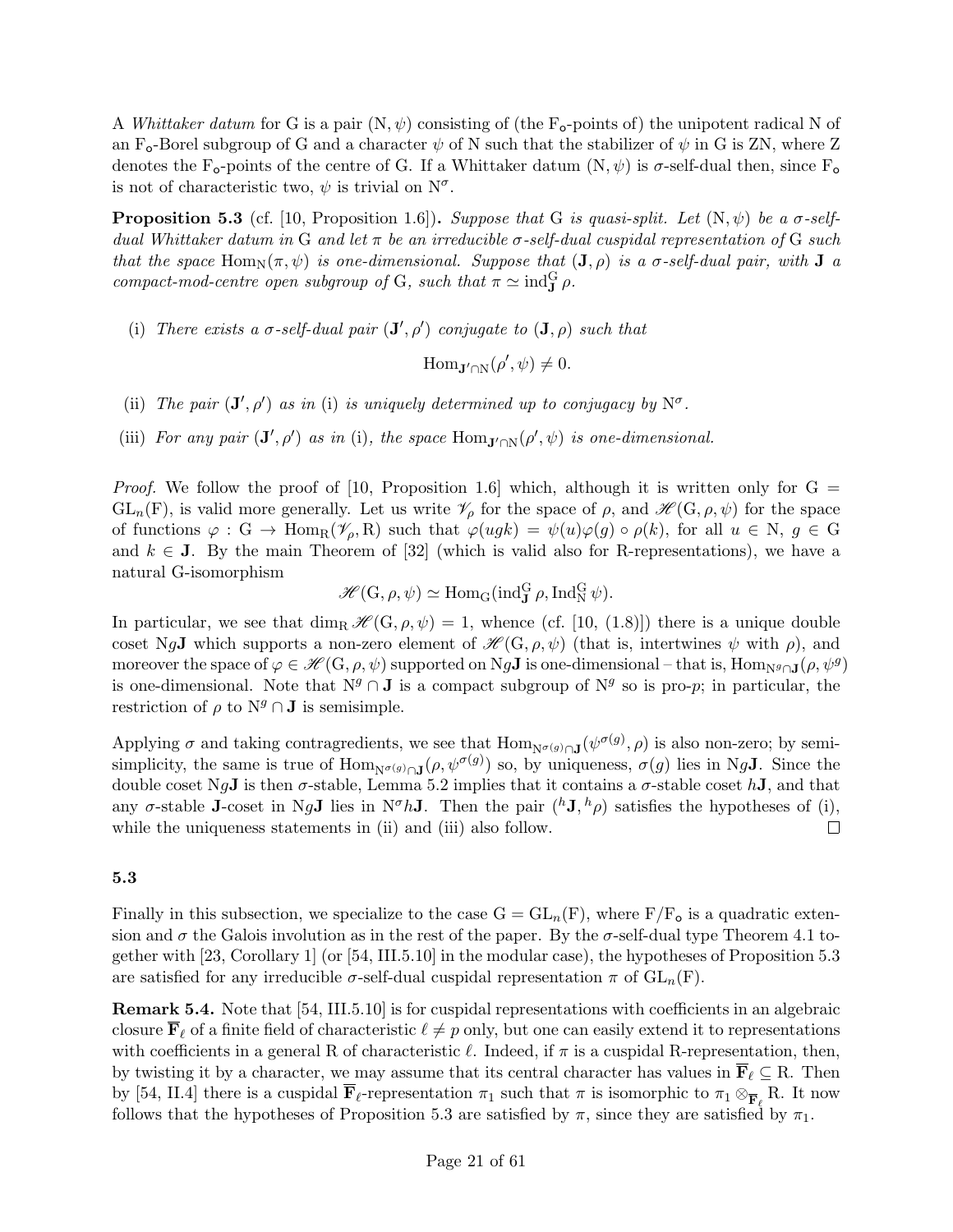**Proposition 5.5.** Let  $\pi$  be a  $\sigma$ -self-dual cuspidal representation of  $GL_n(F)$ , and let  $T/T_0$  be the quadratic extension associated with it by Proposition 4.30. Let d be the degree of the endo-class of  $\pi$ , and write  $n = md$ .

(i) Let  $(N, \psi)$  be a  $\sigma$ -self-dual Whittaker datum in  $GL_n(F)$ . Then the representation  $\pi$  contains a  $\sigma$ -self-dual type  $(\mathbf{J}, \boldsymbol{\lambda})$  such that

$$
\text{Hom}_{\mathbf{J}\cap\mathcal{N}}(\lambda,\psi)\neq 0. \tag{5.6}
$$

The pair  $(J, \lambda)$  is uniquely determined up to conjugacy by  $N^{\sigma}$  and  $\text{Hom}_{J \cap N}(\lambda, \psi)$  has dimension 1.

- (ii) The set of all  $\sigma$ -self-dual types contained in  $\pi$  and satisfying (5.6) for some  $\sigma$ -self-dual Whittaker datum  $(N, \psi)$  is a single  $GL_n(F_o)$ -conjugacy class.
- (iii) If T is unramified over  $T_o$ , the conjugacy class in (ii) is the unique  $GL_n(F_o)$ -conjugacy class of  $\sigma$ -self-dual types in  $\pi$ .
- (iv) If T is ramified over  $T_o$ , the conjugacy class in (ii) is the unique  $GL_n(F_o)$ -conjugacy class of  $\sigma$ -self-dual types in  $\pi$  of index  $\lfloor m/2 \rfloor$  (see Remark 4.28).

Proof. Assertion (i) follows from Proposition 5.3 and Assertion (ii) follows from (i) together with the fact that any two  $\sigma$ -self-dual Whittaker data in  $GL_n(F)$  are  $GL_n(F_o)$ -conjugate. Indeed, if  $(N',\psi')$  is a  $\sigma$ -self-dual Whittaker datum, it can be written  $(N^g, \psi^g)$  for some  $g \in GL_n(F)$  such that  $\sigma(g)g^{-1}$  is in ZN. Writing  $\sigma(g)g^{-1} = zu$  with  $z \in \mathbb{Z} \simeq \mathbb{F}^\times$  and  $u \in \mathbb{N}$ , we get  $z\sigma(z) = u\sigma(u) = 1$ . The result now follows from a simple cohomological argument.

Assertion (iii) follows from Proposition 4.31.

We now prove (iv). By Proposition 4.31, there are  $\lfloor m/2 \rfloor + 1$  conjugacy class of  $\sigma$ -self-dual types in  $\pi$ and each conjugacy class has an index i as in Remark 4.28. If  $(\mathbf{J}, \boldsymbol{\lambda})$  is a  $\sigma$ -self-dual type with index i then, identifying  $J/J^1$  with  $GL_m(\mathbf{k}_E)$ , the involution  $\sigma$  acts via conjugation by the diagonal element

$$
\delta = \delta_i = \text{diag}(-1,\ldots,-1,1\ldots,1)
$$

with  $-1$  occurring i times.

If  $(\mathbf{J}, \boldsymbol{\lambda})$  is as in (ii), then the image U of  $J \cap N$  in  $GL_m(\mathbf{k}_{\mathrm{E}})$  is a  $\sigma$ -stable maximal unipotent subgroup on which  $\psi$  induces a  $\sigma$ -self-dual character  $\overline{\psi}$ . By [42, Remark 4.15 and Theorem 3.3], the character  $\overline{\psi}$  is non-degenerate.

Now there is a  $g \in GL_m(\mathbf{k}_{\mathrm{E}})$  such that  $\mathcal{U}^g$  is equal to N, the standard maximal unipotent subgroup. Since U and N are  $\sigma$ -stable, the element  $\gamma = \sigma(g)g^{-1}$  normalizes N. It thus can be written  $\gamma = n_0 t$ with  $n_0 \in \mathbb{N}$  and t diagonal. Since  $\gamma^{-1} = \sigma(\gamma) = \delta \gamma \delta^{-1}$ , we have  $t^{-1} = t$ . Write  $\delta' = t\delta$  and let  $\sigma'$ be the involution of  $GL_m(\mathbf{k}_{\mathrm{E}})$  given by conjugacy by  $\delta'$ . Then

$$
n_0 \sigma'(n_0) = n_0 t \delta n_0 \delta^{-1} t^{-1} = \gamma \delta \gamma \delta^{-1} = 1.
$$

Since N is a p-group with p odd, there is  $n_1 \in \mathcal{N}$  such that  $n_0 = \delta' n_1 \delta'^{-1} n_1^{-1}$ . Write  $h = n_1^{-1} g$ . Then  $\mathcal{U}^h = \mathcal{N}$  and  $\sigma(h)h^{-1} = t$ . Thus, replacing g by h, we may assume that  $n_0 = 1$ . Moreover, if we identify U with N, then  $\sigma$  is replaced by  $\sigma'$ , that is, conjugacy by the diagonal matrix  $\delta'$ .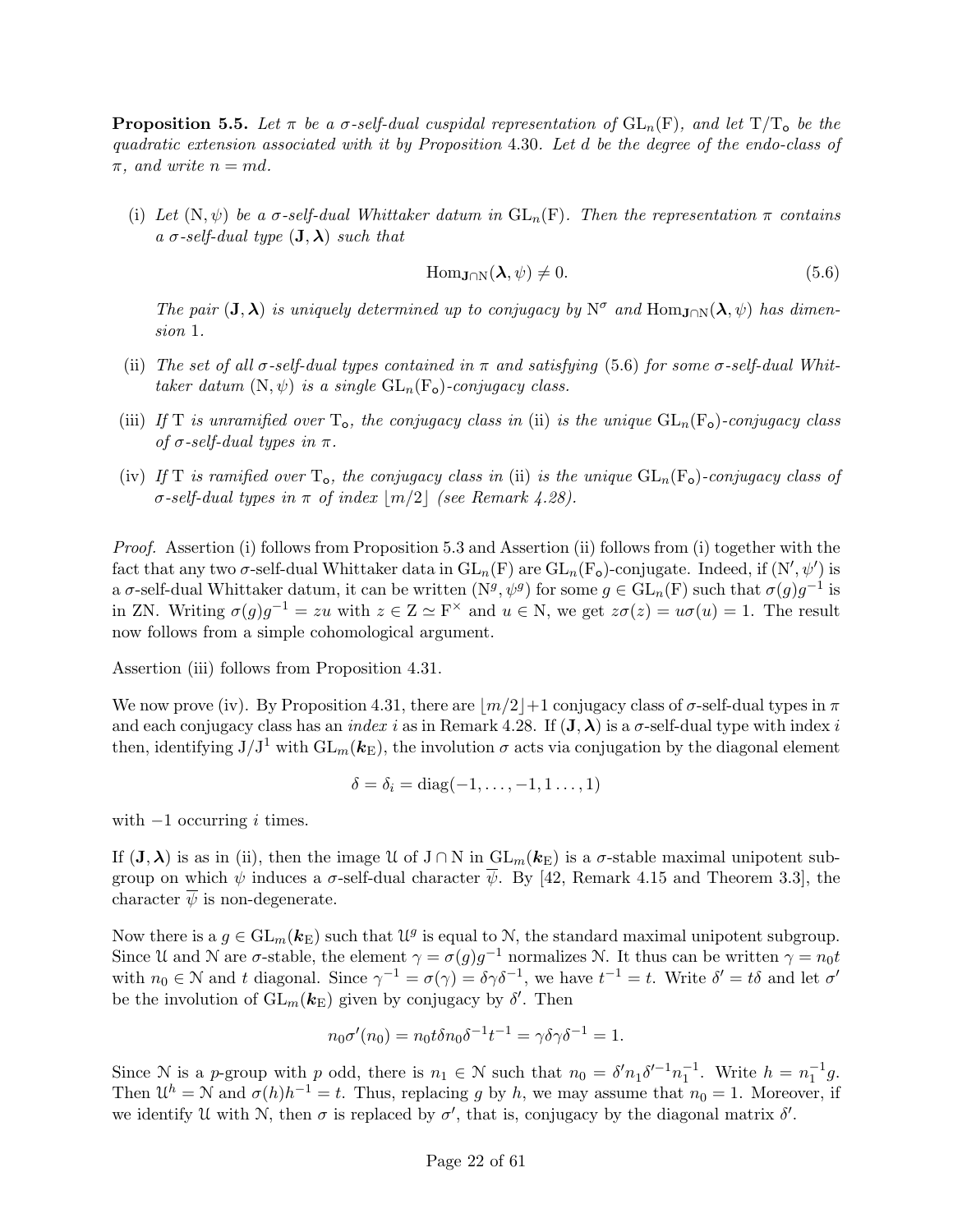Now consider the  $\sigma'$ -self-dual non-degenerate character  $\psi' = (\overline{\psi})^g$  of N. There are  $a_1, \ldots, a_{m-1} \in \mathbf{k}_{\mathrm{E}}^{\times}$ E such that

$$
\psi'(n) = \varphi(a_1 n_{1,2} + \dots + a_{m-1} n_{m-1,m})
$$

for all  $n \in \mathbb{N}$ , where  $\varphi$  is a fixed non-trivial character of  $\mathbf{k}_{\text{E}}$ . The fact that  $\psi'$  is  $\sigma'$ -self-dual implies that  $\delta'_{k+1} = -\delta'_{k}$  for all  $k = 1, ..., m-1$ . Since the number of  $-1$  and 1 differ by at most 1, and since  $i \leqslant \lfloor m/2 \rfloor$  by definition, it follows that  $i = \lfloor m/2 \rfloor$ .  $\Box$ 

**Definition 5.7.** We call a type in the conjugacy class of Proposition 5.5(ii) a *generic*  $\sigma$ -self-dual type for  $\pi$ .

Proposition 5.5 thus says that, when T is unramified over  $T_0$ , any  $\sigma$ -self-dual type contained in  $\pi$ is generic, and, when T is ramified over  $T_0$ , a  $\sigma$ -self-dual type contained in  $\pi$  is generic if and only if its index is  $\lfloor m/2 \rfloor$ .

### 5.4

We continue with the notation of Paragraph 5.3. The main result of this paragraph is Lemma 5.10, which will be useful in Sections 6 and 7.

We assume, in this paragraph, that  $\pi$  is a  $\sigma$ -self-dual supercuspidal representation of  $G = GL_n(F)$ . Recall that a cuspidal representation of G is supercuspidal if it does not occur as a subquotient of the parabolic induction of an irreducible representation of a proper Levi subgroup of G.

By Proposition 5.5, this representation contains a generic  $\sigma$ -self-dual type  $({\bf J},\lambda)$ , uniquely determined up to G<sup> $\sigma$ </sup>-conjugacy. Fix a maximal simple stratum  $[\alpha, \beta]$  such that  $J = J(\alpha, \beta)$  with  $\alpha$  a σ-stable hereditary order and  $\sigma(\beta) = -\beta$ . Let E denote the F-extension F[β]. Let T be the maximal tamely ramified sub-extension of E over F, and let  $T_0$  denote its  $\sigma$ -fixed points. We also write  $m = n/\deg_F(\beta)$ .

**Proposition 5.8** ([47] Proposition 8.1). Let  $\pi$  be a  $\sigma$ -self-dual supercuspidal representation of the group  $GL_n(F)$ . If  $T/T_o$  is ramified, then either  $m = 1$  or m is even.

- **Remark 5.9.** (i) Note that Proposition 5.8 does not hold if  $\pi$  is only assumed to be  $\sigma$ -self-dual cuspidal: see [47, Remark 7.5].
	- (ii) In the situation of Proposition 5.8, but with  $T/T<sub>o</sub>$  unramified instead of ramified, it is proved in [47, Proposition 8.14] that m is odd, but we will not need this result.

The parahoric subgroup  $\mathfrak{a}^{\times}$  of G is  $\sigma$ -stable; thus  $\mathfrak{a}^{\times} \cap G^{\sigma}$  is a parahoric subgroup of  $G^{\sigma}$  and has the form  $\mathfrak{a}_o^{\times}$ , for some  $\mathfrak{O}_o$ -hereditary order  $\mathfrak{a}_o$  in  $M_n(F_o)$ . Let  $e_o$  denote the  $\mathfrak{O}_o$ -period of  $\mathfrak{a}_o$ . As usual, we also write B for the centralizer of E in M<sub>n</sub>(F). Then  $\mathfrak{b} = \mathfrak{a} \cap B$  is an  $\mathcal{O}_E$ -hereditary order in B, and  $\mathfrak{b}_{\mathsf{o}} = \mathfrak{b} \cap \mathfrak{a}_{\mathsf{o}}$  is an  $\mathcal{O}_{E_{\mathsf{o}}}$ -hereditary order in  $B^{\sigma} \simeq M_m(E_{\mathsf{o}})$ .

**Lemma 5.10.** Let  $\pi$  be a  $\sigma$ -self-dual supercuspidal representation of  $GL_n(F)$ . The orders  $\mathfrak{a}_o$  and  $\mathfrak{b}_o$ defined as above are principal. Moreover:

- (i) If  $T/T_o$  is ramified and  $m \neq 1$ , then  $e_o = 2e(E_o/F_o)$  and  $\mathfrak{b}_o$  has  $\mathfrak{O}_{E_o}$ -period 2.
- (ii) Otherwise, we have  $e_{o} = e(E_{o}/F_{o})$  and  $b_{o}$  is maximal.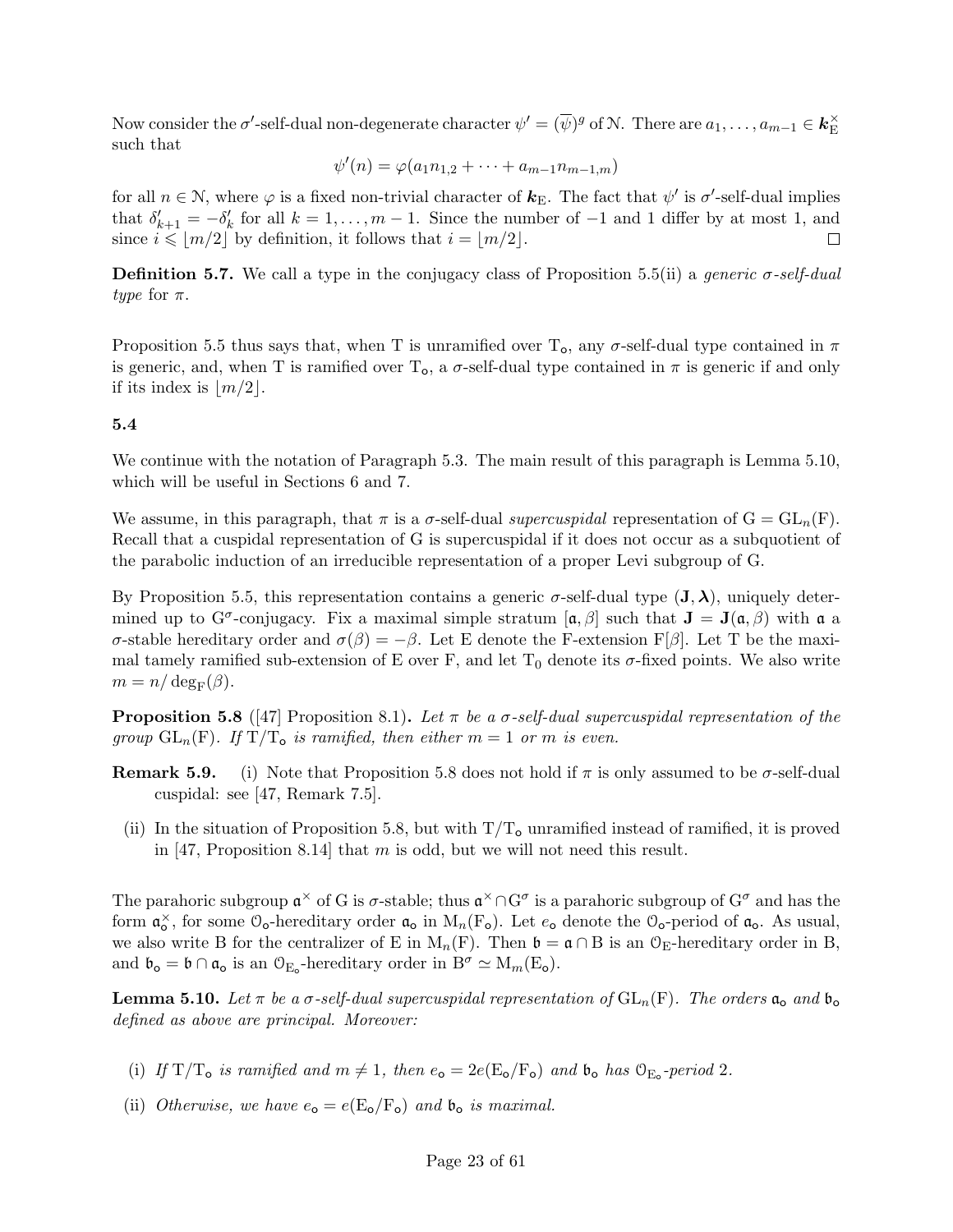*Proof.* Note that  $\mathfrak{a}_o$  is a hereditary order of  $M_n(F_o)$  normalized by  $E_o^{\times}$ . Suppose first that  $T/T_o$  is unramified. Then one may assume that  $(J, \lambda)$  is attached to a  $\sigma$ -standard stratum (Definition 4.20), thus b is the standard maximal order of  $M_m(E)$ . It follows that  $\mathfrak{b}_o$  is the standard maximal order of  $M_m(E_o)$ , thus  $\mathfrak{a}_o$  is the unique hereditary order of  $M_n(F_o)$  normalized by  $E_o^{\times}$ . It is thus principal, and its period is equal to  $e(E_{\rm o}/F_{\rm o})$ .

Suppose now that  $T/T_0$  is ramified. By Proposition 5.8, the integer m is either 1 or even, and Proposition 5.5 says that the index of  $(J, \lambda)$  is  $|m/2|$ . Suppose first that  $m = 1$ . Then  $\mathfrak{b}_{\mathfrak{0}}$  identifies with  $\mathcal{O}_{E_o}$ . It is thus maximal and  $\mathfrak{a}_o$  is principal of period  $e(E_o/F_o)$ , as in the unramified case.

Suppose now that  $m = 2r$  for some  $r \ge 1$ . Since  $(\mathbf{J}, \boldsymbol{\lambda})$  has index r, we may assume that

$$
\mathfrak{b} = \begin{pmatrix} \mathbb{O}_\mathrm{E} & \cdots & \mathbb{O}_\mathrm{E} & \mathfrak{p}_\mathrm{E}^{-1} & \cdots & \mathfrak{p}_\mathrm{E}^{-1} \\ \vdots & & \vdots & \vdots & & \vdots \\ \mathbb{O}_\mathrm{E} & \cdots & \mathbb{O}_\mathrm{E} & \mathfrak{p}_\mathrm{E}^{-1} & \cdots & \mathfrak{p}_\mathrm{E}^{-1} \\ \mathfrak{p}_\mathrm{E} & \cdots & \mathfrak{p}_\mathrm{E} & \mathbb{O}_\mathrm{E} & \cdots & \mathbb{O}_\mathrm{E} \\ \vdots & & \vdots & \vdots & & \vdots \\ \mathfrak{p}_\mathrm{E} & \cdots & \mathfrak{p}_\mathrm{E} & \mathbb{O}_\mathrm{E} & \cdots & \mathbb{O}_\mathrm{E} \end{pmatrix}
$$

where each block has size  $r \times r$ . Since E is ramified over  $E_0$ , a simple calculation based on the fact that  $\mathfrak{p}_{\mathrm{E}}^{-1} \cap \mathrm{E}_{\mathrm{o}} = \mathcal{O}_{\mathrm{E}_{\mathrm{o}}}$  shows that  $\mathfrak{b}_{\mathrm{o}}$  is principal of period 2. We have a similar description of  $\mathfrak{a}$ ; if we let  $\mathfrak{a}_{E/F}$  denote the unique 0-order of  $\text{End}_F(E)$  normalized by  $E^{\times}$ , then we have

$$
\mathfrak{a} = \begin{pmatrix} \mathfrak{a}_{E/F} & \cdots & \mathfrak{a}_{E/F} & \mathfrak{p}_{E/F}^{-1} & \cdots & \mathfrak{p}_{E/F}^{-1} \\ \vdots & & \vdots & & \vdots \\ \mathfrak{a}_{E/F} & \cdots & \mathfrak{a}_{E/F} & \mathfrak{p}_{E/F}^{-1} & \cdots & \mathfrak{p}_{E/F}^{-1} \\ \mathfrak{p}_{E/F} & \cdots & \mathfrak{p}_{E/F} & \mathfrak{a}_{E/F} & \cdots & \mathfrak{a}_{E/F} \\ \vdots & & \vdots & & \vdots \\ \mathfrak{p}_{E/F} & \cdots & \mathfrak{p}_{E/F} & \mathfrak{a}_{E/F} & \cdots & \mathfrak{a}_{E/F} \end{pmatrix}
$$

where  $\mathfrak{p}_{E/F} = \mathfrak{p}_E \mathfrak{a}_{E/F}$  is the Jacobson radical of  $\mathfrak{a}_{E/F}$ . As in the  $m = 1$  case,  $(\mathfrak{a}_{E/F})_o$  is principal of period  $e(E_{\text{o}}/F_{\text{o}})$ . A simple calculation shows that  $\mathfrak{a}_{\text{o}}$  is principal of period  $2e(E_{\text{o}}/F_{\text{o}}) = e(E/F_{\text{o}})$ .  $\Box$ 

**Remark 5.11.** Let  $\varpi_{\lambda}$  be an element of the principal order  $\mathfrak{b}_{\alpha}$  generating its Jacobson radical. We get that  $J \cap G^{\sigma}$  is generated by  $\varpi_{\lambda}$  and  $J \cap G^{\sigma}$ .

#### 6 Distinction and Whittaker functions

We return to the notation of the rest of the paper so that  $F/F_{o}$  is a quadratic extension,  $G = GL_{n}(F)$ for some  $n \geq 1$  and  $\sigma$  is the involution on G induced by the Galois involution.

#### 6.1 Distinguished linear forms and Whittaker functions

In this subsection we begin to look at the question of distinction. Recalling that  $P = P_n(F)$  denotes the standard mirabolic subgroup of G, we will prove the following analogue of a result of Ok [41].

**Proposition 6.1.** Let  $(J, \lambda)$  be a  $\sigma$ -self-dual type such that the compactly induced representation  $\pi = \text{ind}_{\mathbf{J}}^{\mathrm{G}} \boldsymbol{\lambda}$  is distinguished. Then

$$
\mathrm{Hom}_{\mathbf{J}^\sigma\cap P}(\lambda,1)=\mathrm{Hom}_{\mathbf{J}^\sigma}(\lambda,1).
$$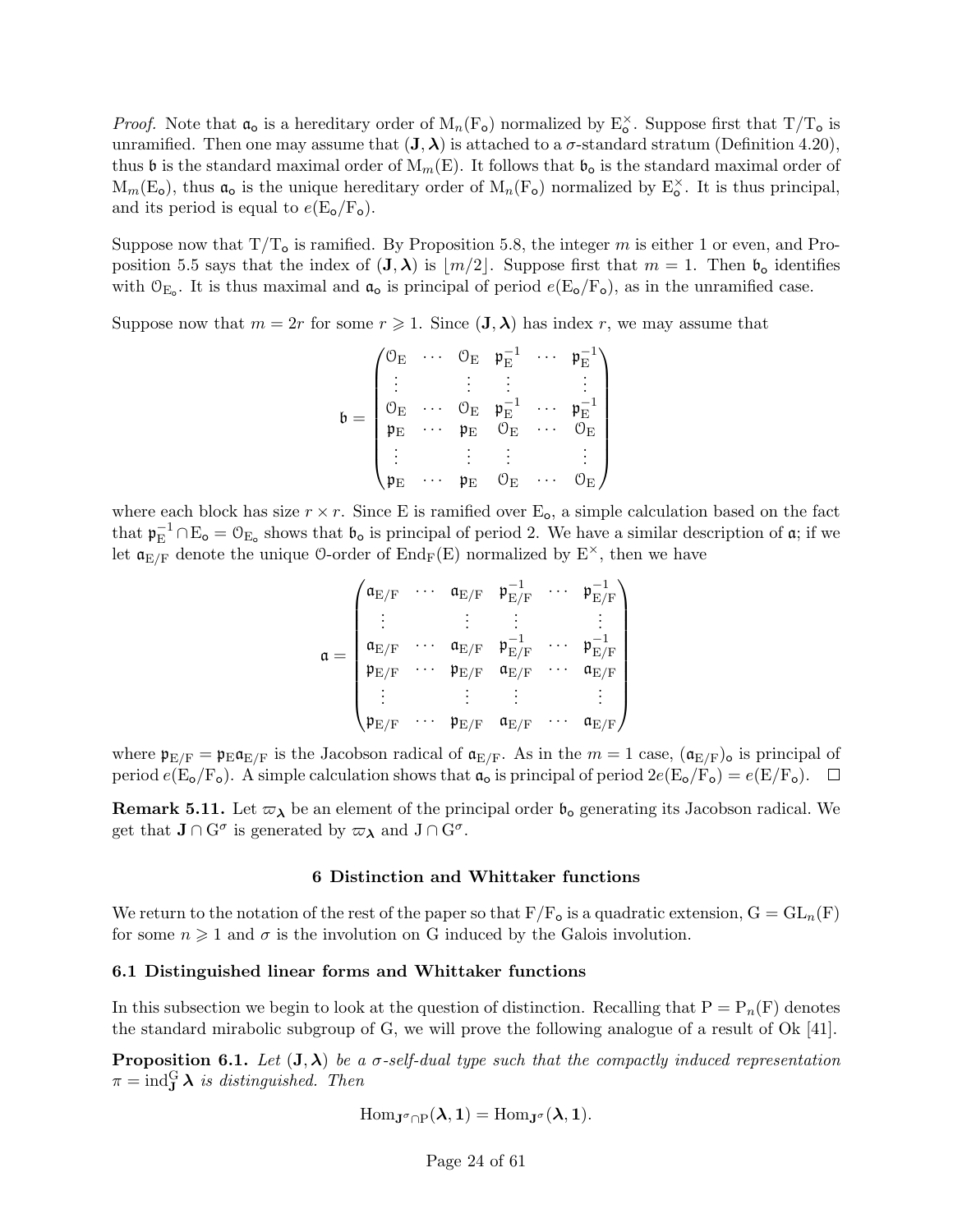Recall that saying that  $(J, \lambda)$  is distinguished means that the space on the right hand side is nonzero. The condition in the proposition that the  $\sigma$ -self-dual cuspidal representation  $\pi$  is distinguished is a priori weaker than this; however, see Remark 6.7.

In order to prove this proposition, we need a small lemma which again applies in a more general setting. Let G be a locally profinite group, let K be an open subgroup of G and let  $H' \subseteq H$  be closed subgroups of G. Let  $\rho$  be a smooth representation of K and let  $\tau$  be a smooth representation of H. For  $g \in G$ , we write  $\text{ind}_{K}^{KgH} \rho$  for the subspace of  $\text{ind}_{K}^{G} \rho$  consisting of functions with support contained in  $K_qH$ . Then the Mackey decomposition gives

$$
\mathrm{ind}_{K\cap H}^H\operatorname{Res}^K_{K\cap H}\rho\simeq \mathrm{ind}_K^{KH}\rho\subseteq \bigoplus_{K\backslash G/H}\mathrm{ind}_K^{KgH}\rho=\operatorname{Res}^G_H\mathrm{ind}_K^G\rho
$$

and, by Frobenius reciprocity applied to the natural projection in the opposite direction, we get natural maps

$$
\mathrm{Hom}_{\mathsf{K}\cap\mathsf{H}}(\rho,\tau)\simeq \mathrm{Hom}_{\mathsf{H}}(\mathrm{ind}_{\mathsf{K}}^{\mathsf{K}\mathsf{H}}\rho,\tau)\hookrightarrow \mathrm{Hom}_{\mathsf{H}}(\mathrm{ind}_{\mathsf{K}}^{\mathsf{G}}\rho,\tau).
$$

We get similar maps with  $H$  replaced by  $H'$  and the following diagram commutes:

$$
\operatorname{Hom}_{\mathsf{K}\cap\mathsf{H}}(\rho,\tau) \xrightarrow{\sim} \operatorname{Hom}_{\mathsf{H}}(\operatorname{ind}_{\mathsf{K}}^{\mathsf{K}\mathsf{H}}\rho,\tau) \longrightarrow \operatorname{Hom}_{\mathsf{H}}(\operatorname{ind}_{\mathsf{K}}^{\mathsf{G}}\rho,\tau)
$$
\n
$$
\downarrow_{\iota_1}
$$
\n
$$
\operatorname{Hom}_{\mathsf{K}\cap\mathsf{H}'}(\rho,\tau) \xrightarrow{\sim} \operatorname{Hom}_{\mathsf{H}'}(\operatorname{ind}_{\mathsf{K}}^{\mathsf{K}\mathsf{H}'}\rho,\tau) \longrightarrow \operatorname{Hom}_{\mathsf{H}'}(\operatorname{ind}_{\mathsf{K}}^{\mathsf{G}}\rho,\tau)
$$

where the vertical maps are given by natural inclusion.

**Lemma 6.2.** Suppose, in the situation above, that the inclusion  $\iota_1$  is an equality. Then the inclusion  $\iota_0$  is also an equality.

*Proof.* Certainly the inclusion  $\iota_0$  is an injection. Conversely, any  $\varphi \in \text{Hom}_{\mathsf{K} \cap \mathsf{H}'}(\rho, \tau)$  corresponds to a map  $\Phi \in \text{Hom}_{H}(\text{ind}_{K}^{\mathsf{G}}\rho, \tau)$  which is trivial on all the summands  $\text{ind}_{KgH'}\rho$  with  $g \notin \mathsf{KH'}$ . Then, since  $\iota_1$  is an equality,  $\Phi \in \text{Hom}_{\mathsf{H}}(\text{ind}_{\mathsf{K}}^{\mathsf{G}} \rho, \tau)$ ; moreover, it is trivial on all H-submodules of  $\text{ind}_{\mathsf{K}}^{\mathsf{G}} \rho$ which do not contain ind<sub>KH'</sub> $\rho$ , whence trivial on all summands ind<sub>KqH</sub>  $\rho$  with  $g \notin$  KH. In particular, we see that  $\Phi \in \text{Hom}_{\mathsf{H}}(\text{ind}_{\mathsf{KH}} \rho, \tau)$  so that  $\phi \in \text{Hom}_{\mathsf{K} \cap \mathsf{H}}(\rho, \tau)$ , as required.  $\Box$ 

*Proof of Proposition 6.1.* We apply the lemma to our situation, where we recall that  $G = GL_n(F)$ ,  $P = P_n(F)$  is a  $\sigma$ -stable mirabolic subgroup, and  $(J, \lambda)$  is a  $\sigma$ -self-dual type – by which, we recall, we mean a  $\sigma$ -self-dual extended maximal simple type – with  $\pi = \text{ind}_{\mathbf{J}}^{\mathbf{G}} \lambda$  an irreducible distinguished  $\sigma$ -self-dual cuspidal representation of G. The result of Ok [41, Theorem 3.1.2] (see also [36, Proposition 2.1), proved for any *irreducible complex* representation of G and which we generalize to any cuspidal representation of G with coefficients in R in Appendix B (see Proposition B.23), says that, in this situation, we have an equality

$$
\operatorname{Hom}_{P^{\sigma}}(\pi, 1) = \operatorname{Hom}_{G^{\sigma}}(\pi, 1).
$$

We set  $G = G$ ,  $H = G^{\sigma}$  and  $H' = P^{\sigma}$ , with  $\tau = 1$  the trivial representation of H, and  $(K, \rho) = (J, \lambda)$ . Then the result follows at once from Lemma 6.2.  $\Box$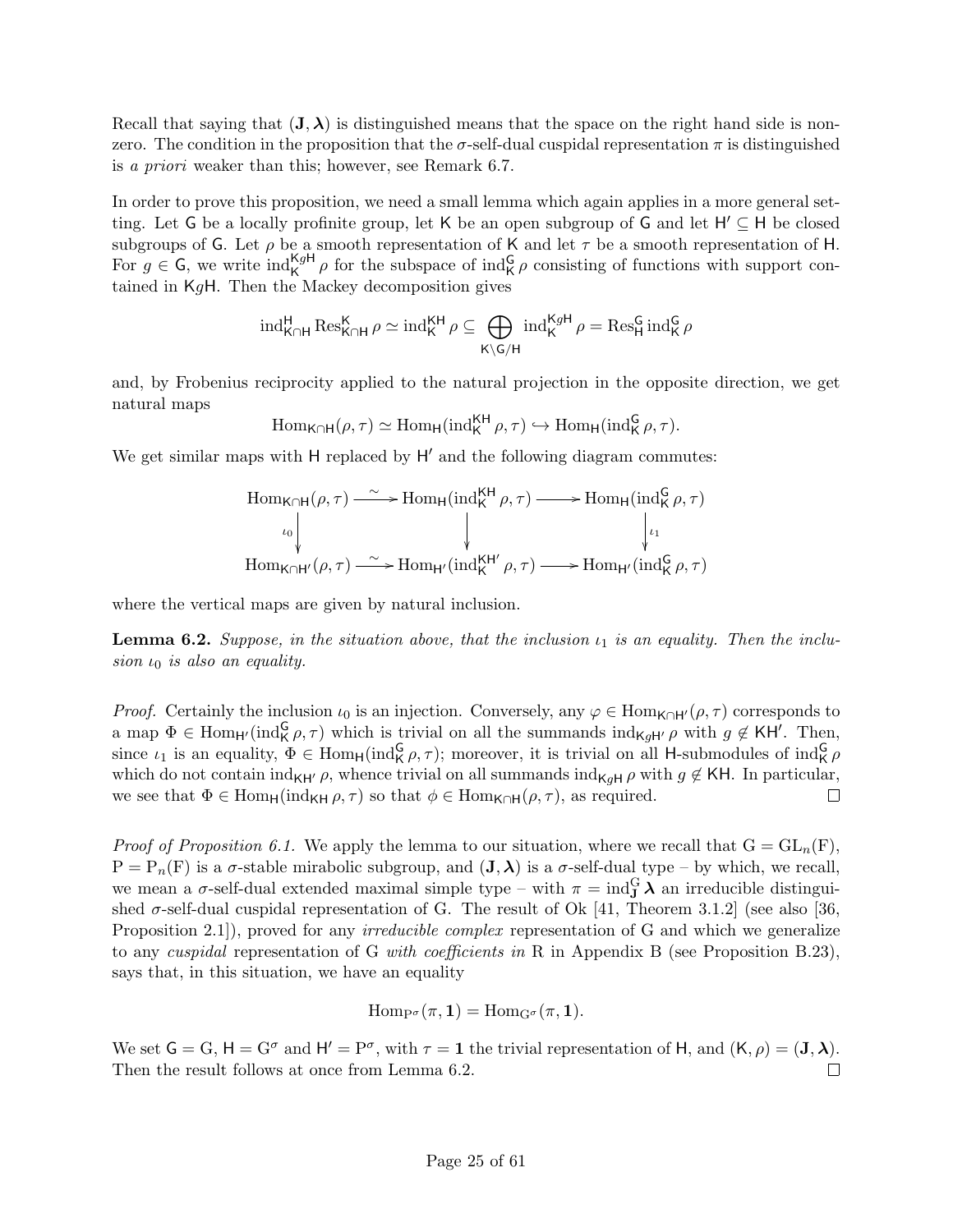We turn now to Whittaker functions. Let  $N = N_n(F)$  denote the standard maximal unipotent subgroup (consisting of upper triangular unipotent matrices) and let  $\psi$  be a  $\sigma$ -self-dual non-degenerate character of N. If  $\pi$  is any generic irreducible representation of G, recall also that its *Whittaker mo*del (with respect to  $\psi$ ) is the subspace  $\mathcal{W}(\pi,\psi)$  of Ind<sub>N</sub><sup>G</sup>  $\psi$  which is the image of  $\pi$  under any non-zero map in the one-dimensional space  $\text{Hom}_G(\pi, \text{Ind}_N^G \psi)$ .

Now let  $\pi$  be an irreducible  $\sigma$ -self-dual cuspidal representation of G. By Theorem 4.1 and Proposition 5.5, it contains a  $\sigma$ -self-dual type  $(\mathbf{J}, \boldsymbol{\lambda})$  such that  $\text{Hom}_{\mathbf{J}\cap\mathbb{N}}(\boldsymbol{\lambda}, \psi) \neq 0$ . We use the usual notation for data associated to this type; in particular, we have the unique maximal simple character  $\theta$  contained in  $\lambda$  and normalized by **J**, defined on the normal subgroup H<sup>1</sup> of **J**, as well as the normal subgroups  $J \supseteq J^1$  of **J**.

Let  $\mathcal{U} = (N \cap J)H^1$  and extend  $\psi$  to a character  $\psi_{\lambda}$  of  $\mathcal{U}$  as in [42, Definition 4.2]:

$$
\psi_{\lambda}(uh) = \psi(u)\theta(h), \quad \text{for } u \in \mathbb{N} \cap \mathcal{J}, h \in \mathcal{H}^1.
$$

We fix a normal compact open subgroup N of U contained in ker( $\psi_{\lambda}$ ) and define the Bessel function  $\mathcal{J}_{\lambda} : \mathbf{J} \to \mathbf{R}$  of  $\lambda$  by

$$
\mathcal{J}_{\boldsymbol{\lambda}}(j) = \frac{1}{(\mathcal{U} : \mathcal{N})} \sum_{u \in \mathcal{U}/\mathcal{N}} \psi_{\boldsymbol{\lambda}}(u)^{-1} \operatorname{tr} \boldsymbol{\lambda}(ju), \qquad \text{for } j \in \mathbf{J},
$$

where tr  $\lambda$  is the trace character of  $\lambda$ . This is independent of the choice of N. Note that this definition makes sense over R, since  $\mathcal U$  is a pro-p-group.

We then define a function  $W_{\lambda}: G \to R$  supported in NJ by

$$
W_{\lambda}(nj) = \psi(n)\mathcal{J}_{\lambda}(j), \qquad \text{for } n \in \mathbb{N}, j \in \mathbf{J}.
$$
 (6.3)

One checks that the function  $W_{\lambda}$  is well defined, and that  $W_{\lambda}(ng) = \psi(n)W_{\lambda}(g)$  for all  $n \in N$  and  $g \in G$ .

We set  $\mathcal{M} = (\text{P} \cap \text{J})\text{J}^1$  and note that, by [42, Corollary 4.8], the subgroup  $\text{P} \cap \text{J} = \text{P} \cap \text{J}$  is contained in M. Let  $S_\lambda$  denote the space of functions  $f : \mathcal{M} \to \mathbb{R}$  such that  $f(um) = \psi_\lambda(u) f(m)$  for all  $u \in \mathcal{U}$ and  $m \in \mathcal{M}$ . For each  $j \in J$ , we define an operator  $L(j)$  on  $S_{\lambda}$  by

$$
L(j)f : m \mapsto \sum_{x \in \mathcal{M}/\mathcal{U}} \mathcal{J}_{\lambda}(mjx) f(x^{-1}) \tag{6.4}
$$

for all  $f \in S_\lambda$  and  $m \in \mathcal{M}$ . This defines a representation L of J on  $S_\lambda$ . We claim that this representation is isomorphic to  $\lambda$ . When R is the field of complex numbers, or more generally when R has characteristic 0, this is [42, Theorem 5.4]. Let us explain briefly how to deduce the modular case from the characteristic 0 case. Assume that R has characteristic  $\ell > 0$ . First, by the same argument as in Remark 5.4, it is enough to prove the result when R is the field  $\mathbf{F}_{\ell}$ . Then fix an extended maximal simple type  $\lambda$  with coefficients in  $\overline{\mathbf{Q}}_{\ell}$  whose reduction mod  $\ell$  is isomorphic to  $\lambda$  (which is possible by [39, Proposition 2.39]). We thus have an isomorphism between  $\lambda$  and the representation on  $S_{\tilde{\lambda}}$  defined as in (6.4). Reducing mod  $\ell$ , we get the claimed result. In the sequel, we will identify the space of  $\lambda$  with  $S_{\lambda}$ . It follows as in [42, Section 5.2] that the function  $W_{\lambda}$  defined by (6.3) belongs to the Whittaker model  $W(\pi, \psi)$  of  $\pi$ . Note also (see [42, Proposition 5.3(iii)]) that the restriction of  $\mathcal{J}_{\lambda}$  to M lies in  $\mathcal{S}_{\lambda}$ .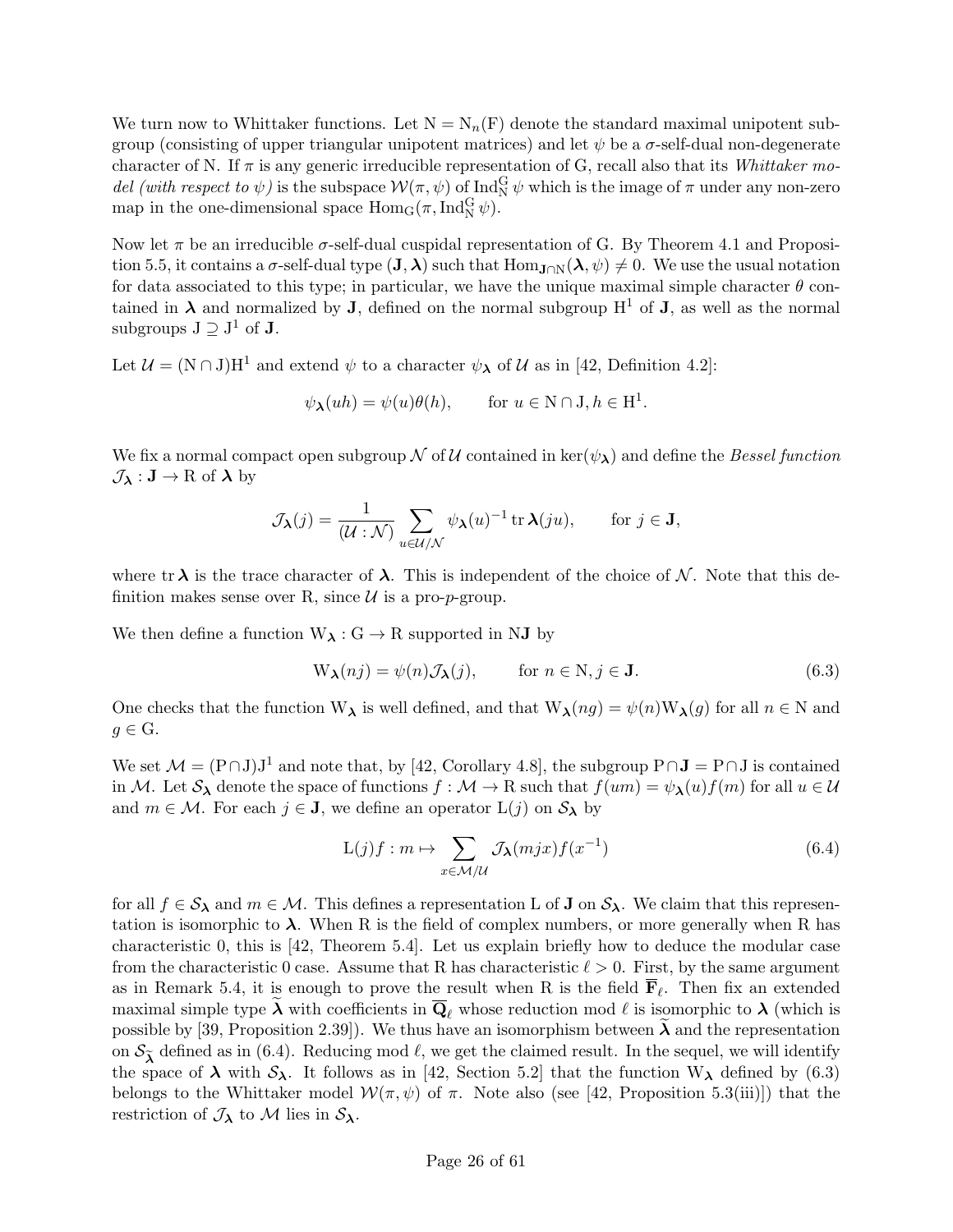**Proposition 6.5.** Let  $\pi$  be a  $\sigma$ -self-dual cuspidal representation of G, and let  $(\mathbf{J}, \lambda)$  be a generic  $\sigma$ -self-dual type contained in  $\pi$ .

(i) Let dm be a right invariant measure on  $(J \cap N^{\sigma}) \setminus (J \cap P^{\sigma})$ . The linear form on  $\lambda$  defined by

$$
\mathscr{L}_{\pmb{\lambda}}(f)=\int_{(\mathbf{J}\cap \mathbf{N}^\sigma)\backslash (\mathbf{J}\cap \mathbf{P}^\sigma)}f(m)dm
$$

for any  $f \in S_{\lambda}$  is  $J \cap P^{\sigma}$ -invariant, and  $\mathscr{L}_{\lambda}(\mathcal{J}_{\lambda})$  is non-zero.

(ii) Moreover, if  $\pi$  is distinguished, then  $\mathscr{L}_{\lambda}$  is  $J^{\sigma}$ -invariant.

*Proof.* The form  $\mathscr{L}_{\lambda}$  is clearly  $J \cap P^{\sigma}$ -invariant by its definition. By [42, Proposition 5.3(iv)], the proof of which is written for complex representations but still works in the modular case, the function  $\mathcal{J}_\lambda$  is identically zero on the complement of  $\mathcal{U}^\sigma$  in  $\mathcal{M}^\sigma$ . On the other hand, for  $u \in \mathcal{U}^\sigma$ , we have  $\mathcal{J}_{\lambda}(u) = \psi_{\lambda}(u) = 1$ , since  $\psi_{\lambda}$  is a  $\sigma$ -self-dual character of a pro-p group U and p is odd. Hence the value  $\mathscr{L}_{\lambda}(\mathcal{J}_{\lambda}) = dm((J \cap N^{\sigma}) \setminus (J \cap N^{\sigma})(H^{1} \cap P^{\sigma}))$  is non-zero, since  $H^{1}$  is pro-p. The final statement follows immediately from the fact that  $J \cap P = J \cap P$  together with Proposition 6.1.  $\Box$ 

We deduce the following corollary from Proposition 6.5.

**Corollary 6.6.** Let  $\pi$  be a  $\sigma$ -self-dual cuspidal representation of G. Then  $\pi$  is distinguished if and only if any of its generic  $\sigma$ -self-dual types is distinguished.

Remark 6.7. Putting Corollary 6.6 and Proposition 5.5 together, we obtain a different proof of a result of [47] saying that a  $\sigma$ -self-dual cuspidal representation  $\pi$  of G is distinguished if and only if it contains a distinguished  $\sigma$ -self-dual type, and that, if the quadratic extension  $T/T_0$  associated with  $\pi$  by Proposition 4.30 is ramified, any distinguished  $\sigma$ -self-dual type contained in  $\pi$  has index  $|m/2|$ , where  $n = md$  and d is the degree of the endo-class of  $\pi$ .

## 6.2 Explicit Whittaker functions and restriction to  $GL_n(F_o)$

We continue with the same notation, and write  $K = GL_n(0)$  and  $K^{\sigma} = GL_n(0_o)$ . In order to make computations, we need to be somewhat more careful with our choice of non-degenerate character  $\psi$ to ensure that corresponding generic  $\sigma$ -self-dual type is well-positioned with respect to the standard maximal compact subgroup  $K^{\sigma}$  of  $G^{\sigma}$ .

Let  $\mathfrak{S}_n$  denote the group of permutation matrices in  $G^{\sigma}$ . The Bruhat decomposition in the finite quotient of  $K^{\sigma}$  by its pro-p unipotent radical, together with the Iwasawa decomposition of  $G^{\sigma}$ , yields the *Bruwasawa decomposition*  $G^{\sigma} = B^{\sigma} \mathfrak{S}_n I_o$ , where B is the standard Borel subgroup of G and  $I_0$  is the standard Iwahori subgroup of  $G^{\sigma}$ . In particular, this decomposition implies that any parahoric subgroup of  $G^{\sigma}$  is conjugate by  $N^{\sigma}$  to a parahoric subgroup in the standard apartment, where N is the unipotent radical of B.

If  $(J, \lambda)$  is a  $\sigma$ -self-dual type in G then we can write  $J = J(\mathfrak{a}, \beta)$ , with  $\mathfrak{a}$  a  $\sigma$ -stable hereditary order and  $\sigma(\beta) = -\beta$ . As in Paragraph 5.4, we have  $\mathfrak{a}^{\times} \cap G^{\sigma} = \mathfrak{a}_{o}^{\times}$ , for some  $\mathfrak{O}_{o}$ -hereditary order  $\mathfrak{a}_{o}$  in M<sub>n</sub>(F<sub>o</sub>). Write  $e_o$  for the  $\mathcal{O}_o$ -period of  $\mathfrak{a}_o$ , and  $\Lambda_o$  for the  $\mathcal{O}_o$ -lattice chain in the vector space  $F_o^n$ consisting of  $\mathfrak{a}_{\mathsf{o}}$ -lattices. These depend only on the pair  $(\mathbf{J},\boldsymbol{\lambda})$ .

Writing  $e_1, \ldots, e_n$  for the standard basis of  $F^n$ , and using the notation above, we get the following.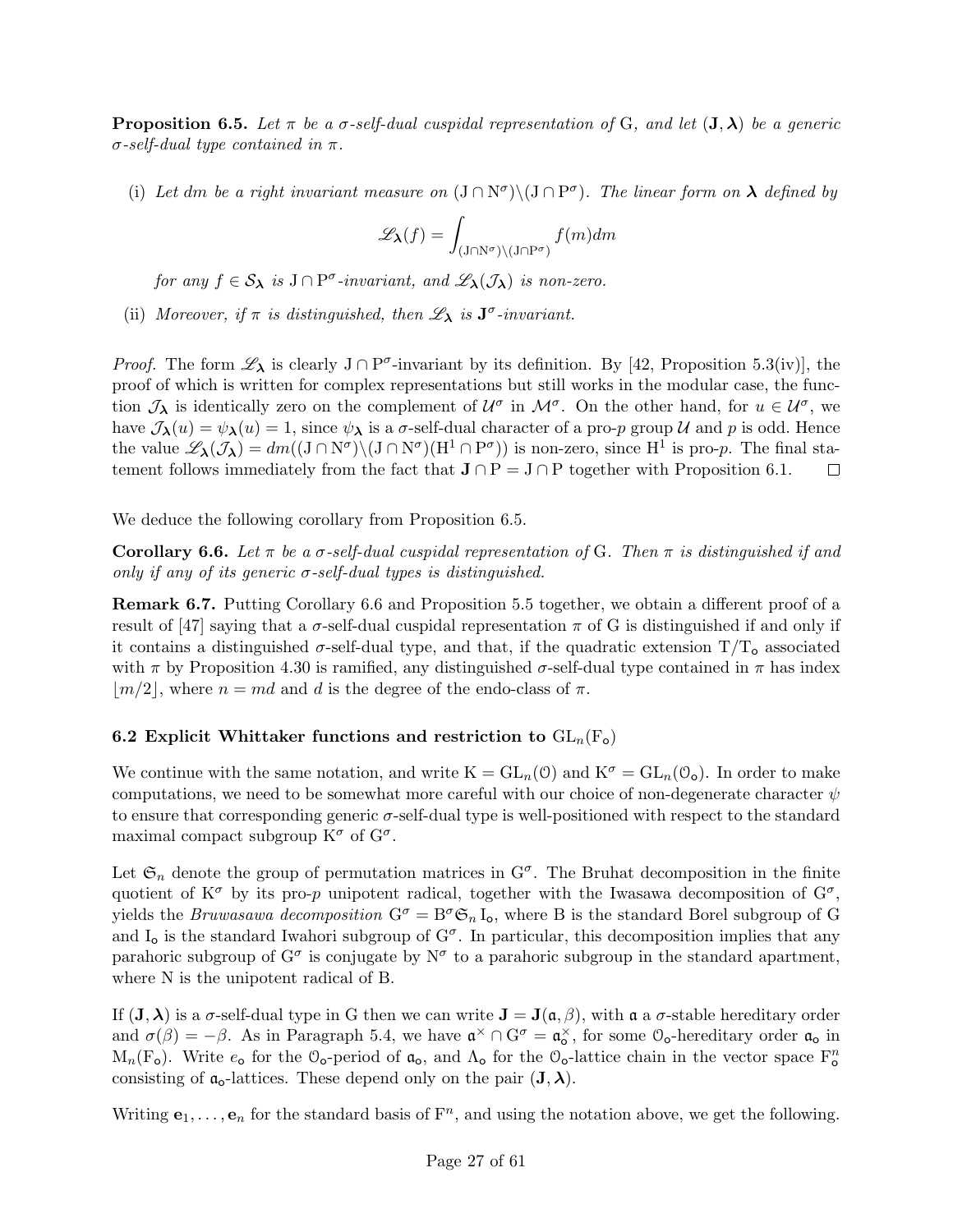**Lemma 6.8.** Let  $\pi$  be a  $\sigma$ -self-dual cuspidal representation of G. There are a  $\sigma$ -self-dual Whittaker datum  $(N, \psi)$  and a generic  $\sigma$ -self-dual type  $(J, \lambda)$  in  $\pi$  such that

- (i) the space Hom<sub>J∩N</sub> $(\lambda, \psi)$  is non-zero;
- (ii) there is a numbering on the  $\mathcal{O}_o$ -lattice chain  $\Lambda_o$  associated to  $(\mathbf{J}, \boldsymbol{\lambda})$  such that

$$
\Lambda_{\mathbf{o}}(k) = \bigoplus_{i=1}^{n} \mathfrak{p}_{\mathbf{o}}^{a_i(k)} \mathbf{e}_i, \quad \text{for } k \in \mathbf{Z},
$$

where the  $a_i : \mathbf{Z} \to \mathbf{Z}$  are increasing functions satisfying

- (a)  $a_i(k + e_0) = a_i(k) + 1$  for all  $k \in \mathbb{Z}$  and  $a_i(0) = 0$ , for  $i = 1, ..., n$ ,
- (b)  $a_n(0) = \cdots = a_n(e_0 1) = 0.$

Note that condition (ii) implies in particular that  $J^{\sigma} \subseteq K^{\sigma}$  (though it is not equivalent to this). It is also worth noting that it is *not* in general possible to find  $({\bf J},\boldsymbol{\lambda})$  satisfying condition (i) and the stronger condition  $J \subseteq K$  (see Remark 6.9).

*Proof.* We pick a  $\sigma$ -self-dual Whittaker datum  $(N, \psi)$  where  $N = N_n(F)$  is the standard maximal unipotent subgroup. By Proposition 5.5, we have a  $\sigma$ -self-dual type  $({\bf J},\boldsymbol{\lambda})$  satisfying (i). Fix a maximal simple stratum  $[\mathfrak{a}, \beta]$  as above, denote by  $\mathfrak{a}_0$  the  $\mathfrak{O}_0$ -hereditary order associated to it and by  $e_0$ its period. There is an element  $u \in N^{\sigma}$  which sends  $\mathfrak{a}_{\mathfrak{0}}$  to a point in the standard apartment. Conjugating by u, we assume  $a_0$  is itself in the standard apartment.

Writing  $\Lambda_o$  for the  $\mathcal{O}_o$ -lattice chain in  $\mathbb{F}_o^n$  consisting of  $\mathfrak{a}_o$ -lattices, we can number the lattices such that

$$
\Lambda_{\mathbf{o}}(0) \cap \mathbf{F}_{\mathbf{o}} \mathbf{e}_n = \mathcal{O}_{\mathbf{o}} \mathbf{e}_n, \qquad \Lambda_{\mathbf{o}}(-1) \cap \mathbf{F}_{\mathbf{o}} \mathbf{e}_n = \mathfrak{p}_{\mathbf{o}}^{-1} \mathbf{e}_n.
$$

Since  $\mathfrak{a}_o$  lies in the standard apartment, we can find  $t_1, \ldots, t_{n-1} \in \mathbb{F}_o^{\times}$  such that

$$
\Lambda_{\mathbf{0}}(0) = \mathcal{O}_{\mathbf{0}} t_1 \mathbf{e}_1 \oplus \cdots \oplus \mathcal{O}_{\mathbf{0}} t_{n-1} \mathbf{e}_{n-1} \oplus \mathcal{O}_{\mathbf{0}} \mathbf{e}_n.
$$

Conjugating both  $(\mathbf{J}, \boldsymbol{\lambda})$  and the Whittaker datum  $(N, \psi)$  by  $t = \text{diag}(t_1, ..., t_{n-1}, 1)$  (which is in the diagonal torus of  $G^{\sigma}$ ), we obtain the result.  $\Box$ 

Remark 6.9. Suppose that  $F/F<sub>o</sub>$  is ramified,  $n = 2$  and  $\pi$  is a  $\sigma$ -self-dual depth zero cuspidal representation of  $GL_2(F)$ . Then any generic  $\sigma$ -self-dual type  $({\bf J},\boldsymbol{\lambda})$  in  $\pi$  has index 1 so **J** is  $GL_2(F_0)$ conjugate to  $t_1 \text{K} t_1^{-1}$  where  $t_1 = \text{diag}(\varpi, 1)$  and  $\varpi$  is a uniformizer of F. In particular, the group **J** is not  $GL_2(F_0)$ -conjugate to (any subgroup of) K.

### 6.3

Suppose now that  $\pi$  is a  $\sigma$ -self-dual supercuspidal representation (see Paragraph 5.4) and choose our non-degenerate character  $\psi$  and generic  $\sigma$ -self-dual type  $({\bf J},\boldsymbol{\lambda})$  as in Lemma 6.8. We have an order  $\mathfrak{a}_o$  as above. By Lemma 5.10, it is a principal order. We choose  $\varpi_\lambda \in J^\sigma$  as in Remark 5.11, so that  $J^{\sigma}$  is generated by  $\varpi_{\lambda}$  and  $J^{\sigma}$ .

The following lemma shows a useful property of the Iwasawa decomposition of  $\varpi_\lambda$  in  $G^{\sigma}$ , which will be key to our computation to come.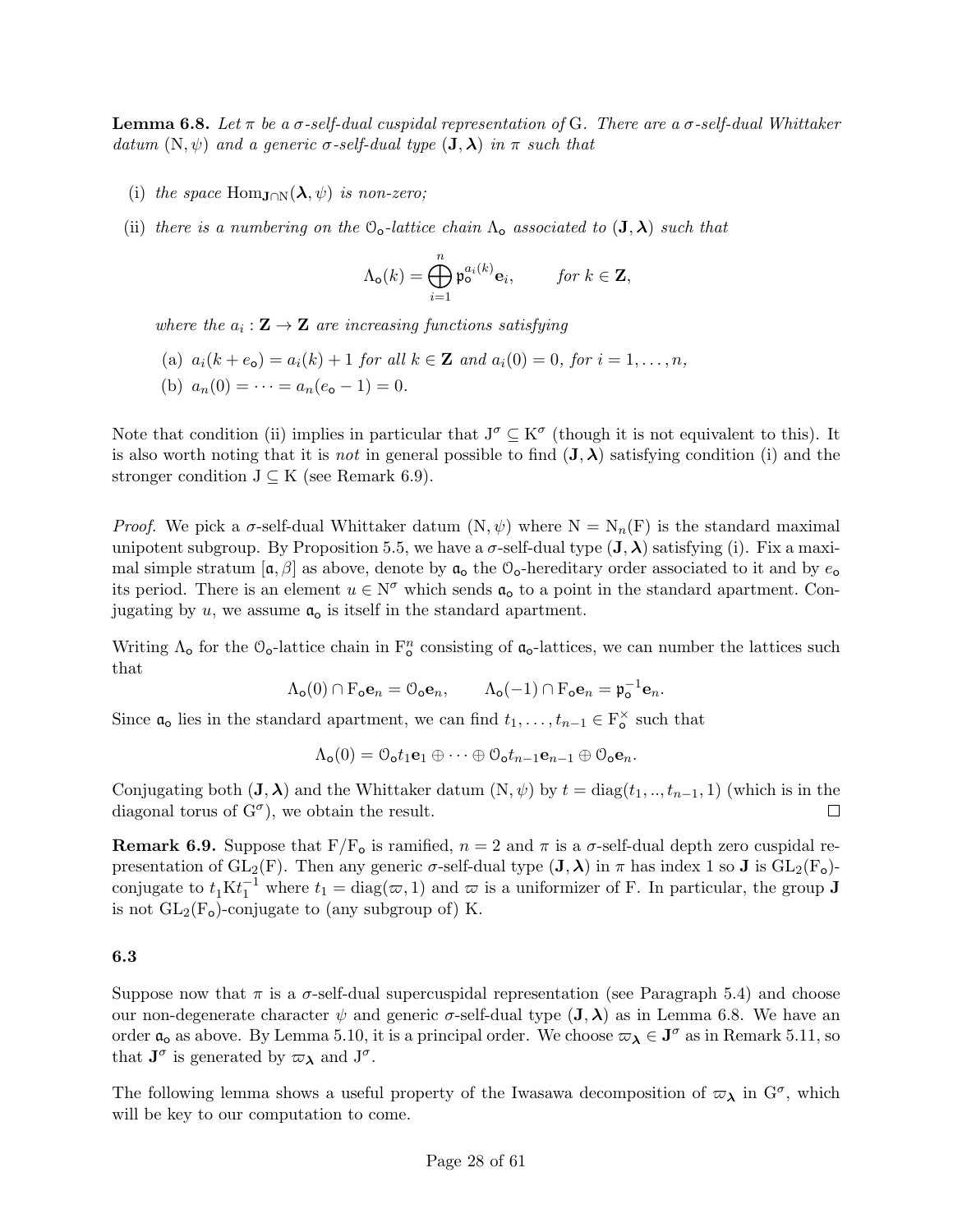**Lemma 6.10.** Let  $i \in \mathbf{Z}$ . We have  $\varpi_{\boldsymbol{\lambda}}^i \in \mathrm{P}^{\sigma} \mathrm{K}^{\sigma}$  if and only if  $i \in \{0, \ldots, e_{\mathbf{o}}-1\}$ . In that case, if we choose  $p_i \in \mathcal{P}^{\sigma}$  and  $k_i \in \mathcal{K}^{\sigma}$  such that  $\omega_{\boldsymbol{\lambda}}^i = p_i k_i$ , then  $|\text{det}(p_i)|_{\mathbf{o}} = |\text{det}(\omega_{\boldsymbol{\lambda}}^i)|_{\mathbf{o}} = q_{\mathbf{o}}^{-in/e_{\mathbf{o}}}$ .

*Proof.* Note first that  $P^{\sigma}K^{\sigma}$  consists precisely of those matrices whose last row lies in  $(0_0, \ldots, 0_0)$ but not in  $(\mathfrak{p}_0,\ldots,\mathfrak{p}_0)$ . Considering the action of  $\varpi_\lambda$  on the lattice chain  $\Lambda_o$ , it follows at once from the previous lemma that the last row of  $\varpi_{\lambda}^{i}$  belongs to  $(\mathfrak{p}_{\mathsf{o}}^{\lfloor i/e_{\mathsf{o}} \rfloor}, \ldots, \mathfrak{p}_{\mathsf{o}}^{\lfloor i/e_{\mathsf{o}} \rfloor})$  – that is, the entries of this row all have valuation  $\geqslant \lfloor i/e_{\text{o}} \rfloor - \text{but does not belong to } (\mathfrak{p}_{\text{o}}^{[i/e_{\text{o}}]}, \ldots, \mathfrak{p}_{\text{o}}^{[i/e_{\text{o}}]}),$  which implies the first statement. The second is immediate, since  $|\text{det}(k)|_o = 1$ , for all  $k \in K^{\sigma}$ .  $\Box$ 

For  $i \in \{0, \ldots, e_{\mathbf{o}}-1\}$ , we fix from now  $p_i \in \mathbb{P}^{\sigma}$  and  $k_i \in \mathbb{K}^{\sigma}$  such that  $\varpi_{\mathbf{\lambda}}^i = p_i k_i$ , as in Lemma 6.10.

We recall from the previous section that we have an explicit Whittaker function  $W_{\lambda} \in \mathcal{W}(\pi, \psi)$  with support NJ.

**Proposition 6.11.** For each  $l \in \mathbf{Z}$ , let  $W^l$  denote the function from  $G^{\sigma}$  to R supported on the subset  ${g \in G^{\sigma} \cap NJ \mid |\det(g)|_{o} = q_{o}^{-l}\}$  and coinciding with  $W_{\lambda}$  on it.

(i) The function  $W^l_{\lambda}|_{P^{\sigma} K^{\sigma}}$  is zero unless  $l = in/e_o$ , with  $i \in \{0, ..., e_o - 1\}$ , in which case

$$
\operatorname{supp} \left( \mathbf{W}_{\pmb{\lambda}}^l|_{\mathbf{P}^\sigma\mathbf{K}^\sigma} \right) \subseteq \mathbf{N}^\sigma \varpi_{\pmb{\lambda}}^i \mathbf{J}^\sigma.
$$

(ii) If 
$$
W_{\lambda}^{in/e_o}(pk) \neq 0
$$
, with  $p \in P^{\sigma}$ ,  $k \in K^{\sigma}$  and  $i \in \{0, ..., e_o - 1\}$ , then  $k \in (P^{\sigma} \cap K^{\sigma})k_iJ^{\sigma}$ .

(iii) If 
$$
W_{\lambda}^{in/e_o}(p\varpi_{\lambda}^i j) \neq 0
$$
 with  $p \in P^{\sigma}$ ,  $j \in J^{\sigma}$  and  $i \in \{0, ..., e_o - 1\}$ , then  $p \in N^{\sigma}(P^{\sigma} \cap J^{\sigma})$ .

*Proof.* Note that  $W_{\lambda}|_{G^{\sigma}}$  is supported in  $G^{\sigma} \cap NJ$ , which is equal to  $N^{\sigma}J^{\sigma}$  by Lemma 5.2(iii). By definition of  $\varpi_{\lambda}$ , the set  $N^{\sigma}J^{\sigma}$  is the disjoint union of the  $N^{\sigma}\varpi_{\lambda}^{i}J^{\sigma}$  for  $i \in \mathbb{Z}$ , and then (i) follows from Lemma 6.10. The remaining parts follow exactly as in the proof of [31, Proposition 8.4].  $\Box$ 

Finally, using that  $J^{\sigma} \subseteq K^{\sigma}$  thanks to our choice of basis, as in [31, Lemma 7.2], we have the following lemma, which we will use in Section 7.

**Lemma 6.12.** There is a unique right invariant complex valued measure dk on  $(P^{\sigma} \cap K^{\sigma})\backslash K^{\sigma}$  such that we have

$$
dk((P^{\sigma} \cap K^{\sigma}) \setminus (P^{\sigma} \cap K^{\sigma})k_iJ^{\sigma}) = q_o^{-in/e_o}.
$$

for all  $i \in \{0, \ldots, e_{\mathbf{0}} - 1\}.$ 

*Proof.* Let dk be any right invariant measure on  $(P^{\sigma} \cap K^{\sigma})\ K^{\sigma}$ . Following the first part of the proof of [31, Lemma 7.2], and thanks to Lemma 6.10, we have:

$$
dk((P^{\sigma}\cap K^{\sigma})\backslash (P^{\sigma}\cap K^{\sigma})k_iJ^{\sigma})=q_o^{-in/e_o}\cdot dk((P^{\sigma}\cap K^{\sigma})\backslash (P^{\sigma}\cap K^{\sigma})J^{\sigma})
$$

for all  $i \in \{0, \ldots, e_{\mathbf{o}} - 1\}$ . Thus the required measure is that for which  $K^{\sigma} \cap P^{\sigma} \setminus (K^{\sigma} \cap P^{\sigma}) J^{\sigma}$  has volume 1.  $\Box$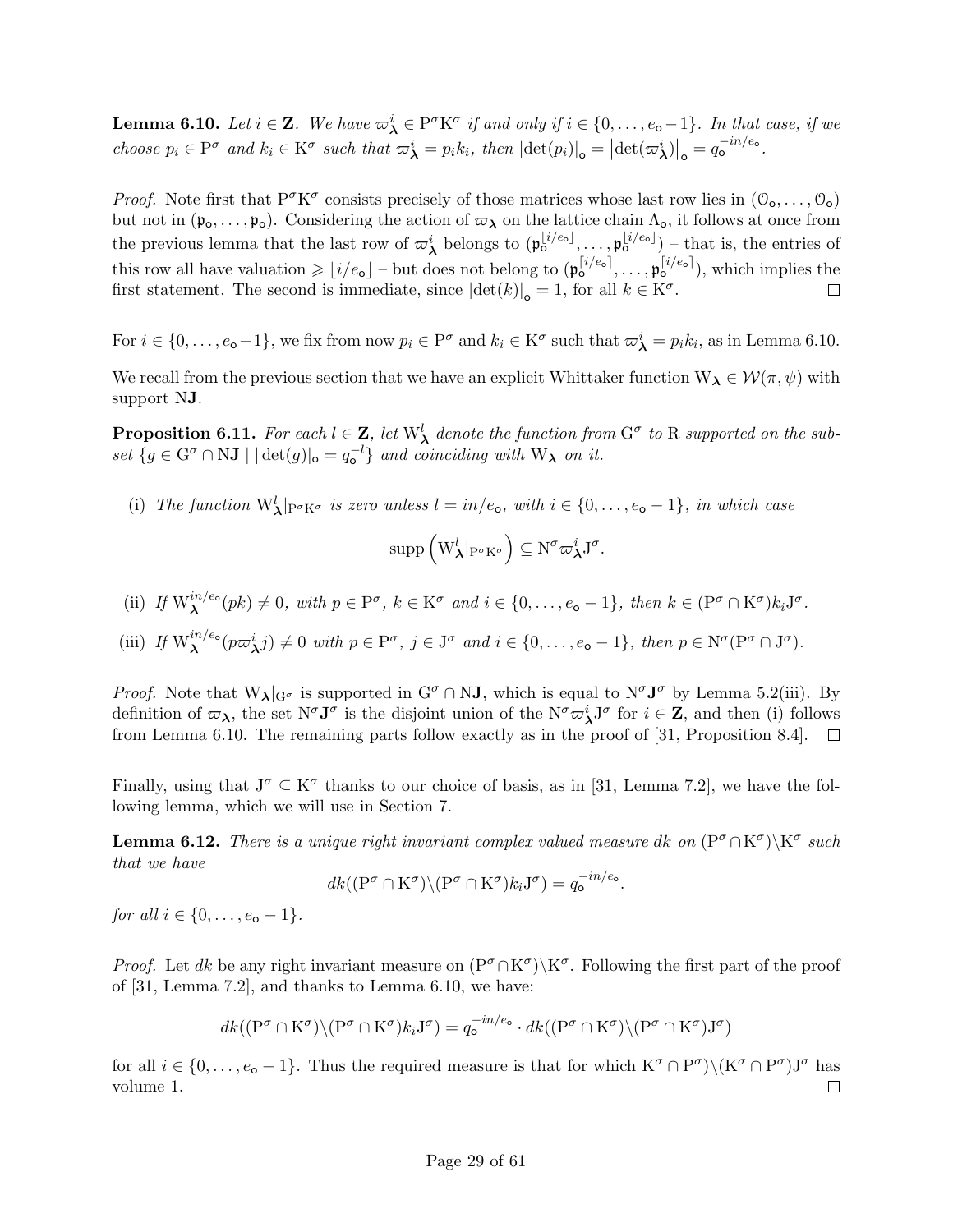## 7 Asai L-functions and test vectors

From now on, until the end of the paper, all representations are complex, that is, R is now the field C of complex numbers.

## 7.1 Distinction and dichotomy

We will need two further key results on distinction of  $\sigma$ -self-dual cuspidal complex representations, which we recall from [47]. Recall that  $\omega_{F/F_o}$  denotes the non-trivial character of  $F_o^{\times}$  which is trivial on  $N_{F/F_o}(F^{\times})$ . The first result is *dichotomy*. It is proved for discrete series representations when F has characteristic 0 by Flicker [19], Kable [30] and Anandavardhanan, Kable and Tandon [2], and we prove in Appendix A (see Theorem A.2 below) that the global arguments of  $[30]$  and  $[2]$  remain valid when F has characteristic  $p$ . It is also proved by Sécherre [47] for cuspidal representations, in a purely local way, with no assumption on the characteristic of F (see also Remark 7.3).

**Theorem 7.1** ([47] Theorem 10.8). Let  $\pi$  be a cuspidal (complex) representation of  $GL_n(F)$ ,  $n \geq 1$ .

- (i)  $\pi$  is  $\sigma$ -self-dual if and only if it is either distinguished or  $\omega_{\text{F/F}_0}$ -distinguished.
- (ii)  $\pi$  cannot be both distinguished and  $\omega_{\text{F/F}_0}$ -distinguished.

Given a  $\sigma$ -self-dual cuspidal representation  $\pi$  of  $GL_n(F)$ , we denote by  $T/T_o$  the quadratic extension associated to  $\pi$  by Proposition 4.30. Let d denote the degree of the endo-class of  $\pi$ . It is a divisor of n, and we write  $n = md$ .

**Proposition 7.2** ([47] Proposition 10.12). Let  $\pi$  be a distinguished cuspidal (complex) representation of  $GL_n(F)$ . Then  $\pi$  has an  $\omega_{F/F_o}$ -distinguished unramified twist if and only if either  $T/T_o$  is unramified or  $m > 1$ .

**Remark 7.3.** These two results are proved in [47] in a more general setting:  $\pi$  is a supercuspidal representation of  $GL_n(F)$  with coefficients in R, where R has characteristic different from p. Note that, when R has characteristic 0, any cuspidal representation is supercuspidal.

## 7.2 Definition of the integrals

As before, we suppose that  $\psi$  is a  $\sigma$ -self-dual non-degenerate character of N. Let  $\pi$  be a generic irreducible representation of G. For W a function in the Whittaker model  $\mathcal{W}(\pi,\psi)$  of  $\pi$  and  $\Phi$  in the space  $\mathbb{C}_c^{\infty}(\mathbb{F}_{o}^n)$  of locally constant functions on  $\mathbb{F}_{o}^n$  with compact support, define the local Asai integral

$$
I_{\mathrm{As}}(s, \Phi, W) = \int_{N^{\sigma} \backslash G^{\sigma}} W(g) \Phi(\tau g) |\det(g)|_{\mathsf{o}}^{s} dg,
$$
\n(7.4)

where  $\tau$  is the row vector  $(0 \ldots 0 1)$  and dg is a right invariant measure on  $N^{\sigma} \backslash G^{\sigma}$  which will be fixed later in Paragraph 7.4. It turns out (see [30, Theorem 2]) that, for  $s \in \mathbb{C}$  with sufficiently large real part, the integral (7.4) is a rational function in  $q_o^{-s}$ ; moreover, as W varies in  $\mathcal{W}(\pi,\psi)$ and  $\Phi$  varies in  $\mathcal{C}_c^{\infty}(\mathbf{F}_o^n)$ , these functions generate a fractional ideal of  $\mathbf{C}[q_o^s, q_o^{-s}]$  which has a unique generator  $L_{\text{As}}(s,\pi)$  which is an Euler factor (i.e. of the form  $1/P(q_{0}^{-s})$  where P is a polynomial with constant term 1).

Now let  $\pi$  be a cuspidal representation of G and let  $X(\pi)$  denote the set of unramified characters  $\chi$ of  $G^{\sigma}$  such that  $\pi$  is  $\chi$ -distinguished. We recall the following description of the Asai L-function of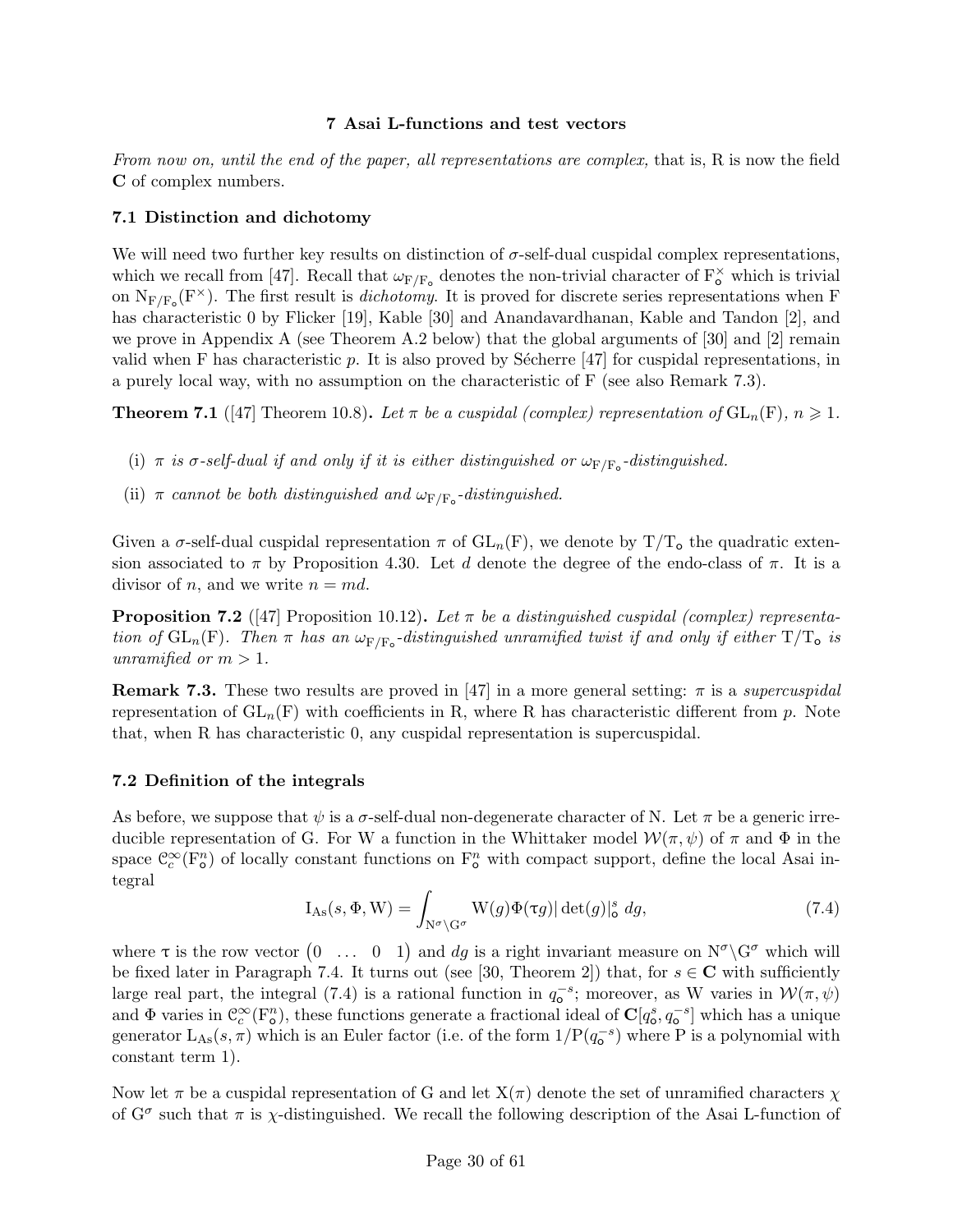a cuspidal representation, the proof of which is valid (as the rest of [36]) when F has positive characteristic as well:

**Proposition 7.5** ([36, Proposition 3.6]). Let  $\pi$  be a cuspidal representation of G. Then

$$
L_{\mathrm{As}}(s,\pi) = \prod_{\chi \in X(\pi)} \left(1 - \chi(\varpi_{\mathrm{o}}) q_{\mathrm{o}}^{-s}\right)^{-1}
$$

where  $\varpi_{o}$  is a fixed uniformizer of  $F_{o}$ .

Let  $t(\pi)$  denote the *torsion number* of  $\pi$ , that is the number of unramified characters of  $F^{\times}$  such that  $\pi(\chi \circ \det)$  is isomorphic to  $\pi$ . Thanks to Theorem 7.1, we deduce the following formula.

Corollary 7.6. Let  $\pi$  be a distinguished cuspidal representation of G. Then

$$
L_{\text{As}}(s,\pi) = \begin{cases} \frac{1}{1-q_o^{-st(\pi)}} & \text{if } F/F_o \text{ is unramified;}\\ \frac{1}{1-q_o^{-st(\pi)}} & \text{if } F/F_o \text{ is ramified and no unramified twist of } \pi \text{ is } \omega_{F/F_o}\text{-distinguished;}\\ \frac{1}{1-q_o^{-st(\pi)/2}} & \text{if } F/F_o \text{ is ramified and an unramified twist of } \pi \text{ is } \omega_{F/F_o}\text{-distinguished.} \end{cases}
$$

As the Rankin–Selberg and Langlands–Shahidi Asai local L-functions agree (see Theorem A.1), one can deduce Corollary 7.6 from [4, Theorem 1.1]. We give another proof, based on Proposition 7.5 and Theorem 7.1.

*Proof.* Let  $R(\pi)$  denote the group of unramified characters of  $F^{\times}$  such that  $\pi(\chi \circ \det)$  is isomorphic to  $\pi$ . It is cyclic and has order  $t(\pi)$ . Let us fix uniformizers  $\varpi$  and  $\varpi_0$  of F and F<sub>o</sub>, respectively. Since  $\pi$  is distinguished, it is  $\sigma$ -self-dual. Let  $U(\pi)$  denote the subgroup of unramified characters  $\chi$  of  $F_0^{\times}$  such that  $\pi(\tilde{\chi} \circ \det)$  is  $\sigma$ -self-dual for any unramified character  $\tilde{\chi}$  of  $F^{\times}$  extending  $\chi$ . An unramified character  $\chi$  belongs to  $U(\pi)$  if and only if

$$
\chi\left(N_{\mathrm{F}/\mathrm{F}_{\mathrm{o}}}(\varpi)\right)^{t(\pi)}=1.
$$

Note that we have  $\omega_{F/F_o} \in U(\pi)$ .

Let Y( $\pi$ ) denote the set of unramified characters  $\chi$  of  $F_o^{\times}$  such that  $\pi$  is  $\omega_{F/F_o}\chi$ -distinguished. Then Theorem 7.1 says that  $U(\pi)$  decomposes as the disjoint union of  $X(\pi)$  and  $Y(\pi)$ .

We first treat the case where  $F/F_o$  unramified. If  $\chi$  is an unramified character of  $F_o^{\times}$ , then  $\chi \in U(\pi)$ if and only if  $\chi(\varpi_o)^{2t(\pi)} = 1$ , hence  $U(\pi)$  is cyclic of order  $2t(\pi)$ . But we have  $\omega_{F/F_o} \in U(\pi)$ , hence  $Y(\pi) = \omega_{F/F_0} X(\pi)$ , and  $X(\pi)$  is of order  $t(\pi)$ , this proves the expected equality in the first case.

We now suppose that  $F/F_o$  is ramified, hence for an unramified character  $\chi$  of  $F_o^{\times}$ , one has  $\chi \in U(\pi)$ if and only if  $\chi(\varpi_o)^{t(\pi)} = 1$  so  $U(\pi)$  is cyclic of order  $t(\pi)$ . If no unramified twist of  $\pi$  is  $\omega_{F/F_o}$ -distinguished, then  $Y(\pi)$  is empty, hence  $X(\pi) = U(\pi)$  and  $X(\pi)$  is of order  $t(\pi)$ , whereas if an unramified twist  $\pi\mu$  of  $\pi$  is  $\omega_{F/F_o}$ -distinguished, then setting  $\chi = \mu|_{F_o^{\times}}$ , one has  $Y(\pi) = \chi X(\pi)$ , thus  $X(\pi)$  is of order  $t(\pi)/2$ . The last two equalities follow immediately.  $\Box$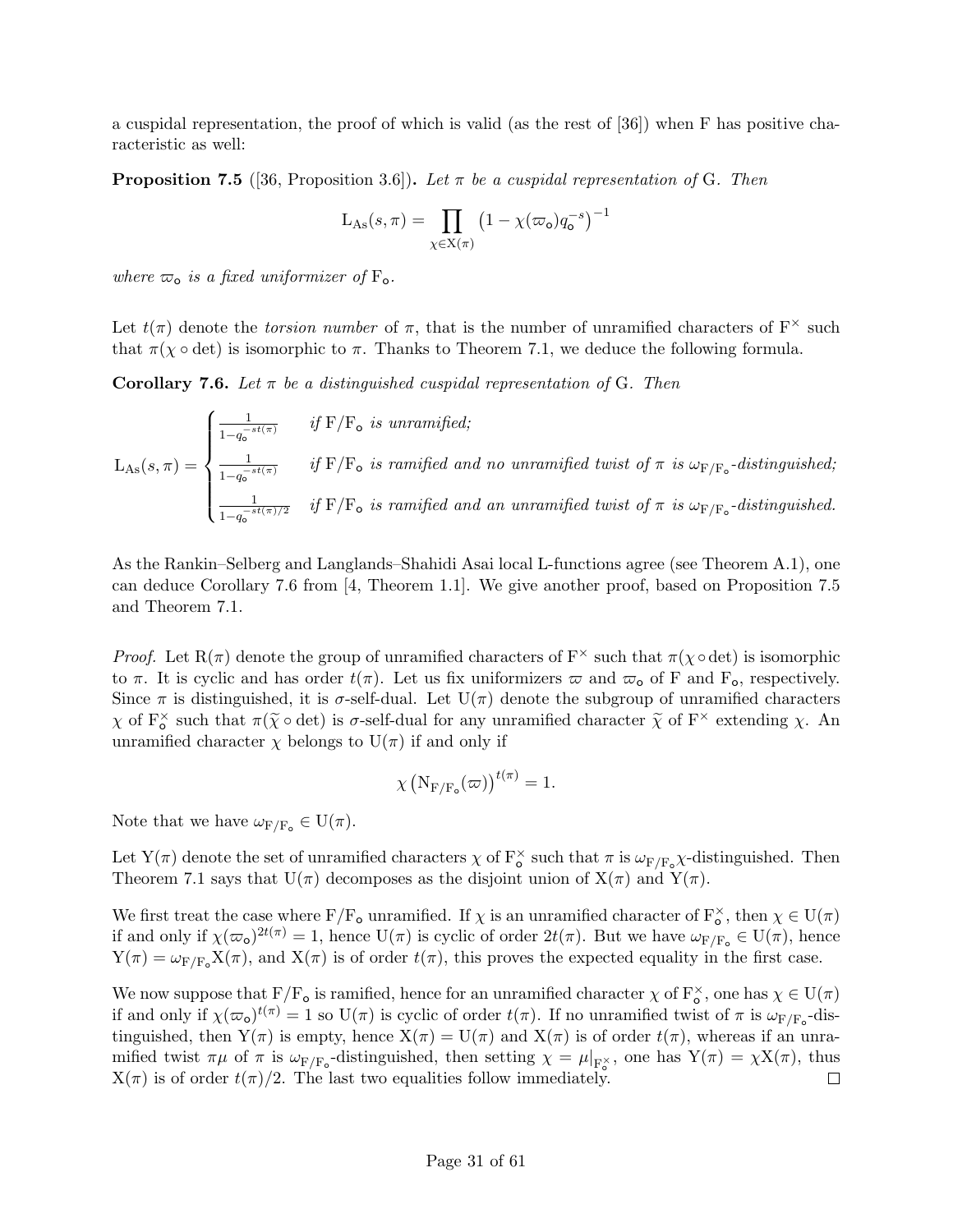**Remark 7.7.** By [14, 6.2.5], the torsion number  $t(\pi)$  is equal to  $n/e$ , where e is a divisor of n equal to the ramification index of the endo-class of  $\pi$  (see Paragraph 3.2), that is  $e(E/F)$  with the notation of Paragraph 5.4. Using the invariant  $e_0$  introduced in Paragraph 5.4 and computed in Lemma 5.10, together with Proposition 7.2, we deduce that Corollary 7.6 is equivalent to the equality

$$
L_{As}(s,\pi) = \frac{1}{1 - q_0^{-s\frac{n}{e_0}}}.\tag{7.8}
$$

#### 7.3 A decomposition of the integral

We continue with  $\pi$  a cuspidal (complex) representation of G. For computational convenience, we introduce a second integral: for W in the Whittaker model  $\mathcal{W}(\pi,\psi)$  of  $\pi$ , we put

$$
I_{As}^{(0)}(s, W) = \int_{N^{\sigma} \backslash P^{\sigma}} W(p) |\det(p)|_{o}^{s-1} dp
$$
\n(7.9)

where dp is a right invariant measure on  $N^{\sigma} \P^{\sigma}$  which will be fixed later in Proposition 7.13. Again, if  $s \in \mathbb{C}$  has sufficiently large real part,  $I_{\text{As}}^{(0)}(s, W)$  is a rational function in  $q_{\text{o}}^{-s}$ .

Now let dk be the measure on  $(P^{\sigma} \cap K^{\sigma}) \setminus K^{\sigma}$  given by Lemma 6.12 and  $d^{\times}a$  be the Haar measure on  $F_o^{\times}$  giving measure 1 to  $\mathbb{O}_\text{o}^{\times}$ . Then, as noticed in [19, Section 4], if s has a sufficiently large real part and if the function  $\Phi \in \mathcal{C}_c^{\infty}(\mathbb{F}_\mathfrak{O}^n)$  is chosen to be K<sup> $\sigma$ </sup>-invariant, there is a unique right invariant measure dg on  $N^{\sigma} \backslash G^{\sigma}$ , depending only on the choice of dp, such that:

$$
I_{As}(s, \Phi, W) = \int_{F_o^{\times}} \Phi(\tau a) \omega_{\pi}(a) |a|_o^{ns} d^{\times} a \int_{(K^{\sigma} \cap P^{\sigma}) \backslash K^{\sigma}} I_{As}^{(0)}(s, k \cdot W) dk
$$
(7.10)

where  $\omega_{\pi}$  denotes the central character of  $\pi$  and  $g \cdot W$  denotes the action of  $g \in G$  on  $\mathcal{W}(\pi, \psi)$ , that is  $(g \cdot W)(x) = W(xg)$  for  $x \in G$ . From now on, we will assume that dg is chosen with respect to  $dp$  so that  $(7.10)$  holds.

Suppose that  $\omega_{\pi}$  is trivial when restricted to  $F_o^{\times}$ , which is the case when  $\pi$  is distinguished. If  $\Phi$  is the characteristic function  $\mathbf{1}_{\mathbb{O}_0^n}$  of  $\mathbb{O}_0^n$ , then we have

$$
\int_{\mathcal{F}_o^{\times}} \mathbf{1}_{\mathcal{O}_o^n}(\tau a) \omega_{\pi}(a) |a|_o^{ns} d^{\times} a = \int_{\mathcal{O}_o \setminus \{0\}} |a|_o^{ns} d^{\times} a = \frac{1}{1 - q_o^{-ns}},
$$

by Tate's thesis [17]. Therefore, we have the following decomposition which we record as a lemma:

**Lemma 7.11.** Let  $\pi$  be a distinguished cuspidal complex representation of G. Then, for all functions  $W \in \mathcal{W}(\pi, \psi)$ , we have

$$
I_{\mathrm{As}}\left(s,\mathbf{1}_{\mathcal{O}_{o}^{n}},W\right)=\frac{1}{1-q_{o}^{-ns}}\int_{\left(K^{\sigma}\cap\mathrm{P}^{\sigma}\right)\backslash\mathrm{K}^{\sigma}}I_{\mathrm{As}}^{(0)}\left(s,k\cdot\mathrm{W}\right)\;dk.
$$

For  $W \in \mathcal{W}(\pi, \psi)$  and  $l \in \mathbb{Z}$ , we write  $W^l_\phi$  for the function from  $G^\sigma$  to  $\mathbb{C}$  supported on the subset  ${g \in G^{\sigma} \mid |\det(g)|_{\sigma} = q_{\sigma}^{-l}\}$  and coinciding with W on it. Finally we decompose the integral given in Lemma 7.11 by the absolute value:

$$
\int_{(\mathbf{K}^{\sigma}\cap\mathbf{P}^{\sigma})\backslash\mathbf{K}^{\sigma}}\mathbf{I}_{\mathrm{As}}^{(0)}(s,k\cdot\mathbf{W})\ dk = \sum_{l\in\mathbf{Z}}\int_{(\mathbf{K}^{\sigma}\cap\mathbf{P}^{\sigma})\backslash\mathbf{K}^{\sigma}}\int_{\mathbf{N}^{\sigma}\backslash\mathbf{P}^{\sigma}}\mathbf{W}_{\mathrm{o}}^{l}(pk)|\det(pk)|_{\mathrm{o}}^{s-1}\ dp\ dk
$$

$$
=\sum_{l\in\mathbf{Z}}q_{\mathrm{o}}^{-l(s-1)}\int_{(\mathbf{K}^{\sigma}\cap\mathbf{P}^{\sigma})\backslash\mathbf{K}^{\sigma}}\int_{\mathbf{N}^{\sigma}\backslash\mathbf{P}^{\sigma}}\mathbf{W}_{\mathrm{o}}^{l}(pk)\ dp\ dk.
$$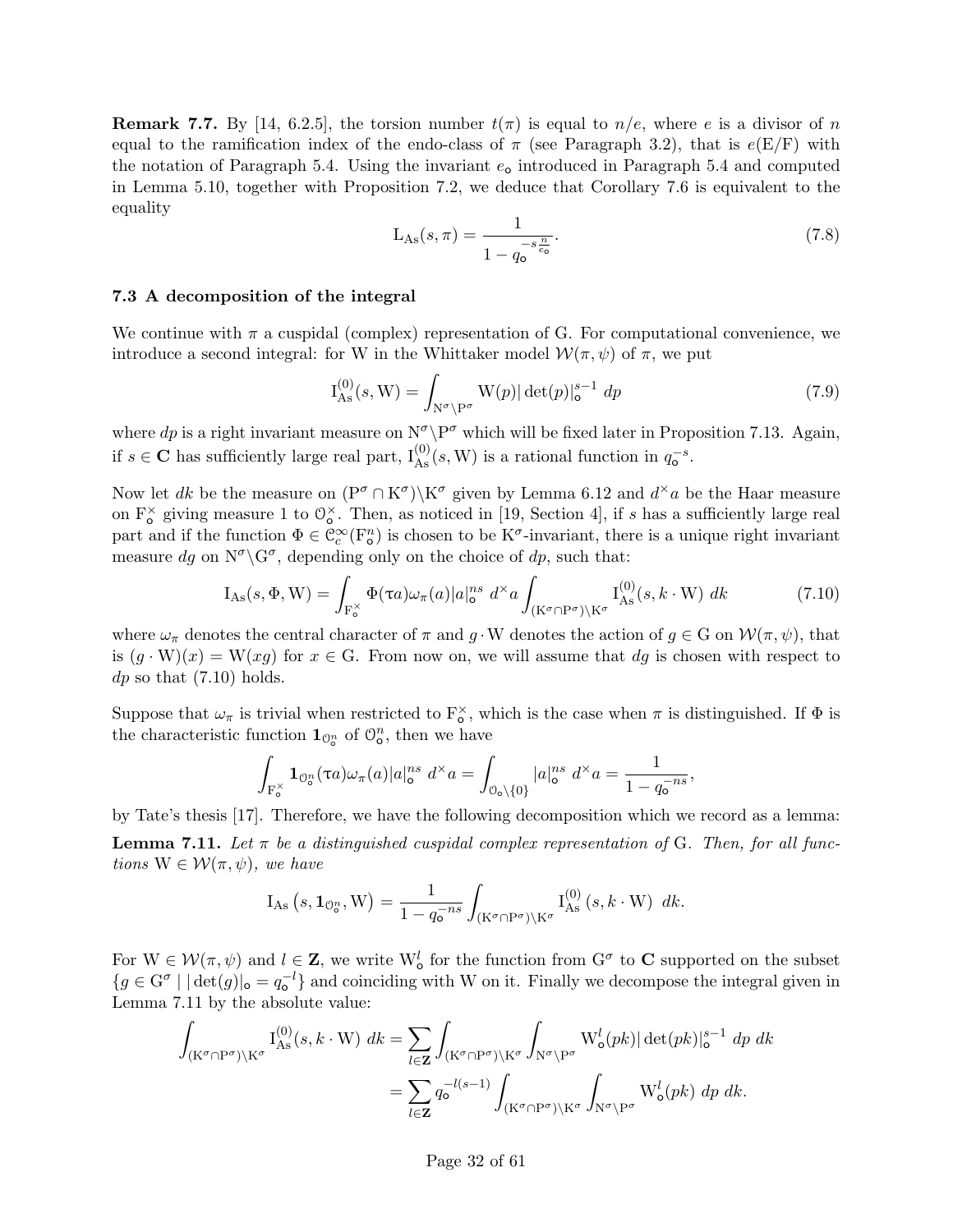Since  $\pi$  is cuspidal, the right hand term of the equality above is a finite sum [6]. We call

$$
c_l(W) = \int_{(K^{\sigma} \cap P^{\sigma}) \backslash K^{\sigma}} \int_{N^{\sigma} \backslash P^{\sigma}} W_o^l(pk) \, dp \, dk
$$

the  $l<sup>th</sup> coefficient$  of the integral, and we record that:

**Lemma 7.12.** Let  $\pi$  be a distinguished cuspidal complex representation of G. Then, for all functions  $W \in \mathcal{W}(\pi, \psi)$ , we have

$$
I_{\mathrm{As}}(s, \mathbf{1}_{\mathbb{O}_{o}^{n}}, W) = \frac{1}{1 - q_{o}^{-ns}} \left( \sum_{l \in \mathbf{Z}} c_{l}(W) q_{o}^{-l(s-1)} \right).
$$

### 7.4 Test vectors

Until the end of this section,  $\pi$  is a distinguished cuspidal representation of G and  $({\bf J},\boldsymbol{\lambda})$  is a generic  $\sigma$ -self-dual type as in Lemma 6.8. Now we compute the Asai integral of the explicit Whittaker vector  $W_{\lambda}$  showing it is a test vector, making use of the decomposition of Lemma 7.12.

Proposition 7.13. Let  $l \in \mathbf{Z}$ .

- (i) The  $l^{th}$  coefficient  $c_l(W_\lambda)$  is zero unless we have  $l = in/e_o$  for some  $i \in \{0, \ldots, e_o 1\}$ .
- (ii) There is a unique right invariant measure dp on  $N^{\sigma} \backslash P^{\sigma}$  such that  $c_{in/e_o}(W_{\lambda}) = q_o^{-in/e_o}$  for  $i \in \{0, \ldots, e_{\mathsf{o}} - 1\}.$

Proof. By definition, we have

$$
c_l(W_{\lambda}) = \int_{(K^{\sigma} \cap P^{\sigma}) \backslash K^{\sigma}} \int_{N^{\sigma} \backslash P^{\sigma}} W_{\lambda}^{l}(pk) \, dp \, dk
$$

where dk is the measure given by Lemma 6.12 and dp is a right invariant measure on  $N^{\sigma} \backslash P^{\sigma}$ .

Part (i) of the proposition follows from Proposition 6.11(i).

Now assume that  $l = in/e_0$  for some  $i \in \{0, \ldots, e_0 - 1\}$ . We recall that we have our fixed decompositions  $\omega^i_{\lambda} = p_i k_i$ , with  $p_i \in \mathbb{P}^{\sigma}$ ,  $k_i \in \mathbb{K}^{\sigma}$ . Then it follows from Proposition 6.11(ii) that

$$
c_{in/e_o}(W_{\lambda}) = \int_{(K^{\sigma} \cap P^{\sigma}) \setminus (K^{\sigma} \cap P^{\sigma})k_iJ^{\sigma}} \int_{N^{\sigma} \setminus P^{\sigma}} W_{\lambda}^{in/e_o}(pk) dp dk
$$
  
= 
$$
\int_{(J^{\sigma} \cap (K^{\sigma} \cap P^{\sigma})^{k_i}) \setminus J^{\sigma}} \int_{N^{\sigma} \setminus P^{\sigma}} W_{\lambda}^{in/e_o}(pk_i) dp dj
$$

where dj is the right invariant measure on  $(J^{\sigma} \cap (K^{\sigma} \cap P^{\sigma})^{k_i}) \setminus J^{\sigma}$  corresponding to dk.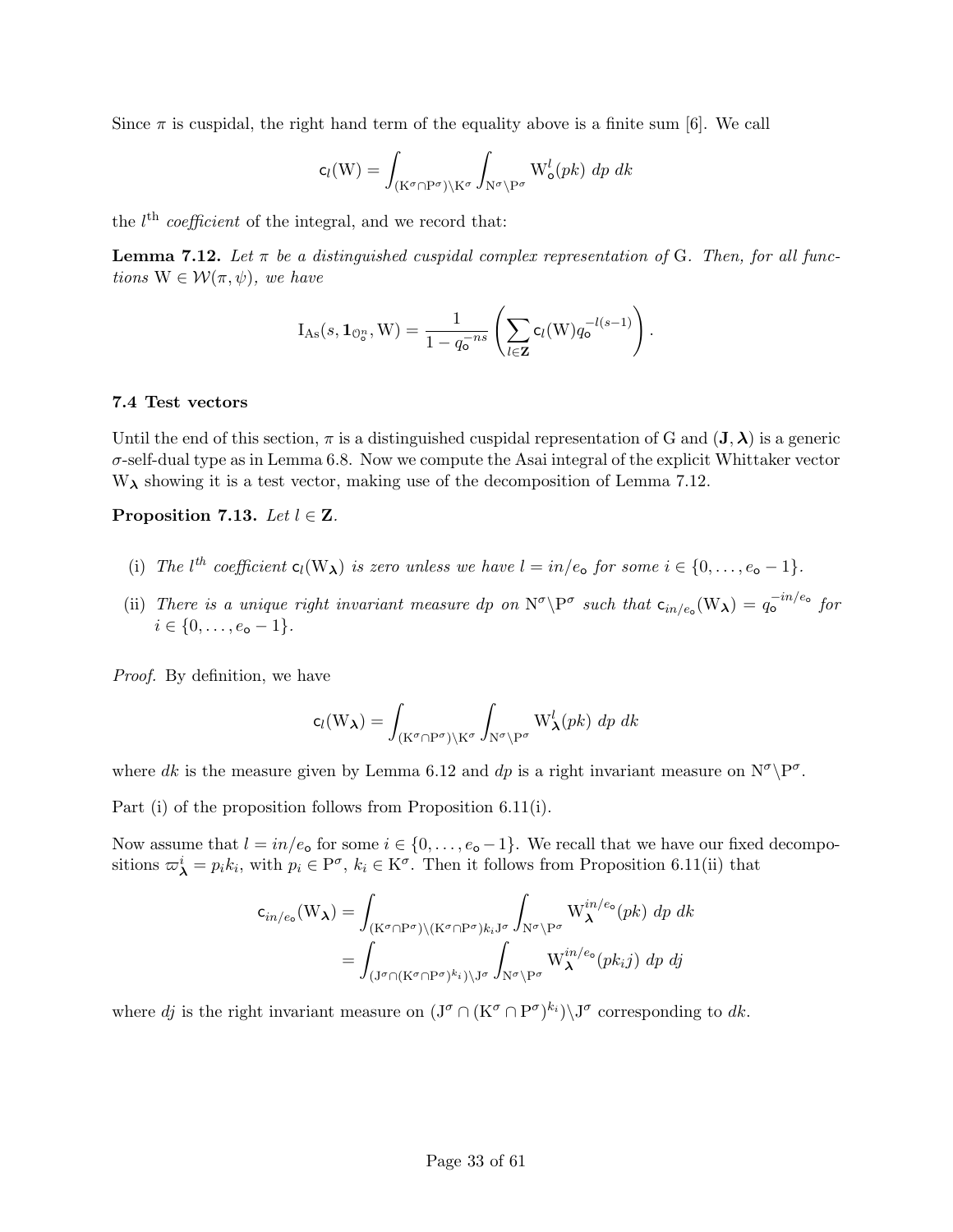Let us compute the inner integral. By applying the change of variable  $p \mapsto pp_i^{-1}$  and then Proposition  $6.11(iii)$ , we get

$$
\int_{\mathcal{N}^{\sigma}\backslash\mathcal{P}^{\sigma}} W_{\lambda}^{in/e_{\circ}}(pk_{i}j) dp = \int_{\mathcal{N}^{\sigma}\backslash\mathcal{P}^{\sigma}} W_{\lambda}^{in/e_{\circ}}(p\varpi_{\lambda}^{i}j) dp
$$
  
\n
$$
= \int_{\mathcal{N}^{\sigma}\backslash\mathcal{N}^{\sigma}(\mathcal{P}^{\sigma}\cap\mathcal{J}^{\sigma})} W_{\lambda}^{in/e_{\circ}}(p\varpi_{\lambda}^{i}j) dp
$$
  
\n
$$
= \int_{(\mathcal{N}^{\sigma}\cap\mathcal{J}^{\sigma})\backslash(\mathcal{P}^{\sigma}\cap\mathcal{J}^{\sigma})} W_{\lambda}^{in/e_{\circ}}(m\varpi_{\lambda}^{i}j) dm
$$

where dm is the right invariant measure on  $(N^{\sigma} \cap J^{\sigma}) \setminus (P^{\sigma} \cap J^{\sigma})$  corresponding to dp. Since  $\varpi_{\lambda}^{i} j \in J^{\sigma}$ by Lemma 6.10, and thanks to Proposition 6.5(ii), this is equal to  $\mathscr{L}_{\lambda}(\mathcal{J}_{\lambda})$ .

Now let us fix dm so that  $\mathscr{L}_{\lambda}(\mathcal{J}_{\lambda}) = 1$ , which is possible thanks to Proposition 6.5(i). This defines  $dp$  uniquely. Then our choice of  $dk$  gives us

$$
\mathsf{c}_{in/e_o}(W_\lambda) = dk((P^\sigma \cap K^\sigma) \setminus (P^\sigma \cap K^\sigma) k_i J^\sigma) = q_o^{-in/e_o}
$$

as expected.

We now prove our main result on test vectors for Asai L-functions.

**Theorem 7.14.** Suppose  $\pi$  is a distinguished cuspidal representation of G. Then

$$
I_{\mathrm{As}}(s, \mathbf{1}_{\mathbb{O}_0^n}, \mathbf{W}_{\lambda}) = \frac{1}{1 - q_o^{-s\frac{n}{e_o}}} = L_{\mathrm{As}}(s, \pi)
$$

where the right invariant measure dg defining the left hand side is chosen so that  $(7.10)$  holds and the measure dp defining (7.9) is the one given by Proposition 7.13.

Proof. By Lemma 7.11, we have

$$
I_{As}(s, \mathbf{1}_{\mathcal{O}_o^n}, W_\lambda) = \frac{1}{1 - q_o^{-sn}} \int_{(K^\sigma \cap P^\sigma) \backslash K^\sigma} I_{As}^{(0)}(s, k \cdot W_\lambda) \ dk.
$$

By Proposition 7.13, we have

$$
I_{As}(s, 1_{\mathbb{O}_0^n}, W_{\lambda}) = \frac{1}{1 - q_0^{-sn}} \sum_{i=0}^{e_0 - 1} q_0^{\frac{-in}{e_0}} q_0^{-\frac{in}{e_0}(s-1)} = \frac{1}{1 - q_0^{-s\frac{n}{e_0}}}.
$$

The result then follows immediately from (7.8).

**Corollary 7.15.** Let  $\pi$  be a cuspidal representation of G such that  $L_{\text{As}}(s,\pi)$  is not 1. Let  $\chi$  be an unramified character of  $F_o^{\times}$  such that  $\pi$  is  $\chi$ -distinguished. Then

$$
I_{\mathrm{As}}(s, \mathbf{1}_{\mathcal{O}_o^n}, (\widetilde{\chi} \circ \det) W_{\lambda}) = L_{\mathrm{As}}(s, \pi)
$$

for any unramified character  $\widetilde{\chi}$  of  $\mathbf{F}^{\times}$  extending  $\chi$ .

 $\Box$ 

 $\Box$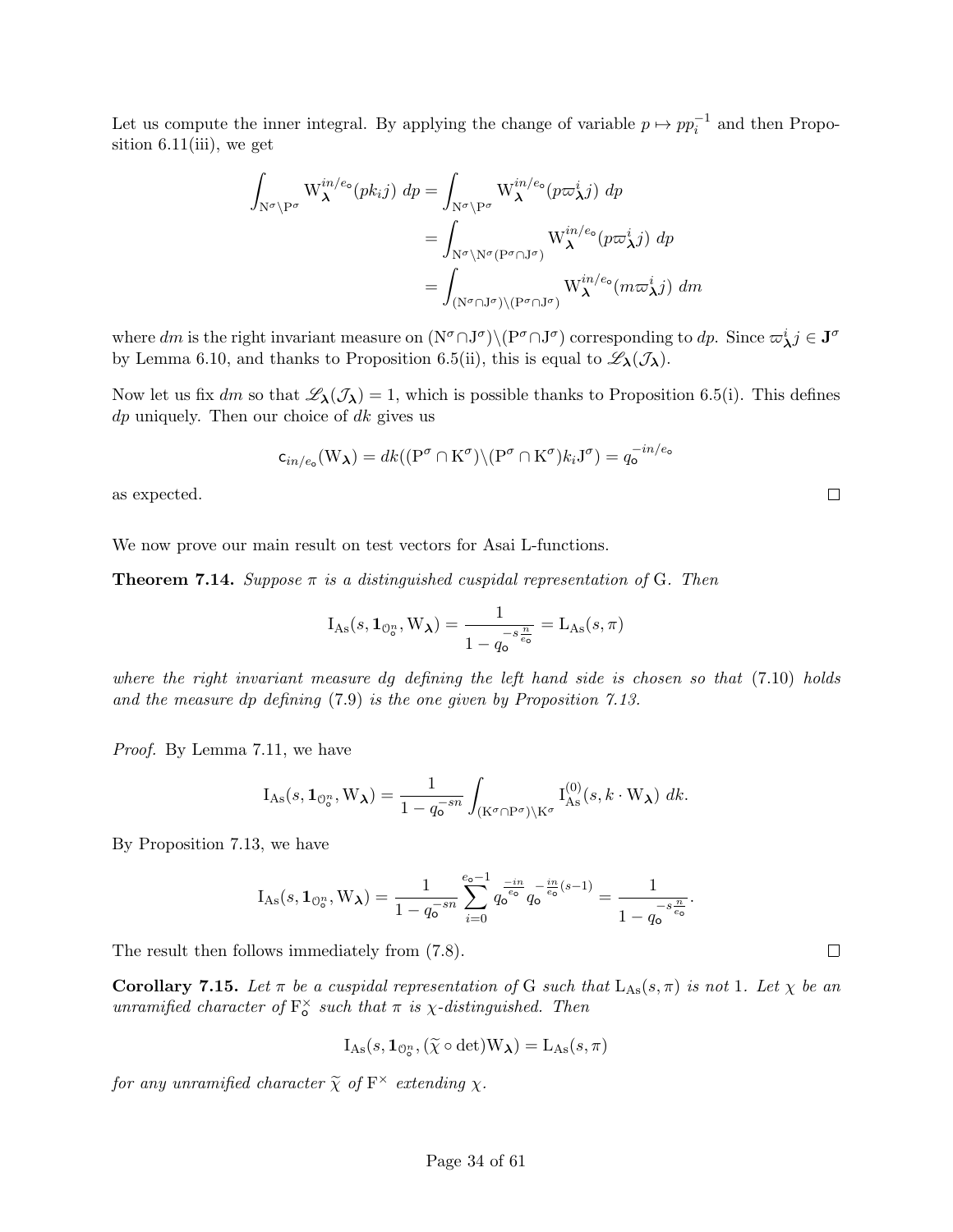#### 8 Flicker–Kable root numbers for cuspidal representations

In this section, using Theorem 7.14, we compute the local Asai root number, as defined by Flicker and Kable, of a cuspidal distinguished representation of  $G = GL_n(F)$ . Our methods here are purely local.

Let us fix once and for all a non-trivial complex character  $\psi_0$  of  $F_0$ , and a non-zero element  $\delta \in F^{\times}$ such that  $\text{tr}_{F/F_o}(\delta) = 0$ . We consider the character

$$
\psi_{\mathbf{o}}^{\mathbf{F},\delta} : x \mapsto \psi_{\mathbf{o}}(\text{tr}_{\mathbf{F}/\mathbf{F}_{\mathbf{o}}}(\delta x)) \tag{8.1}
$$

of F. As the characteristic of  $F_o$  is not 2, this character is a non-trivial character of F trivial on  $F_o$ . Conversely, a non-trivial character of F trivial on  $F_o$  is of the form  $\psi_o^{F,t\delta}$  for a unique  $t \in F_o^{\times}$ .

We denote by  $\psi = \psi^{\delta}$  the standard  $\sigma$ -self-dual non-degenerate character of N attached to (8.1), namely

$$
\psi = \psi^{\delta} : u \mapsto \psi_{\mathsf{o}}(\text{tr}_{F/F_{\mathsf{o}}}(\delta(u_{1,2} + \dots + u_{n-1,n})). \tag{8.2}
$$

Given a generic irreducible complex representation  $\pi$  of G, its Asai integrals satisfy a local functional equation (see the appendix of [20] and [30, Theorem 3]): there is a unique element  $\epsilon_{As}(s, \pi, \psi_{\mathbf{o}}, \delta)$  in the units of  $\mathbf{C}[q_{\mathbf{o}}^s, q_{\mathbf{o}}^{-s}]$ , called the local Asai epsilon factor, such that, for all functions  $\mathbf{W} \in \mathcal{W}(\pi, \psi^{\delta})$ and  $\Phi \in \mathcal{C}_c^{\infty}(\mathcal{F}_{\mathsf{o}}^n)$ , we have

$$
\frac{I_{\text{As}}(1-s,\tilde{\Phi}, \tilde{W})}{L_{\text{As}}(1-s,\pi^{\vee})} = \epsilon_{\text{As}}(s,\pi,\psi_{\text{o}},\delta) \cdot \frac{I_{\text{As}}(s,\Phi, W)}{L_{\text{As}}(s,\pi)}\tag{8.3}
$$

where:

- (i)  $\hat{\Phi} = \hat{\Phi}^{\psi_{o}}$  denotes the Fourier transform of  $\Phi$  with respect to the character  $\psi_{o} \otimes \cdots \otimes \psi_{o}$  of  $F_{o}^{n}$ and its associated self-dual Haar measure, and
- (ii) W is the function in  $\mathcal{W}(\pi^{\vee}, \psi^{-\delta})$  defined by

$$
\widetilde{\mathrm{W}}(g) = \mathrm{W}(w_0 g^*), \quad g \in \mathrm{G},
$$

where  $w_0$  is the antidiagonal permutation matrix of maximal length and  $g^*$  is the transpose of  $g^{-1}$ .

Notice that the epsilon factor defined above is the one used in [30]; it differs by a sign from the one defined in [20]. In the next section we will address the question of proper normalization.

Before stating the main result of this section, let us make one observation on Asai root numbers of distinguished generic representations of G. If  $\pi$  is such a representation, then applying the functional equation for  $I_{\text{As}}(s, \Psi, W)$  and  $I_{\text{As}}(1-s, \widehat{\Phi}, \widetilde{W})$  gives us

$$
\epsilon_{\mathrm{As}}(s,\pi,\psi_{\mathrm{o}},\delta)\cdot\epsilon_{\mathrm{As}}(1-s,\pi^{\vee},\psi_{\mathrm{o}},-\delta)=\omega_{\pi}(-1)
$$

as in [30, Theorem 3]. Since  $\pi$  is distinguished, its central character is trivial on  $F_o^{\times}$  and  $\pi^{\vee} \simeq \pi^{\sigma}$ . Since  $\pi$  and  $\pi^{\sigma}$  have the same local Asai L-factor and  $\epsilon_{\text{As}}(s, \pi, \psi_{\text{o}}, \delta) = \epsilon_{\text{As}}(s, \pi^{\sigma}, \psi_{\text{o}}, -\delta)$ , we get

$$
\epsilon_{\mathrm{As}}\left(\frac{1}{2},\pi,\psi_{\mathrm{o}},\delta\right) \in \{-1,1\}.
$$

It is expected that this number is 1 (cf. [1, Remark 4.4]). Here we prove it when  $\pi$  is a distinguished cuspidal representation.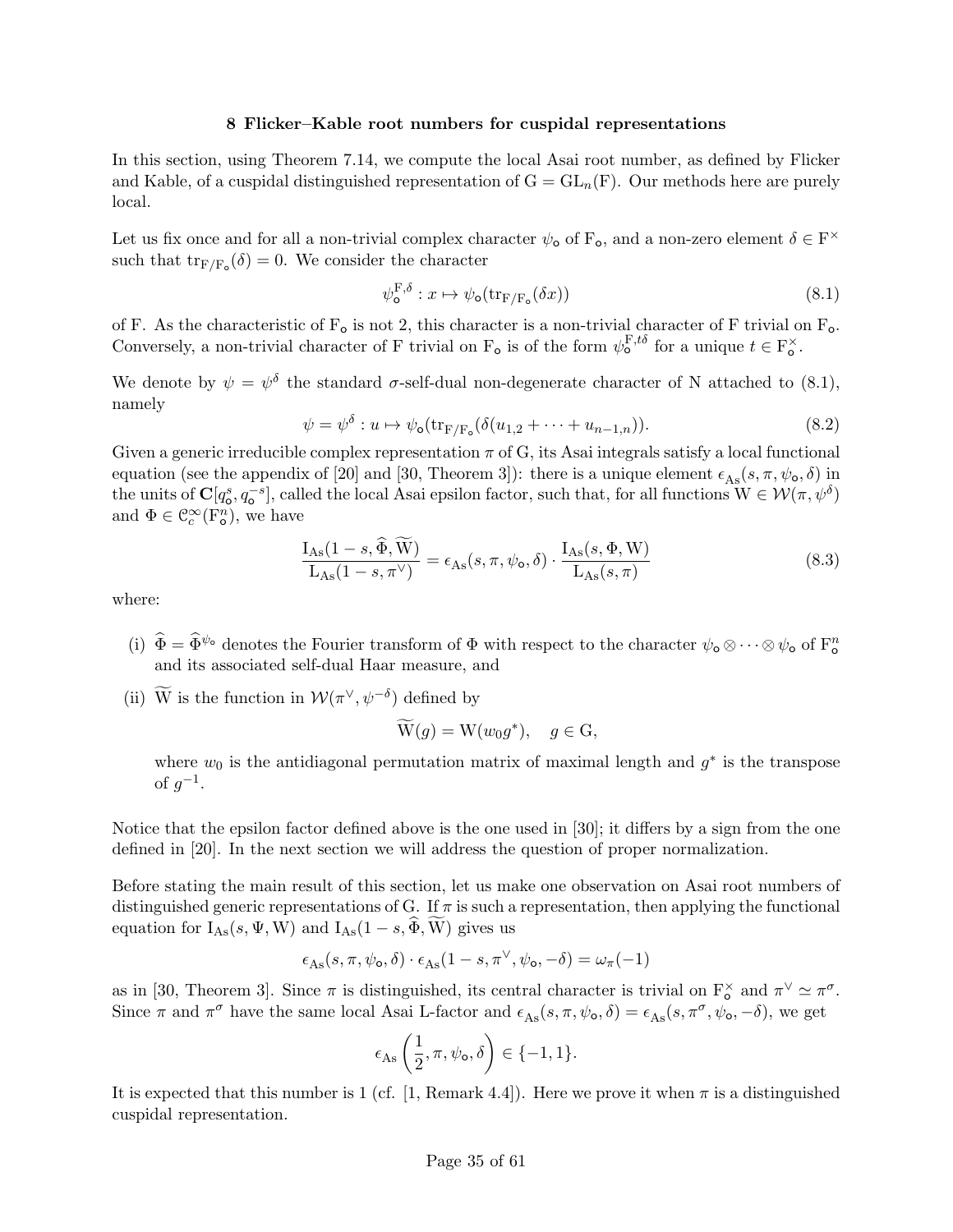**Theorem 8.4.** Let  $\pi$  be a distinguished cuspidal representation of G. Then

$$
\epsilon_{\text{As}}\left(\frac{1}{2}, \pi, \psi_{\text{o}}, \delta\right) = 1.
$$

Proof. Since we have already observed that the possible values for this epsilon factor are −1 and 1, we just need to show that  $\epsilon_{\text{As}}(1/2, \pi, \psi_0, \delta)$  is positive. To show this it is sufficient to show that  $\epsilon_{\text{As}}(0, \pi, \psi_{\text{o}}, \delta)$  is positive since

$$
\epsilon_{\text{As}}(s,\pi,\psi_{\text{o}},\delta) = q_{\text{o}}^{m(s-1/2)} \cdot \epsilon_{\text{As}}\left(\frac{1}{2},\pi,\psi_{\text{o}},\delta\right)
$$

for some  $m \in \mathbf{Z}$  as  $\epsilon_{\text{As}}(s, \pi, \psi_0, \delta)$  is just a unit in  $\mathbf{C}[q^s_0, q^{-s}_0].$ 

Fix a Whittaker datum  $(N, \psi_1)$  and a  $\sigma$ -self-dual type  $(\mathbf{J}, \boldsymbol{\lambda})$  as in Lemma 6.8. The symbol ~ will stand for equality up to a positive constant. By Theorem 7.14, there is  $W_{\lambda} \in \mathcal{W}(\pi, \psi_1)$  such that

$$
I_{\mathrm{As}}(s, \Phi_0, W_{\lambda}) \sim L_{\mathrm{As}}(s, \pi)
$$

where  $\Phi_0$  is the characteristic function of  $\mathcal{O}_0^n$  in  $\mathbb{F}_0^n$ . As  $\psi_1(u) = \psi(tut^{-1})$  for some diagonal matrix t with coefficients in  $F_o^{\times}$ , the function

$$
\mathrm{W}_0: g \mapsto \mathrm{W}_{\lambda}(t^{-1}g)
$$

belongs to  $\mathcal{W}(\pi,\psi)$ . We may (and will) even assume that the bottom coefficient on the diagonal of t is 1. Applying the change of variable  $g \mapsto t^{-1}g$ , we check that

$$
I_{As}(s, \Phi_0, W_0) \sim I_{As}(s, \Phi_0, W_{\lambda}).
$$

Applying the functional equation, we get

$$
\frac{I_{\mathrm{As}}(1,\widetilde{\Phi}_0,W_0)}{L_{\mathrm{As}}(1,\pi^{\vee})} \sim \epsilon_{\mathrm{As}}(0,\pi,\psi_\mathrm{o},\delta).
$$

Let l and l' denote the linear forms on  $\mathcal{W}(\pi,\psi)$  defined by

$$
l: W \mapsto \int_{N^{\sigma} \backslash P^{\sigma}} W(h) dh
$$
 and  $l': W \mapsto \int_{N^{\sigma} \backslash P^{\sigma}} \widetilde{W}(h) dh$ .

Both these linear forms are defined by convergent integrals: by [6, Corollary 5.19] the supports in  $G^{\sigma}$  of the integrands are compact mod  $N^{\sigma}$  on  $G^{\sigma}$ . They are  $G^{\sigma}$ -invariant by [41, Theorem 3.1.2]; by multiplicity 1, they thus differ by a scalar, which is positive by [3, Theorem 7.2]. By the proof of [2, Theorem 1.4], we have

$$
I_{As}(1,\widehat{\Phi}_0,\widetilde{W}_0)\sim \Phi_0(0)l'(W_0).
$$

On the other hand, we have

$$
L_{\mathrm{As}}(1,\pi^{\vee})=L_{\mathrm{As}}(1,\pi^{\sigma})=L_{\mathrm{As}}(1,\pi)\sim I_{\mathrm{As}}(1,\Phi_0,W_0)\sim \widehat{\Phi}_0(0)l(W_0),
$$

the last equality by [2] again. In particular we get

$$
\frac{\mathrm{I}_{\mathrm{As}}(1,\widehat{\Phi}_0,\overline{\mathrm{W}}_0)}{\mathrm{L}_{\mathrm{As}}(1,\pi^\vee)}\sim \Phi_0(0)\widehat{\Phi}_0(0)^{-1}
$$

and the right hand side is positive thanks to our choice of  $\Phi_0$ . Hence we have  $\epsilon_{\text{As}}(0, \pi, \psi_0, \delta) > 0$ , which implies that  $\epsilon_{\text{As}}(1/2, \pi, \psi_{\text{o}}, \delta) = 1$ .  $\Box$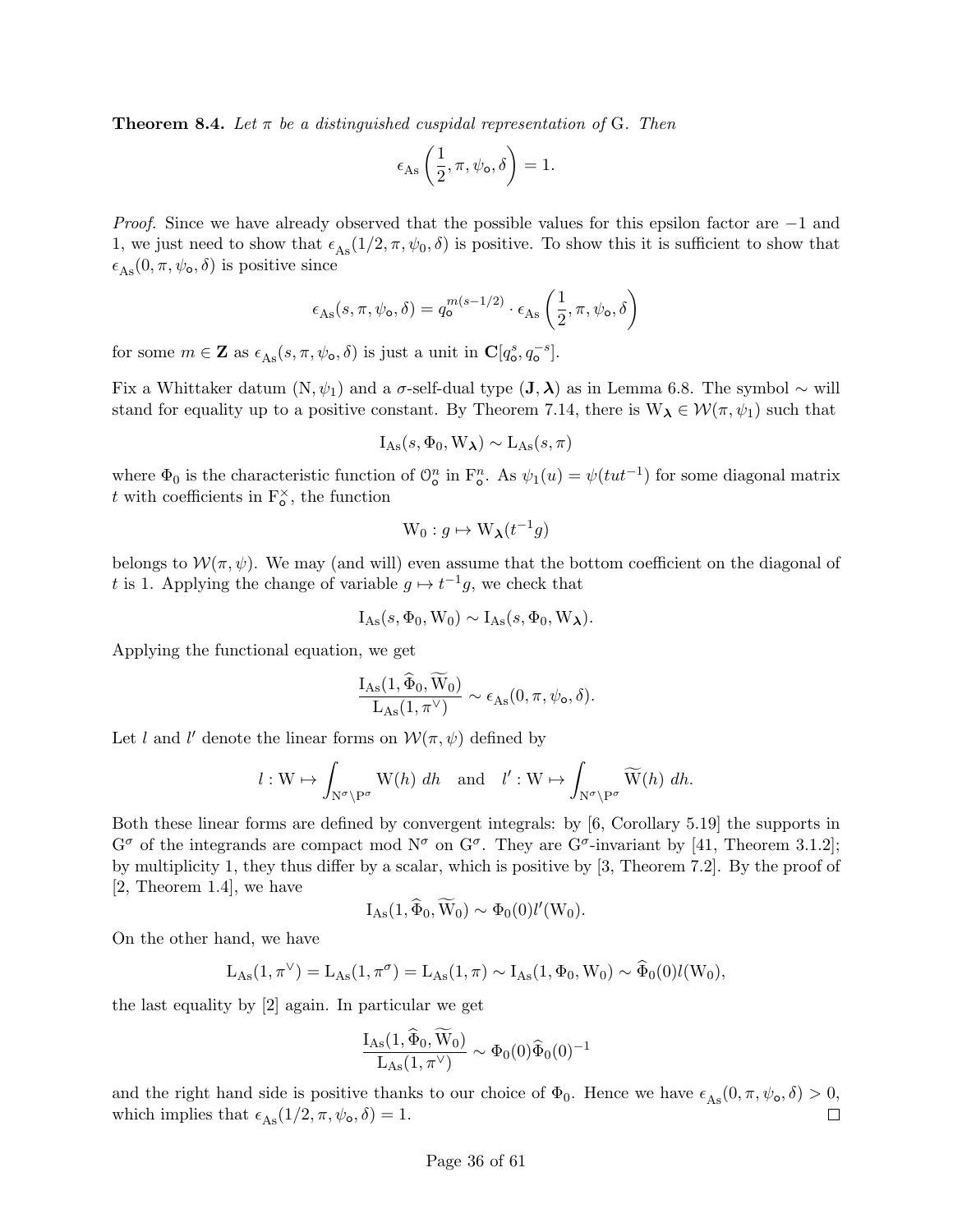Remark 8.5. In the proof above, we used results written in characteristic 0 only. Let us explain why they are valid in characteristic p as well. First notice that, as  $\text{Hom}_{G}(\pi, 1)$  and  $\text{Hom}_{P^{\sigma}}(\pi, 1)$ are equal by Ok [41, Theorem 3.1.2], the computation borrowed from the proof of [2, Theorem 1.4] holds for F of arbitrary characteristic. In [3, Theorem 7.2], and more generally in [3], the field F is assumed to have characteristic 0. In fact, appealing to [3, Theorem 6.3] is enough in the cuspidal case, since a distinguished cuspidal representation of G is always unitary (as its central character is). Now the only ingredient in the proof of [3, Theorem 6.3] which uses this rectriction on the characteristic of F is that the Godement–Jacquet epsilon factor  $\epsilon(1/2, \pi, \psi)$  is equal to 1, for which [3] refers to [38], but the cuspidal case of this result is already in [41] and this reference does not assume the characteristic of F to be 0.

### 9 Comparing Asai epsilon factors

In this section, we compare, for  $\pi$  a generic unramified representation of  $G = GL_n(F)$  (not necessarily distinguished), the Flicker–Kable Asai epsilon factor to the Asai epsilon factor of  $\pi$  defined via the Langlands–Shahidi method. This naturally leads to the normalization we give in Definition 9.10. Beuzart-Plessis came up to the same normalization in [7]. Then, we show by a global argument that, for cuspidal representations, all these definitions of the Asai epsilon factor coincide. In particular we answer some questions posed in [1, Remark 4.4].

#### 9.1 Changing the additive character

We denote by  $\mathcal{W}_F$  the Weil group of F with repect to a given separable closure  $\overline{F}$  of F, and by  $\mathcal{W}'_F$ the corresponding Weil–Deligne group, that is, its direct product by  $SL(2, \mathbb{C})$ . We use a similar notation for  $F_o$ . We will write  $Ind'_{F/F_o}$  and  $M'_{F/F_o}$  for induction and multiplicative induction (defined for instance in [43, Section 7]) from  $W'_{F}$  to  $W'_{F_o}$ . We will also write  ${\rm Ind}_{F/F_o}$  and  $M_{F/F_o}$  for induction and multiplicative induction from  $W_F$  to  $W_{F_o}$ .

Given an irreducible representation  $\pi$  of G, we denote by  $\rho(\pi)$  its Langlands parameter, which is a finite dimensional representation of  $\mathcal{W}_{F}^{\prime}$ . Then, using local class field theory to identify characters of  $\mathcal{W}'_{\mathrm{F}}$  and of  $\mathrm{F}^{\times}$ , we have:

$$
\det\left(\mathbf{M}'_{\mathbf{F}/\mathbf{F}_{\mathsf{o}}}(\rho(\pi))\right) = \omega_{\mathbf{F}/\mathbf{F}_{\mathsf{o}}}^{n(n-1)/2} \cdot \omega_{\pi}^{n}|_{\mathbf{F}_{\mathsf{o}}^{\times}}.\tag{9.1}
$$

When  $\pi = \chi$  is a character of  $F^{\times}$ , which we identify with  $\rho(\chi)$ , this tells us that  $M'_{F/F_o}(\chi)$  is the restriction of  $\chi$  to  $F_o^{\times}$ .

Given a generic irreducible representation  $\pi$  of G, we denote

- (i) by  $\epsilon_{\text{As}}^{\text{LS}}(s, \pi, \psi_0)$  and  $\text{L}_{\text{As}}^{\text{LS}}(s, \pi)$  the Asai local factors attached to  $\pi$  via the Langlands–Shahidi method (see [50] when F has characteristic 0 and [33] when F has characteristic  $p$ ),
- (ii) by  $\epsilon_{\text{As}}^{\text{Gal}}(s, \pi, \psi_0)$  and  $\text{L}_{\text{As}}^{\text{Gal}}(s, \pi)$  the Langlands–Deligne local constants of the local Asai transfer  $M'_{F/F_o}(\rho(\pi))$  of the Langlands parameter of  $\pi$  (see [43, Section 7]).

When F has characteristic 0, the Asai local L-functions  $L_{As}(s, \pi)$ ,  $L_{As}^{LS}(s, \pi)$  and  $L_{As}^{Gal}(s, \pi)$  are known to be all equal. We will see in the appendix (Theorem A.1) that this still holds in characteristic  $p$ .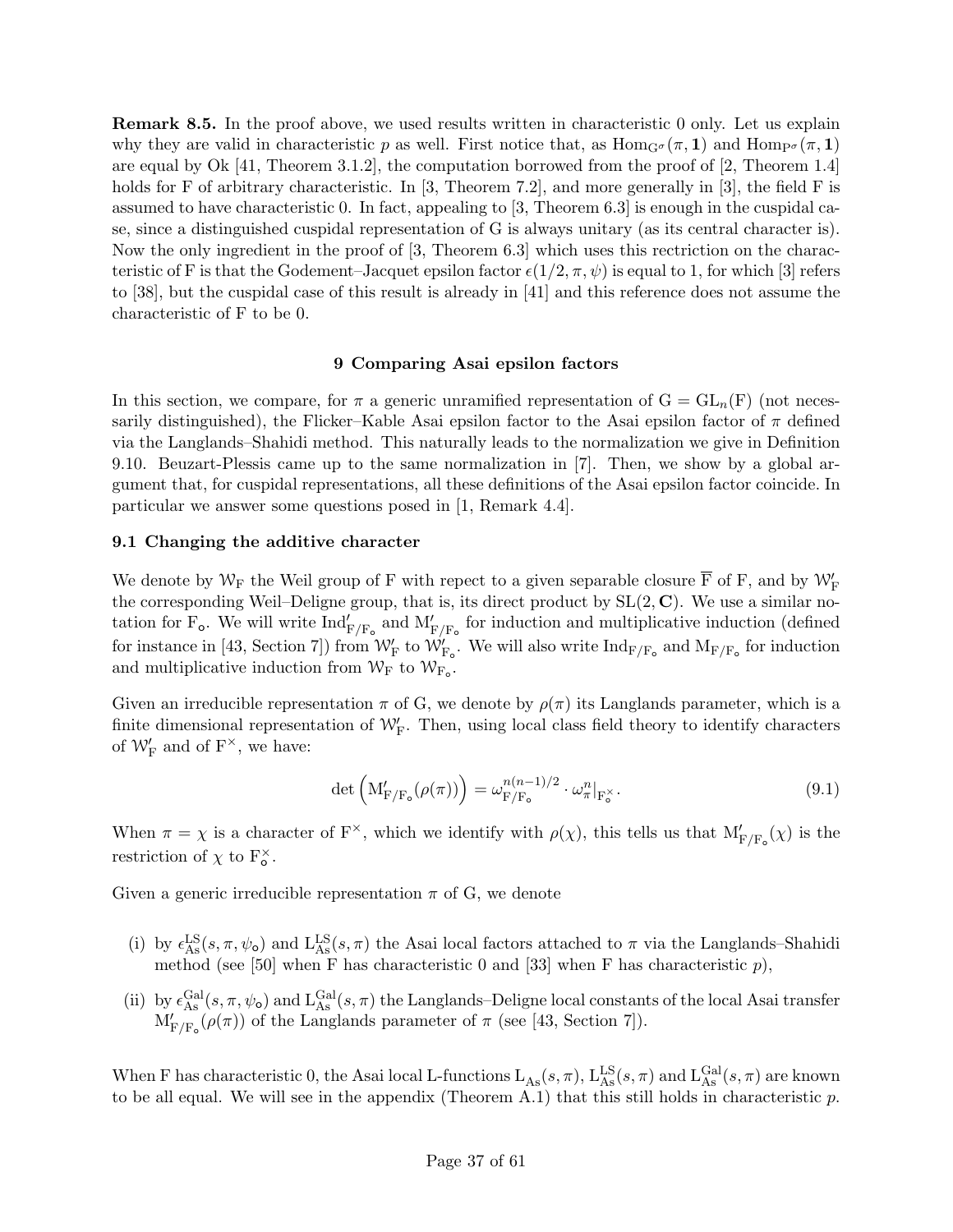By [50] when F has characteristic 0 and by [26] when F has characteristic p, when  $\pi$  is unramified and generic we have:

$$
\epsilon_{\rm As}^{\rm LS}(s,\pi,\psi_\mathrm{o})=\epsilon_{\rm As}^{\rm Gal}(s,\pi,\psi_\mathrm{o})
$$

whereas by [25] when F has characteristic 0 and [26] when F has characteristic p, when  $\pi$  is generic we have:

$$
\epsilon_{\mathrm{As}}^{\mathrm{LS}}(s, \pi, \psi_{\mathrm{o}}) = \zeta \cdot \epsilon_{\mathrm{As}}^{\mathrm{Gal}}(s, \pi, \psi_{\mathrm{o}})
$$

where  $\zeta$  is a root of unity independent from  $\psi_{\mathbf{0}}$ , which is expected to be 1, and known to be 1 when F has characteristic p.

We first describe how all these epsilon factors depend on  $\psi_{o}$ . Given  $t \in F_{o}^{\times}$ , we write  $\psi_{o,t}$  for the character  $x \mapsto \psi_{\mathbf{o}}(tx)$  of  $F_{\mathbf{o}}$ .

**Lemma 9.2.** Let  $\pi$  be generic irreducible representation of G and  $t \in F_o^{\times}$ . Then we have

(i) 
$$
\epsilon_{\text{As}}(s, \pi, \psi_{\text{o},t}, \delta) = \omega_{\pi}(t)^n \cdot |t|_0^{n^2(s-1/2)} \cdot \epsilon_{\text{As}}(s, \pi, \psi_{\text{o}}, \delta),
$$
  
\n(ii)  $\epsilon_{\text{As}}^{\text{LS}}(s, \pi, \psi_{\text{o},t}) = \omega_{\pi}(t)^n \cdot |t|_0^{n^2(s-1/2)} \cdot \omega_{\text{F}/\text{F}_0}(t)^{n(n-1)/2} \cdot \epsilon_{\text{As}}^{\text{LS}}(s, \pi, \psi_{\text{o}}),$   
\n(iii)  $\epsilon_{\text{As}}^{\text{Gal}}(s, \pi, \psi_{\text{o},t}) = \omega_{\pi}(t)^n \cdot |t|_0^{n^2(s-1/2)} \cdot \omega_{\text{F}/\text{F}_\text{o}}(t)^{n(n-1)/2} \cdot \epsilon_{\text{As}}^{\text{Gal}}(s, \pi, \psi_{\text{o}}).$ 

Proof. We first give the proof of (i) for convenience of the reader; it follows verbatim the analogue for Rankin–Selberg L-factors in p. 7 of [29]. As before we set  $\psi = \psi^{\delta}$ . We introduce the matrix

$$
a = \operatorname{diag}(t^{n-1}, \dots, t, 1).
$$

Thus we have  $W \in \mathcal{W}(\pi, \psi^{\delta})$  if and only if the function  $W_a: g \mapsto W(ag)$  is in  $\mathcal{W}(\pi, \psi^{t\delta})$ . Now take  $W \in \mathcal{W}(\pi, \psi)$  and  $\Phi \in \mathcal{C}_c^{\infty}(\mathbb{F}_o^n)$ , and notice that  $\Phi(\tau a^{-1}h) = \Phi(\tau h)$  for all  $h \in \mathbb{G}^{\sigma}$ . Then

$$
I_{\text{As}}(s, \Phi, W_a) = \int_{N^{\sigma} \backslash G^{\sigma}} W(ah) \Phi(\tau h) |\det(h)|_{\text{o}}^s dh
$$
  

$$
= \mu(t) \cdot \int_{N^{\sigma} \backslash G^{\sigma}} W(h) \Phi(\tau h) |\det(a^{-1}h)|_{\text{o}}^s dh
$$
  

$$
= \mu(t) \cdot |t|_{\text{o}}^{-n(n-1)s/2} \cdot I_{\text{As}}(s, \Phi, W)
$$

for some positive character  $\mu$  of  $F_o^{\times}$ . On the other hand, for all  $h \in G^{\sigma}$ , we have

$$
\mathcal{W}(aw_0h^*) = \mathcal{W}(w_0(a^{*w_0}h)^*) = \widetilde{\mathcal{W}}(a^{*w_0}h) = \widetilde{\mathcal{W}}(t^{1-n}ah).
$$

It follows that

$$
I_{As}(1-s,\widehat{\Phi}^{\psi_{o,t}},\widetilde{W}_a) = \int_{N^{\sigma}\backslash G^{\sigma}} \widetilde{W}(t^{1-n}ah)\widehat{\Phi}^{\psi_{o,t}}(\tau h)|\det(h)|_{o}^{1-s} dh
$$
  
\n
$$
= \omega_{\pi}(t)^{n-1} \cdot \int_{N^{\sigma}\backslash G^{\sigma}} \widetilde{W}(ah)\widehat{\Phi}^{\psi_{o,t}}(\tau h)|\det(h)|_{o}^{1-s} dh
$$
  
\n
$$
= \omega_{\pi}(t)^{n-1} \cdot \mu(t) \cdot \int_{N^{\sigma}\backslash G^{\sigma}} \widetilde{W}(h)\widehat{\Phi}^{\psi_{o,t}}(\tau h)|\det(a^{-1}h)|_{o}^{1-s} dh
$$
  
\n
$$
= \omega_{\pi}(t)^{n-1} \cdot \mu(t) \cdot |t|_{o}^{n(n-1)(s-1)/2} \cdot \int_{N^{\sigma}\backslash G^{\sigma}} \widetilde{W}(h)\widehat{\Phi}^{\psi_{o,t}}(\tau h)|\det(h)|_{o}^{1-s} dh.
$$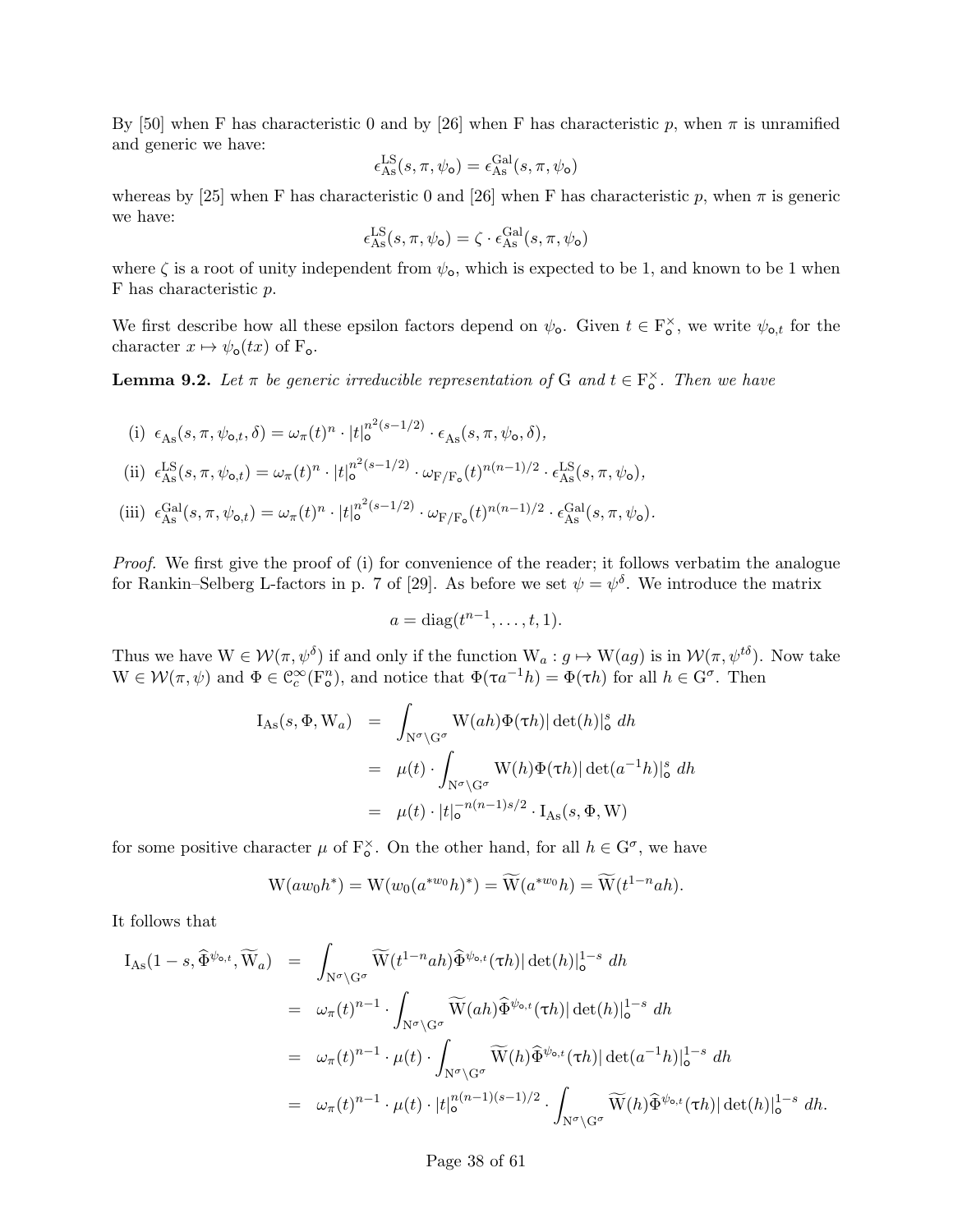Now we use the relation

$$
\widehat{\Phi}^{\psi_{\mathsf{o},t}}(x) = |t|_{\mathsf{o}}^{n/2} \cdot \widehat{\Phi}(tx), \quad x \in \mathcal{F}_{\mathsf{o}}^n,\tag{9.3}
$$

to get

$$
\int_{\mathcal{N}^{\sigma}\backslash\mathcal{G}^{\sigma}} \widetilde{W}(h)\widehat{\Phi}^{\psi_{\mathsf{o},t}}(\tau h)|\det(h)|_{\mathsf{o}}^{1-s} dh = |t|_{\mathsf{o}}^{n/2} \cdot \int_{\mathcal{N}^{\sigma}\backslash\mathcal{G}^{\sigma}} \widetilde{W}(h)\widehat{\Phi}(\tau th)|\det(h)|_{\mathsf{o}}^{1-s} dh
$$
\n
$$
= |t|_{\mathsf{o}}^{n/2} \cdot \int_{\mathcal{N}^{\sigma}\backslash\mathcal{G}^{\sigma}} \widetilde{W}(t^{-1}h)\widehat{\Phi}(\tau h)|\det(t^{-1}h)|_{\mathsf{o}}^{1-s} dh
$$
\n
$$
= |t|_{\mathsf{o}}^{n/2} \cdot |t|_{\mathsf{o}}^{n(s-1)} \cdot \omega_{\pi}(t) \cdot I_{\text{As}}(1-s, \widehat{\Phi}, \widetilde{W}).
$$

We thus get the relation:

$$
\epsilon_{\text{As}}(s,\pi,\psi_{\text{o},t},\delta) = \frac{\omega_{\pi}(t)^n \cdot \mu(t) \cdot |t|_{\text{o}}^{n(n-1)(s-1)/2 + n(s-1/2)}}{\mu(t) \cdot |t|_{\text{o}}^{-n(n-1)s/2}} \cdot \epsilon_{\text{As}}(s,\pi,\psi_{\text{o}},\delta)
$$

which gives us the expected result.

Now, as we noticed that  $\epsilon_{\rm As}^{\rm Gal}(s,\pi,\psi_{\rm o})$  and  $\epsilon_{\rm As}^{\rm LS}(s,\pi,\psi_{\rm o})$  are equal up to a non-zero constant which does not depend on  $\psi_{\text{o}}$ , it is enough to prove (iii). Then by the properties of the Langlands-Deligne constants in [53], one has

$$
\epsilon^{\text{Gal}}_{\text{As}}(s,\pi,\psi_{0,t}) = |t|_0^{n^2(s-1/2)} \cdot \det \left( \mathbf{M}'_{\text{F}/\text{F}_0}(\rho(\pi)) \right) \cdot \epsilon^{\text{Gal}}_{\text{As}}(s,\pi,\psi_0)
$$

which, together with (9.1), gives the expected result.

We will also need the following relation satisfied by  $\epsilon_{\text{As}}(s, \pi, \psi_{\text{o}}, \delta)$ . Note that though  $\psi_{\text{o},t}^{\text{F},\delta} = \psi_{\text{o}}^{\text{F},t\delta}$  $\mathbf{r}^{\text{r},\text{to}}$ , it is not true that  $\epsilon_{\text{As}}(s, \pi, \psi_{\text{o},t}, \delta) = \epsilon_{\text{As}}(s, \pi, \psi_{\text{o}}, t\delta)$  since changing the character  $\psi_{\text{o}}$  changes the Fourier transform in the functional equation. Here is what happens when one changes  $\delta$ .

**Lemma 9.4.** Let  $\pi$  be a generic irreducible representation of G and  $t \in F_o^{\times}$ . Then we have

$$
\epsilon_{\text{As}}(s,\pi,\psi_{\text{o}},t\delta)=\omega_{\pi}(t)^{n-1}\cdot|t|_{\text{o}}^{n(n-1)(s-1/2)}\cdot\epsilon_{\text{As}}(s,\pi,\psi_{\text{o}},\delta).
$$

Proof. Going through the exact same computations as in the proof of Lemma 9.2, but taking the Fourier transform of  $\Phi$  with respect to  $\psi_{\text{o}}$  rather than  $\psi_{\text{o},t}$  in the computations, we arrive at

$$
I_{\mathrm{As}}(1-s,\widehat{\Phi},\widetilde{W}_a)=\omega_{\pi}(t)^{n-1}\cdot\mu(t)\cdot|t|_0^{n(n-1)(s-1)/2}\cdot I_{\mathrm{As}}(1-s,\widehat{\Phi},\widetilde{W})
$$

whereas the relation

$$
I_{\mathrm{As}}(s, \Phi, W_a) = \mu(t) \cdot |t|_0^{-n(n-1)s/2} \cdot I_{\mathrm{As}}(s, \Phi, W)
$$

does not change. From this we obtain:

$$
\epsilon_{\text{As}}(s,\pi,\psi_{\text{o}},\delta) = \left( |t|_{\text{o}}^{-n(n-1)(1-s)/2} \cdot \mu(t) \cdot \omega_{\pi}(t)^{n-1} \right)^{-1} \cdot \mu(t) \cdot |t|_{\text{o}}^{-n(n-1)s/2} \cdot \epsilon_{\text{As}}(s,\pi,\psi_{\text{o}},t\delta)
$$
  

$$
= \omega_{\pi}(t)^{1-n} \cdot |t|_{\text{o}}^{n(n-1)(1-2s)/2} \cdot \epsilon_{\text{As}}(s,\pi,\psi_{\text{o}},t\delta)
$$

which gives us the expected result.

 $\Box$ 

 $\Box$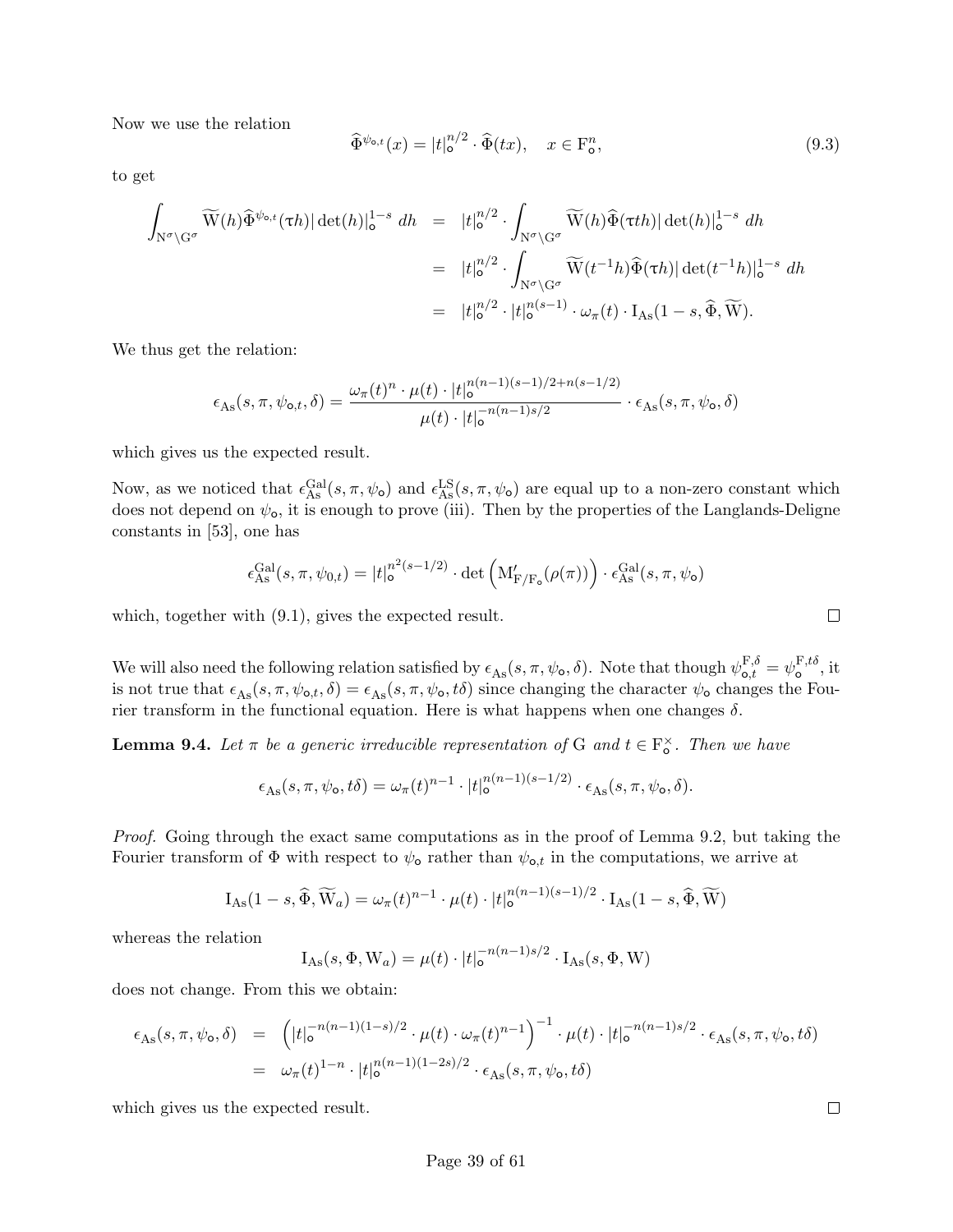#### 9.2 Unramified representations

We are going to compute  $\epsilon_{\text{As}}(s, \pi, \psi_{\text{o}}, \delta)$  and  $\epsilon_{\text{As}}^{\text{LS}}(s, \pi, \psi_{\text{o}}, \delta)$  when  $\pi$  is generic and unramified. From now on, Haar measures on any closed subgroup H of G will be normalized so that they give volume 1 to H∩K. This also normalizes all right invariant measures on quotients of the type U\H whenever U is an unimodular closed subgroup of H.

First, we perform a test vector computation similar to that done by Flicker when  $F/F<sub>o</sub>$  is unramified. We suppose that  $\pi$  is a generic unramified representation of G; we denote by W<sub>0</sub> the normalized spherical vector in  $W(\pi,\psi)$  and by  $\Phi_0$  the characteristic function of  $\mathcal{O}_{\mathbf{o}}^n$ .

Recall that the *conductor* of an additive character of a finite extension E of  $F_o$  is the largest integer i such that it is trivial on  $\mathfrak{p}_{\mathrm{E}}^{-i}$  $\bar{E}^i$ .

**Proposition 9.5.** Let  $\pi$  be a generic unramified representation of G and suppose that the character  $\psi_{\mathsf{o}}^{\mathrm{F},\delta^-}$  defined by (8.1) has conductor 0. Then

$$
I_{\text{As}}(s, \Phi_0, W_0) = L_{\text{As}}(s, \pi).
$$

*Proof.* When  $F/F_{o}$  is unramified, this is proved in [19, Section 3] where the unitarity assumption is unnecessary. In the ramified case, we have  $q = q_0$ . We write  $\pi = \mu_1 \times \cdots \times \mu_n$  where the product notation stands for parabolic induction, and the characters  $\mu_1, \ldots, \mu_n$  of  $F^{\times}$  are unramified. Let us fix a uniformizer  $\varpi$  of F such that  $\varpi_{\mathbf{o}} = \varpi^2$  is a uniformizer of F<sub>**o**</sub>. For  $i = 1, \ldots, n$ , set  $z_i = \mu_i(\varpi)$ . With notations as at p. 306 of [19], as  $\omega_o^{\lambda} = \omega^{2\lambda}$ , we find

$$
I_{As}(s, \Phi_0, W_0) = \sum_{\lambda} q^{-s \cdot tr(\lambda)} s_{2\lambda}(z_1, \dots, z_n) = \sum_{\lambda} s_{2\lambda}(z_1 q^{-s/2}, \dots, z_n q^{-s/2})
$$

where the sum ranges over all partitions of length  $\leq n$  and  $s_{2\lambda}$  is the Schur function (see [34, (3.1) p. 40]) associated to the partition  $2\lambda$  obtained by multiplying the entries of  $\lambda$  by 2. By [34, Example 5a, p. 77], the sum above is equal to

$$
\prod_{1 \le i \le n} (1 - z_i^2 q^{-s}) \cdot \prod_{1 \le k < l \le n} (1 - z_k z_l q^{-s}) \tag{9.6}
$$

Now the Langlands parameter  $\rho(\pi)$  is the direct sum  $\mu_1 \oplus \cdots \oplus \mu_n$ . Since it is trivial on  $SL_2(\mathbb{C})$ we consider it as a representation of  $W_F$  only. Since  $\mu_i \circ \sigma = \mu_i$  for all i, we have

$$
\mathrm{M}_{\mathrm{F}/\mathrm{F}_{\mathrm{o}}}(\mu_1 \oplus \cdots \oplus \mu_n) = \bigoplus_{1 \leqslant i \leqslant n} \mu_i|_{\mathrm{F}_{\mathrm{o}}^{\times}} \oplus \bigoplus_{1 \leqslant k < l \leqslant n} \mathrm{Ind}_{\mathrm{F}/\mathrm{F}_{\mathrm{o}}}(\mu_k \mu_l)
$$

by [43, Lemma 7.1]. Thus  $L_{As}^{Gal}(s,\pi)$  is equal to (9.6). The result follows from Theorem A.1.  $\Box$ 

Remark 9.7. At this point, we note that the authors of [3] appeal to Flicker's unramified computation even when  $F/F<sub>o</sub>$  is ramified, however Proposition 9.5 shows that there is no harm in doing that.

When  $F/F_{o}$  is unramified, one can choose  $\delta$  to be a unit, whereas when  $F/F_{o}$  is ramified, one can choose  $\delta$  to have valuation  $-1$ . In both cases, the character  $\psi_0^{\text{F},\delta}$  has conductor 0 if  $\psi_0$  has conductor 0. In this case, the functional equation, together with Proposition 9.5, the fact that  $\Phi_0 = \Phi_0$  and that  $\widetilde{W}_0$  is the normalized spherical vector in  $\mathcal{W}(\pi^{\vee}, \psi^{-1})$ , tells us that: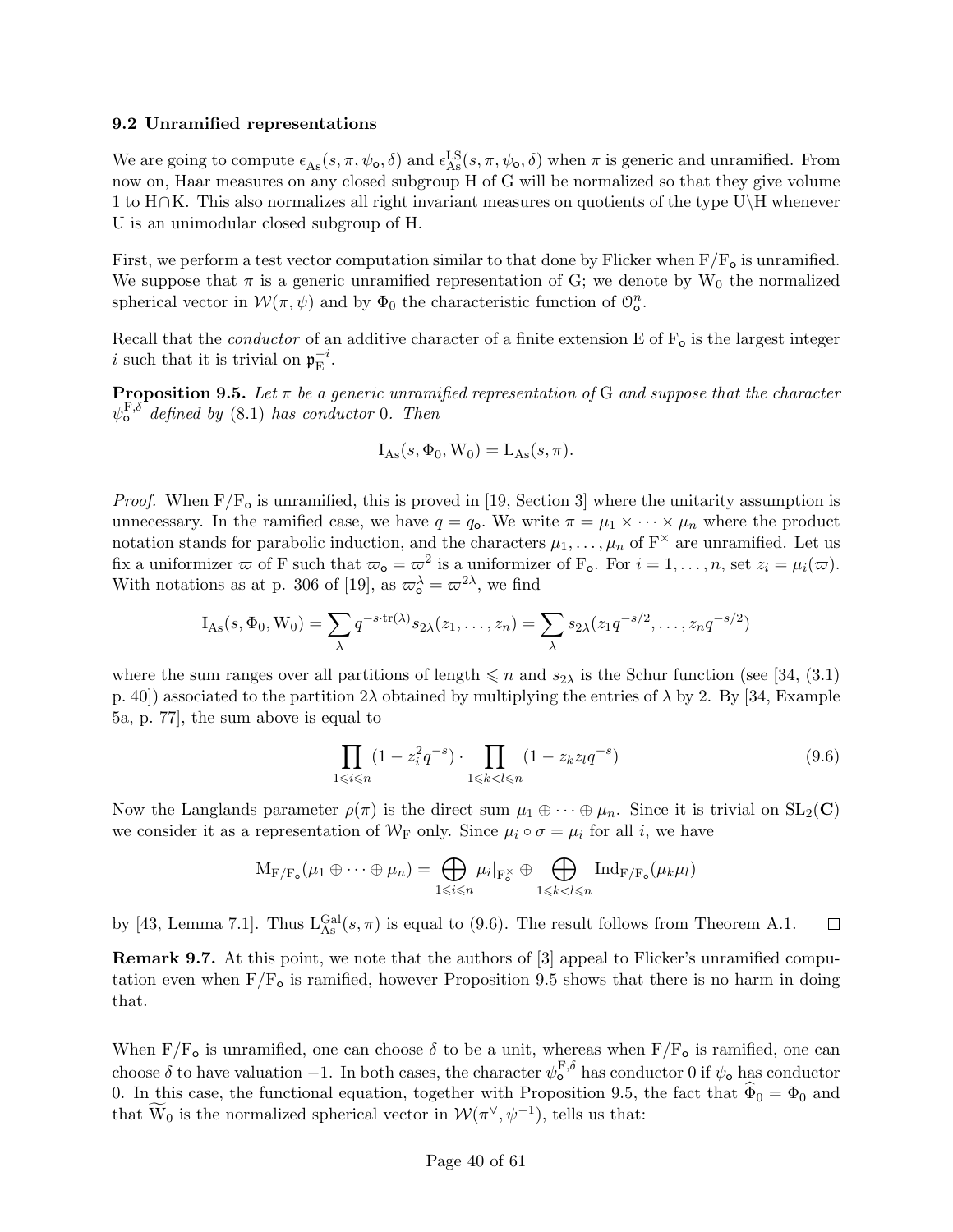**Corollary 9.8.** Suppose that  $\pi$  is a generic unramified representation of G, that  $\psi_{o}$  has conductor 0 and  $\delta$  has valuation  $1 - e(F/F_o)$ . Then  $\epsilon_{As}(s, \pi, \psi_o, \delta) = 1$ .

Let us compare this with the unramified situation for the Asai constant defined via the Langlands-Shahidi method. To do this we introduce the local Langlands constant  $\lambda(F/F_{o}, \psi_{o})$  (see for instance [12, (30.4.1)] for a definition). We note that  $\lambda(F/F_o, \psi_o)$  is equal to  $\epsilon(1/2, \omega_{F/F_o}, \psi_o)$ , the Tate root number of the quadratic character  $\omega_{F/F_o}$ . We will freely use the relation [12, (30.4.2)]:

$$
\epsilon(s,\mathrm{Ind}_{\mathrm{F}/\mathrm{F}_\mathrm{o}}\rho,\psi_\mathrm{o})=\lambda(\mathrm{F}/\mathrm{F}_\mathrm{o},\psi_\mathrm{o})^{\dim(\rho)}\cdot\epsilon(s,\rho,\psi_\mathrm{o}\circ\mathrm{tr}_{\mathrm{F}/\mathrm{F}0})
$$

where  $\rho$  a semi-simple representation of  $W_F$  and  $\text{Ind}_{F/F_o}$  denotes induction from  $W_F$  to  $W_{F_o}$ . We will also use the fact that if  $\chi$  is an unramified character of  $E^{\times}$  for any finite extension E of  $F_o$  and  $\psi_E$ is a character of E of conductor 0, then  $\epsilon(s, \chi, \psi_E) = 1$  (see the remark after (3.2.6.1) in [53]). More generally, we refer to [53] for the basic facts and relations concerning epsilon factors of characters that we will use in this section without necessarily recalling.

**Proposition 9.9.** Suppose that  $\pi$  is a generic unramified representation of G, that  $\psi_{o}$  has conductor 0 and  $\delta$  has valuation 1 – e(F/F<sub>o</sub>). Then

$$
\epsilon_{\rm As}^{\rm LS}(s,\pi,\psi_{\rm o}) = \epsilon_{\rm As}^{\rm Gal}(s,\pi,\psi_0) = \omega_{\pi}(\delta)^{1-n} \cdot |\delta|^{-n(n-1)(s-1/2)/2} \cdot \lambda(F/F_{\rm o},\psi_{\rm o})^{n(n-1)/2}
$$

where  $|\delta|$  denotes the normalized absolute value of  $\delta$ .

Proof. We use the notation of the proof of Proposition 9.5. We thus have

$$
\epsilon_{\text{As}}^{\text{Gal}}\left(\frac{1}{2}, \pi, \psi_{\mathbf{o}}\right) = \prod_{1 \leq k < l \leq n} \epsilon\left(\frac{1}{2}, \text{Ind}_{F/F_{\mathbf{o}}}\left(\mu_k \mu_l\right), \psi_{\mathbf{o}}\right)
$$
\n
$$
= \lambda (F/F_{\mathbf{o}}, \psi_{\mathbf{o}})^{n(n-1)/2} \cdot \prod_{1 \leq k < l \leq n} \epsilon\left(\frac{1}{2}, \mu_k \mu_l, \psi_{\mathbf{o}} \circ \text{tr}_{F/F_{\mathbf{o}}}\right)
$$
\n
$$
= \lambda (F/F_{\mathbf{o}}, \psi_{\mathbf{o}})^{n(n-1)/2} \cdot \prod_{1 \leq k < l \leq n} (\mu_k \mu_l)(\delta)^{-1} \epsilon\left(\frac{1}{2}, \mu_k \mu_l, \psi_{\mathbf{o}}^{F, \delta}\right)
$$
\n
$$
= \lambda (F/F_{\mathbf{o}}, \psi_{\mathbf{o}})^{n(n-1)/2} \cdot \prod_{1 \leq k < l \leq n} (\mu_k \mu_l)(\delta)^{-1}
$$
\n
$$
= \lambda (F/F_{\mathbf{o}}, \psi_{\mathbf{o}})^{n(n-1)/2} \cdot \omega_{\pi}(\delta)^{1-n}.
$$

where we ignore the epsilon factors equal to 1. However

$$
\epsilon_{\mathrm{As}}^{\mathrm{Gal}}(s,\pi,\psi_{\mathrm{o}}) = \epsilon_{\mathrm{As}}^{\mathrm{Gal}}\left(\frac{1}{2},|\cdot|^{(s-1/2)/2}\pi,\psi_{\mathrm{o}}\right)
$$

hence the previous equality gives the result.

### 9.3 Rankin–Selberg epsilon factors

Proposition 9.9, together with Corollary 9.8, suggests to introduce the following definition.

 $\Box$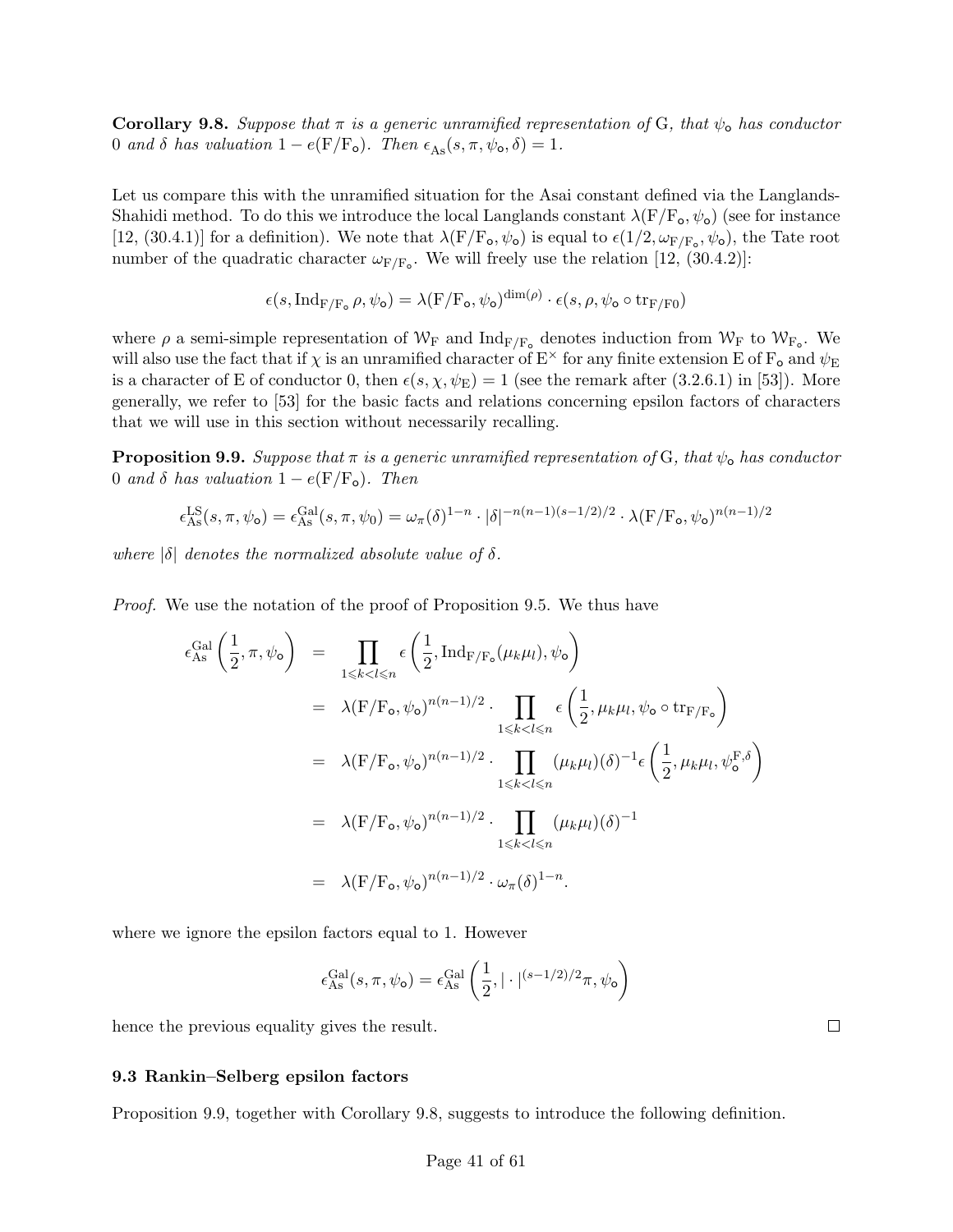**Definition 9.10.** For any generic irreducible representation  $\pi$ , we set:

$$
\epsilon_{\rm As}^{\rm RS}(s,\pi,\psi_{\rm o},\delta)=\omega_{\pi}(\delta)^{1-n}\cdot|\delta|^{-n(n-1)(s-1/2)/2}\cdot\lambda(F/F_{\rm o},\psi_{\rm o})^{n(n-1)/2}\cdot\epsilon_{\rm As}(s,\pi,\psi_{\rm o},\delta).
$$

The following result, which is an immediate consequence of Lemma 9.4, was brought to our attention by Beuzart-Plessis.

**Lemma 9.11.** For any generic irreducible representation  $\pi$  of G and  $t \in \mathbb{F}_\text{o}^\times$ , we have:

$$
\epsilon_{\mathrm{As}}^{\mathrm{RS}}(s,\pi,\psi_{\mathrm{o}},t\delta)=\epsilon_{\mathrm{As}}^{\mathrm{RS}}(s,\pi,\psi_{\mathrm{o}},\delta).
$$

In particular we can remove  $\delta$  from the notations, and set

$$
\epsilon_{\mathrm{As}}^{\mathrm{RS}}(s,\pi,\psi_{\mathrm{o}}) = \epsilon_{\mathrm{As}}^{\mathrm{RS}}(s,\pi,\psi_{\mathrm{o}},\delta)
$$

for any generic irreducible representation  $\pi$ , any non-trivial character  $\psi_{o}$  and any element  $\delta \in F^{\times}$ of trace 0. By Lemma 9.2 and the relation

$$
\lambda(\mathbf{F}/\mathbf{F_o}, \psi_{\mathbf{o},t}) = \omega_{\mathbf{F}/\mathbf{F_o}}(t) \cdot \lambda(\mathbf{F}/\mathbf{F_o}, \psi_{\mathbf{o}}),
$$

we have:

**Lemma 9.12.** For any generic irreducible representation  $\pi$  of G and  $t \in \mathbb{F}_{o}^{\times}$ , we have

$$
\epsilon_{\mathrm{As}}^{\mathrm{RS}}(s,\pi,\psi_{\mathrm{o},t}) = \omega_{\mathrm{F}/\mathrm{F}_{\mathrm{o}}}(t)^{n(n-1)/2} \cdot \omega_{\pi}(t)^n \cdot |t|_{\mathrm{o}}^{n^2(s-1/2)} \cdot \epsilon_{\mathrm{As}}^{\mathrm{RS}}(s,\pi,\psi_{\mathrm{o}}).
$$

Combining Proposition 9.9, Corollary 9.8 and Lemmas 9.11 and 9.12, we get the following result.

**Theorem 9.13.** For any generic unramified irreducible representation  $\pi$  of G, we have

$$
\epsilon_{\rm As}^{\rm RS}(s,\pi,\psi_{\rm o}) = \epsilon_{\rm As}^{\rm LS}(s,\pi,\psi_{\rm o}).\tag{9.14}
$$

At the end of this section (see Theorem 9.29), we will show that (9.14) holds for cuspidal representations as well.

#### 9.4 The local factors at split places

Let  $k/k_0$  be a quadratic extension of global fields of characteristic different from 2. Given a place v of  $k_0$ , we write  $k_{0,v}$  for the completion of  $k_0$  at v and  $k_v = k \otimes_{k_0} k_{0,v}$ . In this paragraph, we consider a place v which splits in k, that is  $k_v$  is a split  $k_{o,v}$ -algebra. There are thus two isomorphisms of  $k_{0,v}$ -algebras between  $k_v$  and  $k_{0,v} \oplus k_{0,v}$ , and one passes from one to the other by applying the automorphism  $(x, y) \mapsto (y, x)$ .

Let  $\pi_v$  be a generic irreducible representation of  $G_v = GL_n(k_v)$  and set  $N_v = N_n(k_v)$ . We fix a nontrivial character  $\psi_{\mathbf{o},v}$  of  $k_{\mathbf{o},v}$  and an element  $\delta_v \in k_v^{\times}$  such that  ${\rm tr}_{k_v/k_{\mathbf{o},v}}(\delta_v)=0$ , and set

$$
\psi_{\mathbf{o},v}^{k_v,\delta_v}: x \mapsto \psi_{\mathbf{o},v}(\text{tr}_{k_v/k_{\mathbf{o},v}}(\delta_v x))
$$

which is a non-trivial character of  $k_v$  trivial on  $k_{0,v}$ . We denote by  $|\cdot|_{0,v}$  the normalized absolute value on  $k_{\text{o},v}$ .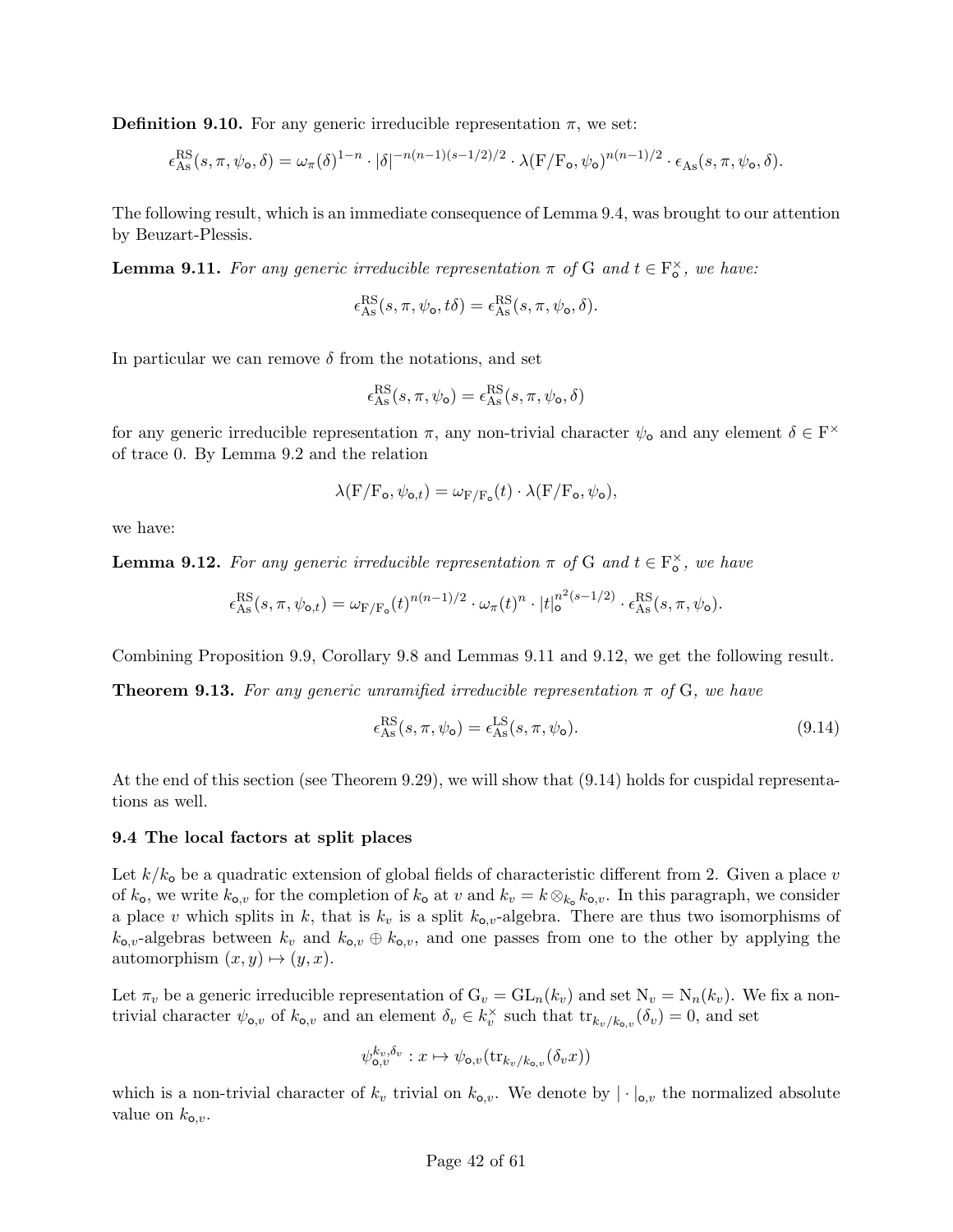We first suppose that v is finite, and set  $q_{\text{o},v}$  for the cardinality of  $k_{\text{o},v}$ . Take  $W_v \in \mathcal{W}(\pi_v, \psi_v)$  and  $\Phi_v \in \mathcal{C}_c^{\infty}(k_{0,v}^n)$ . By [28, Theorem 2.7], the integral

$$
I_{\mathrm{As}}(s, \Phi_v, W_v) = \int_{N(k_{o,v}) \backslash G(k_{o,v})} W_v(h) \Phi_v(\tau h) |\det(h)|^s dh
$$

is absolutely convergent when the real part of s is larger than a real number  $r<sub>v</sub>$  depending only on  $\pi_v$ , it extends to an element of  $\mathbf{C}[q_{0,v}^s, q_{0,v}^{-s}]$ , and these integrals span a fractional ideal of  $\mathbf{C}[q_{0,v}^s, q_{0,v}^{-s}]$ generated by a unique Euler factor denoted  $L_{As}(s, \pi_v)$ . Also, there is a unit in  $\mathbf{C}[q_{\mathbf{o},v}^s, q_{\mathbf{o},v}^{-s}]$ , which we denote by  $\epsilon_{\text{As}}(s, \pi_v, \psi_{\text{o},v}, \delta_v)$  for the sake of coherent notations, such that

$$
\frac{\mathrm{I}_{\mathrm{As}}(1-s,\widehat{\Phi}_v,\widetilde{\mathbf{W}}_v)}{\mathrm{L}_{\mathrm{As}}(1-s,\pi_v^{\vee})} = \epsilon_{\mathrm{As}}(s,\pi_v,\psi_{\mathrm{o},v},\delta_v) \cdot \frac{\mathrm{I}_{\mathrm{As}}(s,\Phi_v,\mathbf{W}_v)}{\mathrm{L}_{\mathrm{As}}(s,\pi_v)}
$$

where the Fourier transform of  $\Phi_v$  is defined with repect to the character  $\psi_{\mathbf{o},v}$ .

### Definition 9.15. We set

$$
\epsilon_{\mathrm{As}}^{\mathrm{RS}}(s,\pi_v,\psi_{\mathrm{o},v},\delta_v)=\omega_\pi(\delta_v)^{1-n}\cdot|\delta_v|^{-n(n-1)(s-1/2)/2}\cdot\epsilon_{\mathrm{As}}(s,\pi_v,\psi_{\mathrm{o},v},\delta_v).
$$

Remark 9.16. Comparing with Definition 9.10 in the inert case, there is no Langlands constant appearing in Definition 9.15. However, note that the character  $\omega_{k_v/k_{0,v}}$  of  $k_{0,v}^{\times}$  trivial on  $k_v/k_{0,v}$ -norms is trivial. In analogy with the inert case, we may set the Langlands constant  $\lambda(k_v/k_{o,v}, \psi_{o,v})$  to be equal to  $\epsilon(1/2, \omega_{k_v/k_{0,v}}, \psi_{0,v})$ , but this root number is equal to 1 by the classical properties of Tate epsilon factors.

A computation similar to the one carried out in the proof of Lemma 9.4 shows that this local factor  $\epsilon_{\rm As}^{\rm RS}(s,\pi_v,\psi_{{\rm o},v},\delta_v)$  is independent of  $\delta_v$  hence we write

$$
\epsilon_{\mathrm{As}}^{\mathrm{RS}}(s, \pi_v, \psi_{\mathrm{o},v}) = \epsilon_{\mathrm{As}}^{\mathrm{RS}}(s, \pi_v, \psi_{\mathrm{o},v}, \delta_v).
$$

When  $v$  is archimedean, the discussion above remains true up to the appropriate modifications (the L-factor is meromorphic rather than an Euler factor, and the epsilon factor is entire rather than a Laurent monomial) appealing to [29, Theorem 2.1] instead of [28, Theorem 2.7], and we define the local factor  $\epsilon_{\text{As}}^{\text{RS}}(s, \pi_v, \psi_{\text{o},v}, \delta_v)$  as in Definition 9.15.

Now we compare these epsilon factors to the epsilon factors of pairs defined by the authors of [28] and [29].

**Lemma 9.17.** Let  $\phi$  be an isomorphism of  $k_{o,v}$ -algebras between  $k_v$  and  $k_{o,v} \oplus k_{o,v}$ . It induces an isomorphism of groups between  $GL_n(k_v)$  and  $GL_n(k_{o,v}) \times GL_n(k_{o,v})$ , still denoted  $\phi$ . Write  $\pi_v \circ \phi$ as a tensor product  $\pi_{1,v} \otimes \pi_{2,v}$  of two generic irreducible representations of  $GL_n(k_{o,v})$ . Then

$$
\epsilon_{\rm As}^{\rm RS}(s, \pi_v, \psi_{\mathsf{o},v}) = \epsilon^{\rm RS}(s, \pi_{1,v}, \pi_{2,v}, \psi_{\mathsf{o},v}) = \epsilon^{\rm RS}(s, \pi_{2,v}, \pi_{1,v}, \psi_{\mathsf{o},v})
$$

where  $\epsilon^{RS}(s, \pi_{1,v}, \pi_{2,v}, \psi_{\mathbf{o},v})$  is the epsilon factor denoted  $\epsilon(s, \pi_{1,v}, \pi_{2,v}, \psi_{\mathbf{o},v})$  in [28, Theorem 2.7] if v is finite, and is the one canonically associated to the gamma factor of [29, Theorem 2.1] if v is archimedean.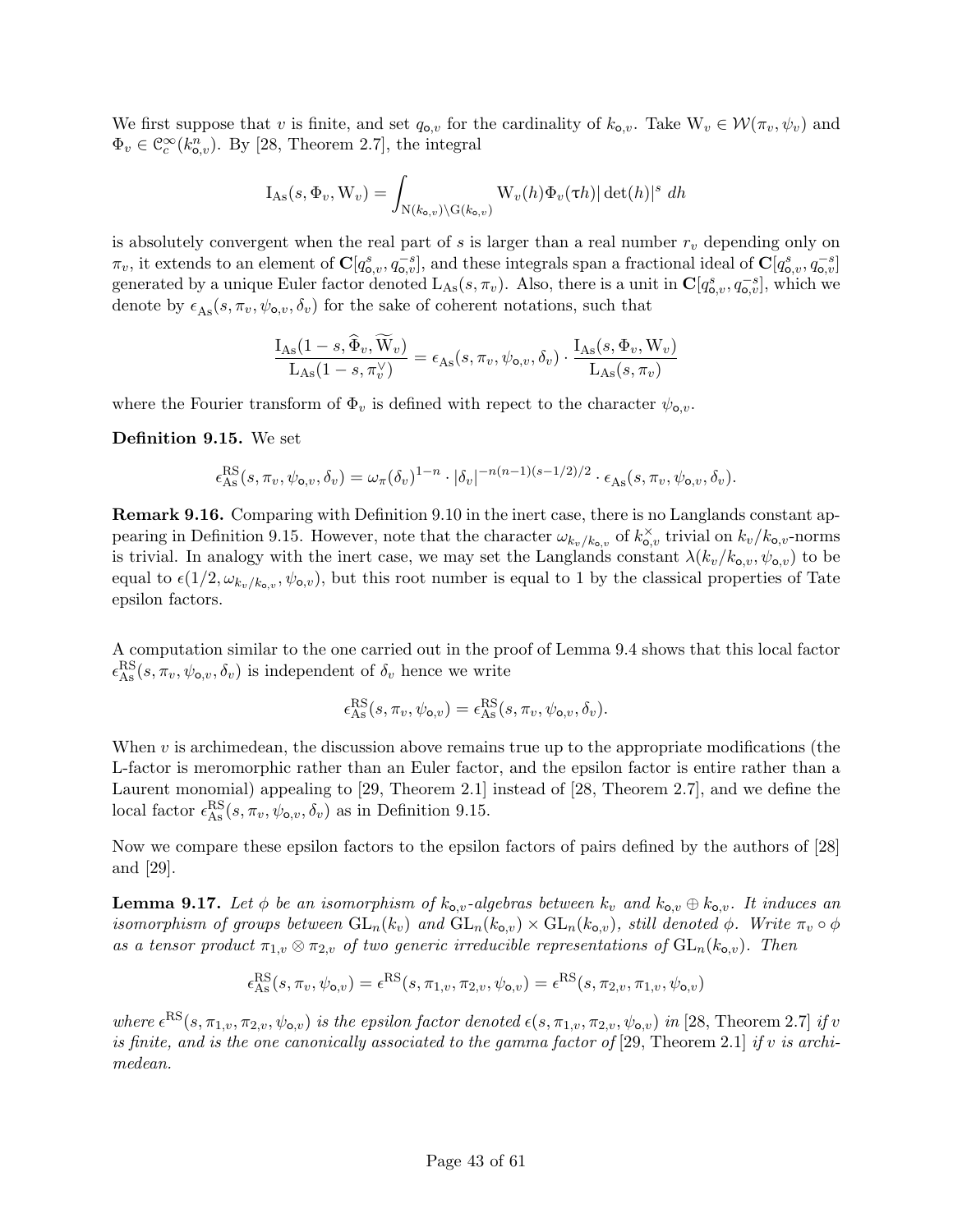*Proof.* Since  $\epsilon_{\text{As}}^{\text{RS}}(s, \pi_v, \psi_{\text{o},v})$  does not depend on  $\delta_v$ , we can choose  $\delta_v = \phi(1, -1)$ . Then  $\psi_v \circ \phi$  can be written  $\psi_{\mathbf{o},v} \otimes \psi_{\mathbf{o},v}^{-1}$  and we have

$$
\mathcal{W}(\pi_v \circ \phi, \psi_v \circ \phi) = \mathcal{W}(\pi_{1,v}, \psi_{\mathbf{o},v}) \otimes \mathcal{W}(\pi_{2,v}, \psi_{\mathbf{o},v}^{-1}).
$$

Moreover,  $\omega_{\pi_v}(\delta_v)^{n-1} = \omega_{\pi_{2,v}}(-1)^{n-1}$  hence

$$
\epsilon_{\mathrm{As}}^{\mathrm{RS}}(s,\pi_v,\psi_{\mathbf{o},v}) = \epsilon^{\mathrm{RS}}(s,\pi_{1,v},\pi_{2,v},\psi_{\mathbf{o},v}).
$$

Now replace  $\phi$  by the other isomorphism  $\phi'$  of  $k_{0,v}$ -algebras such that  $\phi' \circ \phi^{-1} : (x, y) \mapsto (y, x)$  and replace  $\delta_v$  by  $-\delta_v = \phi'(1, -1)$ . We then get

$$
\epsilon_{\mathrm{As}}^{\mathrm{RS}}(s, \pi_v, \psi_{\mathsf{o},v}) = \epsilon^{\mathrm{RS}}(s, \pi_{2,v}, \pi_{1,v}, \psi_{\mathsf{o},v})
$$

which proves the expected result.

We give another reason for the lemma above to be true for the possibly surprised reader.

**Remark 9.18.** It is in fact well known as a part of the local Langlands correspondence for  $GL_n(k_{o,v})$ that

$$
\epsilon^{\text{RS}}(s, \pi_{1,v}, \pi_{2,v}, \psi_{\mathbf{o},v}) = \epsilon^{\text{RS}}(s, \pi_{2,v}, \pi_{1,v}, \psi_{\mathbf{o},v})
$$
\n(9.19)

as it is equal to the Langlands–Deligne constant

$$
\epsilon(s,\rho(\pi_{1,v})\otimes\rho(\pi_{2,v}),\psi_{\mathsf{o},v})=\epsilon(s,\rho(\pi_{2,v})\otimes\rho(\pi_{1,v}),\psi_{\mathsf{o},v}).
$$

Equality (9.19) can also be checked as follows. Using the notation of [28, Theorem 2.7], one has

$$
\frac{\Psi(1-s,\widetilde{W}_{1,v},\widetilde{W}_{2,v},\widehat{\Phi})}{L^{RS}(1-s,\pi_{1,v}^{\vee},\pi_{2,v}^{\vee})} = \omega_{\pi_{2,v}}(-1)^{n-1} \cdot \epsilon^{RS}(s,\pi_{1,v},\pi_{2,v},\psi_{\mathbf{o},v}) \cdot \frac{\Psi(1-s,\mathrm{W}_{1,v},\mathrm{W}_{2,v},\Phi)}{L^{RS}(s,\pi_{1,v},\pi_{2,v})}
$$

for  $W_{1,v} \in \mathcal{W}(\pi_{1,v}, \psi_{\mathbf{o},v}), W_{2,v} \in \mathcal{W}(\pi_{2,v}, \psi_{\mathbf{o},v}^{-1})$  and  $\Phi \in \mathcal{C}_c^{\infty}(k_{\mathbf{o},v}^n)$ . Similarly, one has

$$
\frac{\Psi(1-s,\widetilde{W}_{2,v},\widetilde{W}_{1,v},\widehat{\Phi}^{\psi_{0,v}^{-1}})}{L^{RS}(1-s,\pi_{2,v}^{\vee},\pi_{1,v}^{\vee})}=\omega_{\pi_{1,v}}(-1)^{n-1}\cdot\epsilon^{RS}(s,\pi_{2,v},\pi_{1,v},\psi_{\mathbf{o},v}^{-1})\cdot\frac{\Psi(1-s,\mathbf{W}_{2,v},\mathbf{W}_{1,v},\Phi)}{L^{RS}(s,\pi_{2,v},\pi_{1,v})}
$$

for  $W_{1,v} \in \mathcal{W}(\pi_1, \psi_{\mathbf{o},v}), W_{2,v} \in \mathcal{W}(\pi_2, \psi_{\mathbf{o},v}^{-1})$  and  $\Phi \in \mathcal{C}_c^{\infty}(k_{\mathbf{o},v}^n)$ . The L-factors do not depend on the ordering of the representations, and a simple change of variable using the relation (9.3) gives

$$
\Psi\left(1-s,\widetilde{W}_{2,v},\widetilde{W}_{1,v},\widehat{\Phi}^{\psi_{\bullet,v}^{-1}}\right)=\omega_{\pi_1}(-1)\cdot\omega_{\pi_2}(-1)\cdot\Psi(1-s,\widetilde{W}_{2,v},\widetilde{W}_{1,v},\widehat{\Phi})
$$

whereas

$$
\epsilon^{\text{RS}}(s, \pi_{2,v}, \pi_{1,v}, \psi_{\mathbf{o},v}^{-1}) = \omega_{\pi_1}(-1)^n \cdot \omega_{\pi_2}(-1)^n \cdot \epsilon^{\text{RS}}(s, \pi_{2,v}, \pi_{1,v}, \psi_{\mathbf{o},v})
$$

by p. 7 of [29]. Putting the different pieces together yields the equality we were looking for.

Remark 9.20. At p. 811 of [30], the author notices a sign ambiguity in the identification of the Asai epsilon factor with  $\epsilon^{RS}(s, \pi_{1,v}, \pi_{2,v}, \psi_{\mathbf{o},v})$  due to the ordering of  $\pi_{1,v}$  and  $\pi_{2,v}$ . Lemma 9.17 or Remark 9.18 show that there is in fact no such ambiguity.

Remark 9.21. With the same assumptions as in Lemma 9.17, we also have the equalities

$$
L_{\text{As}}(s, \pi_v) = L^{\text{RS}}(s, \pi_{1,v}, \pi_{2,v}) = L^{\text{RS}}(s, \pi_{2,v}, \pi_{1,v})
$$

between local L-factors. Note that

$$
L^{RS}(s, \pi_{1,v}, \pi_{2,v}) = L^{LS}(s, \pi_{1,v}, \pi_{2,v}),
$$
  

$$
\epsilon^{RS}(s, \pi_{1,v}, \pi_{2,v}, \psi_{o,v}) = \epsilon^{LS}(s, \pi_{1,v}, \pi_{2,v}, \psi_{o,v})
$$

where the factors on the right hand side are the Langlands–Shahidi factors of [48]. It is known by [49] in the non-archimedean case, and by [48] in the archimedean case.

 $\Box$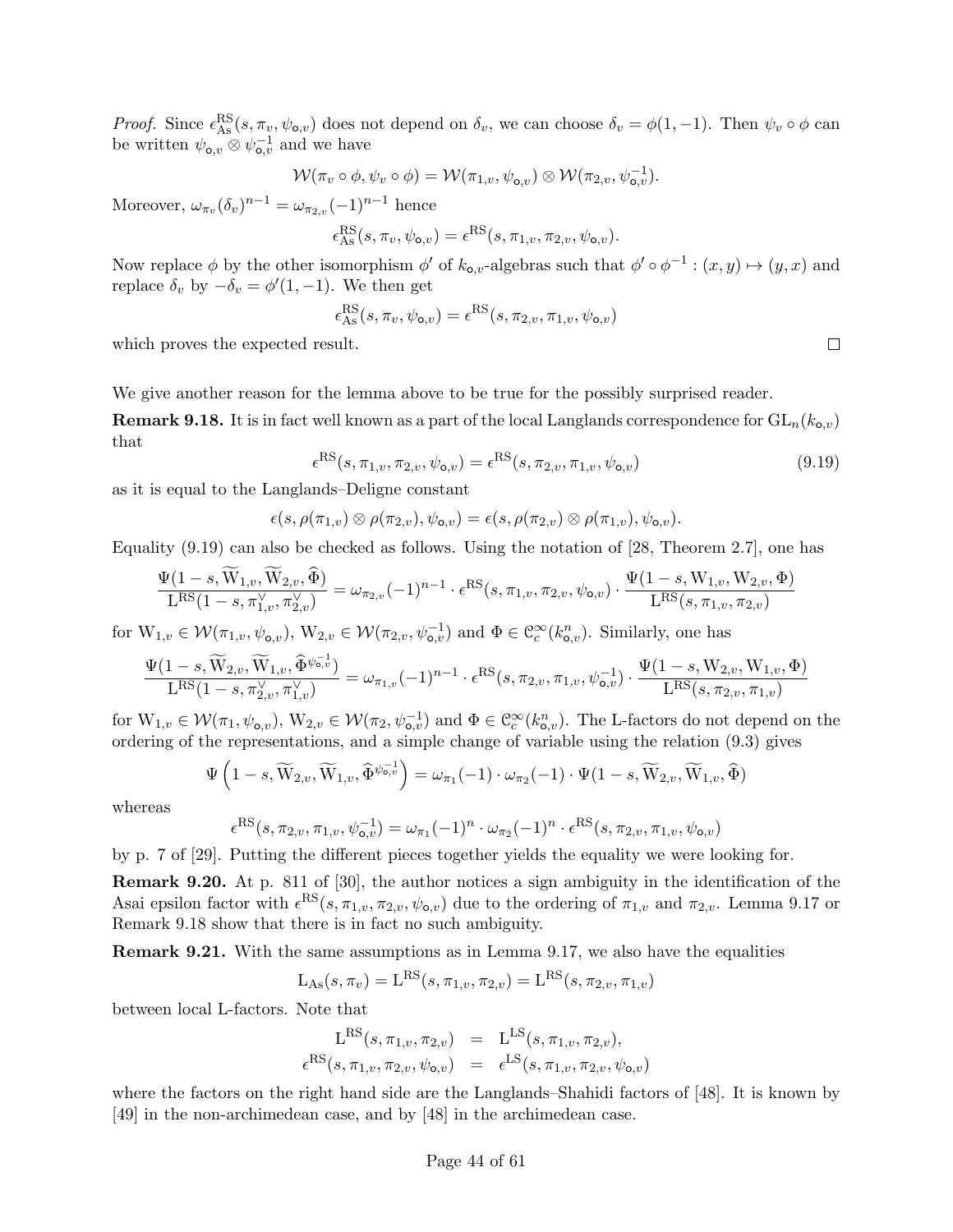#### 9.5 Global factors

As in the previous paragraph,  $k/k_0$  is a quadratic extension of global fields of characteristic different from 2. We denote by **A** the ring of adeles of k and by  $A_0$  that of  $k_0$ . We suppose that all places of  $k_{\text{o}}$  dividing 2, as well as all archimedean places in the number field case, are split in k.

We fix once and for all a non-trivial character  $\psi_{\text{o}}$  of  $\mathbf{A}_{\text{o}}/k_{\text{o}}$  and a non-zero element  $\delta \in k$  such that  $\text{tr}_{k/k_0}(\delta) = 0$ . Thus

$$
\psi_{\mathbf{o}}^{k,\delta} : x \mapsto \psi_{\mathbf{o}}(\text{tr}_{k/k_0}(\delta x)) \tag{9.22}
$$

is a non-trivial character of **A** trivial on  $k + A_o$ . Given a place v of  $k_o$ , we denote by  $\psi_{o,v}$  the local component of  $\psi_{\mathbf{o}}$  at v.

Let  $\Pi$  be a cuspidal automorphic representation of  $GL_n(\mathbf{A})$  as in [8]. It decomposes as a restricted tensor product

$$
\Pi = \bigotimes_v{}' \; \Pi_v
$$

where v ranges over the set of all places of  $k_0$ . When v is inert in k, then  $\Pi_v$  is the local component of  $\Pi$  at the place of k above v. When v is split in k, and given an isomorphism  $\phi_v$  of  $k_{o,v}$ -algebras between  $k_v$  and  $k_{o,v} \oplus k_{o,v}$ , the representation  $\Pi_v \circ \phi_v$  decomposes as  $\Pi_{1,v} \otimes \Pi_{2,v}$ .

Note that we have

$$
L_{\mathrm{As}}(s, \Pi_v) = L_{\mathrm{As}}^{\mathrm{LS}}(s, \Pi_v) = L_{\mathrm{As}}^{\mathrm{Gal}}(s, \Pi_v)
$$

for any place v of  $k_{o}$ . See Theorem A.1 when v is inert, and Remark 9.21 when v is split.

The factors  $L_{As}(s, \Pi_v)$  and  $\epsilon_{As}^{RS}(s, \Pi_v, \psi_{o,v})$  have now been defined at all places of  $k_o$ . We set

$$
L_{As}(s,\Pi) = \prod_{v} L_{As}(s,\Pi_{v}),
$$
  
\n
$$
\epsilon_{As}^{RS}(s,\Pi) = \prod_{v} \epsilon_{As}^{RS}(s,\Pi_{v},\psi_{o,v}),
$$
  
\n
$$
\epsilon_{As}^{LS}(s,\Pi) = \prod_{v} \epsilon_{As}^{LS}(s,\Pi_{v},\psi_{o,v})
$$

where the products are taken over all places  $v$  of  $k_o$ .

Note that by [50] and [33], the factor  $\epsilon_{\text{As}}^{\text{LS}}(s,\Pi)$  is indeed independent of the character (9.22) and one has the functional equation

$$
L_{\text{As}}(s,\Pi) = \epsilon_{\text{As}}^{\text{LS}}(s,\Pi) \cdot L_{\text{As}}(1-s,\Pi^{\vee}).\tag{9.23}
$$

In fact, we claim that with our normalization (see Definitions 9.10 and 9.15), we have

$$
L_{\text{As}}(s,\Pi) = \epsilon_{\text{As}}^{\text{RS}}(s,\Pi) \cdot L_{\text{As}}(1-s,\Pi^{\vee}).\tag{9.24}
$$

Let us prove this claim. Whatever the place v of  $k_0$  is, the local functional equation is of the form

$$
\frac{I_{As}(1-s,\Phi_v, W_v)}{L_{As}(1-s,\Pi_v^{\vee})} = \omega_{\Pi_v}(\delta_v)^{n-1} \cdot |\delta|_v^{n(n-1)(s-1/2)/2} \cdot \epsilon_{As}^{RS}(s,\Pi_v, \psi_{\mathbf{o},v}) \cdot \frac{I_{As}(s,\Phi_v, W_v)}{L_{As}(s,\Pi_v)}.
$$
\n(9.25)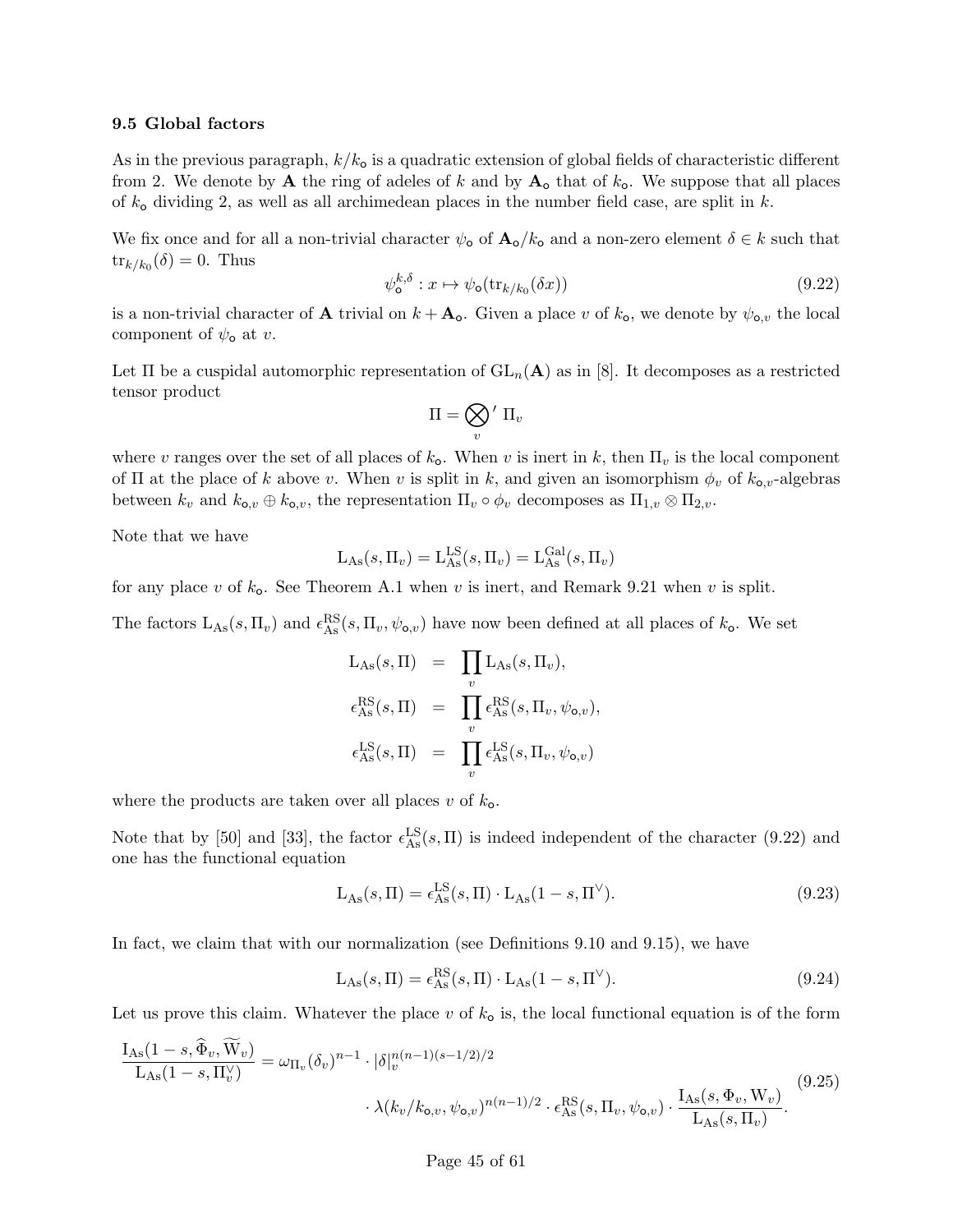By [30, Proposition 5] and [19, Section 2, Proposition], together with local multiplicity 1 for Whittaker functionals, if we take a decomposable global Schwartz function  $\Phi$  and a decomposable global Whittaker function W in the global Whittaker model of Π, we have:

$$
\prod_{v} I_{\text{As}}(1-s, \widehat{\Phi}_v, \widetilde{W}_v) = \prod_{v} I_{\text{As}}(s, \Phi_v, W_v).
$$

To be more precise, the left hand side term makes sense when the real part of  $-s$  is large enough, whereas the right hand side term makes sense when the real part of s is large enough, and both terms admit meromorphic continuations to C. It is these meromorphic continuation that are equal.

Now let T be a finite set of places of  $k_0$ , containing the set of archimedean places, such that for all  $v \notin T$  one has

$$
I_{As}(s, \Phi_v, W_v) = L_{As}(s, \Phi_v, W_v),
$$
  
\n
$$
\omega_{\Pi_v}(\delta_v) = 1,
$$
  
\n
$$
|\delta|_v = 1,
$$
  
\n
$$
\lambda(k_v/k_{o,v}, \psi_o) = 1,
$$

hence  $\epsilon_{\text{As}}^{\text{RS}}(s,\Pi_v,\psi_{\text{o},v})=1$ . Taking the product of the equalities (9.25) for all v, we get

$$
L_{\text{As}}(s,\Pi) = \left(\prod_{v\in\mathcal{T}} \omega_{\Pi_v}(\delta_v)^{n-1} \cdot |\delta|_v^{n(n-1)(s-1/2)/2} \cdot \epsilon_{\text{As}}^{\text{RS}}(s,\Pi_v,\psi_{\mathbf{o},v})\right) \cdot L_{\text{As}}(1-s,\Pi^{\vee}).
$$

Since  $\delta \in k^{\times}$ , we have

$$
\prod_{v} \omega_{\Pi_v}(\delta_v) = \omega_{\Pi}(\delta) = 1 \text{ and } \prod_{v} |\delta|_v = 1.
$$

On the other hand, we have (see Remark 9.16)

$$
\prod_v \lambda(k_v/k_{\mathsf{o},v},\psi_{\mathsf{o},v}) = \prod_v \epsilon(1/2,\omega_{k_v/k_{\mathsf{o},v}},\psi_{\mathsf{o},v}) = \epsilon(1/2,\omega_{k/k_{\mathsf{o}}}).
$$

However, the global root number  $\epsilon(1/2, \omega_{k/k_0})$  is equal to 1 by the dimension 1 case of the main result of [21]. By the assumption on T we get

$$
\prod_{v \in \mathrm{T}} \epsilon_{\mathrm{As}}^{\mathrm{RS}}(s, \Pi_v, \psi_{\mathsf{o},v}) = \epsilon_{\mathrm{As}}^{\mathrm{RS}}(s, \Pi)
$$

and  $(9.24)$  follows. In particular  $(9.23)$  and  $(9.24)$  imply:

**Theorem 9.26.** Let  $\Pi$  be a cuspidal automorphic representation of  $GL_n(A)$ . Then

$$
\epsilon_{\mathrm{As}}^{\mathrm{RS}}(s,\Pi) = \epsilon_{\mathrm{As}}^{\mathrm{LS}}(s,\Pi).
$$

Note that the functional equation of [30, Theorem 5] has a different epsilon factor and moreover is up to a sign. The presence of this sign is due to the fact that at an inert place v of  $k_0$ , Kable takes the local factor  $\epsilon_{\text{As}}(s, \Pi_v, \psi_{\text{o},v}, \delta_v)$  whereas we take  $\epsilon_{\text{As}}^{\text{RS}}(s, \Pi_v, \psi_{\text{o},v})$ .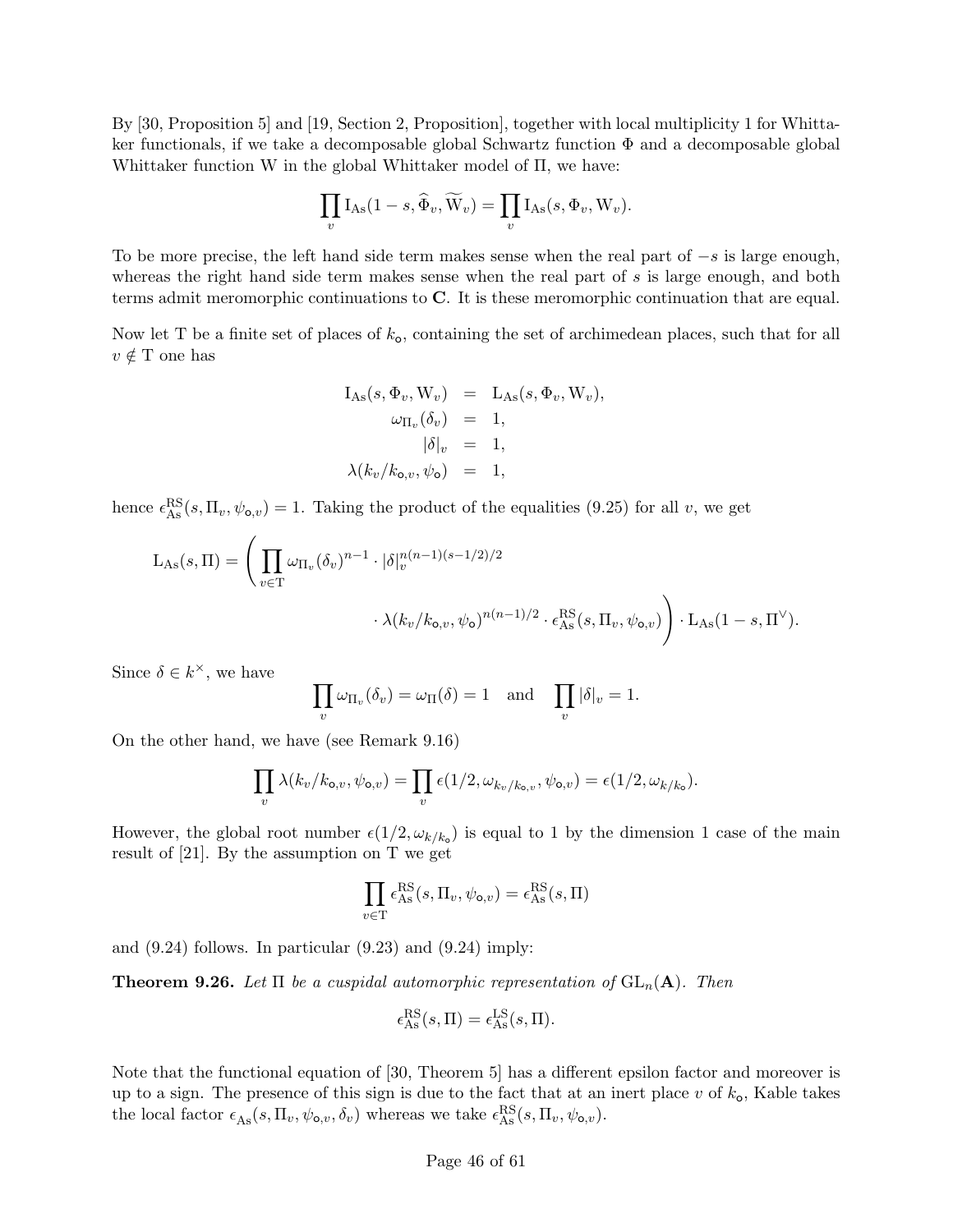#### 9.6 Cuspidal representations

Let  $F/F<sub>o</sub>$  be our usual quadratic extension of non-archimedean local fields of residual characteristic different from 2. Fix a global field  $k_0$  such that  $k_{0,w} \simeq F_0$  at some place w. Write  $F \simeq F_0[X]/(P_w)$ for P<sub>w</sub> a polynomial of degree 2 with coefficients in F<sub>o</sub>. We also fix, whenever v is a place of  $k_0$  in the set S made of all archimedean places and all finite places dividing 2, a polynomial  $P_v \in k_{\alpha,v}[X]$ of degree 2 with simple roots. By the weak approximation lemma, there is a  $P \in k_0[X]$  of degree 2, as close as we want from  $P_v$  in  $k_{o,v}[X]$  for each  $v \in S \cup \{w\}$ . Thanks to Krasner's lemma, we take P close enough such that the extension spanned by its roots in the separable closure  $\overline{F}$  of F is equal to F, and such that  $k_{\text{o},v}[X]/(P)$  is split for  $v \in S$ . Setting  $k = k_{\text{o}}[X]/(P)$ , we have:

- (i) k is split at all archimedean places (when k is a number field) and at all places dividing 2;
- (ii) one has  $k_{\mathbf{o},w} \simeq F_{\mathbf{o}}$  and  $k_w \simeq F$ .

We explain below how to realize a cuspidal representation  $\pi$  of  $G = GL_n(F)$  as the local component at w of some suitable cuspidal automorphic representation of  $GL_n(A)$ . First, we realize its central character  $\omega_{\pi}$  as a local component of some character  $\Omega$  of  $\mathbf{A}^{\times}/k^{\times}$ .

**Lemma 9.27.** Let  $\omega$  be a unitary character of  $F^{\times}$ , and u be a finite place of  $k_{o}$  different from  $\omega$ . Then there exists a unitary automorphic character  $\Omega : \mathbf{A}^{\times}/k^{\times} \to \mathbf{C}^{\times}$  such that:

- (i) the local component of  $\Omega$  at w is  $\omega$ ,
- (ii) for all  $v \neq u, w$ , the local component  $\Omega_v$  is unramified.

Proof. The subgroup

$$
U = \prod_{v \neq u, w} k_v^{\times 0}
$$

where v ranges over all places of  $k_0$  different from  $u, w$  and where  $k_v^{\times 0}$  is the maximal compact subgroup of  $k_v^{\times}$ , is compact in  $\mathbf{A}^{\times}$ , thus  $k^{\times}$ U is closed in  $\mathbf{A}^{\times}$ . The intersection  $k^{\times}$ U  $\cap k_w^{\times}$  is trivial, thus  $k_w^{\times}$  identifies with a locally compact subgroup of  $\mathbf{A}^{\times}/k^{\times}$ U. By Pontryagin duality,  $\omega$  extends to a unitary character  $\Omega$  of  $\mathbf{A}^{\times}/k^{\times}$ U, which satisfies the required conditions.  $\Box$ 

**Lemma 9.28.** Let  $\pi$  be a unitary cuspidal representation of G, and u be a finite place of  $k_0$  which is split in k. Then there is a cuspidal automorphic representation  $\Pi$  of  $GL_n(\mathbf{A})$  such that:

- (i) the local component of  $\Pi$  at w is isomorphic to  $\pi$ ,
- (ii) for all  $v \neq u, w$ , the local component  $\Pi_v$  is unramified.

*Proof.* The proof follows that of [24, Appendice 1], adapted to our context, the reductive group of interest here being the restriction of  $GL_n$  from k to  $k_o$ . Let  $\Omega$  be a unitary character as in Lemma 9.27 extending the central character  $\omega_{\pi}$ .

For each finite place  $v \neq u, w$  of  $k_o$ , we let  $f_v$  denote the complex function on  $GL_n(k_v)$  supported on  $k_v^{\times}$  GL<sub>n</sub>( $\mathcal{O}_{k_v}$ ) such that  $f_v(zk) = \Omega_v(z)$  for all  $z \in k_v^{\times}$  and  $k \in GL_n(\mathcal{O}_{k_v})$ .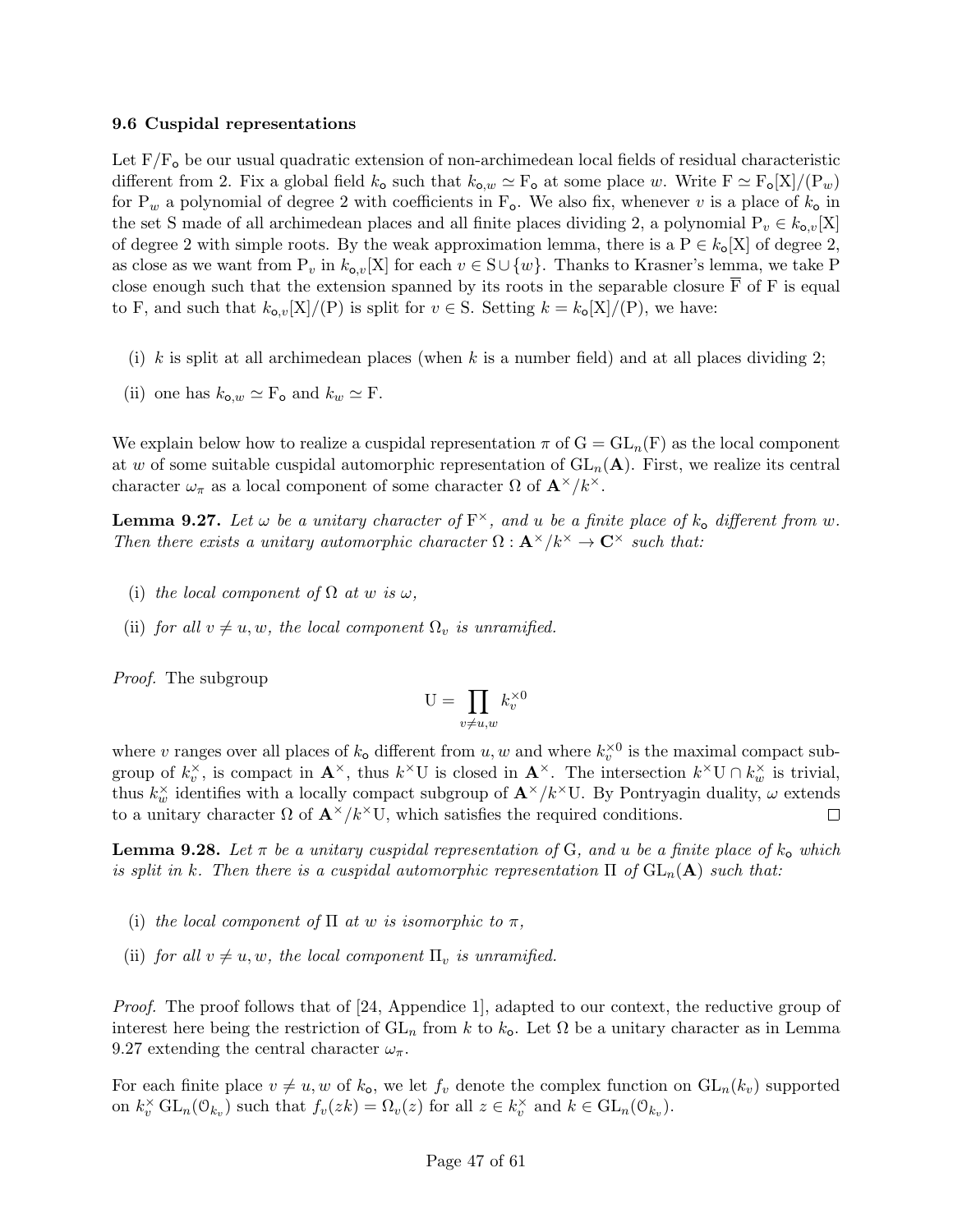If  $k_0$  is a number field and v is archimedean, we choose a smooth complex function  $f_v$  on  $GL_n(k_v)$ , compactly supported mod the centre  $k_v^{\times}$ , such that  $f_v(1) = 1$  and  $f_v(zg) = \Omega_v(z) f_v(g)$  for all elements  $z \in k_v^{\times}$  and  $g \in GL_n(k_v)$ .

We let  $f_w$  be a coefficient of  $\pi$  such that  $f_w(1) = 1$ .

Finally we choose a smooth complex function  $f_u$  on  $GL_n(k_u)$ , compactly supported mod the centre, such that  $f_u(1) = 1$  and  $f_u(zg) = \Omega_u(z) f_u(g)$  for all  $z \in k_u^{\times}$  and  $g \in GL_n(k_u)$ , and of support small enough such that

$$
f(g^{-1})f(\gamma g) = 0
$$
, for all  $g, \gamma \in \mathrm{GL}_n(k)$  such that  $\gamma \notin k^{\times}$ ,

where f is the product of all the  $f_v$ , as in [24, Appendice 1], top of p. 148.

We may also assume that  $f_v(g^{-1}) = \overline{f_v(g)}$  for all v and all  $g \in GL_n(k_v)$ .

Then there is a cuspidal automorphic representation  $\Pi$  of  $GL_n(\mathbf{A})$  such that  $f_v$  acts non-trivially on  $\Pi_v$  for each place v of  $k_o$ . In particular  $\Pi_w \simeq \pi$  and  $\Pi_v$  is unramified at every place different from w and u.  $\Box$ 

Now let us consider a cuspidal representation  $\pi$  of  $G \simeq GL_n(k_w)$ . The character  $\omega_{\pi} |\cdot|_w^{-s}$  is unitary for some  $s \in \mathbb{C}$ , thus  $\pi_1 = \pi |\det|_w^{-s}$  is unitary. Lemma 9.27 gives us a cuspidal automorphic representation  $\Pi_1$  of  $GL_n(\mathbf{A})$ . Denoting by  $|\cdot|$  the idelic norm on  $\mathbf{A}^{\times}/k^{\times}$ , the cuspidal automorphic representation  $\Pi = \Pi_1 |\det|^s$  has a local component at w isomorphic to  $\pi$ , and all its local compotents at  $v \neq w$ , u are unramified.

We recalled in Remark 9.21 that

$$
\epsilon_{\mathrm{As}}^{\mathrm{RS}}(s,\Pi_v,\psi_{\mathrm{o},v})=\epsilon_{\mathrm{As}}^{\mathrm{LS}}(s,\Pi_v,\psi_{\mathrm{o},v})
$$

when v is split (in particular when  $v = u$ ), hence from Theorem 9.13 and Theorem 9.26, we get

$$
\epsilon_{\mathrm{As}}^{\mathrm{RS}}(s,\Pi_w,\psi_{\mathrm{o},w})=\epsilon_{\mathrm{As}}^{\mathrm{LS}}(s,\Pi_w,\psi_{\mathrm{o},w}).
$$

Thus we have proved:

**Theorem 9.29.** Let  $\pi$  be a cuspidal representation of  $G = GL_n(F)$  and  $\psi_o$  be a non-trivial character of  $F_o$ . Then

$$
\epsilon_{\mathrm{As}}^{\mathrm{RS}}(s,\pi,\psi_{\mathrm{o}}) = \epsilon_{\mathrm{As}}^{\mathrm{LS}}(s,\pi,\psi_{\mathrm{o}}).
$$

When  $\pi$  is cuspidal, Theorem 9.29 tells us that

$$
\epsilon_{\text{As}}\left(\frac{1}{2},\pi,\psi_{\text{o}},\delta\right) = \omega_{\pi}(\delta)^{n-1} \cdot \lambda(F/F_{\text{o}},\psi_{\text{o}})^{-n(n-1)/2} \cdot \epsilon_{\text{As}}^{\text{LS}}\left(\frac{1}{2},\pi,\psi_{\text{o}}\right). \tag{9.30}
$$

If in addition  $\pi$  is distinguished, then combining this equality with Theorem 8.4 and since we have  $\omega_{\pi}(\delta^{-1}) = \omega_{\pi}(\delta)$  as  $\pi$  is distinguished and  $\delta^2 \in \mathbb{F}_\bullet^{\times}$ , we recover [1, Theorem 1.1] for distinguished cuspidal representations.

**Remark 9.31.** When  $\pi$  is cuspidal and  $\omega_{F/F_0}$ -distinguished, we may go in the opposite direction: applying [1, Theorem 1.1] together with (9.30) gives us the value of  $\epsilon_{\text{As}}(1/2, \pi, \psi_{\text{o}}, \delta)$  when  $\pi$  is cuspidal and  $\omega_{\rm F/F_0}$ -distinguished.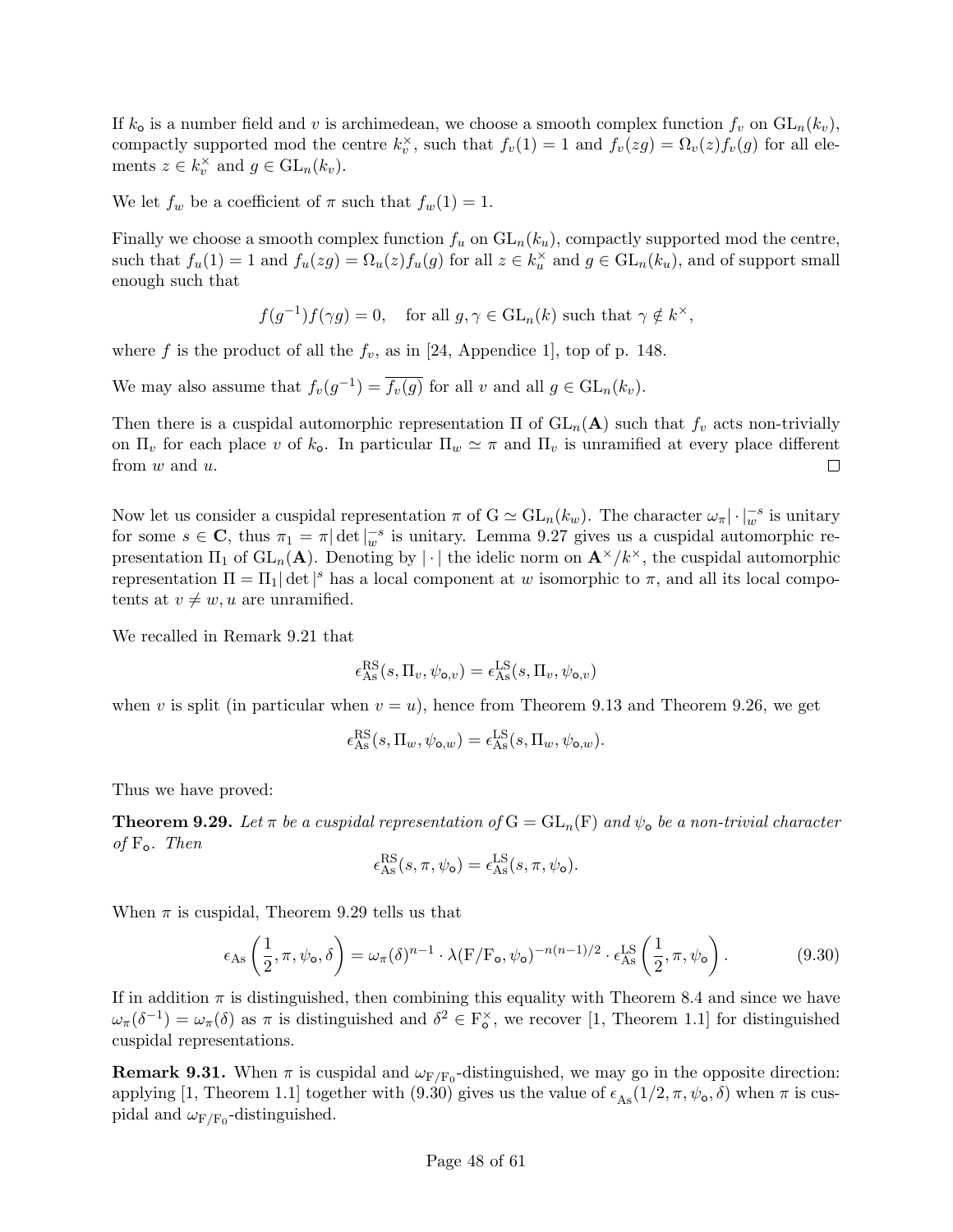**Remark 9.32.** It is shown in [1, Theorem 1.2] that the global Asai root number of a  $\sigma$ -self-dual cuspidal automorphic representation is 1. Hence, by Theorem 9.26, the same holds for the Asai factor defined via the Rankin–Selberg method. Globalizing local distinguished cuspidal representations as local components of distinguished cuspidal automorphic representations as in [45] or [22] and following the methods of [1], it is possible to prove that  $\epsilon_{\text{As}}(1/2, \pi, \psi_{\text{o}}, \delta) = 1$  by global methods as well. However our proof in this paper has the advantage that it is purely local.

Remark 9.33. In his recent preprint [7], Beuzart-Plessis extends Theorem 9.29 to all generic representations, using a global method as well.

## Appendix

#### A Some remarks in positive characteristic

We use the notation of Section 2 and Paragraph 9.1. In particular, G denotes the group  $GL_n(F)$ for some  $n \geq 1$ , and we have defined Asai local L-factors  $L_{As}(s, \pi)$ ,  $L_{As}^{LS}(s, \pi)$  and  $L_{As}^{Gal}(s, \pi)$  for all generic irreducible representations of G. We will first prove that these factors are all equal.

**Theorem A.1.** For any generic irreducible complex representation  $\pi$  of G, we have

$$
L_{\mathrm{As}}(s,\pi) = L_{\mathrm{As}}^{\mathrm{Gal}}(s,\pi) = L_{\mathrm{As}}^{\mathrm{LS}}(s,\pi).
$$

Proof. When F has characteristic 0, this follows from [35, 36, 37] and [5], [25].

Now we notice that the local results in [30, Section 3] hold in positive characteristic, and the global results of [30, Section 4] also hold in positive characteristic though written in characteristic 0 only. Indeed they refer to [19] which is for any global field. The main point is that [30, Theorem 5] is true for function fields, and its proof slightly simplifies because of the absence of archimedean places. This implies that, when F has characteristic  $p \neq 2$ , the equality

$$
L_{As}(s,\pi) = L_{As}^{LS}(s,\pi)
$$

holds for any discrete series representation: the ingredients which make the proof of [5, Theorem 1.6] work are then all available. Once again, notice that its proof simplifies in the positive characteristic case as there are no archimedean places to worry about.

Now notice that [36, Theorem 3.1] holds when F has characteristic p. Indeed its proof relies on [41, Theorem 3.1.2] which is for any non-archimedean local field of odd residual characteristic. Then the classification of generic distinguished representations in [37] relies only on the geometric lemma of Bernstein–Zelevinsky, the Bernstein–Zelevinsky explicit description of discrete series representations and their Jacquet modules, and the fact that a distinguished irreducible representation of G is  $\sigma$ -self-dual. All the aforementioned results are true in positive characteristic (different from 2 for the latter) hence the classification of [37] still holds when F has characteristic  $p$ .

Finally, the Cogdell–Piatetski-Shapiro method of derivatives to analyze the exceptional poles used in [35] still works in positive characteristic as well (for example the original paper [18] is written in arbitrary characteristic) hence the inductivity relation of  $L_{\text{As}}(s,\pi)$  for any generic irreducible representation (see [35, Proposition 4.22]) follows. All in all, when F has characteristic  $p$ , we have

$$
L_{\mathrm{As}}(s,\pi)=L_{\mathrm{As}}^{\mathrm{Gal}}(s,\pi)
$$

for any generic irreducible representation.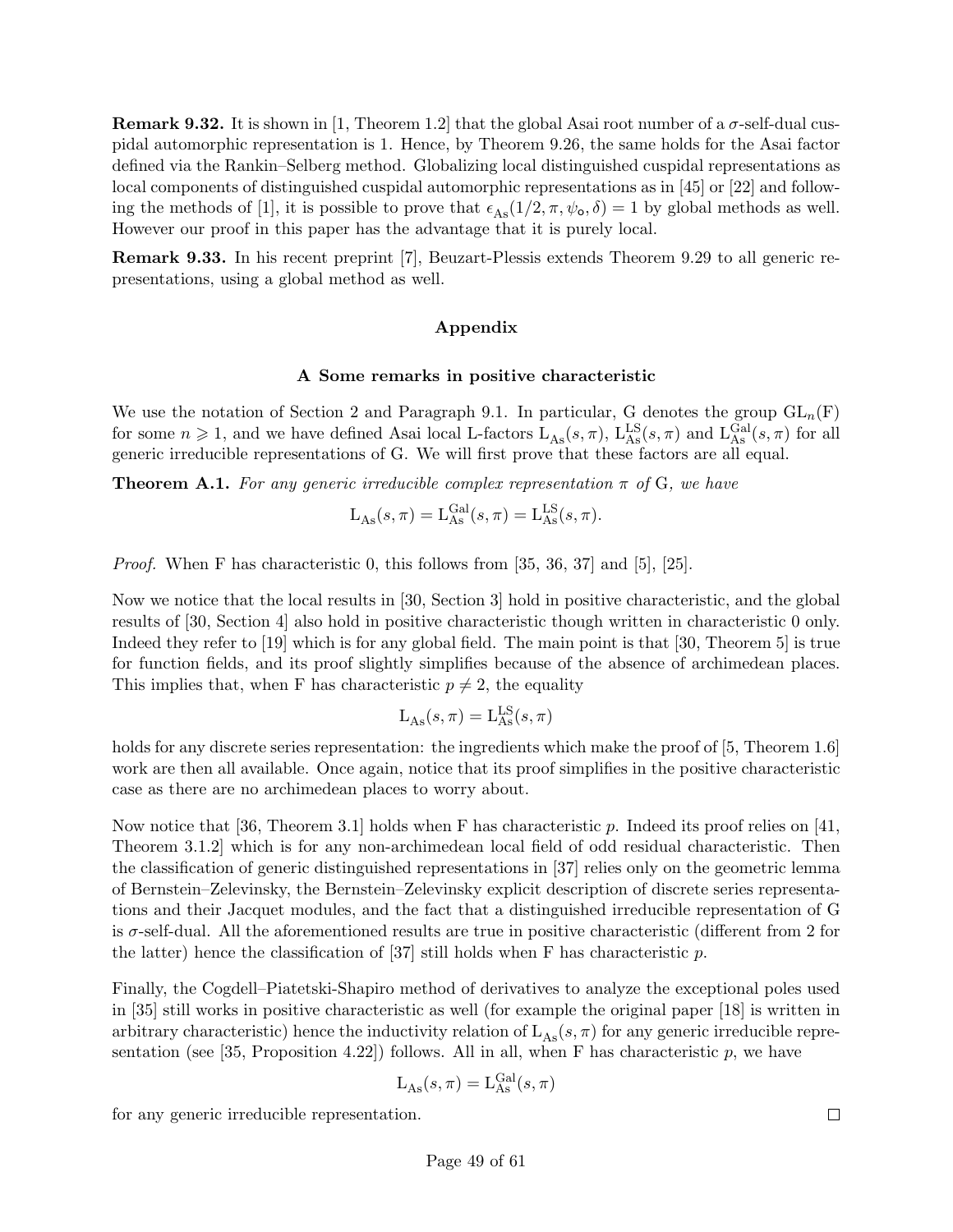We now prove that the dichotomy theorem of [30] and [2] holds when F has characteristic p.

**Theorem A.2.** Let  $\pi$  be a  $\sigma$ -self-dual discrete series representation of G. Then  $\pi$  is either distinguished or  $\omega_{\mathrm{F/F}_\mathrm{o}}$ -distinguished, but not both.

Proof. When F has characteristic 0, this is [30, Theorem 4] and [2, Corollary 1.6].

Assume that F has characteristic p. If  $\pi$  is a discrete series representation of G and  $\omega$  is a character of  $F^{\times}$  extending  $\omega_{F/F_0}$ , the equality

$$
L(s,\pi,\pi^\sigma)=L_{\mathrm{As}}(s,\pi)\cdot L_{\mathrm{As}}(s,\omega\otimes\pi)
$$

becomes a consequence of the relation

$$
\mathrm{Ind}'_{F/F_o}(\rho(\pi)\otimes \rho(\pi)^{\sigma})=\mathrm{M}'_{F/F_o}(\rho(\pi))\oplus \omega_{F/F_o}\mathrm{M}'_{F/F_o}(\rho(\pi)).
$$

Then, if  $\pi$  is  $\sigma$ -self-dual, the Rankin–Selberg local L-factor  $L^{RS}(s, \pi, \pi^{\sigma})$  has a simple pole at  $s = 0$ according to Proposition 8.1 and Theorem 8.2 of [28], hence either  $L_{\text{As}}(s,\pi)$  or  $L_{\text{As}}(s,\omega \otimes \pi)$  has a pole at  $s = 0$  but not both. Finally one concludes appealing to [36, Proposition 3.4] (the paper [36] is valid for F of characteristic p as it only relies on the paper [41] which is true in this setting).  $\Box$ 

Notice that [47] gives a purely local proof of Theorem A.2 when  $\pi$  is cuspidal.

## B Modular versions of results by Bruhat, Kable and Ok

In this appendix, which culminates in B.3, we generalize three results which were known for complex representations only.

In B.1, we generalize a result of Bruhat on equivariant distributions to the case of smooth representations of a locally profinite group with coefficients in an (almost) arbitrary commutative ring. For complex representations, a formal proof can be found in an unpublished version of Rodier's paper [46] on Whittaker models. The result is also stated in [46] as Theorem 4 and refers to Bruhat's thesis as a reference.

## B.1 A modular version of a result of Bruhat on equivariant distributions

In this subsection, G is a locally profinite group, H is a closed subgroup of G and R is a commutative ring with unit. We assume that there is a right invariant R-valued measure dh on H giving measure 1 to some compact open subgroup of H. According to [54, I.2.4], this is equivalent to assuming that H has a compact open subgroup whose pro-order is invertible in R.

Let  $\rho$  be a smooth representation of H on an R-module V. Write  $\mathcal{C}_c^{\infty}(\mathsf{G}, V)$  for the space of locally constant, compactly supported functions on G with values in V, which canonically identifies with  $\mathcal{C}_c^{\infty}(\mathsf{G},\mathsf{R})\otimes V$ , and write  $\text{ind}_{\mathsf{H}}^{\mathsf{G}}(\rho)$  for the compact induction of  $\rho$  to  $\mathsf{G}$ . Both are equipped with an action of G by right translations, denoted  $g \cdot f : x \mapsto f(xg)$  for all  $g, x \in \mathsf{G}$ .

We denote by  $\delta = \delta_H$  the character of H such that  $d(xh) = \delta(x)dh$  for all  $x \in H$ , that is

$$
\int_{\mathsf{H}} f(xh) \, dh = \delta(x)^{-1} \cdot \int_{\mathsf{H}} f(h) \, dh
$$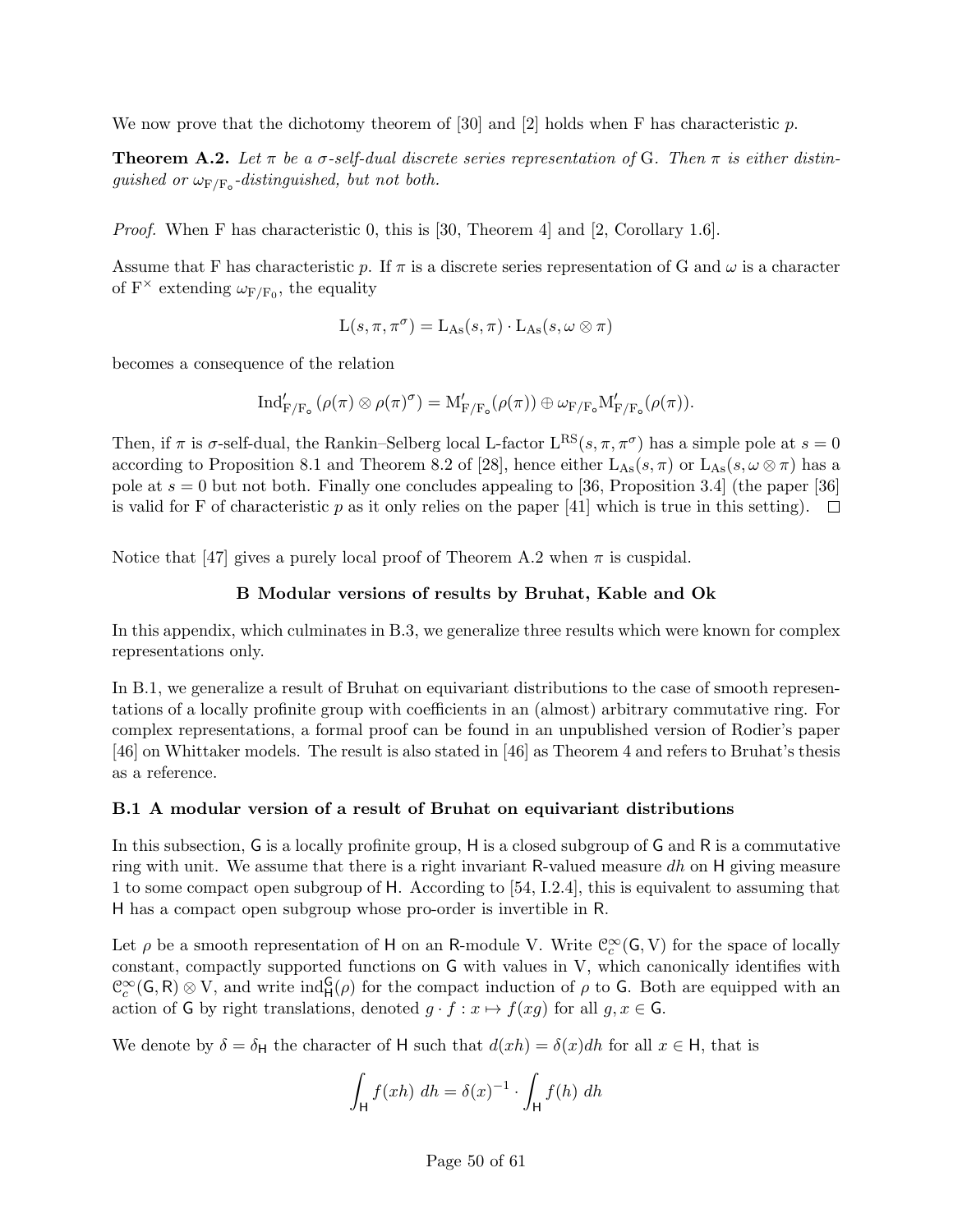for all  $f \in \mathcal{C}^{\infty}_{c}(\mathsf{H}, \mathsf{R})$  and  $x \in \mathsf{H}$ . We will use the fact that

$$
\int_{\mathsf{H}} f(h^{-1}) \, dh = \int_{\mathsf{H}} \delta(h)^{-1} f(h) \, dh
$$

as well as the fact that the restriction of  $\delta$  to any compact open subgroup of H is trivial.

We start with the following lemma, proved by Rodier in [46, Proposition 1]. Unlike Rodier, we use unnormalized induction.

**Lemma B.1.** (i) For all  $f \in \mathcal{C}_c^{\infty}(\mathsf{G}, V)$ , the function

$$
p(f) : g \mapsto \int_{\mathsf{H}} \tau(h^{-1}) f(hg) \ dh
$$

is in  $\mathrm{ind}_{\mathsf{H}}^{\mathsf{G}}(\tau)$ .

- (ii) The map  $p: \mathbb{C}_c^{\infty}(\mathsf{G}, V) \to \text{ind}_{\mathsf{H}}^{\mathsf{G}}(\tau)$  defined in (i) is surjective.
- (iii) The map p is  $G$ -equivariant and, for all  $f \in C_c^{\infty}(G, V)$  and  $x \in H$ , one has

$$
p(f_x) = p(\delta(x)^{-1}\tau(x)f)
$$

where  $f_x$  is the function  $g \mapsto f(xg)$ .

*Proof.* First, we prove (i). For all  $q \in \mathsf{G}$ , the integral

$$
\int_{\mathsf{H}} \tau(h^{-1}) f(hg) \ dh
$$

is a finite sum since f is smooth and compactly supported. For any  $x \in H$  and  $g \in G$ , one has

$$
p(f)(xg) = \int_{H} \tau(h^{-1}) f(hxg) \, dh = \int_{H} \tau(xh^{-1}) f(hg) \, dh = \tau(x) \left( p(f)(g) \right)
$$

since dh is right invariant. It follows that  $p(f)$  is in  $\text{ind}_{H}^{G}(\tau)$ .

Let us prove (ii). Given  $v \in V$  and  $g \in G$ , there is an open subgroup J of G such that  $H \cap gJg^{-1}$  leaves v invariant and its measure is invertible in R. Let  $\phi : G \to V$  be the function supported in HgJ and defined by  $\phi(hgj) = \tau(h)v$  for all  $h \in H$  and  $j \in J$ . It belongs to  $ind_H^G(\tau)$ , and the linear span of all such maps is the full induced representation, hence it suffices to show that such a  $\phi$  is in the image of p to prove that p is surjective. Let  $f : G \to V$  be the function supported in gJ and defined for all  $x \in gJ$  by

$$
f(x) = \frac{1}{dh(\mathsf{H} \cap g\mathsf{J} g^{-1})} \cdot v.
$$

One checks immediately that  $f \in \mathcal{C}_c^{\infty}(\mathsf{G}, V)$  and  $p(f) = \phi$ .

Finally, let us prove (iii). One has

$$
p(f_x) = \int_{H} \tau(h^{-1}) f(xhg) \, dh = \int_{H} \tau(h^{-1}x) f(hg) \delta(x)^{-1} \, dh = \int_{H} \tau(h^{-1}) \left( \delta(x)^{-1} \tau(x) f(hg) \right) \, dh
$$

which is indeed equal to  $p(\delta(x)^{-1}\tau(x)f)$ .

 $\Box$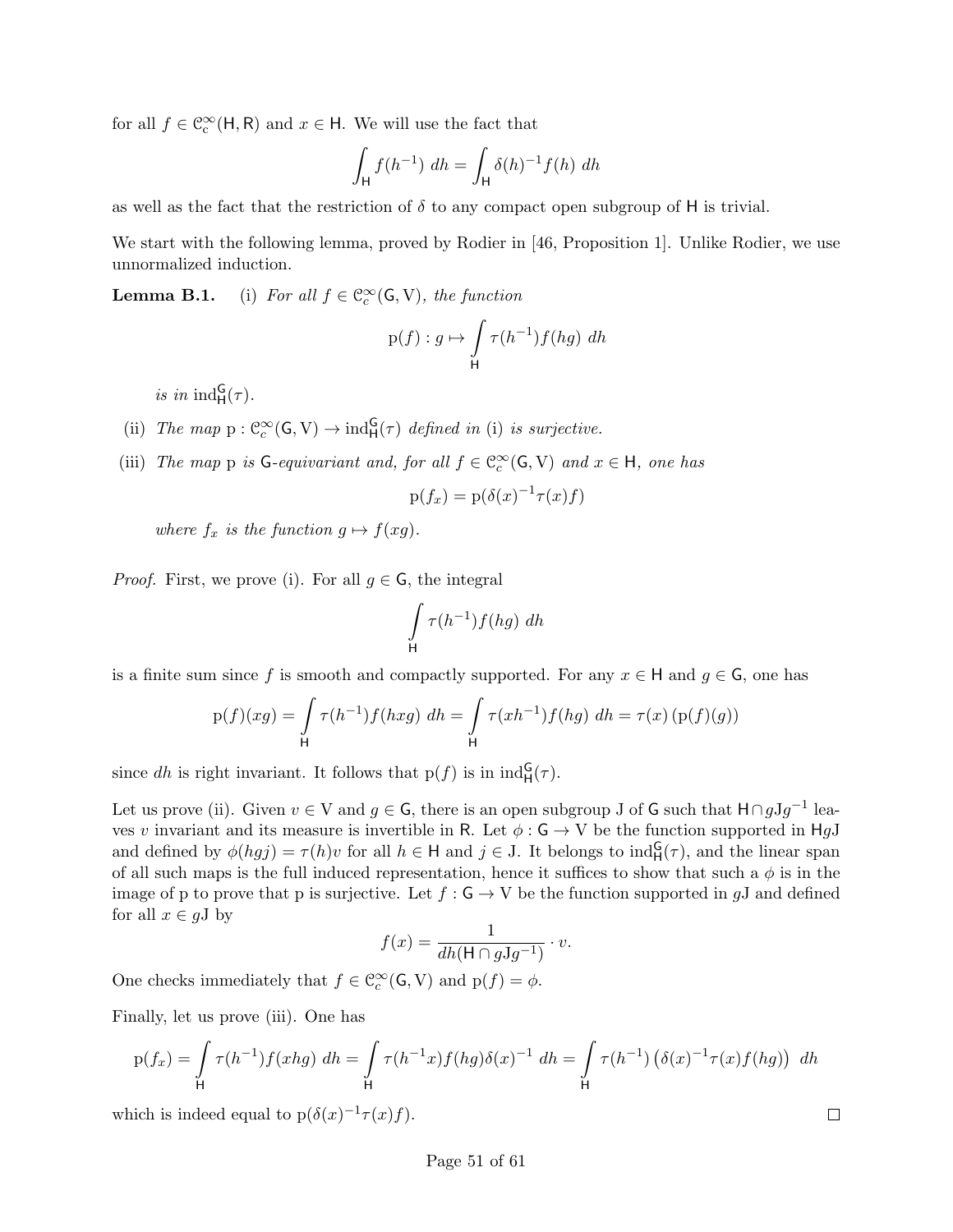**Remark B.2.** One can reformulate Lemma B.1(iii) as follows. The space  $\mathcal{C}_c^{\infty}(\mathsf{G}, V)$  has an action of G by right translations, as well as an action of H defined by

$$
x \odot f : g \mapsto \delta(x)^{-1} \tau(x) f(x^{-1}g). \tag{B.3}
$$

for all  $x \in H$  and  $f \in \mathcal{C}_c^{\infty}(\mathsf{G}, V)$ . Then the map p is **G**-equivariant and H-invariant.

Recall that, given  $f \in \mathcal{C}_c^{\infty}(\mathsf{G}, V)$  and  $x \in \mathsf{H}$ , we write  $f_x$  for the function  $g \mapsto f(xg)$ .

**Lemma B.4.** (i) Let  $\mathscr L$  be a linear form on  $\mathbb C_c^\infty(\mathsf G,\mathsf V)$  such that

$$
\mathcal{L}(f_x) = \mathcal{L}(\delta(x)^{-1}\tau(x)f) \tag{B.5}
$$

for all  $f \in \mathcal{C}_c^{\infty}(\mathsf{G}, V)$  and  $x \in \mathsf{H}$ . Then there is a unique linear form  $\mathscr{L}'$  on  $\text{ind}_{\mathsf{H}}^{\mathsf{G}}(\tau)$  such that  $\mathscr{L} = \mathscr{L}' \circ p.$ 

(ii) The map  $\mathscr{L}' \mapsto \mathscr{L}' \circ p$  is an isomorphism of R-modules:

$$
\mathrm{Hom}_R(\mathrm{ind}_H^G(\tau),R)\simeq \mathrm{Hom}_H(\mathcal{C}_c^\infty(G,V),R)
$$

where the right hand side is made of all linear forms on  $\mathcal{C}_c^{\infty}(\mathsf{G}, V)$  satisfying (B.5).

*Proof.* First, we notice that, if  $\mathscr{L}'$  is a linear form on  $\text{ind}_{H}^{G}(\tau)$ , then  $\mathscr{L} = \mathscr{L}' \circ p$  is a linear form on  $\mathcal{C}_c^{\infty}(\mathsf{G}, V)$  satisfying (B.5), by Lemma B.1.

Now let  $\mathscr L$  be a linear form on  $\mathcal C_c^\infty(\mathsf G,\mathsf V)$  satisfying (B.5). We denote by p' the natural projection from  $\mathcal{C}_c^{\infty}(\mathsf{G},\mathsf{R})$  onto  $\mathcal{C}_c^{\infty}(\mathsf{H}\backslash \mathsf{G},\mathsf{R})$  defined by

$$
p'(\phi)(g) = \int_{\mathsf{H}} \phi(hg) \ dh.
$$

Note that  $\mathcal{C}_c^{\infty}(\mathsf{H}\backslash\mathsf{G},\mathsf{R})$  is the compact induction  $\mathrm{ind}_{\mathsf{H}}^{\mathsf{G}}(1)$  of the trivial R-character of H, thus p' is a particular case of the projection given by Lemma B.1 when one chooses for  $\rho$  the trivial character. Let us fix  $f \in \mathcal{C}_c^{\infty}(\mathsf{G}, V)$  and  $\phi \in \mathcal{C}_c^{\infty}(\mathsf{G}, \mathsf{R})$ , and notice that both  $\phi \mathrm{p}(f)$  and  $\mathrm{p}'(\phi)f$  considered as functions on  $G$  are in  $\mathcal{C}_c^{\infty}(G, V)$ . We are going to prove that

$$
\mathscr{L}(\phi p(f)) = \mathscr{L}(p'(\phi)f).
$$

Let K be a compact open subgroup of H leaving f and  $\phi$  fixed under left translations, and acting trivially on all vectors in the image of  $f$  (which is possible for the linear span of the image of  $f$  in V is finite dimensional). One defines the compact subset:

$$
C = K \left[ \left( \text{supp}(f) \, \text{supp}(\phi)^{-1} \cup \text{supp}(\phi) \, \text{supp}(f)^{-1} \right) \cap H \right] K
$$

of H. It is stable under  $x \mapsto x^{-1}$  and K-bi-invariant. We claim that there is a compact open subgroup U of K such that:

- (i) one has  $xUx^{-1} \subseteq K$  for all  $x \in C$ , and
- (ii) the pro-order of U is invertible in R.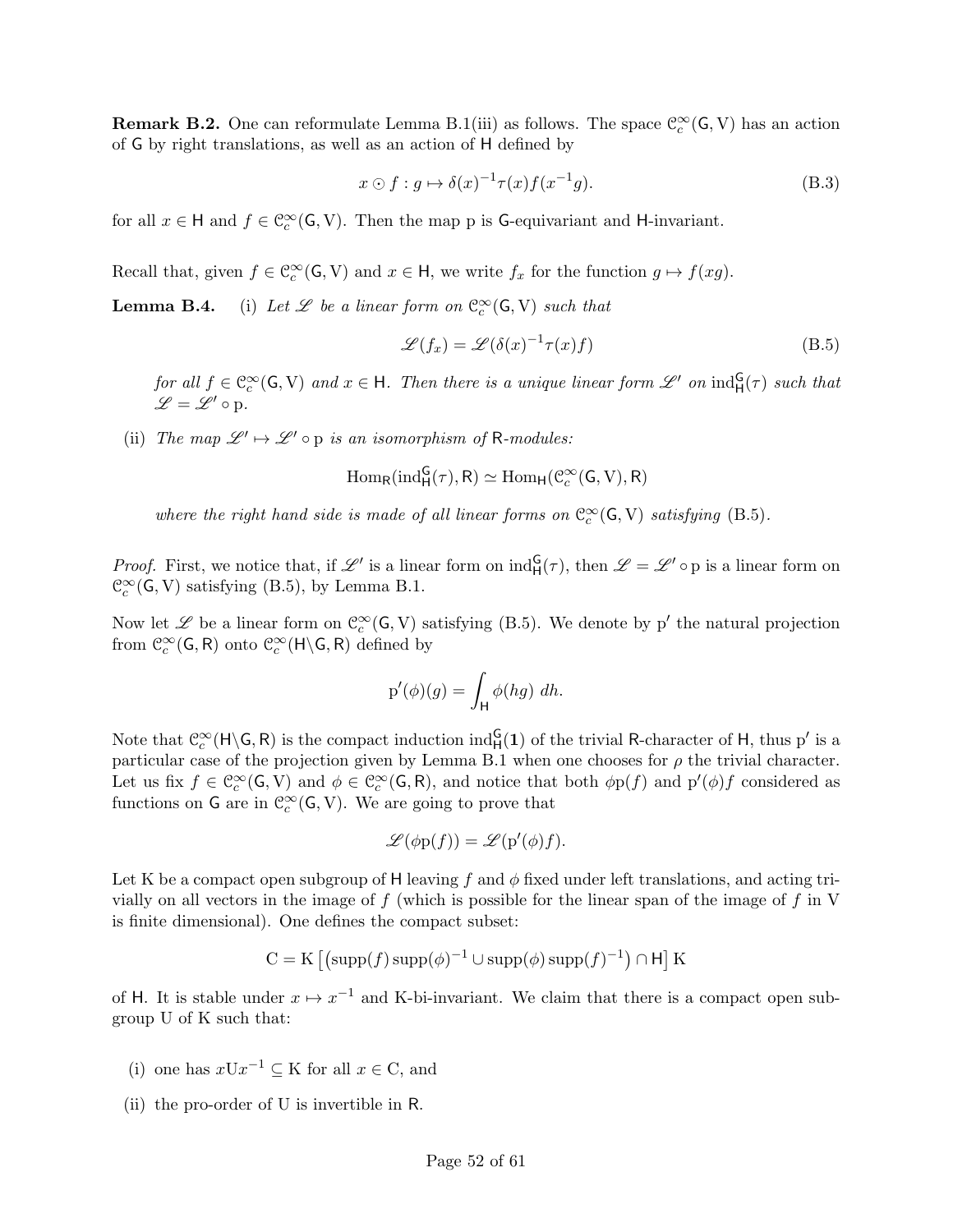Indeed, consider the continuous function  $\mu : \mathsf{H} \times \mathsf{H} \to \mathsf{H}$  defined by  $(x, y) \mapsto xyx^{-1}$ . The preimage  $\mu^{-1}(K)$  is an open subset of  $H \times H$  containing  $C \times \{1\}$ . For all  $x \in C$ , there are an open neighbourhood  $B_x$  of x and a compact open subgroup  $U_x$  of H such that  $B_x \times U_x$  is contained in  $\mu^{-1}(K)$ . As C is compact,  $C \times \{1\}$  is contained in the union of finitely many  $B_x \times U_x$ . The intersection U of these finitely many  $U_x$  satisfies (i). To get (ii), one chooses a small enough open subgroup of U.

We are now in a position to prove the sought equality. First notice that, for all  $g \in \mathsf{G}$ , the function  $h \mapsto \phi(g)\tau(h)^{-1}f(hg)$  is constant on any U-double coset in C. Let A be a set of representatives of U\C/U. Writing  $k(a) = dh(UaU)$  for all  $a \in A$ , and noticing that  $\phi(g)\tau(h)^{-1}f(hg)$  vanishes when  $h \notin \text{supp}(f) \text{supp}(\phi)^{-1}$ , we get

$$
\phi p(f)(g) = \int_{C} \phi(g)\tau(h)^{-1}f(hg) dh = \sum_{a} k(a)\phi(g)\tau(a^{-1})f_a(g)
$$
 (B.6)

for all  $q \in \mathsf{G}$ , where a ranges over A.

Similarly, using the formula

$$
p'(\phi)(g) = \int_{\mathsf{H}} \phi(hg) \, dh = \int_{\mathsf{H}} \delta(h)^{-1} \phi(h^{-1}g) \, dh
$$

for all  $g \in \mathsf{G}$ , one has

$$
p'(\phi)f = \sum_{a} k(a)\delta(a)^{-1}\phi_{a^{-1}}f.
$$

Hence

$$
\mathcal{L}(\mathbf{p}'(\phi)f) = \sum_{a} k(a) \mathcal{L}(\delta(a)^{-1} \phi_{a^{-1}} f)
$$

$$
= \sum_{a} k(a) \mathcal{L}(\delta(a)^{-1} (\phi f_{a})_{a^{-1}})
$$

$$
= \sum_{a} k(a) \mathcal{L}(\tau(a)^{-1} \phi f_{a})
$$

which is equal to  $\mathscr{L}(\phi p(f))$  by (B.6).

Now, by Lemma B.1(ii), there is  $\phi \in C_c^{\infty}(\mathsf{G}, \mathsf{R})$  such that  $p'(\phi)$  is equal to 1 on supp(f). For such a  $\phi$ , one has  $\mathscr{L}(f) = \mathscr{L}(\phi p(f))$ . From this latter equality, we deduce that the kernel of p is contained in that of  $\mathscr{L}$ , which proves Lemma B.4.  $\Box$ 

Now let H' be another closed subgroup of G and  $\chi$  be an R-character of H'. Let  $\mathscr L$  be a linear form as in Lemma B.4 and suppose that one has

$$
\mathcal{L}(y \cdot f) = \chi(y)\mathcal{L}(f), \quad f \in \mathcal{C}_c^{\infty}(\mathsf{G}, \mathsf{V}), \quad y \in \mathsf{H}'.
$$
 (B.7)

Then, by uniqueness of the linear form  $\mathscr{L}'$  corresponding to  $\mathscr{L}$ , one has

$$
\mathcal{L}'(y \cdot \phi) = \chi(y)\mathcal{L}'(\phi), \quad \phi \in \text{ind}_{\mathsf{H}}^{\mathsf{G}}(\tau). \tag{B.8}
$$

We arrive to the following result which we shall use many times hereunder.

**Corollary B.9.** The map  $\mathscr{L}' \mapsto \mathscr{L}' \circ p$  is an isomorphism of R-modules between:

- (i) linear forms  $\mathscr{L}'$  on  $\text{ind}_{H}^{G}(\tau)$  satisfying (B.8), and
- (ii) linear forms  $\mathscr L$  on  $\mathcal{C}_c^{\infty}(\mathsf{G},\mathsf{V})$  satisfying (B.5) and (B.7).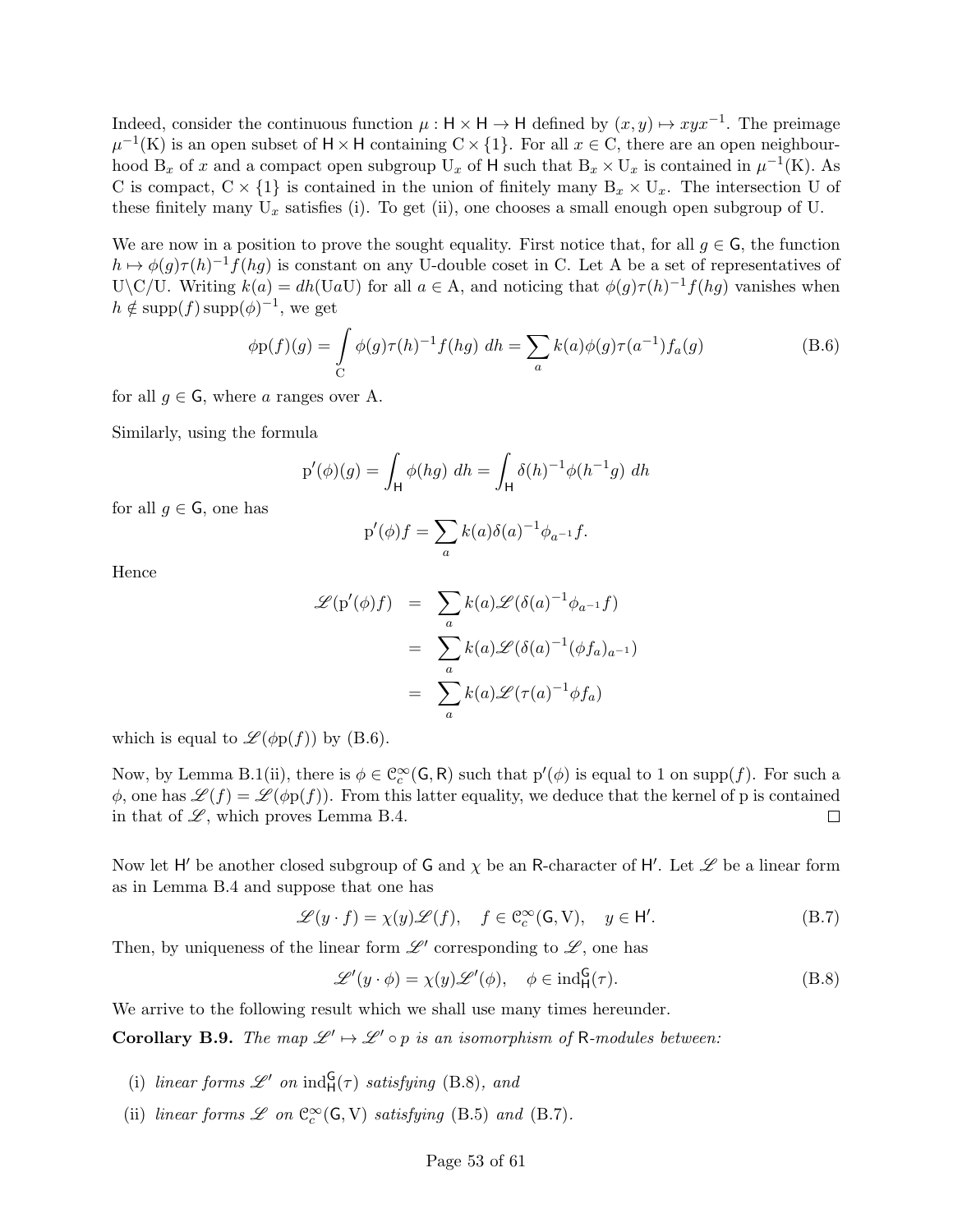## B.2 A modular version of a result of Kable

In this subsection, we generalize a result of Kable ([30, Proposition 1]) to the case of smooth representations of  $GL_n(F)$  with coefficients in a commutative ring with sufficiently many roots of unity of p-power order and in which  $p$  is invertible. In fact, we expand and simplify Kable's proof, appealing to Theorem B.4 when he appeals to Warner [55].

We go back to the main notation of the paper: G is the group  $GL_n(F)$  where  $F/F_o$  is a quadratic extension,  $\sigma$  is the Galois involution and P is the mirabolic subgroup of G. We also write G' for the group  $GL_{n-1}(F)$  considered as a subgroup of G in the usual way, and P' for the mirabolic subgroup of G'. Denoting by U the unipotent radical of P, one has the semi-direct product decomposition  $P = G'U$ .

We also assume that R is a commutative ring with unit, such that  $p$  is invertible in R and there is a non-trivial R-character  $\psi_{\mathbf{o}}$  of  $F_{\mathbf{o}}$ .

Let  $\psi_{\text{U}}$  be the restriction to U of the standard  $\sigma$ -self-dual non-degenerate character  $\psi$  of N defined by (8.2) for some non-zero  $\delta \in \mathcal{F}^{\times}$  of trace 0.

Since p is invertible in R and G is locally pro-p, there is a non-zero right invariant measure dh on P'U with values in R, giving measure 1 to some compact open subgroup. Given any smooth representation  $\tau$  of P' on an R-module V, we denote by  $\tau \otimes \psi_U$  the representation of P'U defined by

$$
\tau\otimes\psi_{\mathbf{U}}:xu\mapsto\psi_{\mathbf{U}}(u)\tau(x)
$$

for  $x \in P'$  and  $u \in U$ . Following [6], we set

$$
\Phi^+(\tau) = \mathrm{ind}_{P'U}^P(\tau \otimes \psi_U).
$$

This defines a functor from smooth R-representations of  $P'$  to smooth R-representations of P. Note that, since we use the unnormalized version of the functor  $\Phi^+$  as in [6], we do not have to worry about the existence of a square root of  $q$  in R.

We will write  $\nu$  and  $\nu_0$  for the unramified characters  $g \mapsto |\det(g)|$  and  $g \mapsto |\det(g)|_0$ , respectively.

**Proposition B.10.** For any smooth R-representation  $\tau$  of P' and any character  $\chi$  of P<sup> $\sigma$ </sup>, one has an isomorphism:

$$
\mathrm{Hom}_{P^{\sigma}}(\Phi^+(\tau), \chi) \simeq \mathrm{Hom}_{P'^{\sigma}}(\tau, \chi \nu_{\mathsf{o}})
$$

of R-modules.

*Proof.* First, we apply Corollary B.9 with  $G = P$ ,  $H = P'U$  and  $\rho = \tau \otimes \psi_U$ . Since the character  $\delta_{P'U}$ associated with P'U is equal to  $\nu^2$ , we get an isomorphism of R-modules from  $\text{Hom}_{\text{P}^{\sigma}}(\Phi^+(\tau), \chi)$  to the space of all linear forms T on  $\mathcal{C}_c^\infty(\mathbf{P},\mathbf{V})$  such that:

$$
\mathcal{T}(g_{\mathbf{o}} \cdot f) = \chi(g_{\mathbf{o}}') \cdot \mathcal{T}(f), \tag{B.11}
$$

$$
T(u_{\mathbf{o}} \cdot f) = T(f), \tag{B.12}
$$

$$
\mathcal{T}(f_g) = \mathcal{T}(\nu(g)^{-2}\tau(g)f),\tag{B.13}
$$

$$
T(f_u) = \psi_U(u)T(f), \qquad (B.14)
$$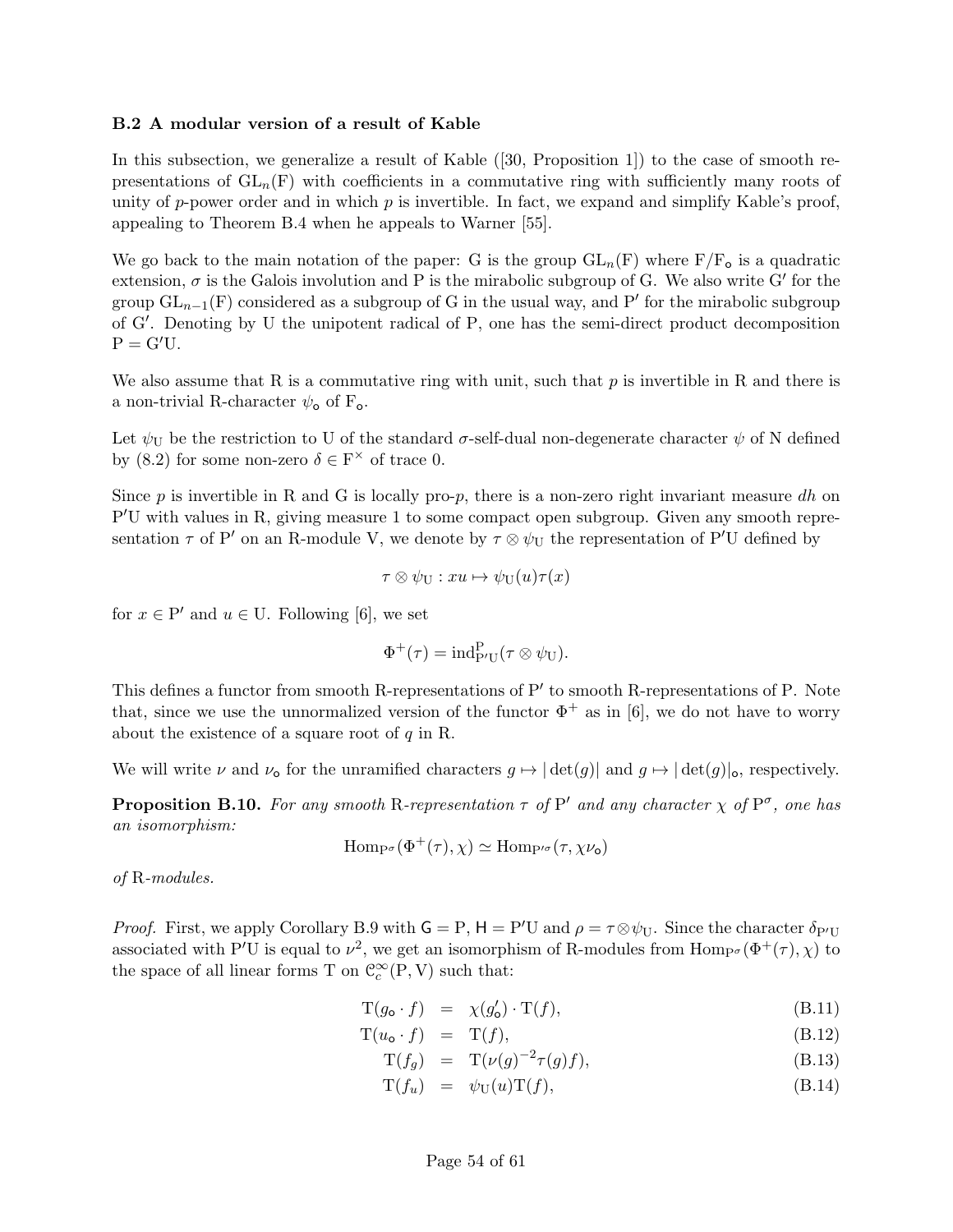for all  $g_0 \in G'^{\sigma}$ ,  $u_0 \in U^{\sigma}$ ,  $g \in P'$ ,  $u \in U$  and  $f \in C_c^{\infty}(\mathbb{P}, V)$ . We now consider the R-linear map  $\mathscr A$ from  $\mathcal{C}_c^{\infty}(\mathbf{P}, \mathbf{V})$  to  $\mathcal{C}_c^{\infty}(\mathbf{P}^{\prime} \mathbf{G}^{\prime \sigma}, \mathbf{V})$  defined by

$$
\mathscr{A}(f) : x \mapsto \int\limits_{\mathcal{U}} \psi_{\mathcal{U}}^{-1}(u) f(ux) \, du
$$

for all  $f \in \mathcal{C}_c^{\infty}(\mathbb{P}, V)$  and  $x \in \mathbb{P}'\mathbb{G}'^{\sigma}$ , where du is some right invariant measure on U. It is obtained by composing the map

$$
f \mapsto \left(x \mapsto \int\limits_{\mathcal{U}} \psi_{\mathcal{U}}^{-1}(u) f(ux) \, du\right),
$$

with  $x \in G'$ , with the restriction map from  $\mathcal{C}_c^{\infty}(G', V)$  to  $\mathcal{C}_c^{\infty}(P'G'^{\sigma}, V)$ . The former is surjective since  $\mathcal{C}_c^{\infty}(P, V)$  canonically identifies with  $\mathcal{C}_c^{\infty}(U, R) \otimes \mathcal{C}_c^{\infty}(G', V)$ , and so is the latter since  $P'G'^{\sigma}$  is a closed subset of G' (for it is made of all matrices in G' the last row of which is fixed by  $\sigma$ ). Thus the adjoint map

$$
\mathscr{A}^* : \text{Hom}_{R}(\mathcal{C}_c^{\infty}(P'G'^{\sigma}, V), R) \to \text{Hom}_{R}(\mathcal{C}_c^{\infty}(P, V), R)
$$
(B.15)

is injective. We claim that its image is the space of all linear forms T satisfying (B.12) and (B.14).

First, let us check that the image of  $\mathscr{A}^*$  is contained in that space. Indeed, given a linear form S in the left hand side of (B.15) and  $f \in \mathcal{C}_c^{\infty}(\mathcal{P}, V)$ , one has  $\mathscr{A}(f_u) = \psi_{\mathcal{U}}(u) \mathscr{A}(f)$  for all  $u \in \mathcal{U}$  and

$$
\mathscr{A}(u_{\mathbf{o}} \cdot f)(x) = \int_{U} \psi_{U}^{-1}(u) f(uxu_{\mathbf{o}}) du
$$
  

$$
= \psi_{U}^{-1}(xu_{\mathbf{o}}x^{-1}) \int_{U} \psi_{U}^{-1}(u) f(ux) du
$$

for all  $x \in P'G'^\sigma$  and  $u_0 \in U^\sigma$ . Since  $\psi_U(xu_0x^{-1}) = 1$  for all  $x \in P'G'^\sigma$ , this is equal to  $\mathscr{A}(f)(x)$  as expected. (Note that we used the fact that  $\psi_U$  is trivial on  $U^{\sigma}$ .) To prove surjectivity, we follow the second paragraph of the proof of [30, Proposition 1] at p. 797.

Now consider a linear form S on  $\mathcal{C}_c^{\infty}(P'G'^{\sigma}, V)$ . We check immediately that  $\mathscr{A}^*(S) = S \circ \mathscr{A}$  satisfies (B.11) if and only if

$$
S(g'_{o} \cdot f) = \chi(g'_{o}) \cdot S(f) \tag{B.16}
$$

for all  $f \in \mathcal{C}_c^{\infty}(\mathrm{P}^\prime\mathrm{G}^{\prime\sigma}, V)$  and  $g_\mathsf{o}^\prime \in \mathrm{G}^{\prime\sigma}$ . On the other hand, S  $\circ \mathscr{A}$  satisfies (B.13) if and only if

$$
S(f_{p'}) = S(\nu^{-1}(p')\tau(p')f)
$$
\n(B.17)

for all  $f \in \mathcal{C}_c^{\infty}(\mathrm{P}'\mathrm{G}'^{\sigma}, V)$  and  $p' \in \mathrm{P}'$ . Indeed, notice that

$$
\mathscr{A}(f_{p'})(x) = \int_{U} \psi_{U}^{-1}(u) f(p'ux) du
$$
  
= 
$$
\int_{U} \psi_{U}^{-1}(p'up'^{-1}) f(up'x) \nu^{-1}(p') du
$$
  
= 
$$
\int_{U} \psi_{U}^{-1}(u) f(up'x) \nu^{-1}(p') du
$$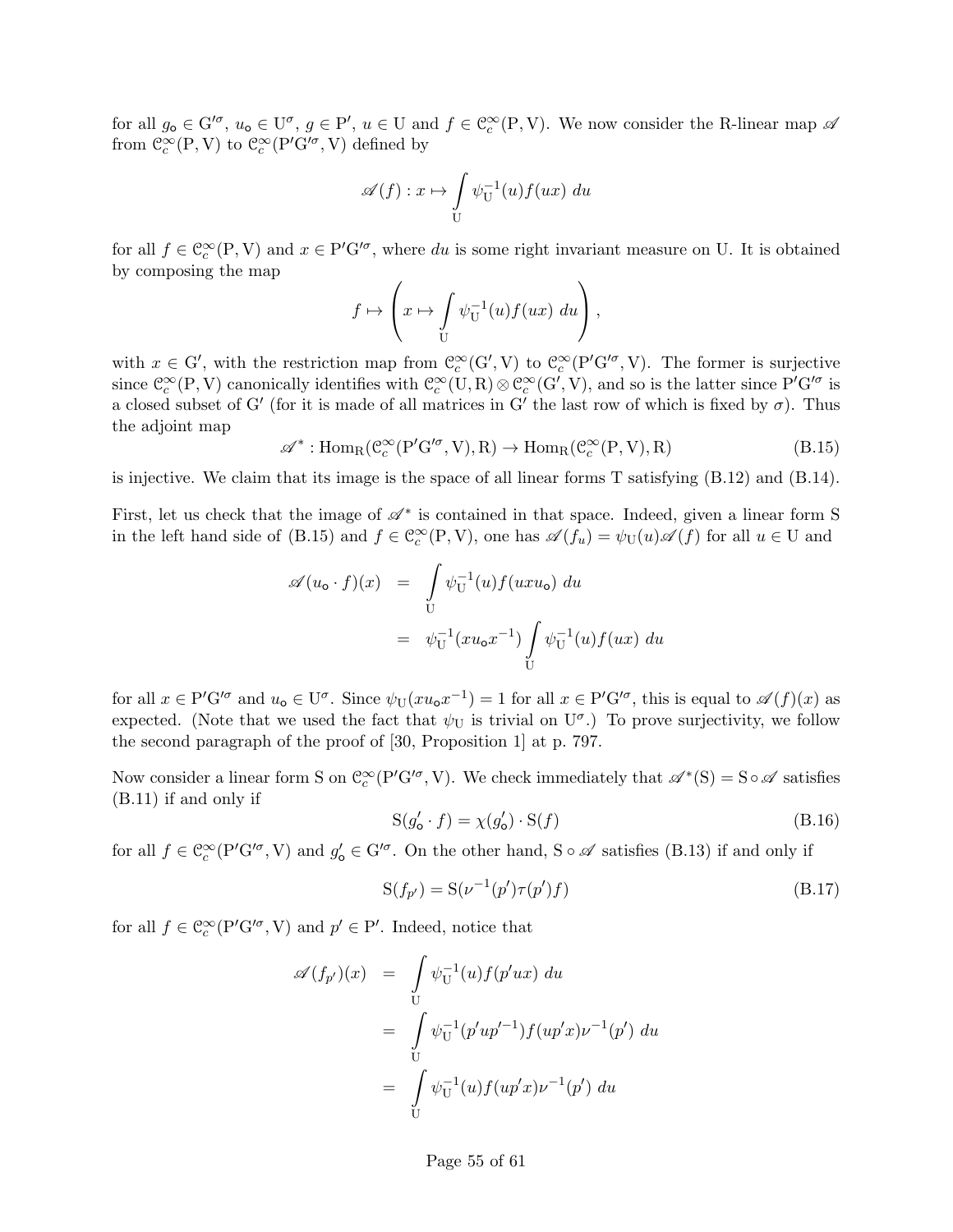for all  $f \in \mathcal{C}_c^{\infty}(\mathbb{P}, V)$ ,  $x \in \mathbb{P}'\mathbb{G}'^{\sigma}$  and  $p' \in \mathbb{P}'$ , where the second equality follows from the fact that the character  $\delta_{P'}$  associated with P' is  $\nu$ , and the third one from the fact that P' normalizes  $\psi_U$ . It follows that  $\mathscr{A}^*$  induces an isomorphism of R-modules between:

- (i) the space of linear forms T on  $\mathcal{C}_c^{\infty}(P, V)$  satisfying (B.11), (B.12), (B.13) and (B.14), and
- (ii) the space of linear forms S on  $C_c^{\infty}(\mathrm{P}'\mathrm{G}'^{\sigma}, \mathrm{V})$  satisfying (B.16) and (B.17).

Now consider the map  $(x, y) \mapsto x^{-1}y$  from  $P' \times G'^{\sigma}$  onto  $P'G'^{\sigma}$ . It identifies  $P'G'^{\sigma}$  with the homogeneous space  $P'^{\sigma}\setminus (P' \times G'^{\sigma})$  where  $P'^{\sigma} = P' \cap G'^{\sigma}$  is diagonally embedded in  $P' \times G'^{\sigma}$ . This thus identifies the space  $\mathbb{C}_c^{\infty}(P'G'^{\sigma}, V)$  with the compact induction  $\text{ind}_{P'^{\sigma}}^{P' \cap G'^{\sigma}}(\mathbf{1} \otimes V)$  where  $\mathbf{1} \otimes V$  denotes the trivial representation of P<sup>'*σ*</sup> on V. Namely,  $f \in \mathbb{C}_c^{\infty}(\mathrm{P}'\mathrm{G}'^{\sigma}, V)$  identifies with the function  $\phi$  on  $P' \cap G'^{\sigma}$  defined by  $\phi(x, y) = f(x^{-1}y)$  for  $(x, y) \in P' \cap G'^{\sigma}$ . This thus gives us an isomorphism of R-modules between:

- (i) the space of linear forms S on  $C_c^{\infty}(P'G'^{\sigma}, V)$  satisfying (B.16) and (B.17), and
- (ii) the space of linear forms Q on  $\mathrm{ind}_{P'\sigma}^{P'\cap G'\sigma}(\mathbf{1}\otimes V)$  such that

$$
Q((p', g'_0) \cdot \phi) = \chi(g'_0) \cdot Q(\nu(p') \tau(p'^{-1}) \phi)
$$
\n(B.18)

for all  $\phi \in \text{ind}_{P'^{\sigma}}^{P' \cap G'^{\sigma}} (\mathbf{1} \otimes V)$  and  $(p', g'_{\mathbf{0}}) \in P' \times G'^{\sigma}$ .

We now apply Corollary B.9 again, with  $G = P' \times G'^{\sigma}$ ,  $H = P'^{\sigma}$  and  $\rho = \mathbf{1} \otimes V$ . Since the character  $\delta_{P'}$  associated with  $P''$  is equal to  $\nu_o$ , we get an isomorphism of R-modules between:

- (i) the space of linear forms Q on  $ind_{P/\sigma}^{P'\cap G'\sigma}(\mathbf{1}\otimes V)$  satisfying (B.18), and
- (ii) the space of linear forms L on  $\mathcal{C}^\infty_c(\mathbf{P}'\times\mathbf{G}'^\sigma,\mathbf{V})$  such that:

$$
L((p', g'_0) \cdot \phi) = \chi(g'_0) \cdot L(\nu(p') \tau(p'^{-1}) \phi),
$$
\n
$$
L(\phi, \cdot) = \nu^{-1}(\phi') \cdot L(\phi)
$$
\n(B.19)

$$
L(\phi_{p'_0}) = \nu_0^{-1}(p'_0) \cdot L(\phi), \tag{B.20}
$$

for all  $\phi \in \mathcal{C}_c^{\infty}(\mathcal{P}' \times \mathcal{G}'^{\sigma}, V), p'_{\mathbf{0}} \in \mathcal{P}'^{\sigma}$  and  $(p', g'_{\mathbf{0}}) \in \mathcal{P}' \times \mathcal{G}'^{\sigma}$ .

For  $\phi$  and L as above, we define  $\phi^{\vee} : (x, y) \mapsto \phi(x^{-1}, y^{-1})$  and  $M(\phi) = L(\phi^{\vee})$ . This defines an isomorphism of R-modules between:

- (i) the space of linear forms L on  $\mathcal{C}_c^{\infty}(P' \times G'^{\sigma}, V)$  satisfying (B.19) and (B.20), and
- (ii) the space of linear forms M on  $\mathcal{C}^\infty_c(\mathbf{P}' \times \mathbf{G}'^\sigma, \mathbf{V})$  such that:

$$
M(p'_{o} \cdot \phi) = \nu_{o}(p'_{o}) \cdot M(\phi), \qquad (B.21)
$$

$$
M(\phi_{(p',g'_0)}) = M(\chi^{-1}(g'_0)\nu^{-1}(p')\tau(p')\phi), \tag{B.22}
$$

for all  $\phi \in \mathcal{C}_c^{\infty}(\mathcal{P}' \times \mathcal{G}'^{\sigma}, V), p'_{\mathbf{0}} \in \mathcal{P}'^{\sigma}$  and  $(p', g'_{\mathbf{0}}) \in \mathcal{P}' \times \mathcal{G}'^{\sigma}$ .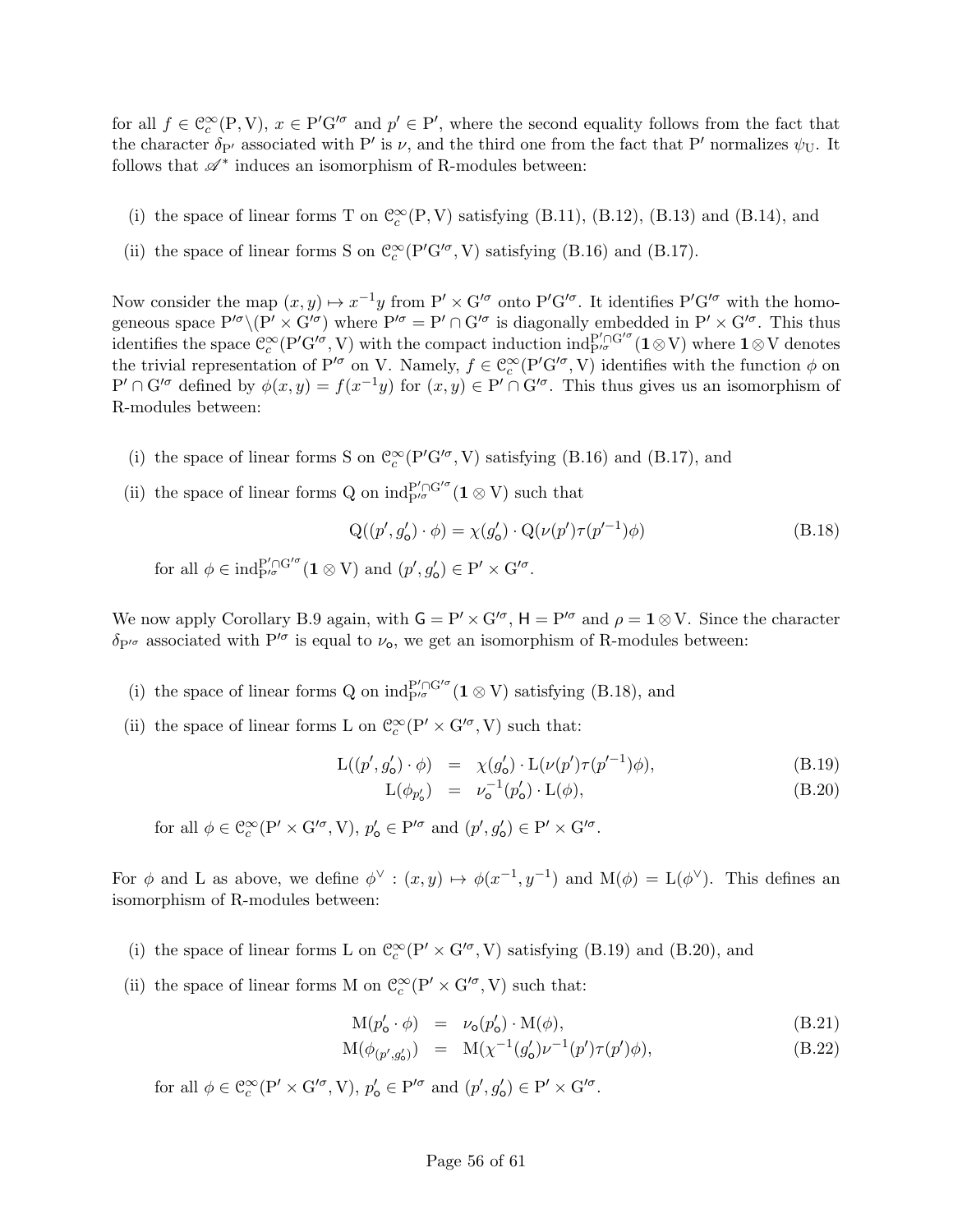We now apply Corollary B.9 again, with  $G = H = P' \times G'^{\sigma}$  and  $\rho = \tau \otimes \chi^{-1}$ . Since the character  $\delta_{P' \times G'}$  associated with  $P' \times G'^{\sigma}$  is equal to  $\nu^{-1} \otimes 1$ , we get an isomorphism of R-modules between:

- (i) the space of linear forms M on  $\mathcal{C}_c^{\infty}(\mathcal{P}' \times \mathcal{G}'^{\sigma}, V)$  satisfying (B.21) and (B.22), and
- (ii) the space of linear forms t on  $ind_{P' \times G'\sigma}^{P' \times G'\sigma}(\tau \otimes \chi^{-1})$  such that

$$
t(p_{\rm o}'\cdot\varphi)=\nu_{\rm o}(p_{\rm o}')\cdot\varphi
$$

for all  $\varphi \in \text{ind}_{P' \times G'^{\sigma}}^{P' \times G'^{\sigma}} (\tau \otimes \chi^{-1})$  and  $p'_{o} \in P'^{\sigma}$ .

Finally, one verifies that the map  $\varphi \mapsto \varphi(1,1)$  from  $ind_{P'\times G'\sigma}^{P'\times G'\sigma}(\tau \otimes \chi^{-1})$  to V induces an isomorphism of R-modules between the space of linear forms t as above and  $\text{Hom}_{P/\sigma}(\tau, \chi\nu_o)$ , which ends the proof of the proposition.  $\Box$ 

#### B.3 A modular version of a result of Ok for cuspidal representations

In this subsection, we generalize a result of Ok  $([41, Theorem 3.1.2])$  on irreducible complex representations of  $G = GL_n(F)$ . More precisely, using Proposition B.10, we prove it for any *cuspidal* representation of G with coefficients in an algebraically closed field of characteristic different from p.

In this subsection, R is an algebraically closed field of characteristic different from  $p$ .

**Proposition B.23.** Let  $\pi$  be a cuspidal representation of G with coefficients in R. Then the space Hompo  $(\pi, 1)$  has dimension 1. If in addition  $\pi$  is H-distinguished, then we have

 $\text{Hom}_{\mathcal{P}^{\sigma}}(\pi, \mathbf{1}) = \text{Hom}_{\mathcal{G}^{\sigma}}(\pi, \mathbf{1}).$ 

*Proof.* By [6] and [54, III.1], the restriction of  $\pi$  to P is isomorphic to  $\text{ind}_{N}^{P}(\psi)$ , where  $\psi$  is the standard  $\sigma$ -self-dual non-degenerate character of N which has been fixed at the beginning of B.2. This induced representation can be written  $(\Phi^+)^{n-1}\Psi^+$  (1), where 1 denotes the trivial character of the trivial group,  $\Psi^+(1)$  is the trivial character of the (trivial) mirabolic subgroup  $P_1(F)$  and  $\Phi^+$  is the functor which has been defined in B.2. Applying  $n-1$  times Proposition B.10, we get the expected result.  $\Box$ 

#### References

- [1] U. K. Anandavardhanan. Root numbers of Asai L-functions. Int. Math. Res. Not., 2008. Art. ID rnn125.
- [2] U. K. Anandavardhanan, Anthony C. Kable, and R. Tandon. Distinguished representations and poles of twisted tensor L-functions. Proc. Amer. Math. Soc., 132(10):2875–2883, 2004.
- [3] U. K. Anandavardhanan and Nadir Matringe. Test vectors for local periods. Forum Math., 29(6):1245–1260, 2017.
- [4] U. K. Anandavardhanan and Amiya Kumar Mondal. On the degree of certain local L-functions. Pacific J. Math., 276(1):1–17, 2015.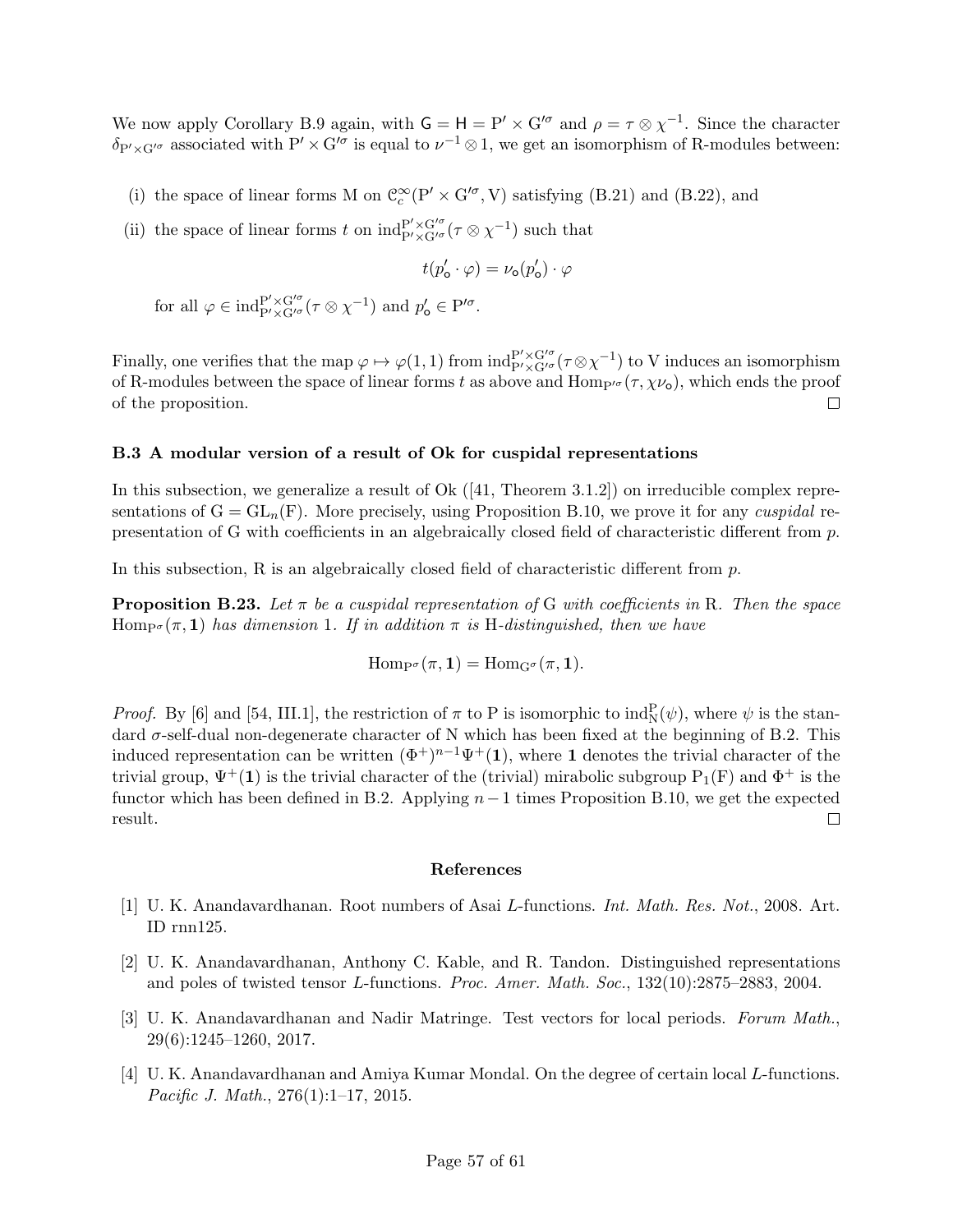- [5] U. K. Anandavardhanan and C. S. Rajan. Distinguished representations, base change, and reducibility for unitary groups. Int. Math. Res. Not., (14):841–854, 2005.
- [6] I. N. Bernstein and A. V. Zelevinsky. Representations of the group  $GL(n, F)$ , where F is a local non-Archimedean field. Uspehi Mat. Nauk, 31(3):5–70, 1976.
- [7] R. Beuzart-Plessis. Archimedean theory and  $\epsilon$ -factors for the Asai Rankin-Selberg integrals. arXiv:1812.00053, 2018.
- [8] A. Borel and H. Jacquet. Automorphic forms and automorphic representations. In Automorphic forms, representations and L-functions, Proc. Sympos. Pure Math., XXXIII, Part 1, pages 189–207. Amer. Math. Soc., Providence, R.I., 1979.
- [9] Colin J. Bushnell and Guy Henniart. Local tame lifting for  $GL(N)$ . I. Simple characters. *Inst.* Hautes Etudes Sci. Publ. Math.,  $(83):105-233, 1996$ .
- [10] Colin J. Bushnell and Guy Henniart. Supercuspidal representations of  $GL_n$ : explicit Whittaker functions. J. Algebra, 209(1):270–287, 1998.
- [11] Colin J. Bushnell and Guy Henniart. Calculs de facteurs epsilon de paires pour  $GL_n$  sur un corps local. I. Bull. London Math. Soc., 31(5):534—542, 1999.
- [12] Colin J. Bushnell and Guy Henniart. The local Langlands conjecture for GL(2), volume 335 of Grundlehren der Mathematischen Wissenschaften. Springer-Verlag, Berlin, 2006.
- [13] Colin J. Bushnell and Guy Henniart. To an effective local Langlands correspondence. Mem. Amer. Math. Soc., 231(1087):v+88, 2014.
- [14] Colin J. Bushnell and Philip C. Kutzko. The admissible dual of  $GL(N)$  via compact open subgroups, volume 129 of Annals of Mathematics Studies. Princeton University Press, Princeton, NJ, 1993.
- [15] Colin J. Bushnell and Philip C. Kutzko. Smooth representations of reductive p-adic groups: structure theory via types. Proc. London Math. Soc. (3), 77(3):582–634, 1998.
- [16] Colin J. Bushnell and Philip C. Kutzko. Semisimple types in  $GL_n$ . Compositio Math. 119(1):53–97, 1999.
- [17] J. W. Cassels and A. Fröhlich. *Algebraic number theory*. Academic Press, London; Thompson Book Co., Inc., Washington, D.C., 1967.
- [18] J. W. Cogdell and I. I. Piatetski-Shapiro. Derivatives and L-functions for  $GL_n$ . In Representation theory, number theory, and invariant theory, volume 323 of Progr. Math., pages 115–173. Birkhäuser/Springer, Cham, 2017.
- [19] Yuval Z. Flicker. Twisted tensors and Euler products. Bull. Soc. Math. France, 116(3):295–313, 1988.
- [20] Yuval Z. Flicker. On zeroes of the twisted tensor L-function. Math. Ann., 297(2):199–219, 1993.
- $[21]$  A. Fröhlich and J. Queyrut. On the functional equation of the Artin L-function for characters of real representations. Invent. Math., 20:125–138, 1973.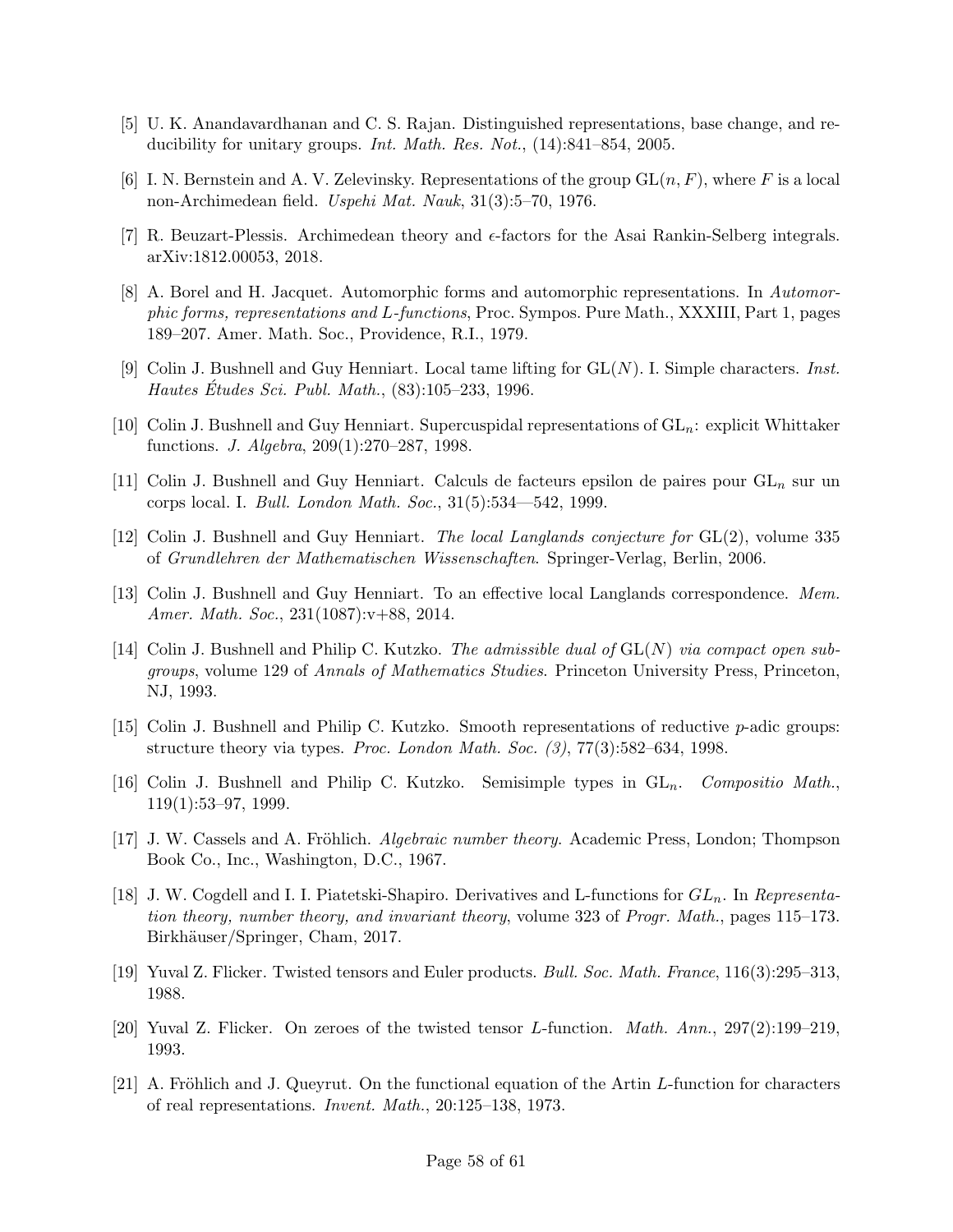- [22] W.-T. Gan and L. A. Lomeli. Globalization of supercuspidal representations over function fields and applications. Preprint, 2016.
- [23] I. M. Gelfand and D. A. Kazhdan. Representations of the group  $GL(n, K)$  where K is a local field. In Lie groups and their representations (Proc. Summer School, Bolyai János Math. Soc., Budapest, 1971), pages 95–118. Halsted, New York, 1975.
- [24] Guy Henniart. La conjecture de Langlands locale pour  $GL(3)$ . Mém. Soc. Math. France (N.S.), (11-12):186, 1984.
- [25] Guy Henniart. Correspondance de Langlands et fonctions  $L$  des carrés extérieur et symétrique. Int. Math. Res. Not. IMRN, (4):633–673, 2010.
- [26] Guy Henniart and Luis Lomelí. Characterization of  $\gamma$ -factors: the Asai case. Int. Math. Res. Not., (17):4085–4099, 2013.
- [27] Atsushi Ichino, Erez Lapid, and Zhengyu Mao. On the formal degrees of square-integrable representations of odd special orthogonal and metaplectic groups. Duke Math. J., 166(7):1301– 1348, 2017.
- [28] H. Jacquet, I. I. Piatetskii-Shapiro, and J. A. Shalika. Rankin-Selberg convolutions. Amer. J. Math., 105(2):367–464, 1983.
- [29] Hervé Jacquet. Archimedean Rankin-Selberg integrals. In Automorphic forms and L-functions II. Local aspects, volume 489 of Contemp. Math., pages 57–172. Amer. Math. Soc., Providence, RI, 2009.
- [30] Anthony C. Kable. Asai L-functions and Jacquet's conjecture. Amer. J. Math., 126(4):789– 820, 2004.
- [31] Robert Kurinczuk and Nadir Matringe. Test vectors for local cuspidal Rankin–Selberg integrals. Nagoya Math. J., pages  $1-23$ , 2017.
- [32] P. C. Kutzko. Mackey's theorem for nonunitary representations. Proc. Amer. Math. Soc., 64(1):173–175, 1977.
- [33] Luis Alberto Lomelí. On automorphic L-functions in positive characteristic. Ann. Inst. Fourier  $(Grenoble)$ , 66(5):1733-1771, 2016.
- [34] I. G. Macdonald. Symmetric functions and Hall polynomials. The Clarendon Press, Oxford University Press, New York, second edition, 2015.
- [35] Nadir Matringe. Conjectures about distinction and local Asai L-functions. Int. Math. Res. Not. IMRN, (9):1699–1741, 2009.
- [36] Nadir Matringe. Distinguished representations and exceptional poles of the Asai-L-function. Manuscripta Math., 131(3-4):415–426, 2010.
- [37] Nadir Matringe. Distinguished generic representations of  $GL(n)$  over p-adic fields. Int. Math. Res. Not. IMRN, (1):74–95, 2011.
- [38] Nadir Matringe and Omer Offen. Gamma factors, root numbers, and distinction. Canad. J. Math., 70(3):683–701, 2018.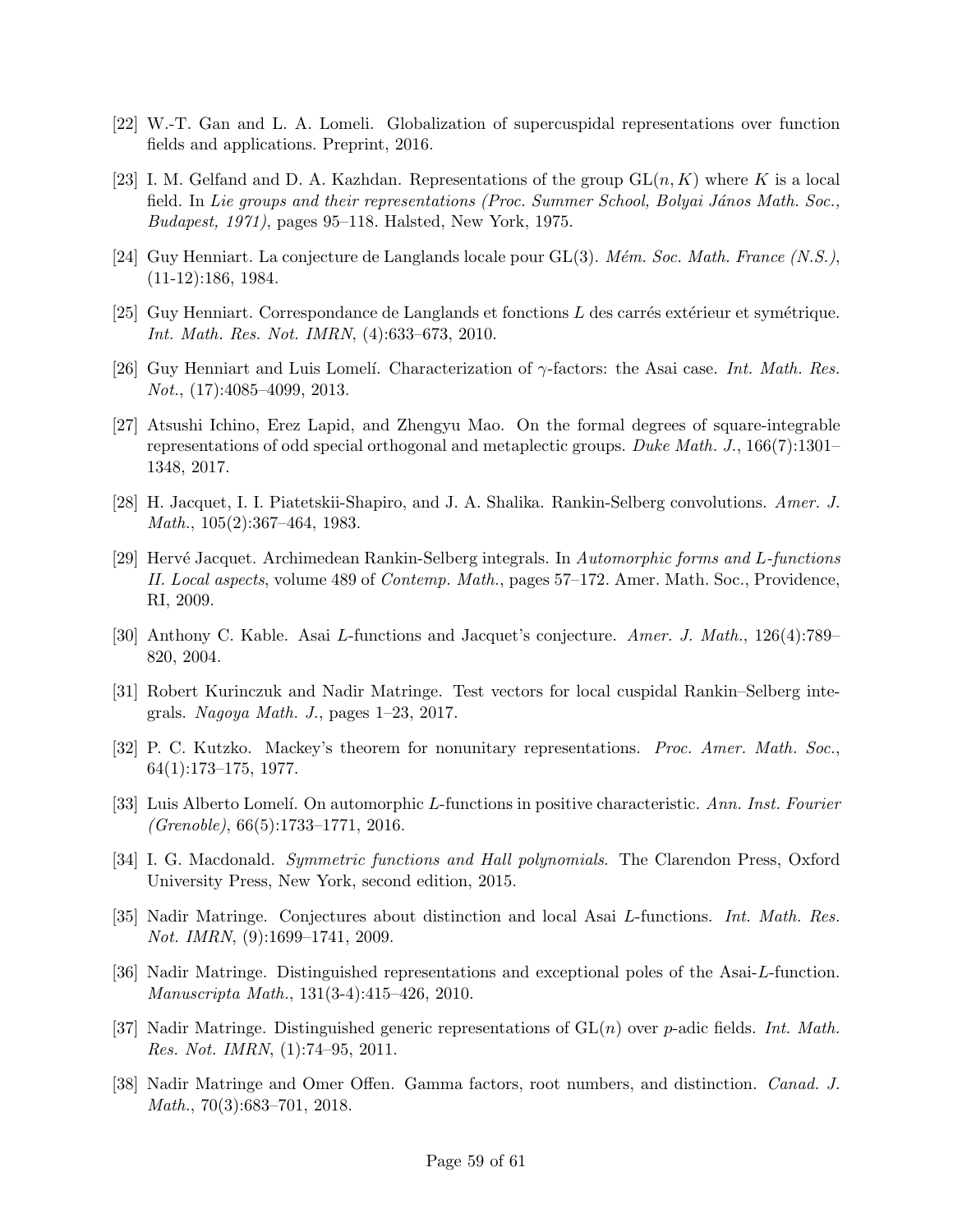- [39] Alberto Mínguez and Vincent Sécherre. Types modulo  $\ell$  pour les formes intérieures de  $GL_n$ sur un corps local non archimédien. Proc. Lond. Math. Soc.  $(3)$ , 109(4):823–891, 2014. With an appendix by Vincent Sécherre and Shaun Stevens.
- [40] Fiona Murnaghan and Joe Repka. Reducibility of some induced representations of p-adic unitary groups. Trans. Amer. Math. Soc., 351(1):193–210, 1999.
- [41] Youngbin Ok. Distinction and gamma factors at 1/2: supercuspidal case. PhD thesis, Columbia University, 1997.
- [42] Vytautas Paskunas and Shaun Stevens. On the realization of maximal simple types and epsilon factors of pairs. Amer. J. Math., 130(5):1211–1261, 2008.
- [43] Dipendra Prasad. Invariant forms for representations of  $GL_2$  over a local field. Amer. J. Math., 114(6):1317–1363, 1992.
- [44] Dipendra Prasad. On a conjecture of Jacquet about distinguished representations of  $GL(n)$ . Duke Math. J., 109(1):67–78, 2001.
- [45] Dipendra Prasad and Rainer Schulze-Pillot. Generalised form of a conjecture of Jacquet and a local consequence. J. Reine Angew. Math., 616:219–236, 2008.
- [46] François Rodier. Whittaker models for admissible representations of reductive p-adic split groups. In Harmonic analysis on homogeneous spaces, Proc. Sympos. Pure Math. XXVI, pages 425–430, Amer. Math. Soc., Providence, R.I., 1973.
- [47] Vincent Sécherre. Supercuspidal representations of  $GL_n(F)$  distinguished by a Galois involution. 2018. Preprint.
- [48] Freydoon Shahidi. On certain L-functions. Amer. J. Math., 103(2):297–355, 1981.
- [49] Freydoon Shahidi. Fourier transforms of intertwining operators and Plancherel measures for GL $(n)$ . Amer. J. Math., 106 $(1)$ :67-111, 1984.
- [50] Freydoon Shahidi. A proof of Langlands' conjecture on Plancherel measures; complementary series for p-adic groups. Ann. of Math. (2), 132(2):273–330, 1990.
- [51] Shaun Stevens. Double coset decompositions and intertwining. Manuscripta Math., 106(3):349–364, 2001.
- [52] Shaun Stevens. Intertwining and supercuspidal types for p-adic classical groups. Proc. London Math. Soc. (3), 83(1):120–140, 2001.
- [53] J. Tate. Number theoretic background. In Automorphic forms, representations and L-functions, Proc. Sympos. Pure Math. XXXIII, Part 2, pages 3–26. Amer. Math. Soc., Providence, R.I., 1979.
- [54] Marie-France Vignéras. Représentations  $\ell$ -modulaires d'un groupe réductif p-adique avec  $\ell \neq p$ , volume 137 of *Progress in Mathematics*. Birkhäuser Boston Inc., Boston, MA, 1996.
- [55] G. Warner. Harmonic analysis on semi-simple Lie groups I. Springer Verlag, New York, 1972.